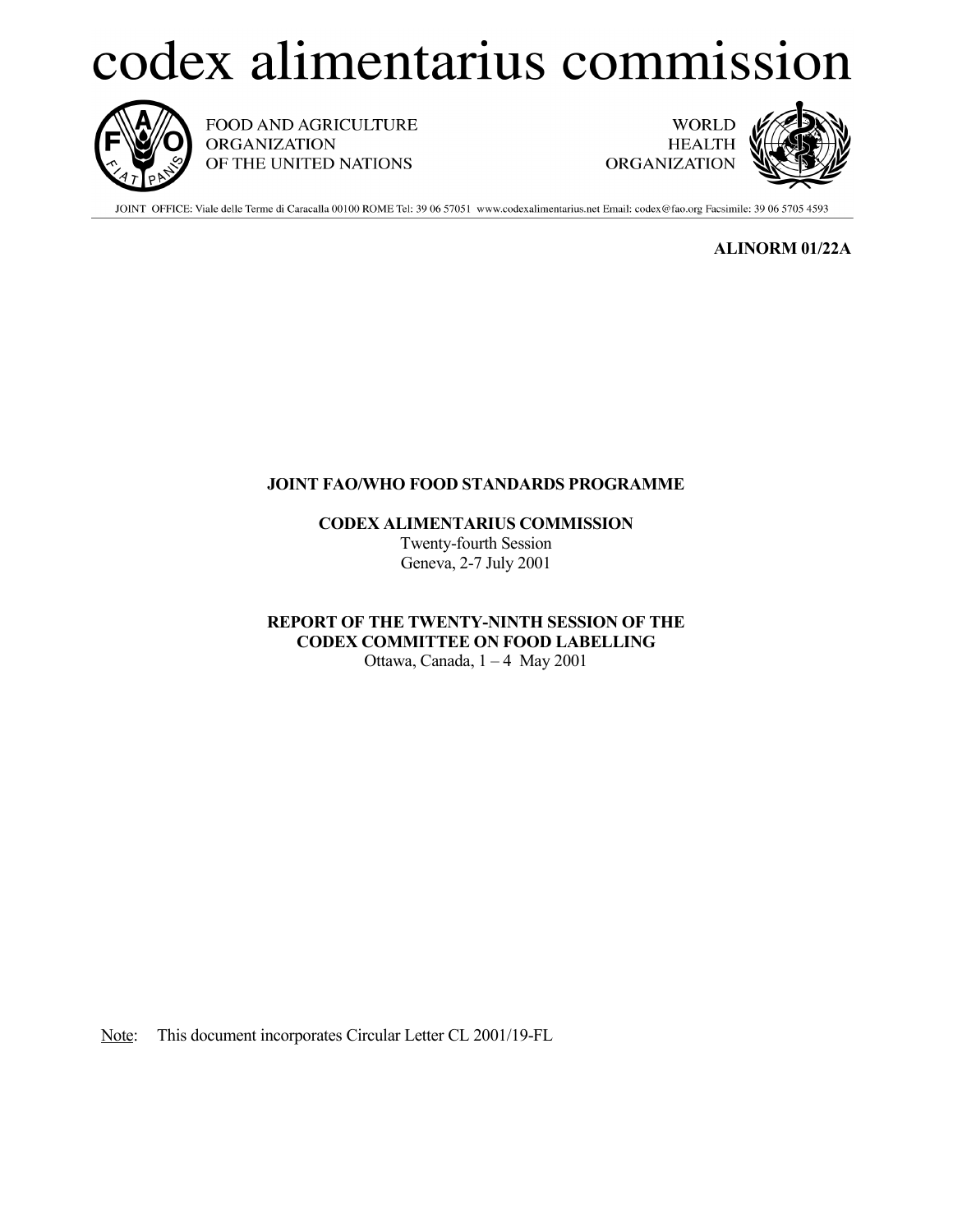# codex alimentarius commission

FOOD AND AGRICULTURE WORLD HEALTH ORGANIZATION ORGANIZATION OF THE UNITED NATIONS

JOINT OFFICE: Viale delle Terme di Caracalla 00100 ROME Tel.: 57051 Telex: 625825-625853 FAO I Email: codex@fao.org Facsimile:3906.5705.4593

**CX 5/15 CL 2001/19-FL May 2001**

- **TO:** Codex Contact Points - Interested International Organizations
- **FROM:** Secretary, Codex Alimentarius Commission, Joint FAO/WHO Food Standards Programme, FAO, 00100 Rome, Italy

## **SUBJECT: Distribution of the Report of the 29th Session of the Codex Committee on Food Labelling (ALINORM 01/22A)**

## **A. MATTERS FOR ADOPTION BY THE 24th SESSION OF THE CODEX ALIMENTARIUS COMMISSION**

#### **Draft Standards and Guidelines at Step 8 of the Procedure**

- 1. Draft Guidelines for the Production, Processing, Labelling and Marketing of Organically Produced Foods (Beekeeping and additives for livestock products) (para. 40, Appendix II)
- 2. Draft Amendment to the General Standard for the Labelling of Prepackaged Foods: Definitions (Draft Recommendations for the Labelling of Foods Obtained through Certain Techniques of Genetic Modification/Genetic Engineering) (para. 64, Appendix IV)

Governments wishing to propose amendments or comments on the above documents should do so in writing in conformity with the Guide to the Consideration of Standards at Step 8 (see Procedural Manual of the Codex Alimentarius Commission) to the Secretary, Joint FAO/WHO Food Standards Programme, FAO, viale delle Terme di Caracalla, 00100 Rome, Italy **before 10 June 2001**.

#### **Proposed Draft Guidelines at Step 5 of the Accelerated Procedure**

3. Proposed Draft Amendment to the Guidelines for the Production, Processing, Labelling and Marketing of Organically Produced Foods (Table 1: Substances used in Soil Fertilizing and Conditioning) (para. 45, Appendix III)

Governments wishing to submit comments on the implications which the Proposed Draft Amendment may have for their economic interests should do so in writing in conformity with the Accelerated Procedure for the Elaboration of Codex Standards to the Secretary, Joint FAO/WHO Food Standards Programme, FAO, viale delle Terme di Caracalla, 00100 Rome, Italy **before 10 June 2001**.

## **B. REQUEST FOR COMMENTS AND INFORMATION**

## **Draft Standards at Step 6 of the Procedure**

4. Draft Amendment to the General Standard for the Labelling of Prepackaged Foods (class names) (para. 86, Appendix VI)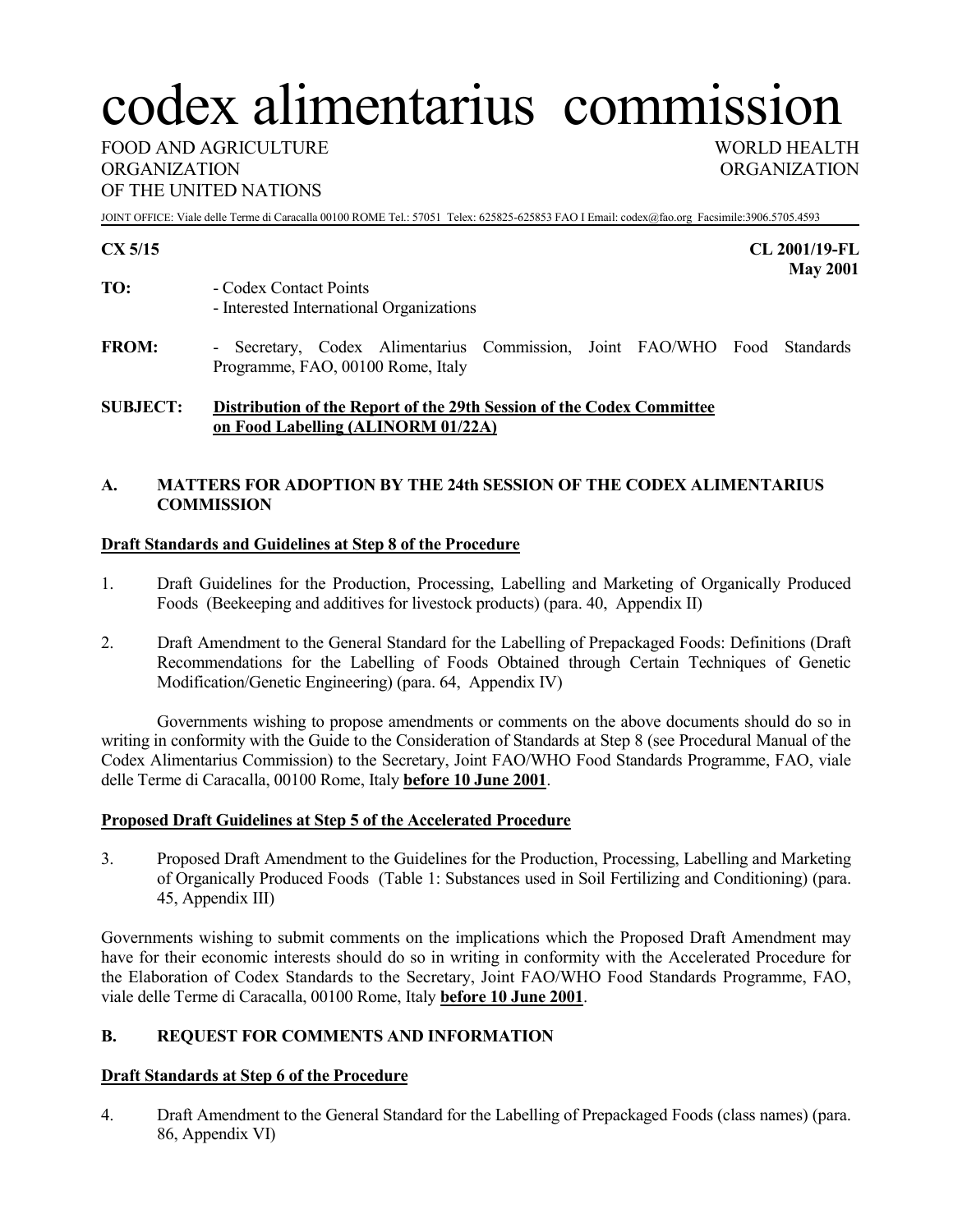Governments and international organizations wishing to submit comments should do so in writing to the Secretary, Joint FAO/WHO Food Standards Programme, FAO, viale delle Terme di Caracalla, 00100 Rome, Italy, with a copy to the Secretary of the Committee, Mr. Ron B. Burke, Director, Bureau of Food Regulatory International and Interagency Affairs, Health Protection Branch, Health Canada, HPB Bldg, Room 200, Tunney's Pasture, Ottawa K1A OL2, Canada (Telefax N° 613.941.3537, e-mail: codex canada@hc-sc.gc.ca , **before 15 December 2001**.

#### **Proposed Draft Standards and Guidelines at Step 3 of the Procedure**

- 5. Proposed Draft Recommendations for the Labelling of Foods Obtained through Certain Techniques of Genetic Modification/Genetic Engineering (Proposed Draft Guidelines for the Labelling of Food and Food Ingredients Obtained through Certain Techniques of Genetic Modification/Genetic Engineering) (para. 79, Appendix V)
- 6. Proposed Draft Guidelines for Use of Nutrition and Health Claims (Proposed Draft Recommendations for the Use of Health Claims) (para.110, Appendix VIII)
- 7. Proposed Draft Amendment to the Guidelines on Nutrition Labelling (para. 95, Appendix VII)
- 8. Proposed Draft Amendment to the General Standard for the Labelling of Prepackaged Foods (Quantitative Declaration of Ingredients) (para. 117, Appendix IX)

Governments and international organizations wishing to submit comments should do so in writing to the Secretary, Joint FAO/WHO Food Standards Programme, FAO, viale delle Terme di Caracalla, 00100 Rome, Italy, with a copy to the Secretary of the Committee, Mr. Ron B. Burke, Director, Bureau of Food Regulatory International and Interagency Affairs, Health Protection Branch, Health Canada, HPB Bldg, Room 200, Tunney's Pasture, Ottawa K1A OL2, Telefax Nº 613.941.3537, e-mail: codex\_canada@hc-sc.gc.ca , **for points 5 and 6, before 15 October 2001 and for points 7 and 8, before 15 December 2001.**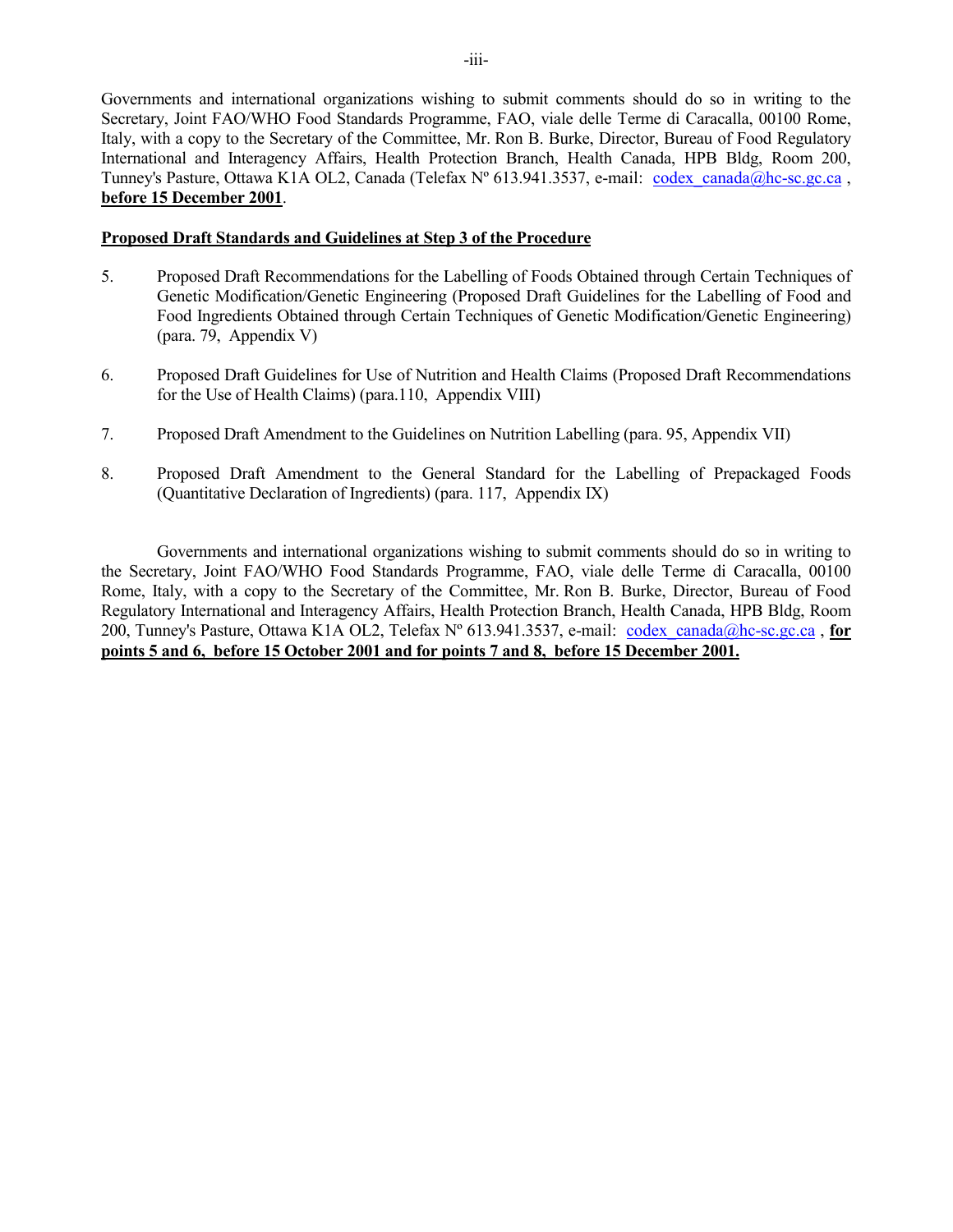## **SUMMARY AND CONCLUSIONS**

The summary and conclusions of the 29<sup>th</sup> Session of the Codex Committee on Food Labelling are as follows:

#### **Matters for adoption by the Commission**:

The Committee:

- agreed to advance to Step 8 the Draft Guidelines for the Production, Processing, Labelling and Marketing of Organically Produced Foods (beekeeping and additives in livestock production) (para. 40, Appendix II);
- agreed to advance to Step 5 of the Accelerated Procedure the Proposed Draft Amendment to the *Guidelines for the Production, Processing, Labelling and Marketing of Organically Produced Foods* (Table 1: Substances Used in Soil Fertilizing and Conditioning) (para. 45, Appendix III);
- agreed to advance to Step 8 the Draft Amendment to the *General Standard for the Labelling of Prepackaged Foods*: Definitions (Draft Recommendations for the Labelling of Foods Obtained through Certain Techniques of Genetic Modification/Genetic Engineering ) (para. 64, Appendix IV);

#### **Other Matters of Interest to the Commission**

- Agreed to return to Step 6 the Draft Amendment to the *General Standard for the Labelling of Prepackaged Foods* (class names) (para. 86, Appendix VI);
- Agreed to return to Step 3 the Proposed Draft Recommendations for the Labelling of Foods Obtained through Certain Techniques of Genetic Modification/Genetic Engineering (Proposed Draft Guidelines for the Labelling of Food and Food Ingredients Obtained through Certain Techniques of Genetic Modification/Genetic Engineering) (para. 79, Appendix V)
- agreed to return to Step 3 the Proposed Draft Amendment to the *Guidelines on Nutrition Labelling* (para. 95, Appendix VII);
- agreed to return to Step 3 the Proposed Draft Guidelines for Use of Nutrition and Health Claims (Proposed Draft Recommendations for the Use of Health Claims) (para. 110, Appendix VIII);
- Agreed to return to Step 3 the Proposed Draft Amendment to the *General Standard for the Labelling of Prepackaged Foods* (Quantitative Declaration of Ingredients) (para. 117, Appendix IX)
- agreed to undertake new work on 1) the revision of the *Guidelines for the Production, Processing, Labelling and Marketing of Organically Produced Foods*: Section 5 - Criteria and Annex 2 - Permitted Substances (para. 48); and 2) a Proposed Draft Amendment to the *General Standard for the Labelling of Prepackaged Foods* (Country of Origin) (para. 122);
- endorsed the labelling provisions in the Draft Standards submitted for consideration (paras. 14-25).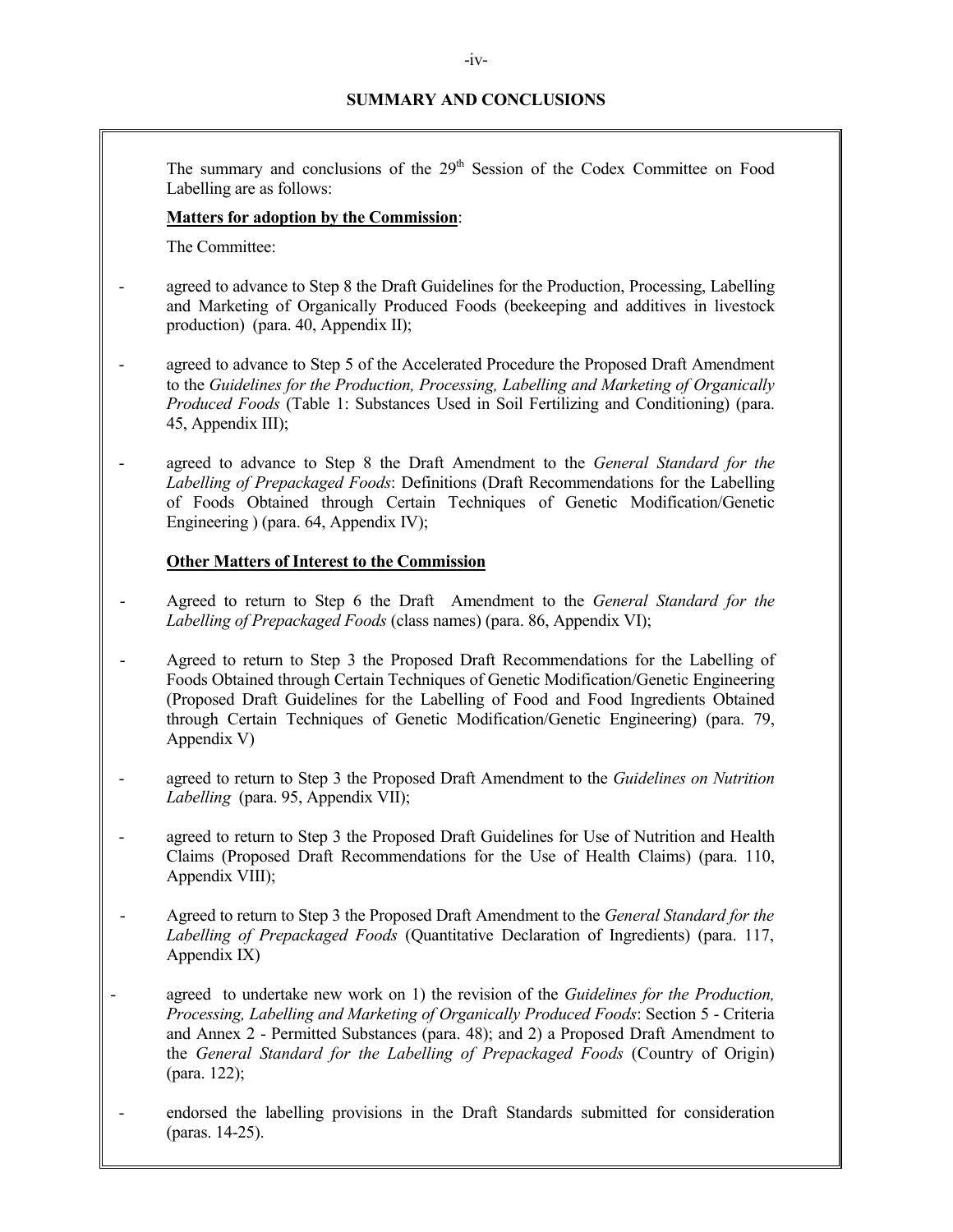## **TABLE OF CONTENTS**

| MATTERS ARISING FROM THE CODEX ALIMENTARIUS COMMISSION                           |  |
|----------------------------------------------------------------------------------|--|
|                                                                                  |  |
|                                                                                  |  |
| DRAFT GUIDELINES FOR THE PRODUCTION, PROCESSING, LABELLING                       |  |
| AND MARKETING OF ORGANICALLY PRODUCED FOODS                                      |  |
|                                                                                  |  |
| PROPOSED DRAFT AMENDMENT TO THE GUIDELINES                                       |  |
|                                                                                  |  |
|                                                                                  |  |
| DRAFT RECOMMENDATIONS FOR THE LABELLING OF FOODS OBTAINED                        |  |
| THROUGH CERTAIN TECHNIQUES OF GENETIC MODIFICATION/GENETIC ENGINEERING           |  |
| (DRAFT AMENDMENT TO THE GENERAL STANDARD FOR THE LABELLING OF PREPACKAGED FOODS) |  |
| PROPOSED DRAFT RECOMMENDATIONS FOR THE LABELLING OF FOODS OBTAINED THROUGH       |  |
| CERTAIN TECHNIQUES OF GENETIC MODIFICATION/GENETIC ENGINEERING (PROPOSED DRAFT   |  |
| AMENDMENT TO THE GENERAL STANDARD FOR THE LABELLING OF PREPACKAGED FOODS) 63-80  |  |
| DRAFT AMENDMENT TO THE GENERAL STANDARD FOR THE LABELLING OF                     |  |
|                                                                                  |  |
|                                                                                  |  |
|                                                                                  |  |
| PROPOSED DRAFT AMENDMENT TO THE GENERAL STANDARD FOR THE LABELLING               |  |
|                                                                                  |  |
|                                                                                  |  |
| OTHER BUSINESS, FUTURE WORK AND DATE AND PLACE OF THE NEXT SESSION123-124        |  |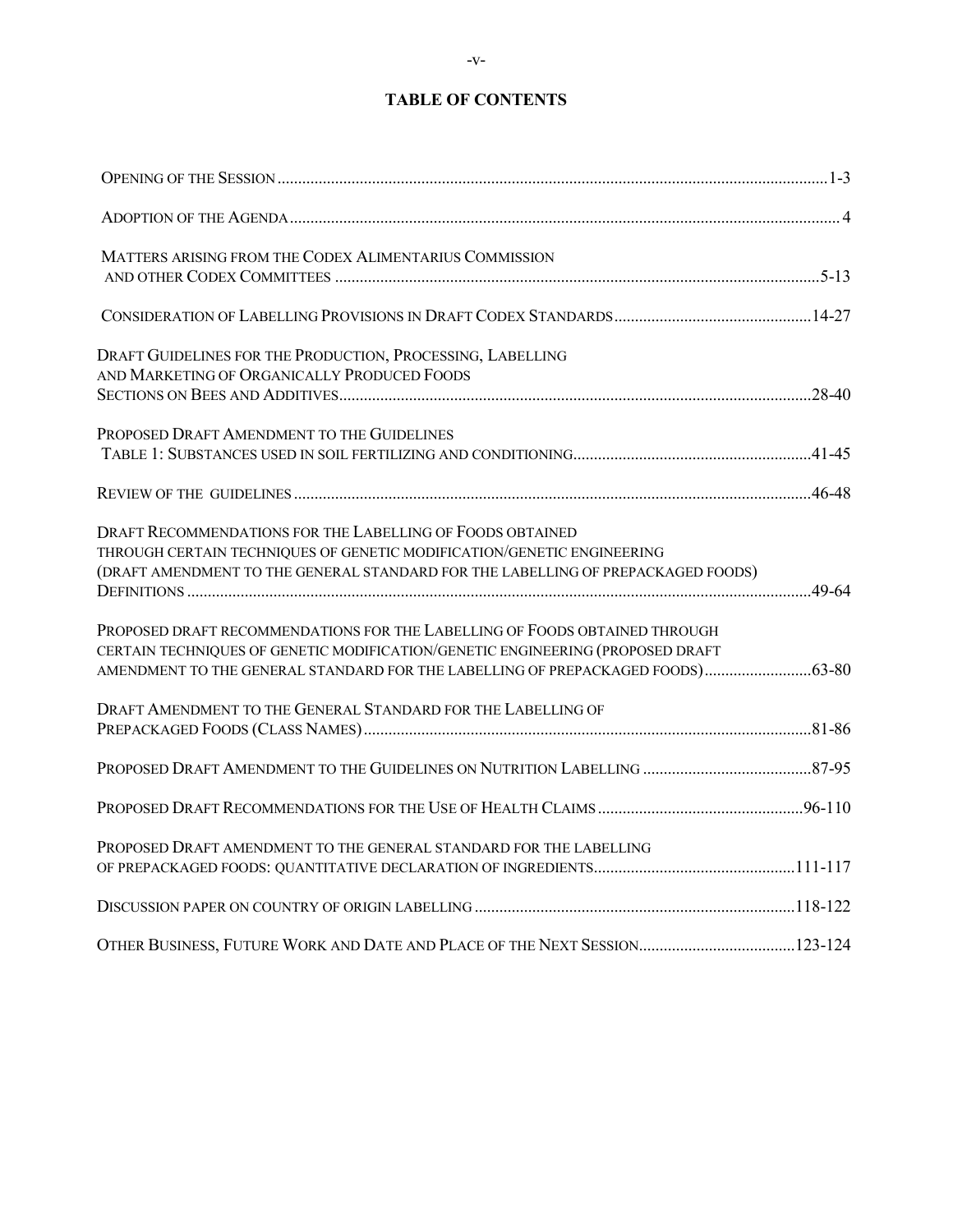#### **LIST OF APPENDICES**

Pages

| <b>Appendix I</b>    |                                                                                                                                                                                                                                                |  |
|----------------------|------------------------------------------------------------------------------------------------------------------------------------------------------------------------------------------------------------------------------------------------|--|
| <b>Appendix II</b>   | Draft Guidelines for the Production, Processing, Labelling<br>and Marketing of Organically Produced Foods (beekeeping and additives)46                                                                                                         |  |
| <b>Appendix III</b>  | Proposed Draft Amendment Draft Guidelines for the Production,<br>Processing, Labelling and Marketing of Organically                                                                                                                            |  |
| <b>Appendix IV</b>   | Draft Amendment to the General Standard for the Labelling of<br>Prepackaged Foods: Definitions (Draft Recommendations for<br>the Labelling of Foods Obtained through Certain Techniques of                                                     |  |
| <b>Appendix V</b>    | Proposed Draft Recommendations for the Labelling of<br>Foods Obtained through Certain Techniques of Genetic Modification/<br>Genetic Engineering (Proposed Draft Guidelines for<br>the Labelling of Food and Food Ingredients Obtained through |  |
| <b>Appendix VI</b>   | Draft Amendment to the General Standard for the Labelling                                                                                                                                                                                      |  |
| <b>Appendix VII</b>  | Proposed Draft Amendment to the Guidelines                                                                                                                                                                                                     |  |
| <b>Appendix VIII</b> | Proposed Draft Guidelines for Use of Nutrition and Health Claims                                                                                                                                                                               |  |

(Proposed Draft Recommendations for the Use of Health Claims)......................................61

of Prepackaged Foods (Quantitative Declaration of Ingredients).........................................68

Appendix IX Proposed Draft Amendment to the General Standard for the Labelling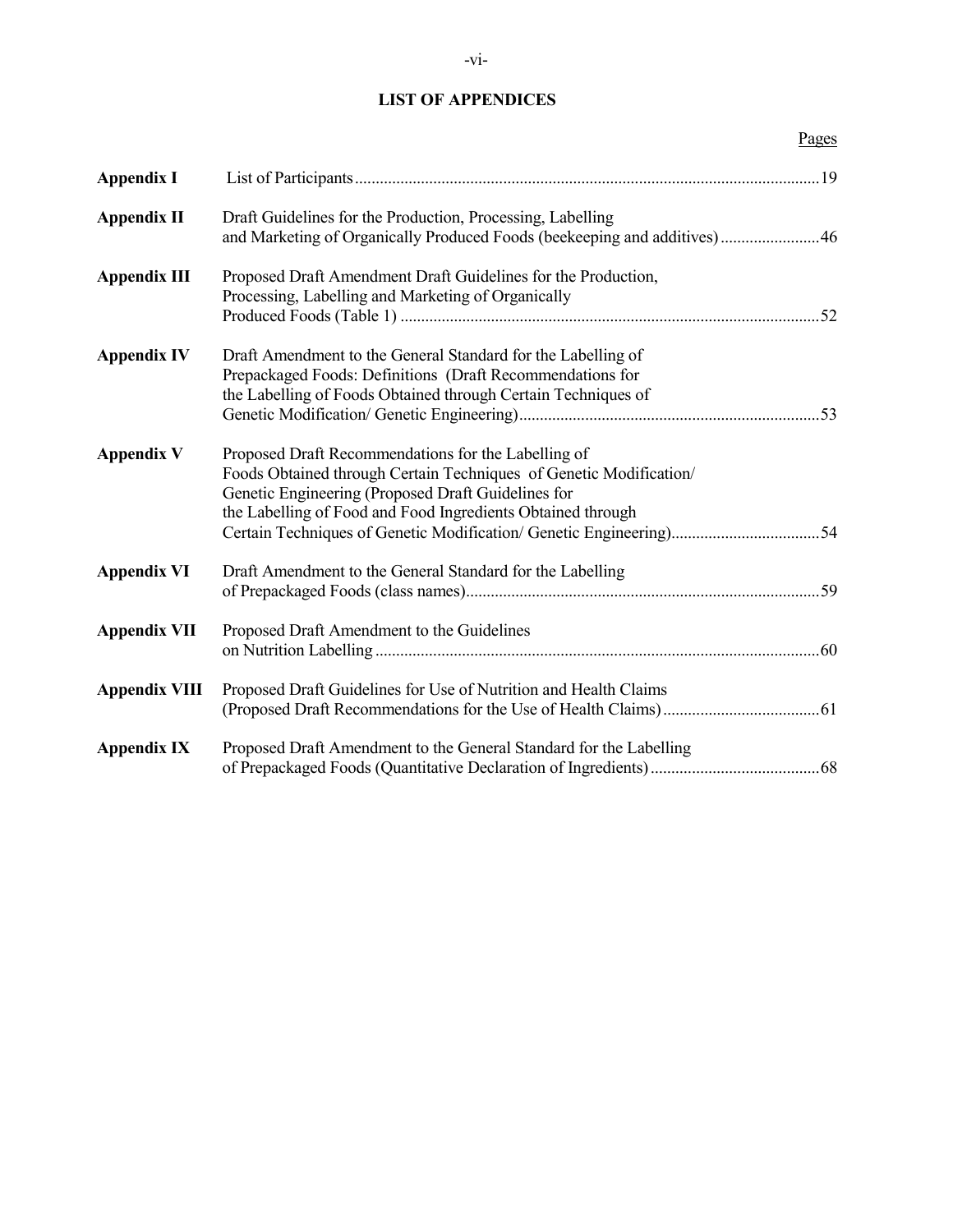## **INTRODUCTION**

1) The Codex Committee on Food Labelling held its Twenty-Ninth Session in Ottawa, from 1 to 4 May 2001, at the kind invitation of the Government of Canada. The meeting was attended by 299 delegates and observers representing 50 Members and 39 international organizations. The meeting was chaired by Dr. Anne MacKenzie, Associate Vice-President, Science Evaluation, Canadian Food Inspection Agency. The complete list of participants is attached as Appendix I to this report.

#### **OPENING OF THE SESSION**

2) The Session was opened by Mr. Ronald L. Doering, President, Canadian Food Inspection Agency, who recalled that the labelling standard and guidelines developed by the Committee, which is one of its important and influential Committees, are highly relevant and important to consumers worldwide. Mr. Doering stressed that food labels not only provide information about composition and nutritional content of individual foods but increasingly, labels serve consumers as an essential guide to making wise dietary choices. Mr. Doering also pointed out that the committee was to be commended for the substantial progress which had been recently made in a number of important areas and for its current work to address new labelling issues. He wished delegates all success in this important work which would achieve both improved health protection for consumers and contribute to fair practices in international food trade.

## **ADOPTION OF THE AGENDA (Agenda Item 1)**

3) The Committee adopted the Provisional Agenda (CX/FL 01/1, CX/FL 01/1-Add.1) as the Agenda for the Session. The Committee agreed that claims on the absence of food produced using gene technology (Negative Claims) proposed by the Delegations of Australia and South Africa would be discussed under Agenda item 5.

## **MATTERS REFERRED BY THE CODEX ALIMENTARIUS COMMISSION AND OTHER COMMITTEES (Agenda item 2)1**

4) The Committee was informed of the conclusions and action taken by the Committee on Nutrition and Foods for Dietary Uses (scientific basis for health claims) and the Committee on Fish and Fishery Products (declaration of fish content) in reply to the requests of the CCFL, as presented in the working document.

#### **Committee on Methods of Analysis and Sampling**

5) The Committee noted that the CCMAS had considered its request concerning methods of analysis for foods derived from biotechnology and agreed that it should exercise a general coordinating role as regards methods for the detection or identification of such foods, taking into account also the work of relevant international organizations in this area. The Chair of the CCMAS (Professor Biacs, Hungary) indicated that the next session of the Committee (November 2002) would consider methods for foods derived from biotechnology as required, including the proposals that would come from the Intergovernmental *Ad Hoc* Task Force on Foods Derived from Biotechnology.

#### **Committee on Natural Mineral Waters**

6) The Committee noted the request from the CCNMW concerning fluoride content and agreed that the Committee on Nutrition and Foods for Special Dietary Uses would be more competent to address this question from the nutritional point of view in a first stage, and that the CCFL might consider labelling aspects later if required.

7) As regards the question concerning water used in the preparation of infant foods and formula, the Committee noted that the CCNFSDU was currently revising the Codex Standard for Infant Formula and agreed that the questions raised by the CCNMW should be addressed in the revision of the Standard, which included a section on Information for Use.

 $\mathbf{1}$ 

<sup>1</sup> CX/FL 01/2, CRD 7 (comments of India, IBFAN), CRD 14 (comments of Canada)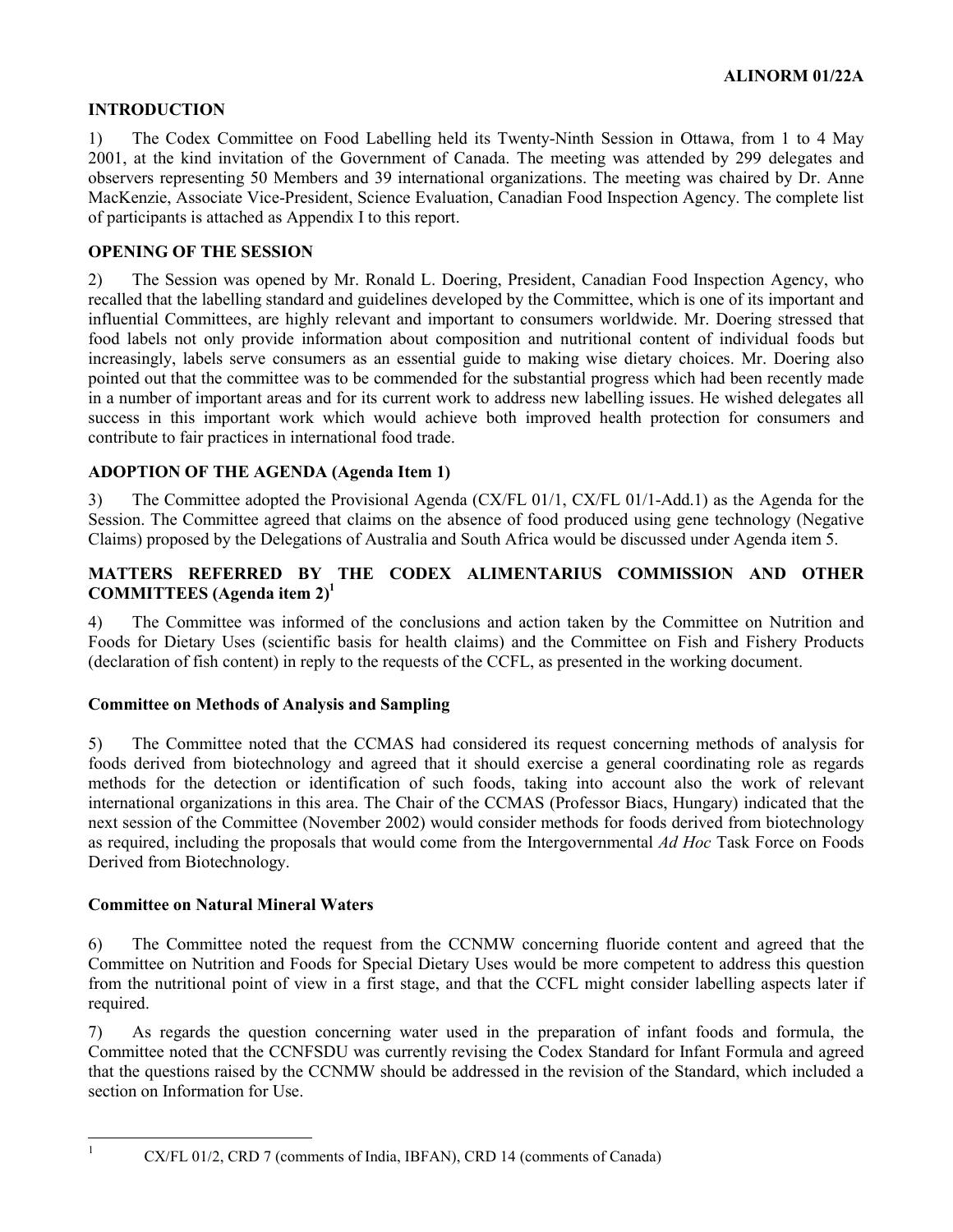8) The Delegation of Senegal pointed out the problems related to infant feeding in Africa, especially in relation to water use and contamination, and the Committee recognized the importance of addressing these questions in the revision of the Standard for Infant Formula.

9) In reply to questions concerning the presence of contaminants, and especially lead in water and infant formula, the Secretariat informed the Committee that the Committee on Food Additives and Contaminants had advanced to Step 8 several maximum levels for lead in foods, including infant formula  $(0.02 \text{ mg/kg})$ .<sup>2</sup> The Committee also noted that the *Draft Standard for Bottled*/*Packaged Waters Other than Natural Mineral Waters* provides that "all packaged water shall comply with the health-related requirements of the most recent *WHO Guidelines for Drinking Water Quality*".3

#### **Ad Hoc Intergovernmental Task Force on Foods Derived from Biotechnology**

10) In addition to the matters mentioned in the document, the Committee noted that the *Ad Hoc* Intergovernmental Task Force on Foods Derived from Biotechnology (Chiba, Japan, March 2001) had advanced to Step 5 the *Proposed Draft Principles for the Risk Analysis of Foods Derived from Biotechnology* and the *Proposed Draft Guidelines for the Conduct of Food Safety Risk Assessment of Foods Derived from Recombinant-DNA Plants*. It had agreed to use the term "modern biotechnology" as defined by the Cartagena Protocol on Biosafety to the Convention on Biological Diversity to ensure consistency, and asked the CCFL to give consideration to using the same definition in its work, although some delegations and observers were of the opinion that for food labelling purposes it may be appropriate to use terms and definitions that were easier for consumers to understand<sup>4</sup>. The Task Force had also considered available analytical methods, and agreed that there should be a collaborative exchange with the CCMAS with a view to CCMAS considering the validation of methods of analysis and ultimately their endorsement, and had agreed to inform the CCFL of its progress in this area.

11) The Delegation of France referred to the discussion on traceability in the Task Force and pointed out that the work of the CCFL in several areas, especially organically produced foods and genetically modified foods, reflected the importance of traceability throughout the food chain. The Committee noted that the Committee on Food Import and Export Inspection and Certification Systems had asked the Commission to consider traceability from a general perspective in order to provide guidance to relevant Committees and to ensure a harmonized approach throughout Codex, on the basis of a paper prepared by the Secretariat.

12) The Committee had an exchange of views to decide whether it should take specific action concerning traceability. Many delegations and some observers expressed the view that this was an essential aspect of the work of the Committee, and proposed that the Committee should inform the Commission of its wish to participate actively in future work on traceability.

13) The Delegation of Argentina recalled that the last session of the Committee on General Principles had discussed traceability and "looked forward to receiving the advice of the Commission on this matter and drew attention to its role of ensuring a consistency of approach of such matters throughout the Codex system. It looked forward to contributing positively to the future development of this topic" (ALINORM 01/33A, para. 15).

14) Several delegations, including the United States, stressed that it was premature to undertake any work in the Committee before the Commission had given clear direction to Codex Committees on how to proceed in this area, especially as this appeared to be a controversial subject. The Committee agreed that it should be kept informed of further discussions on traceability in the Commission and Codex Committees.

 $\frac{1}{2}$  $\frac{2}{3}$  ALINORM 01/12, Appendix XI

ALINORM 01/20, page 22, Section 3.2.1 health Related Limits for Chemical and Radiological Substances

<sup>4</sup> ALINORM 01/34A, para. 23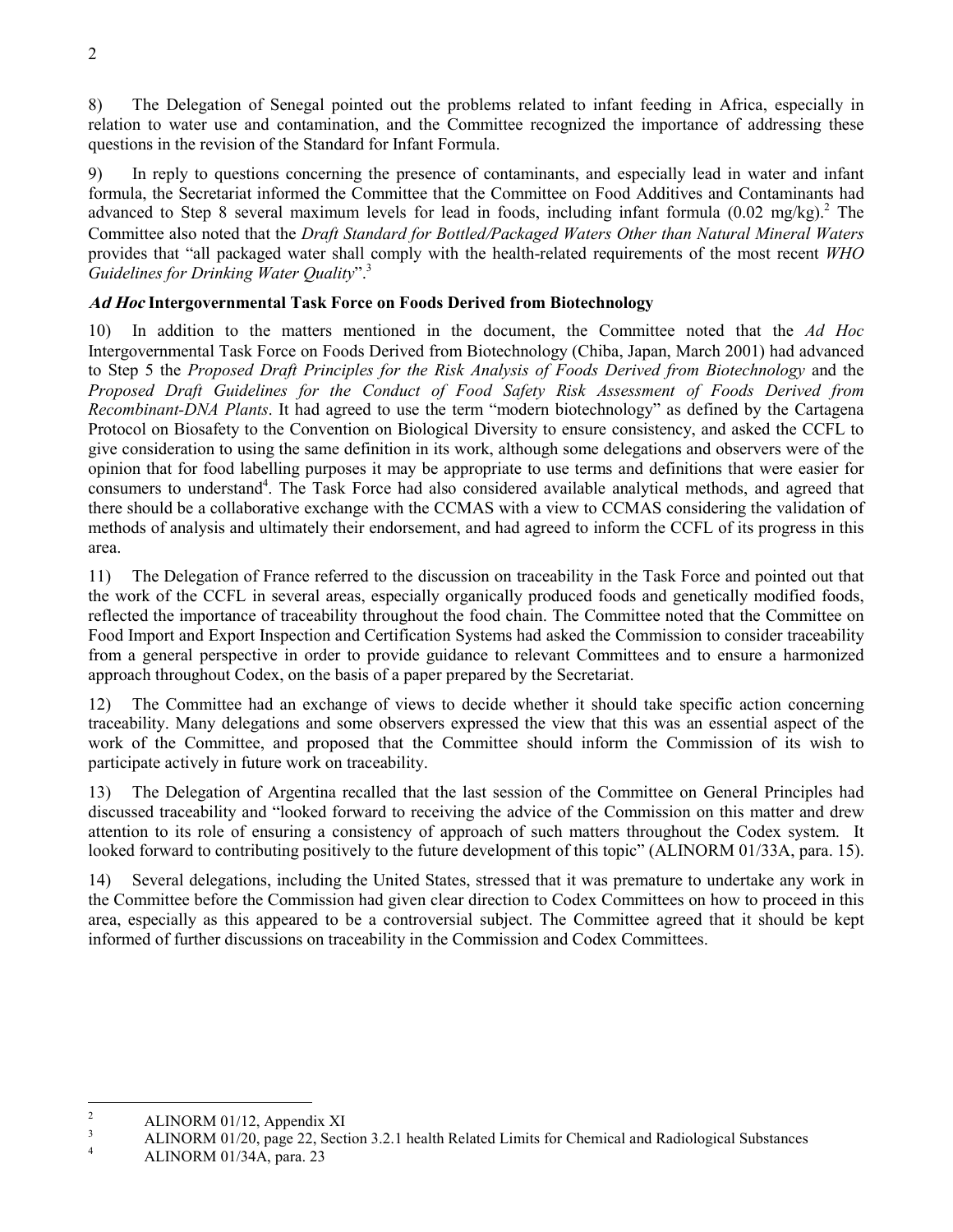## **CONSIDERATION OF LABELLING PROVISIONS IN DRAFT CODEX STANDARDS**  $(A$ genda Item  $3)^5$

## **CODEX COMMITTEE ON PROCESSED FRUITS AND VEGETABLES**

## **Draft Revised Standard for Canned Applesauce**

14) In the section on Labelling of Non-Retail Containers, the Delegation of India proposed that the declaration of the importer should appear, in addition to current requirements, as it was important for inspection purposes. The Committee therefore agreed that the section on Labelling of Non-Retail Containers should refer to 'the name and address of the manufacturer, packer, distributor and/or importer' in the first and second sentences.

15) The Committee agreed to make a similar amendment to all standards under consideration at the present session and recommended that other Codex Committees should take into account this decision when considering labelling provisions in Codex standards.

16) The Committee endorsed the other labelling provisions as proposed. It was noted that the correct French translation of applesauce was 'purée de pommes'.

## **Draft Revised Standard for Canned Pears**

17) The Committee agreed to add at the end of section 7.2.2 that 'when pears are presented unpeeled, this should be mentioned in the label' and endorsed the other provisions as proposed.

18) The Committee also agreed that the Spanish version of the standard should include the following terms as alternatives to the current text, taking into account different terms used in Spanish speaking countries:

'Stemmed' or 'Unstemmed': 'con cabo', 'sin cabo'

'Dice' or 'Diced' or 'Cubes': 'cubos', 'cubeteados' o 'en cubos'

'Pieces' or 'Irregular pieces': 'trozos' o 'trozos irregulares'

## **CODEX COMMITTEE ON COCOA PRODUCTS AND CHOCOLATE**

## **Draft Revised Standard for Cocoa Butter**

## **Draft Revised Standard for Cocoa (Cacao) Mass (Cocoa**/**Chocolate Liquor) and Cocoa Cake**

19) The Committee endorsed the labelling provisions as proposed in both above-mentioned standards.

## **Draft Revised Standard for Cocoa Powders (Cocoas) and Dry Mixtures of Cocoa and Sugars**

20) The Committee endorsed the labelling provisions and agreed to add a section on Labelling of Non-Retail Containers for consistency with the other standards on cocoa products.

## **CODEX COMMITTEE ON NATURAL MINERAL WATERS**

21) The Committee endorsed the labelling provisions of the Proposed Draft Standard for Bottled/Packaged Drinking Waters (Other than Natural Mineral Waters) as proposed.

## **CODEX COMMITTEE ON FISH AND FISHERY PRODUCTS**

## **Draft Standard for Crackers from Marine and Freshwater Fish, Crustacean and Molluscan Shellfish**

22) The Committee endorsed the labelling provisions as proposed.

23) The Committee noted that the next session of the CCFFP would discuss further the Draft Standard for Dried Salted Anchovies, including the labelling section, and agreed to consider it after it had been finalized.

## **CODEX COMMITTEE ON SOUPS AND BROTHS**

24) The Committee endorsed the labelling provisions in the Draft Standard for Bouillons and Consommes as proposed.

5

CX/FL 01/3, CRD 15 (comments of Canada)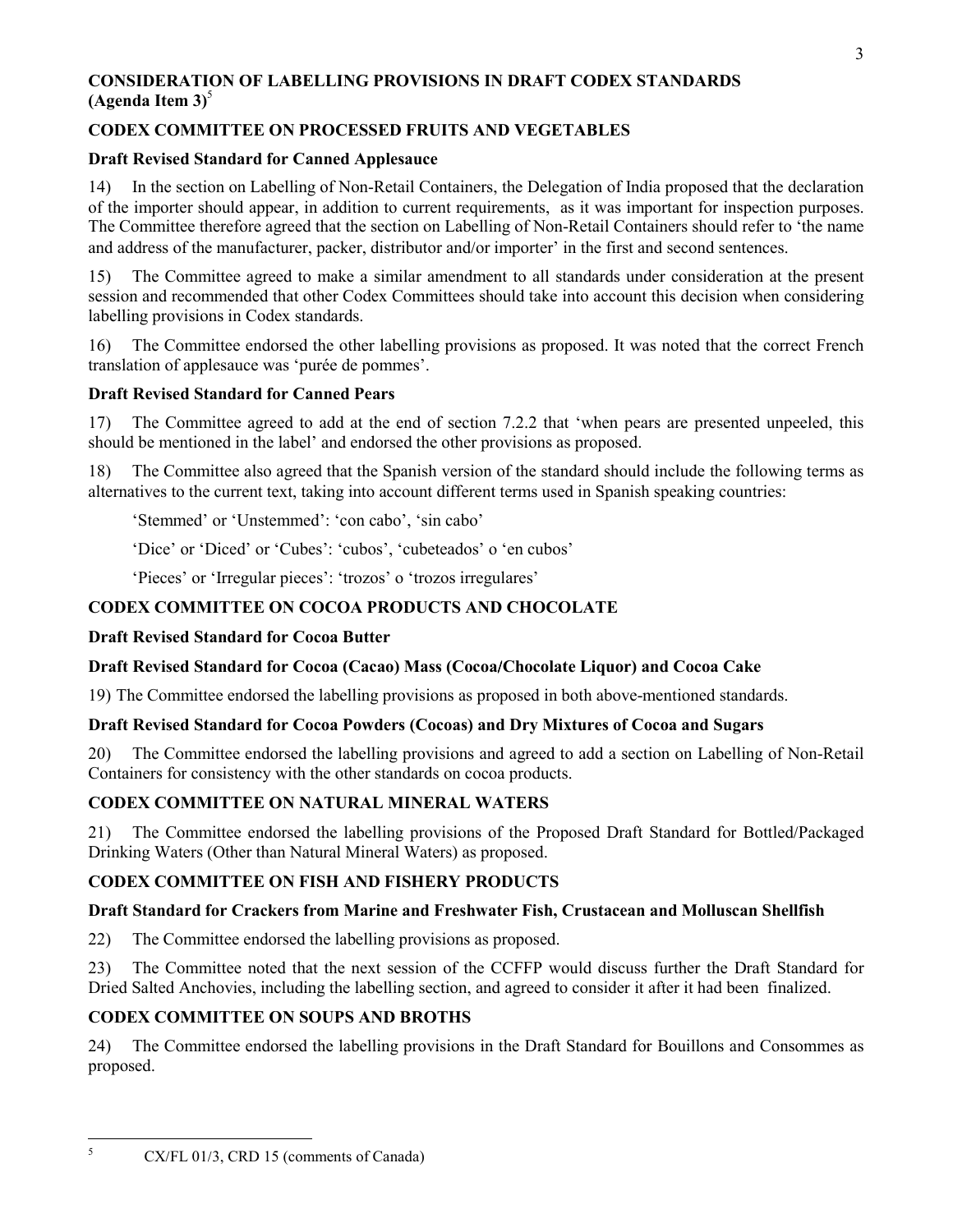## **CODEX COMMITTEE ON VEGETABLE PROTEINS**

25) The Committee endorsed the labelling provisions in the Draft Standard for Wheat Protein Products including Wheat Gluten as proposed.

26) The Delegation of India asked for clarification concerning the reference to the end of the year instead of the end of the month in section 8.3 Date Marking. The Committee noted that this was consistent with the General Standard for the Labelling of Prepackaged Foods, which requires a declaration of the month and year except when the month is December; in this case it is sufficient to indicate the year (section 4.7 Date Marking and Storage Instructions).

27) The Committee noted that the reference of the General Standard mentions the revision of 1991 although the standard was amended in 1999 because this was not a complete revision. However, the latest version of the standard (1999) is applicable as in the case of all other Codex standards and related texts, and as indicated in the note to the published standard.

## **PROPOSED DRAFT AMENDMENTS TO THE GUIDELINES FOR THE PRODUCTION PROCESSING LABELLING AND MARKETING OF ORGANICALLY PRODUCED FOODS: (Agenda Item 4)6**

## **SECTION ON BEES AND ADDITIVES (Agenda Item 4a.)**

The Committee recalled that its  $28<sup>th</sup>$  session had advanced the provisions on livestock production to Step 8 while the provisions concerning bee production and the food additives and processing aids for livestock products were returned to Step 6 for further consideration. These sections and the comments received in response to CL 2000/16-FL were considered by the Working Group that met prior to the current Session. The Chairperson of the Working Group, Ms Ruth Lovisolo (Australia), presented the revised sections of the Draft Guidelines to the Committee and indicated that consensus had been reached on the revised text.

## **Beekeeping**

 $\frac{1}{6}$ 

29) In undertaking its work the Working Group noted, in particular, that the Codex Guidelines should be sufficiently flexible to enable all Codex Members to adapt the rules for beekeeping to national conditions. It was further noted that system control of organic beekeeping operations was essential to ensure compliance with the principles of organic production as set out in the Guidelines.

30) Amendments to the Section on bees included a change to the title of section for consistency to previously agreed text. The title would now read: 'Beekeeping and bee products'. Members of the Working Group agreed that the text should include the following headings: general principles, conversion, origin of bees, placement of hives, health of the bees, management of hives, and record keeping.

31) The revised text takes into account a range of issues that will provide consumers with the necessary assurances about organic beekeeping and bee products. It was recognised that, while bees play a valuable role as pollinators, they also act as an indicator of the health of the environment. However, there are many threats to the organic status of bee products from collection sites that do not meet the organic requirements. The greatest concerns in this respect are sites that have been treated with conventional agricultural chemicals and genetically modified crops.

32) The Working Group agreed that there should be sufficient food supply for the bees to ensure that they do not forage into zones that could not comply with the organic requirements. It was also agreed that good management of hives should ensure that there is an adequate food supply retained in the hives for dormancy periods. Specific provisions for feeding the bee colonies were articulated for extenuating climatic circumstances that may limit the food supply.

33) In refining the text in relation to the health status of bees and hives preventative measures were emphasized. In this context, it was noted that the response to certain diseases would be determined by national

ALINORM 01/22, Appendix IV, CX/FL 01/4 (comments of Chile, Denmark, France, New Zealand, EC), CX/FL 01/4-Add.1 (Brazil, IFOAM), CRD 16 (Canada), CRD 26 (Thailand), CRD 29 (Cuba), CRD 39 (Japan), CRD 44 (report of the Working Group)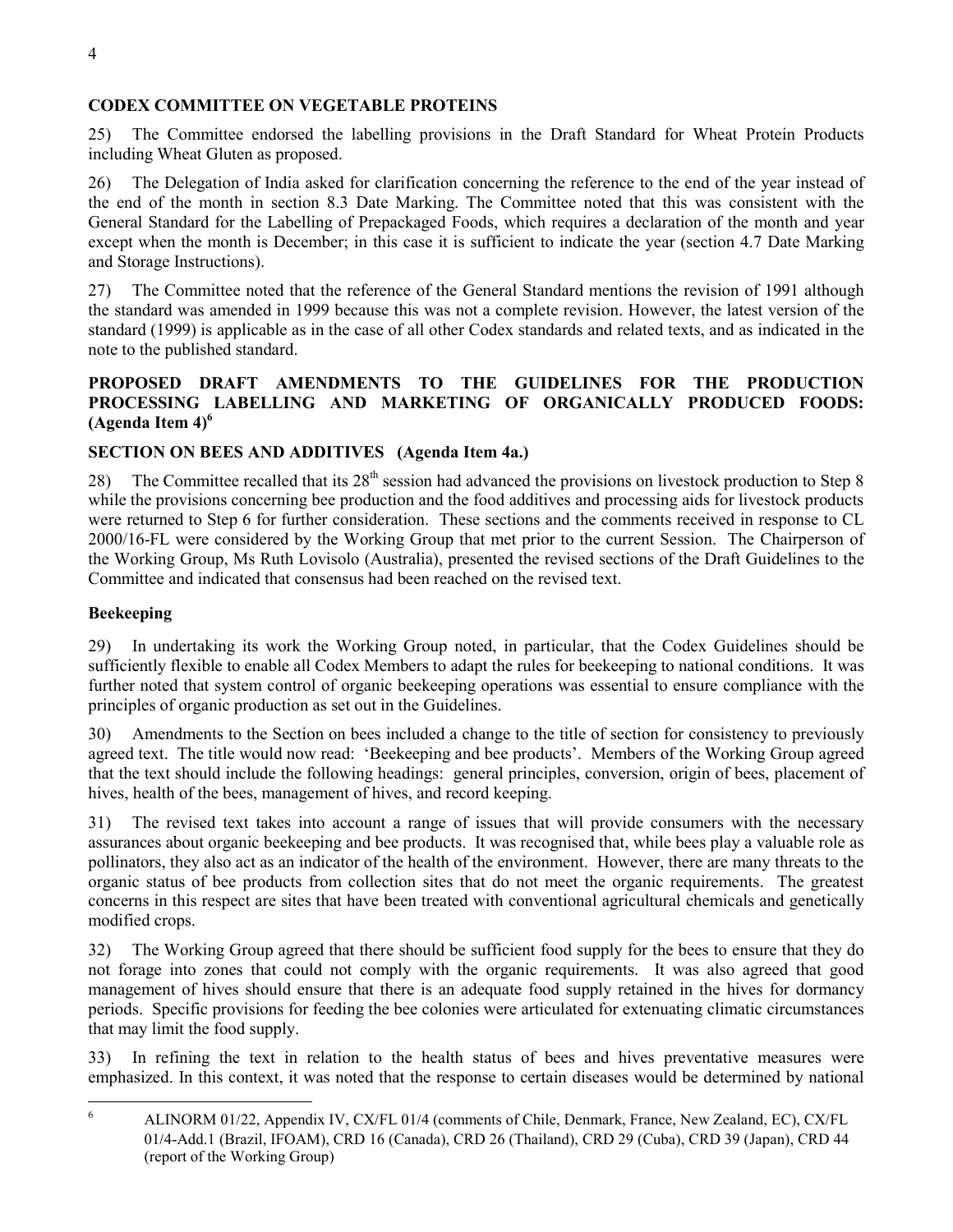regulations. The text was strengthened also to ensure that detailed record keeping included maps of hive movements.

34) In finalizing the text for beekeeping and bee products, certain consequential amendments were made to the 'Minimum inspection requirements and precautionary measures under the inspection or certification system' as set out in Annex 3, paragraphs 5 and 7 of the Step 8 text that was agreed at the last session of  $CCFL<sup>7</sup>$ . The Committee agreed with the revised text of the sections on beekeeping as proposed by the Working Group, for advancement to Step 8.

## **Food additives and processing aids for livestock products**

35) The Committee was informed that there were differences of opinion among members of the Working Group in relation to the use of food additives and processing aids in processed organic products. Some delegates considered that food additives and processing aids should be restricted as far as possible and that such restrictions were stimulating the food industry to seek innovative technologies that would achieve compliance with the Guidelines.

36) Other delegates noted that consumers expect foods from conventional and organic sources to be presented in a certain way and that traits in food vary between areas where the foods are produced. They considered that consumers should not be deprived on a whole range of traditional food products from organic sources and that the food additives and processing aids allowed in the standards elaborated by Codex commodity committees, such as CCMMP, should also be permitted in the comparable organic product.

37) The major concerns before the Working Group related to the use of colouring agents, flavours, nitrates and nitrites in processed organic livestock products.

38) Further, it was found there were shortcomings in the criteria for additives and processing aids in the preparation or preservation of food as set out in Section 5 of the Guidelines (CAC/GL 32-1999) as they did not give sufficient guidance on the role of traditional substances or the need for their ongoing use in products carrying organic claims. Therefore, consensus was only achievable by agreeing to develop a limited and provisional list of food additives and processing aids for inclusion in a separate division within Tables 3 and 4. In view of the restrictive nature of these lists, a note was added in both instances to ensure that countries develop their own list that meet the expectations of their respective consumers. The Committee agreed with this approach and the text proposed for advancement to Step 8.

39) The Committee expressed its thanks to Ms Lovisolo and to the Working Group for their constructive contribution to the finalization of these two sections of the Draft Guidelines and for their considerable work on the Guidelines in recent years.

## **Status of the Draft Guidelines for the Production, Processing, Labelling and Marketing of Organically Produced Foods**

40) The Committee advanced the Draft Guidelines (Beekeeping and Bee Products, and Food Additives and Processing Aids for Livestock Products) to Step 8 for adoption by the  $24<sup>th</sup>$  Session of the Commission (see Appendix II).

## **PROPOSED DRAFT AMENDMENT TO THE GUIDELINES: TABLE 1: SUBSTANCES FOR USE IN SOIL FERTILIZING AND CONDITIONING (Agenda Item 4b.)<sup>8</sup>**

The Committee recalled that at its  $28<sup>th</sup>$  session the Delegation of Malaysia proposed to add by-products of oil palm cocoa and coconut to the substances for the use in soil fertilization and condition in Table 1 of the *Guidelines for the Production, Processing, Labelling and Marketing of Organically Produced Foods.* In view of the specific and non-controversial nature of this amendment, the Committee proposed to use the Accelerated Procedure and this was subsequently approved by the  $47<sup>th</sup>$  Session of the Executive Committee.

42) The Working Group considered the proposal by Malaysia with the comments received and agreed that the materials proposed should be included in the list of inputs for soil fertilization and conditioning. However, a

<sup>-&</sup>lt;br>7 ALINORM 01/22, Appendix II

<sup>8</sup> CL 2000/43-FL, CX/FL 01/05 Corrigendum: comments from Brazil, Canada, Cuba, France, Japan, Malaysia, Mexico, Thailand, IFOAM, CRD 17 (Canada), CRD 27 (Thailand).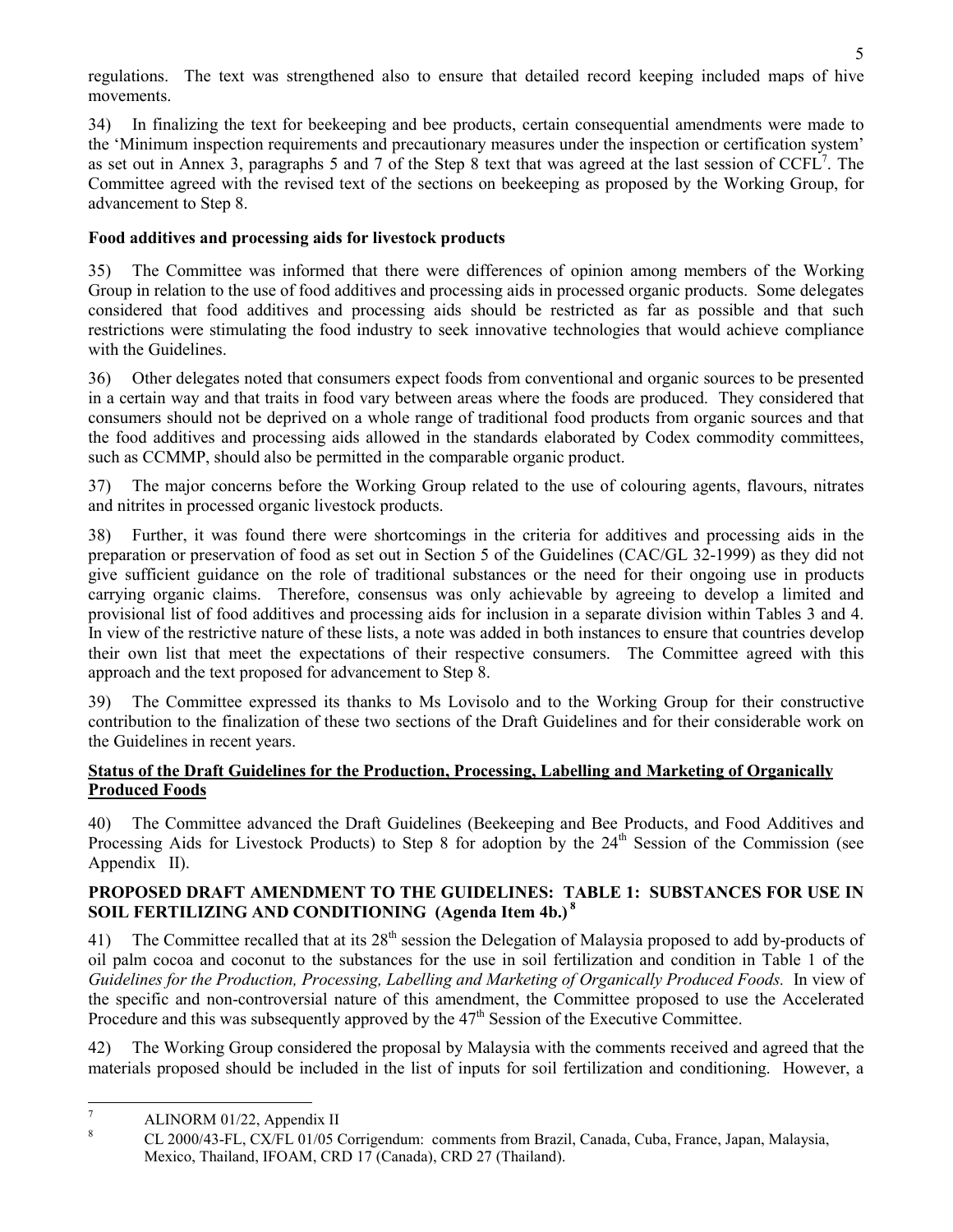number of members of the Working Group considered that such products should be devoid of synthetic additives, in conformity with the criteria for the use of materials in organic systems set out in Section 5 of the Guidelines. This criteria should be adhered to in selecting inputs for organic production systems.

43) The Working Group also noted that in developing countries the organic industry is at an early stage and it is more important at this point in time to encourage both the development of the industry and the recycling of plant materials. Therefore, the Working Group concluded that plant materials containing synthetic additives may be used providing they are adequately composted before application although this requirement was not specifically included in the conditions relating to by-products of the palm and cocoa industries.

44) The Committee also noted a proposal from Mexico for the inclusion of by-products from the production process of sugar cane and sugar. It was recognized that these inputs were already permitted as substances for use in soil fertilizing and conditioning within Annex 2, Table 1: by-products of the sugar industry, and composts of plant residues.

## **Status of the Proposed Draft Amendment to the Guidelines for the Production, Processing, Labelling and Marketing of Organically Produced Foods**

45) The Committee advanced the Proposed Draft Amendment to the Guidelines (Annex 2, Table 1, Substances for use in soil fertilizing and conditioning), to Step 5 of the Accelerated Procedure for adoption by the  $24<sup>th</sup>$  Session of the Commission (see Appendix III).

## **Review of the Guidelines for the Production, Processing, Labelling and Marketing of Organically Produced Foods**

46) The Committee noted a proposal from the Working Group that identified concerns in the application of the requirements for inclusion of substances in Annex 2 of the Guidelines and in the criteria for the development of lists of substances by countries. It also noted that a process for review of the Guidelines was set down in Section 8 of CAC/GL 32-1999. The Committee also noted that, as a result of technological advances in the organic food industry, the lists of inputs would need to be updated.

47) The Committee agreed to initiate a review of the criteria for inputs as set out in Section 5 of the Guidelines so as determinations on future inputs would be supported by technical submissions. This would assist in the future objective evaluation of proposals for inputs to organic food products. The criteria would be reviewed in parallel with the revision of Annex 2.

48) The Committee agreed to ask the Commission for approval of new work on the revision of Section 5 and Annex 2 of the Guidelines. It also agreed that, subject to the approval of the Commission, comments would be sought by Circular Letter from both Member countries and international organizations on Section 5 and Annex 2 and that proposed revised criteria would be developed and circulated at Step 3 prior to the next session of CCFL to facilitate their review at the next session. It was expected that the amendments would be finalized and forwarded for adoption to the  $25<sup>th</sup>$  Session of the Commission in 2003.

## **DRAFT RECOMMENDATIONS FOR THE LABELLING OF FOODS OBTAINED THROUGH CERTAIN TECHNIQUES OF GENETIC MODIFICATION**/**GENETIC ENGINEERING (DRAFT AMENDMENT TO THE GENERAL STANDARD FOR THE LABELLING OF PREPACKAGED FOODS): DEFINITIONS (Agenda item 5a)9**

49) The Committee recalled that the Draft Amendment (Definitions) had been adopted at Step 5 by the 23<sup>rd</sup> Session of the Commission and considered by the last session of the CCFL, which had made a number of amendments and returned the text to Step 6 for further comments.

50) The Delegation of Argentina, supported by the Delegation of Brazil, proposed to replace the current definition with the definition of "modern biotechnology" in order to be consistent with the decision of the *Ad Hoc* Intergovernmental Task Force, which had agreed to use the definition of the Cartagena Protocol. These delegations also pointed out that the Definitions should be at the same Step as the rest of the text to facilitate

-<br>9

6

ALINORM 01/22, Appendix V, CX/FL 01/6 (comments of Malaysia, New Zealand, Spain), CX/FL 01/6-Add.1 (Canada, India, South Africa, Switzerland, Thailand, EC, 49PBC) CRD 8 (Brazil, Malaysia, IBFAN). CRD 30 (Cuba), CRD 42 (Paraguay)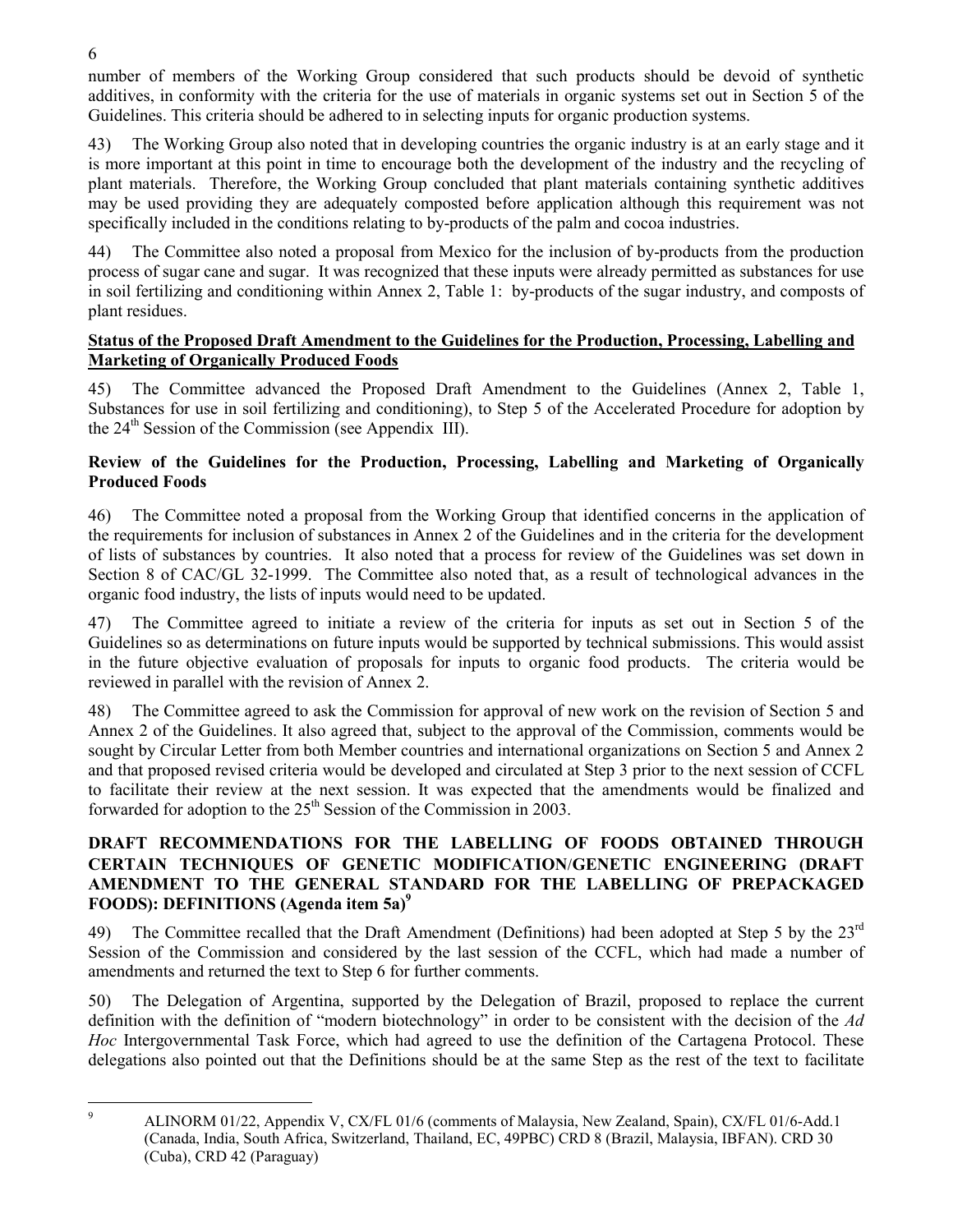discussion. The Chairperson recalled that the Draft Definitions had been adopted by the Commission at Step 5 in 1999 and that this decision could not be changed by the Committee.

51) The Delegation of Norway, while recognizing the need for consistency in Codex, stressed the need to consider definitions for the purposes of food labelling and in relation to the indications that would actually be used in the label. The Delegation indicated that the result of a search on the internet demonstrated clearly that the references to "Genetic modification\genetic engineering" (combined) outnumbered more than 30 times the references to "modern biotechnology" as related to foods, and that these terms were more widely used. The Delegation of India proposed to replace the current text with a reference to "genetically modified foods and food ingredients and products derived therefrom" as it was more easily understood by consumers.

52) The Committee had an extensive discussion on the need to retain the definition of "genetic modification/genetic engineering" or to replace it with a definition of "modern biotechnology". Several delegations stressed the need for consistency throughout Codex and with the Cartagena Protocol and supported the reference to "modern biotechnology". Several other delegations and observers stressed the need to retain a definition for labelling purposes that would correspond to the terms commonly used and understood by consumers worldwide, and to the regulations established by several countries. The Delegation of the United States also noted that it would be difficult to find a term that would be acceptable globally. Several delegations also pointed out that the Cartagena Protocol referred to living modified organisms, and that the terminology currently used in the text would therefore be consistent with the Protocol.

53) The Delegation of Ireland expressed the view that the replacement of "genetically modified\engineered" by the term "modern biotechnology" would confuse consumers and recommended retention of the current terminology. The Observer form Consumers International stated that following consultations with its members worldwide, the terms "genetically modified\engineered" were acceptable, but "modern biotechnology" was not an acceptable term. The Delegations of India and Nigeria supported the views expressed by Ireland and CI.

54) The Observer from IFOAM, supported by the Observer from RAFI, expressed the view that consistency should be achieved with the existing definition of genetically engineered/ modified organisms in the *Guidelines for the Production Processing Marketing and Labelling of Organically Produced Foods* and expressed concern with the adoption of a new definition which could affect current provisions for organically produced foods. The Secretariat indicated that since the Guidelines were an adopted text, its provisions were not affected by the development of another Codex text with a different scope; the definition in the Guidelines had been adopted for the specific purpose of defining the "organic" claim while the text under discussion concerned general labelling requirements.

55) The Delegation of Argentina requested that the terms "derived from certain techniques.." should replace "obtained from certain techniques.." for a more precise Scope definition. The Committee decided to refer to "obtained through\derived from" in the Spanish version of the text.

56) The Committee also discussed the reference to "no longer equivalent/differs significantly". The Delegation of Malaysia proposed to retain the current text without square brackets as both terms were acceptable and to refer to "techniques" instead of "technologies" to ensure consistency throughout the text. Several delegations proposed to retain only "no longer equivalent". The Delegation of India proposed to use the term "not equivalent" as it provided clear information for the consumer. Other delegations indicated that the notion of equivalence was not clearly defined and open to various interpretations, and supported the term "differs significantly' as this was more precise from a scientific perspective.

57) Following the proposal of the Delegation of the Netherlands, the Committee agreed to delete this definition as it did not appear necessary, and agreed that it would address the use of these terms further while considering labelling requirements, including the Scope, sections 3.1 and 6.1 (Label declarations).

58) The Committee considered a compromise text for the Definitions proposed by the Delegation of Canada, and further amended after discussion in a small drafting group (Canada, Malaysia, Mexico, Senegal, Sweden, United States, Consumers International, International Council of Grocery Manufacturers Associations), as follows: the definitions in the current text were retained and clarified and the definition of "modern biotechnology" was added, in order to take into account the different approaches taken by member countries as regards the definitions under consideration in the CCFL.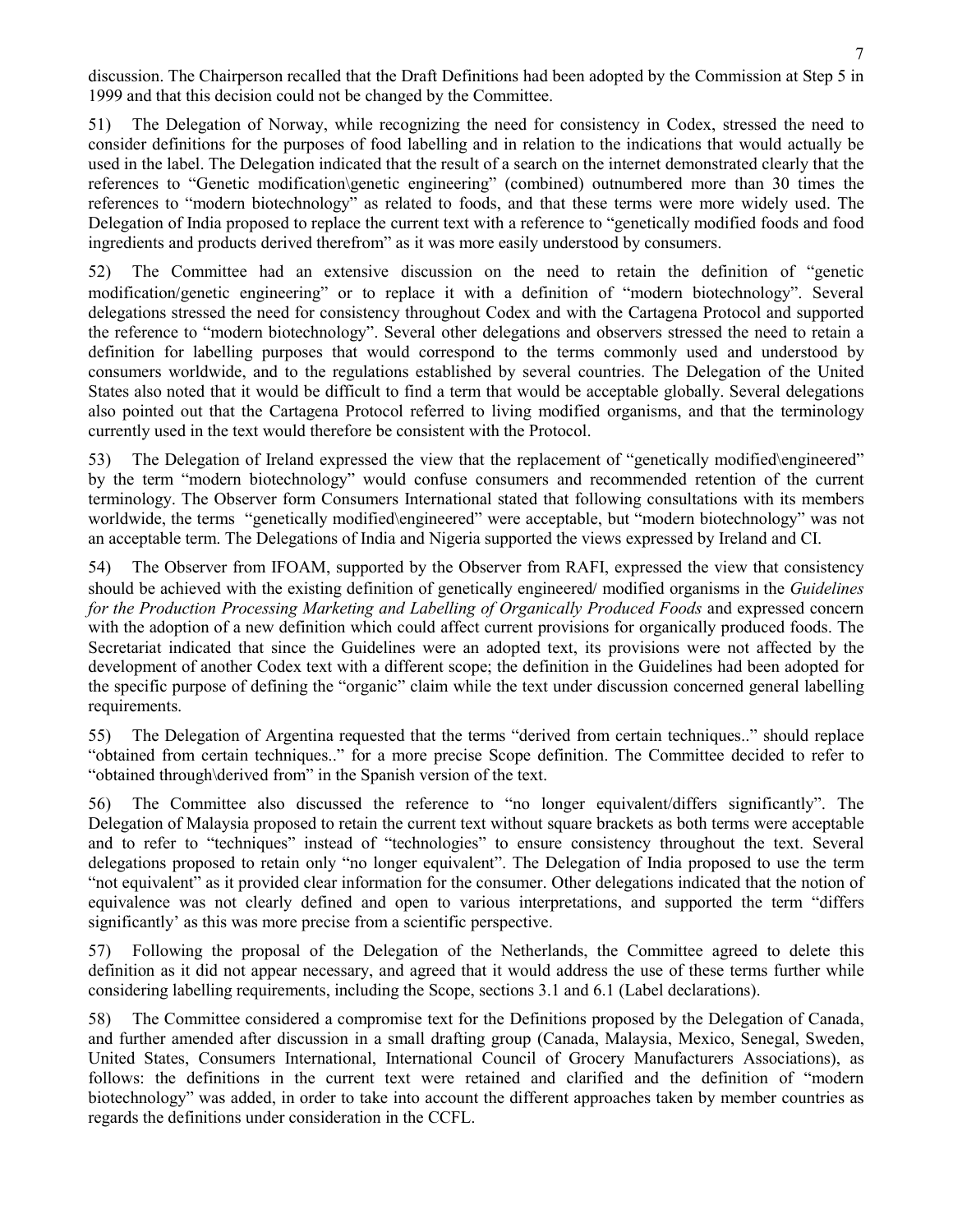59) The Delegation of India, supported by the Observer from IBFAN, expressed the view that modern biotechnology was not defined clearly and should not be included, and that the text agreed at the last session should be retained unchanged. The Observer from IFOAM, supported by the Delegation of India, proposed that "modern biotechnology" be mentioned only in a footnote for clarification purposes and that it should not be used in the labelling. The Observer from IBFAN supported this view and stated that the use of "modern biotechnology" could be construed as promotional.

60) The Delegation of Nigeria expressed its objection to the revised text as the use of "modern biotechnology" should be restricted to use at the national level in those countries where it was allowed, but should not be used at the international level, and the process of genetic modification should always be declared in the label, especially in view of adverse effects that might originate from intermediate products. The Committee noted that a number of examples of label declarations were contained in section 6 of the Proposed Draft Guidelines.

61) Many delegations and observers supported the revised text as a compromise, in order to achieve significant progress on the important issues under consideration, with the understanding that the labelling requirements would be discussed in the text under consideration in Agenda 5b, and the Committee agreed that the Draft Definitions should be forwarded to Step 8 for final adoption.

62) The Delegations of Austria, Germany and Switzerland indicated that they could generally support the compromise text, but they needed more time in order to reach a final decision, and they might be able to do so before the Commission met.

63) The Delegations of Argentina, Brazil, Costa Rica and the United States expressed their reservation on the revised Definitions as member countries needed more time to consider the text; without prejudging of its content, they proposed that it should be returned for further comments and consideration at the next session. The Delegation of the United States noted that continued separation of the Definitions from the Guidelines could complicate the work of the Committee.

## **Status of the Draft Recommendations for the Labelling of Foods Obtained through Certain Techniques of Genetic Modification**/**Genetic Engineering (Draft Amendment to the General Standard for the Labelling of Prepackaged Foods): Definitions**

64) The Committee agreed to forward the Draft Amendment to Step 8 for adoption by the  $24<sup>th</sup>$  Session of the Codex Alimentarius Commission (see Appendix IV).

## **PROPOSED DRAFT RECOMMENDATIONS FOR THE LABELLING OF FOODS OBTAINED THROUGH CERTAIN TECHNIQUES OF GENETIC MODIFICATION**/**GENETIC ENGINEERING (PROPOSED DRAFT AMENDMENT TO THE GENERAL STANDARD FOR THE LABELLING OF PREPACKAGED FOODS) (Agenda item 5b)**<sup>10</sup>

63) The Committee recalled that its last session had returned the Proposed Draft Recommendations for redrafting by a Working Group coordinated by Canada in order to combine the different labelling options proposed in the comments and during the discussion.

64) The Chair of the Working Group (Mr Gerry Reasbeck, Canada) informed the Committee that a smaller Drafting Group had met twice to facilitate the revision of the text and expressed his thanks to India and Brazil for hosting these meetings between the sessions. As a result of extensive discussion, the Working Group had revised the text in the form of Guidelines which allowed different labelling options, including comprehensive labelling, and provided guidance on labelling requirements in each case. The Guidelines presented in CX/FL 01/7 also included an explanation of the changes made in Annex 2 and a discussion paper on a number of issues which had been raised at the last session of the CCFL (Attachment A).

65) The Committee expressed its appreciation to Mr Reasbeck and to the Working Group for their considerable efforts and constructive approach to address these complex issues, in order to facilitate the work of the Committee.

 $\overline{a}$ 

<sup>&</sup>lt;sup>10</sup> CX/FL 01/7, CX/FL 01/7-Add.1 (comments of Canada, India, South Africa, Switzerland, EC, CI, 49PBC), CRD 5 (Argentina), CRD 9 (Brazil, Malaysia, Thailand, IBFAN), CRD 34 (New Zealand), CRD 35 (Indonesia), CRD 43 (Paraguay), CRD 45 (Nigeria), CRD 46 (Egypt)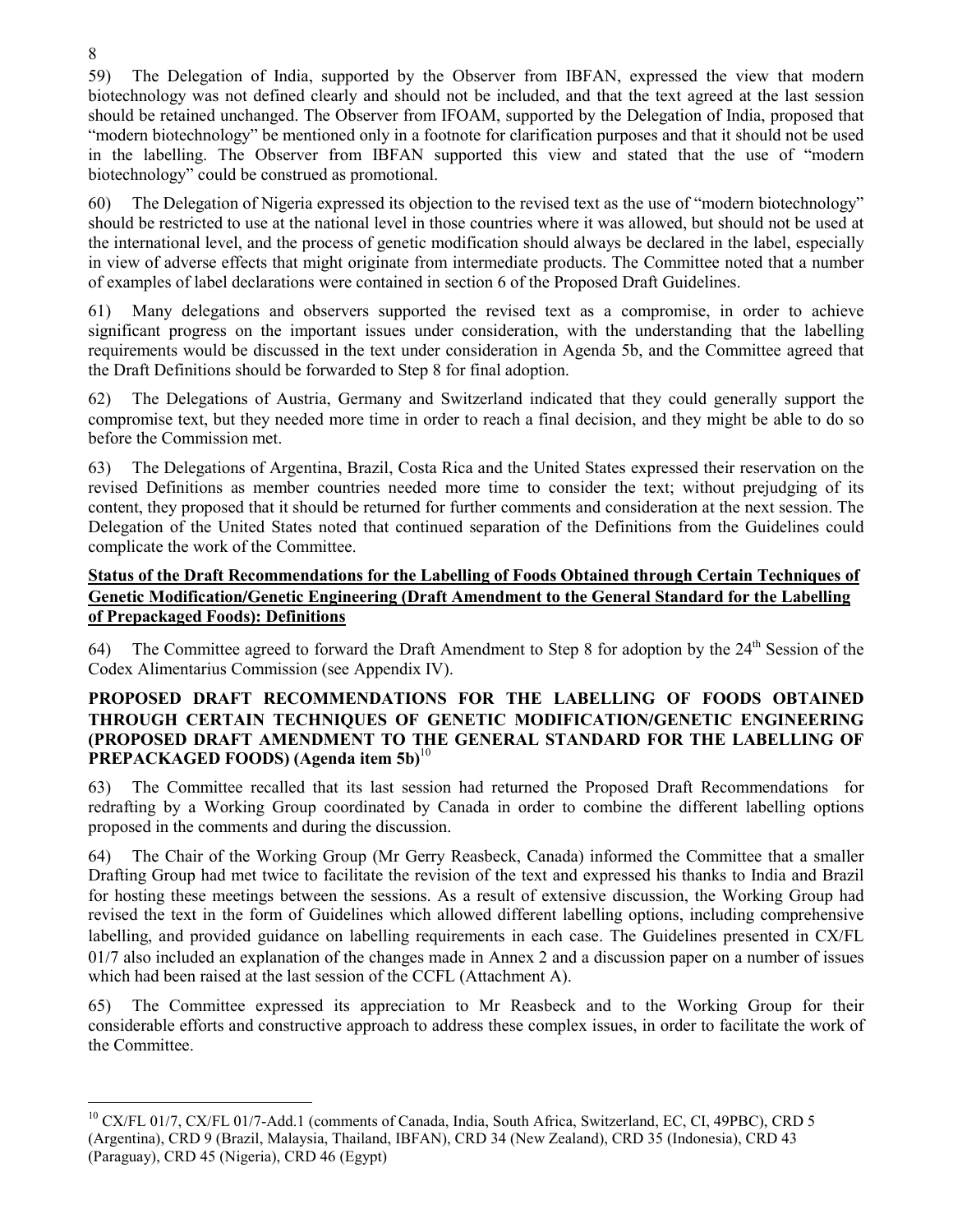#### **General comments**

66) The Delegation of Argentina expressed a general reservation on the entire document in principle due to its likely implications in international trade, recalling the basic objectives of Codex and the *Statements of Principle on the Role of Science and the Extent to which Other Factors are Taken into Account*. The Delegation emphasized that labelling of food according to the process of production had been object of negative decisions in the framework of WTO. It recalled that the Committee on General Principles at its last session, had agreed that reference to « other factors » beyond science should be based on recommendations from other multilateral fora. It requested, accordingly, that no further work should be undertaken on this document. The Delegation of the United States also referred to rights and obligations previously agreed in the WTO. The Secretariat recalled that the CCGP had discussed the role of science and other factors in relation to risk analysis and proposed several Criteria for the Consideration of Other Factors in relation to the *Statements of Principle* but there had been no agreement on the reference to the « recommendations of relevant multilateral intergovernmental organizations » and the relevant text (in square brackets) was forwarded to the Commission for consideration (ALINORM 01/33A, paras. 92-98). The Secretariat also recalled that the development of labelling provisions for different types of foods, including those produced through biotechnology was in conformity with the terms of reference of the CCFL and the mandate of Codex.

67) Some delegations questioned the development of Guidelines which would provide different options according to the regulatory approach taken in member countries since this was not the usual approach in Codex and it was not clear how this would apply in case of trade disputes. These delegations indicated that Codex should rather give general recommendations that could be applied in all countries as a basis for international harmonization.

#### **Purpose**

68) The Committee agreed that the purpose was "to provide guidelines to ensure" that labelling provided the required information and amended the text accordingly.

69) The Committee noted proposals to replace "obtained through" with " derived from" certain techniques and to replace "certain techniques" with "techniques" in the purpose and the Title. After an exchange of views, the Committee however agreed to retain the wording used in the Definitions which had been finalized earlier (see para 64 above).

70) Some delegations proposed to refer to "verifiable" information, as there was no guarantee against misleading labelling and claims if the information could not be verified. Other delegations objected to this inclusion as it would restrict the information provided to consumers.

71) Several delegations proposed to delete the reference to "facilitating consumer choice" as it was not necessary and it was clear that information was provided "to consumers". Other delegations stressed that the overall objective of food labelling was to facilitate consumer choice and it was retained in the Purpose.

72) The Delegation of Argentina, supported by several delegations proposed that the information should be "relevant for consumer health protection and the promotion of fair practices in foods trade", as indicated in the second *Statement of Principles on the Role of Science and the Extent to which Other Factors are Taken into Account* . Some delegations indicated that such a reference was not relevant, as the purpose of labelling was to ensure consumer information irrespective of health concerns. As a compromise, the Committee agreed that reference should also be made to the third *Statement of Principle* concerning labelling, as proposed by the Observer from Consumers International.

73) The Committee agreed that the revised text of the first paragraph including the above amendments should be placed in square brackets for further consideration (see Appendix V). The Delegation of India proposed that the second paragraph should be deleted. The Committee did not discuss specifically the second paragraph and it was not amended.

#### **Scope**

74) The Delegation of Argentina proposed to include a statement to the effect that Codex standards should not affect other obligations of member countries at the international level, as recommended by the Committee on General Principles (see also para. 66).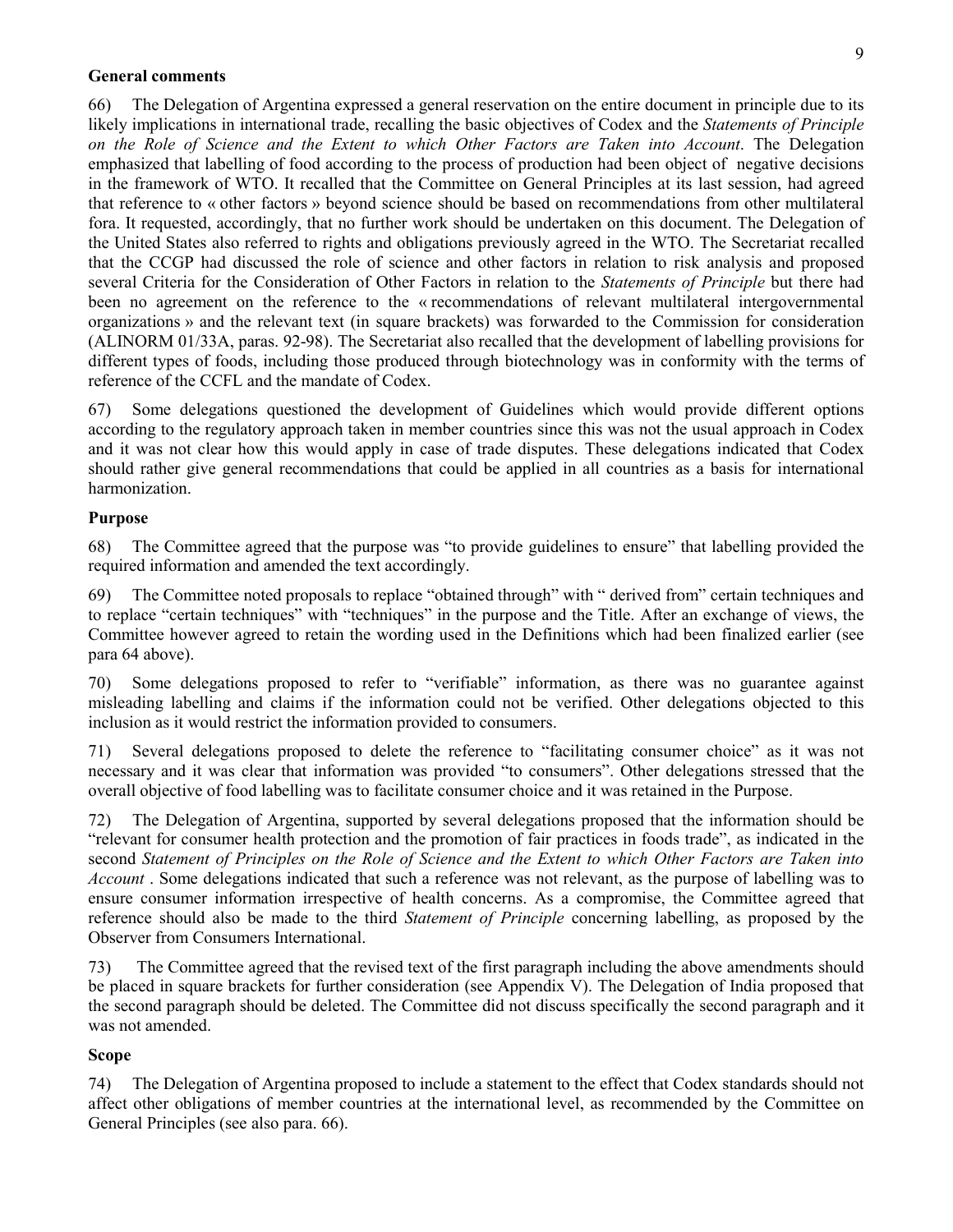75) The Delegation of India proposed to refer to "genetically modified foods and food ingredients and products derived therefrom" which are "not equivalent" as it was more easily understood by consumers, and to retain only "and" between the different cases described in section 1.1 to reflect that the Guidelines applied in all cases.

76) The Committee agreed to replace "corresponding existing food and ingredients" with "conventional counterpart"11 to be consistent with the term used in the Task Force on Foods Derived from Biotechnology and the FAO/WHO Expert Consultation on Safety Aspects of Genetically Modified Foods of Plant Origin.

77) The Delegation of Italy proposed that labelling should not be limited to foods intended for the final consumer but should apply throughout the food chain. The Committee noted that further discussion would be required on this question, since the purpose of the Guidelines currently referred to providing information to consumers.

78) The Committee agreed with the proposal of the Delegation of Norway to separate section 1.1 into three sub-sections (1.1.1, 1.1.2, and 1.1.3) to make it clear that the three options presented were open for further consideration and "and/or" was retained between these options. The Delegations of Canada and the United States proposed to retain the current section 1.1.2 in square brackets until a decision was made on labelling to indicate the method of production. The Delegation of Australia pointed out that there was no agreement on methodology or criteria for determining compliance/enforcement of the Proposed Draft Guidelines. The Committee did not consider this section further at this stage.

## **Status of the Proposed Draft Recommendations for the Labelling of Foods Obtained through Certain Techniques of Genetic Modification**/**Genetic Engineering (Proposed Draft Guidelines for the Labelling of Foods and Food Ingredients Obtained through Certain Techniques of Genetic Modification**/**Genetic Engineering)**

79) The Committee was not able to proceed further with the consideration of the Guidelines due to time constraints and agreed that the current text, as amended at the current session should be returned to Step 3 for further comments (see Appendix V). It was also agreed that the existing Working Group, extended to all interested member countries and international organizations and coordinated by Canada would work by electronic mail to consider the comments received in order to prepare a revised text for consideration by the next session.

## **Other matters**

80) The Committee could not discuss the proposal from the Delegations of Australia and South Africa concerning Negative Claims (CRD 1) and agreed that it would be considered at the next session in conjunction with the Proposed Draft Guidelines.

## **DRAFT AMENDMENT TO THE GENERAL STANDARD FOR THE LABELLING OF PREPACKAGED FOODS : CLASS NAMES (Agenda item 6)**<sup>12</sup>

81) The Committee recalled that the Proposed Draft Amendment had been returned to Step 6 for further comments due to lack of consensus on the definition of a class name for "milk protein products" and "milk protein".

82) The Delegation of New Zealand recalled that in view of technological evolution, there were a wide variety of milk protein products on the market and the technical description of such products would not be adequate for the purposes of labelling and consumer information. The Committee on Milk and Milk Products had therefore proposed to establish a class name which would cover "milk protein products" with a minimum level of 35% milk protein and "milk protein" with 50%.

83) Some delegations supported the proposal put forward by the CCMMP. Other delegations proposed to retain only the class name for milk protein products (35%). The Delegation of India, supported by the Delegation of Indonesia, proposed a single class of milk protein products with a minimum level of 30% milk protein. Other

10

 $11$ 11 "Conventional Counterpart" means a related organism/variety, its component and/or products for which there is experience of establishing safety based on common use of food (ALINORM 01/34A, Appendix II).

<sup>&</sup>lt;sup>12</sup> ALINORM 01/22, Appendix VI, CX/FL 01/8 (comments of New Zealand, Spain), CX/FL 01/8-Add.1 (United Kingdom, EC), CRD 6 (IDF), CRD 18 (Canada), CRD 25 (India, Thailand)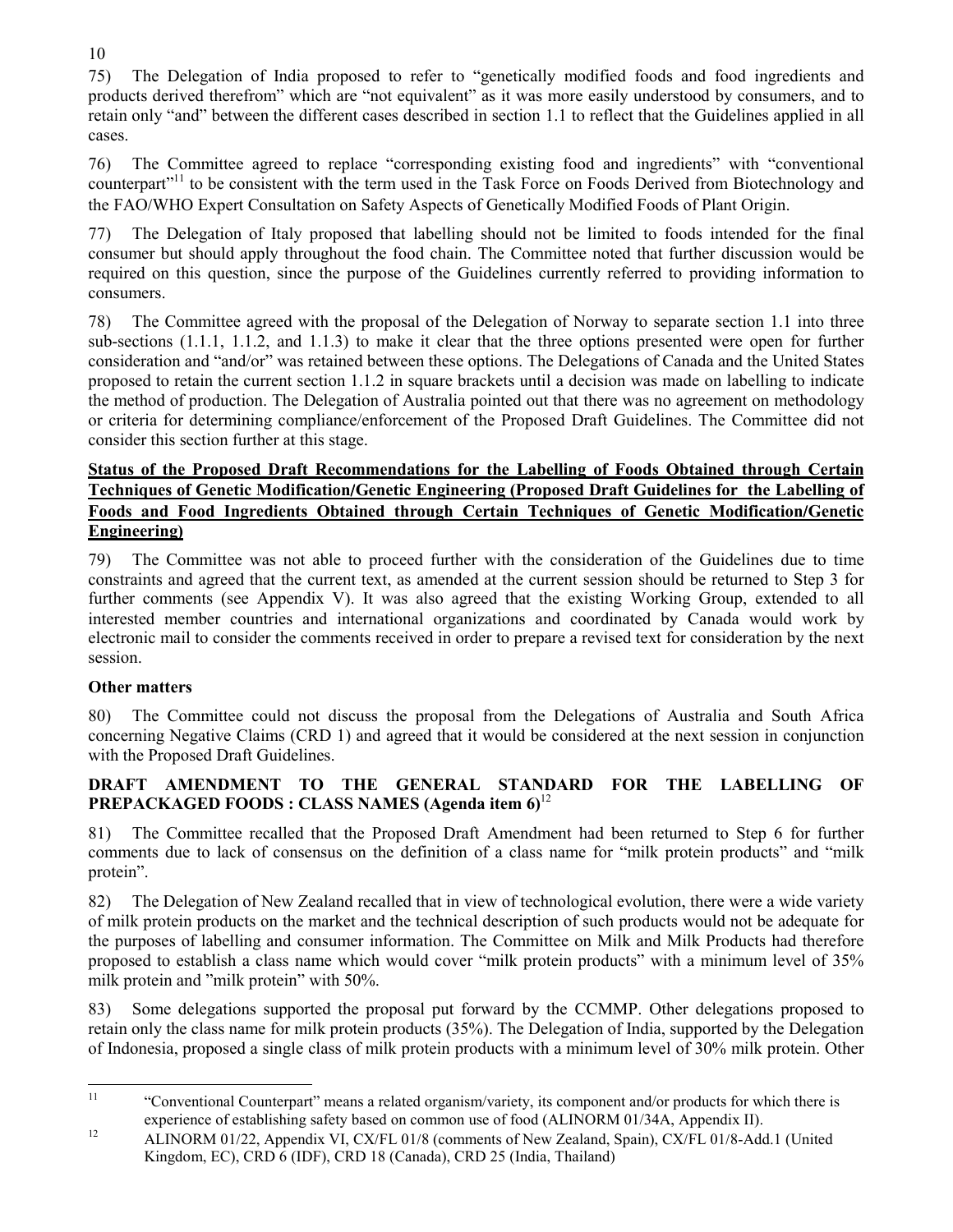delegations proposed that the minimum content of protein for "milk protein products" should be higher than 35%, for example 50%.

84) The Delegation of Sweden, speaking on behalf of the EC, as well as the Delegation of Switzerland, proposed the use of a single class name "milk protein" and considered that this name should be used only for ingredients with a high milk protein content, for example 50%. They expressed the view that the use of the class name "milk protein products" would be misleading for consumers.

85) The Chairperson noted that there was no consensus on the definition of a class name although this question had been discussed extensively in previous sessions, and noted that the Committee might wish to reconsider the need to proceed with this work at its next session.

## **Status of the Draft Amendment to the General Standard for the Labelling of Prepackaged Foods : Class Names**

86) The Committee agreed to return the Draft Amendment to Step 6 for further comments and consideration at the next session (see Appendix VI)

## **PROPOSED DRAFT AMENDMENT TO THE GUIDELINES FOR NUTRITION LABELLING**

#### **(Agenda item 7)**<sup>13</sup>

87) The last session of the Committee had returned to Step 3 the Proposed Draft Amendment requiring labelling of sugars, fibre, saturated fat and sodium when nutrition labelling was applicable since no consensus could be reached on the text and several amendments had been proposed during the session.

88) The Delegation of Mexico expressed the view that nutrition labelling should be made on a voluntary basis only and proposed to add a new section to this effect while deleting section 3.2.2 on additional nutrient declaration.

89) The Delegation of the United Kingdom proposed that nutrition labelling should be required also when a health claim was made, as this would provide essential information to the consumers in order to make an informed choice. Several delegations and the Observer from Consumers International supported this proposal and the Committee amended the text of section 3.2.2 accordingly. The Delegation of Sweden, speaking on behalf of the EC and referring to its written comments, considered that when claims are made for cholesterol, compulsory accompanying information on saturates is necessary and this should be reflected in section 3.2.4.

90) The Delegation of Argentina proposed to add a declaration of dietary fibre in section 3.2.1.2 and to retain the references to dietary fibre in section 3.2, and to declare saturated, mono- and polyunsaturated fatty acids and cholesterol in section 3.2.4. The Delegation of New Zealand proposed to include a reference to "biologically active substances" in addition to nutrients in section 3.2.1.3 in order to recognize the health significance of some non-nutrients.

91) Several delegations and the Observers from CI and IBFAN proposed to retain current section 3.2.2. (additional nutrient declaration) without square brackets; to delete the last sentence in section 3.2.3 referring to dietary fibre; to include the declaration of trans fatty acids in sections 3.2.2 and 3.2.4.

92) The Observer from WSRO expressed the view that declaration of sugars should not be required in sections 3.2.2 and 3.2.3 as this provision was not substantiated by current scientific evidence and therefore contradicted the first *Statement of Principle*. The Observer from CIAA supported the current text of the Guidelines, and expressed the view that nutrient content should be declared on a voluntary basis or when a claim was made for a specific nutrient .

93) After an extensive exchange of views, the Committee agreed to retain section 3.2.2, the last sentence of section 3.2.3 and the last sentence of section 3.2.4 in square brackets. The declaration of trans fatty acids was included in sections 3.2.2 and 3.2.4, and the reference to cholesterol was retained without square brackets in section 3.2.4 (declaration of fatty acids).

l

<sup>&</sup>lt;sup>13</sup> ALINORM 01/22, Appendix VII, CX/FL 01/9 (comments of Australia, Chile, Denmark, Malaysia, New Zealand, CIAA), CRD 3 (Canada, Thailand, EC), CRD 24 (WSRO), CRD 31 (Cuba), CRD 37 (Indonesia)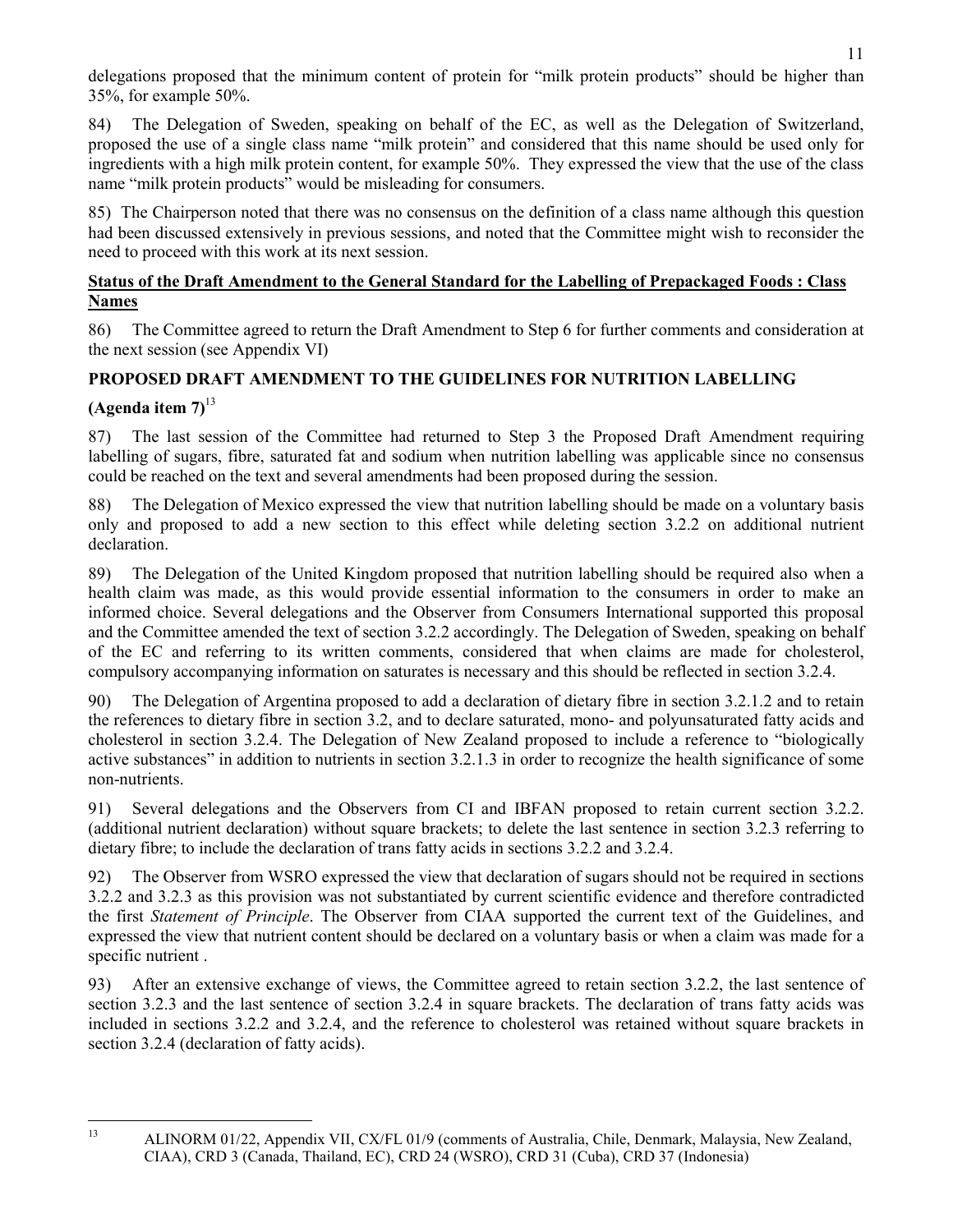94) In addition to the discussion on the current text the Committee also noted the general comments of the Delegations of Canada, Denmark, Japan and the United States and the Observer from IACFO supporting mandatory nutrition labelling irrespective of the claims made.

## **Status of the Proposed Draft Amendment to the Guidelines for Nutrition Labelling**

95) The Committee agreed to return the Proposed Draft Amendment, as amended at the current session, to Step 3 for further comments and consideration at the next session (see Appendix VII).

## **PROPOSED DRAFT RECOMMENDATIONS FOR THE USE OF HEALTH CLAIMS**  $(A$ genda Item  $8)^{14}$

96) The Committee recalled that, at its 28th Session, in view of the large number of revisions proposed and the issues that required further deliberation, it was agreed that the Working Group established at the 27th Session would meet immediately before the 29<sup>th</sup> Session to consider the comments received and further redraft the text.

97) The Chairperson of the Working Group, Dr M. Cheney (Canada), presented the redrafted text and a summary of discussions by the Working Group (CRD 48) to the Committee. It was highlighted that the Working Group: (1) changed the name of the draft to Proposed Draft Guidelines for the Use of Nutrition and Health Claims, thereby making consequential changes throughout the text, (2) retained the reference to consumer education in the preamble rather than moving it under Section 7 as a condition for health claims, and (3) agreed that infant formula and foods for young children should not be allowed to carry health claims

98) There had been considerable discussion in the Working Group on whether Nutrient Function Claims should be included as Health Claims rather than Nutrition Claims. There were divergent positions on Reduction of Disease Risk Claims: some delegations stressed their importance from a public health viewpoint, while other delegations expressed concern as to whether there were sufficient scientific data to substantiate these claims. The Working Group agreed that section 3.4 of the General Guidelines on Claims (CAC/GL 1-1979 (Rev.1-1991) might need to be reviewed in light of the Reduction of Disease Risk Claims as some delegates indicated that disease risk reduction would be equivalent to prevention of disease, and this claim was viewed as being contrary to section 3.4. The use of examples was considered useful in conveying the intent and differentiating the types of health claims under consideration in the context of the total diet, and a small working group (Canada, Germany, Sweden, Switzerland, and CIAA) reviewed the table of examples submitted by Sweden <sup>15</sup> with the objective of illustrating the differences between the various types of nutrition and health claims. It was recommended that work on the development of acceptable examples for health claims should continue.

99) Many delegations and observer organizations expressed their appreciation for the work of the Working Group in addressing these complex issues related to health claims.

100) The Committee agreed with the proposal of the Delegation of Sweden to include a table of examples of health claims at the end of the Guidelines and agreed to add to this table the examples of claims which were already included in other sections of the Guidelines (see Appendix VIII).

101) The Delegation of Malaysia did not support the inclusion of examples in the Guidelines because the examples might be misconstrued to be conclusive; they might carry greater weight; they were not exhaustive; and the conditions for permitting health claims were already stipulated in section 7.1.

102) The Delegations of Mexico and Brazil stated that sections 7.1 to 7.4 should apply to advertisement, noted that the Working Group had not discussed this question although it is mentioned under the terms of reference of CCFL, and proposed that this should be considered by the next session.

103) The Committee agreed to include under Section 1 Scope a provision that health claims are not permitted for foods for infants and young children, unless specifically provided for in relevant Codex standards established by relevant Committees such as the Codex Committee for Nutrition and Foods for Special Dietary Uses.

 $14$ 

<sup>14</sup> ALINORM 01/22, Appendix VIII, CX/FL 01/10 (comments from Australia, Denmark, Malaysia, New Zealand, Spain, Sweden, CIAA, EFLA, IADSA, IDF, ILSI), CX/FL 01/10-ADD.1 (Thailand), CRD 10 (IBFAN), CRD 19 (Canada), CRD 32 (Cuba), CRD 36 (Indonesia), CRD 40 (Japan), CRD 48 (Revised Text prepared by the Working Group and the report of the discussion)

<sup>&</sup>lt;sup>15</sup> CX/FL 01/10 and CRD 48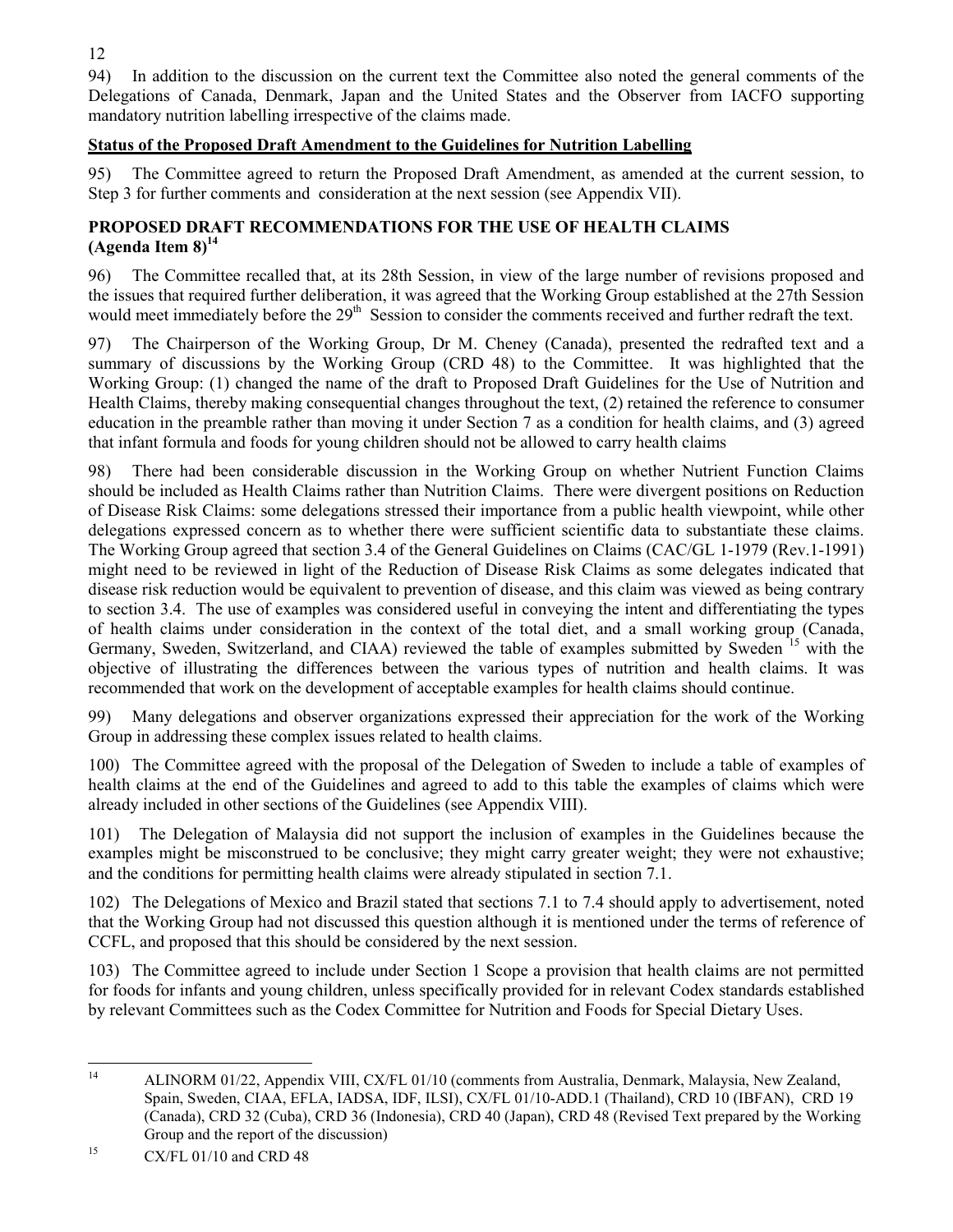104) The Delegation of India expressed the view that the disease and diet relationship should be established on a clear scientific basis in order to support claims, and that the serving size and instructions for use should be defined for different population groups. The Delegation proposed to delete the section on disease risk reduction claims as such claims were misleading to consumers, and to prohibit comparative and health claims for foods for infants and young children.

105) Some delegations expressed their concern over section 2.2.3 Reduction of Disease Risk Claims as they considered its inclusion was premature and suggested its deletion. The Delegation of the Netherlands proposed to include "Reduction of Disease Risk Factor Claims" since this would be more appropriate in view of the available scientific data to support these claims. Several delegations supported this suggestion and noted that they actually used this claim to reduce disease risk factors in their country.

106) The Delegation of South Africa and the Observer from ICGMA proposed to delete the reference to national health policy in the Preamble as it would create barriers to trade.

107) The Committee agreed that, for "Reduction of Disease Risk Claims", in addition to information on an accepted diet-health relationship, information on the composition of the product relevant to the relationship would be required "unless the relationship is based on a whole food or foods whereby the research does not link to specific constituents in the food". The text was amended accordingly.

108) Some delegations discussed whether or not the Reduction of Disease Risk Claims would contradict section 3.4 of the General Guidelines on Claims (CAC/GL 1-1979 (Rev. 1-1991)) and recommended that the relationship between the General Guidelines on Claims and the provisions for health claims should be further considered.

109) Some delegations expressed their reservation on Section 2.2.2 Enhanced Function Claims as this term was likely to mislead consumers.

## **Status of the Proposed Draft Guidelines for the Use of Nutrition and Health Claims (Proposed Draft Recommendations for the Use of Health Claims)**

110) The Committee agreed that the Proposed Draft Guidelines needed further development and to return them to Step 3 for further comments and consideration at the next session (see Appendix VIII). It was agreed that a Working Group open to all member countries and international organizations chaired by Canada would meet between the sessions and immediately prior to the next session in order to facilitate the revision of the text.

## **PROPOSED DRAFT AMENDMENT TO THE GENERAL STANDARD FOR THE LABELLING OF** PREPACKAGED FOODS: QUANTITATIVE DECLARATION OF INGREDIENTS (Agenda item 9)<sup>16</sup>

111) The Committee recalled that the 28<sup>th</sup> Session of CCFL agreed to undertake new work on a Proposed Draft Amendment to the General Standard for the Labelling of Prepackaged Foods (section 5.1) concerning Quantitative Ingredient Declaration (QUID) labelling. The 47<sup>th</sup> Session of the Executive Committee subsequently approved this proposal as new work (ALINORM 01/3, para. 43 and Appendix III).

112) The Observer from IACFO presented the revised text (CRD 33) to the Committee and expressed the view that QUID labelling is becoming increasingly important for consumers to avoid misleading labelling, and to allow consumers to make an informed choice related to the health related properties and quality of the product. The Observer therefore proposed that the labelling of all multi-ingredient food disclosing in the ingredient list the percentage, by weight, of each key ingredient (including ingredients of compound ingredients). The Observer from CI supported this proposal.

113) The Delegation of Thailand elaborated further on the labelling regulations mentioned by IACFO and informed the Committee that the mandatory regulations for QUID enforced in Thailand required the approximate percentage of the main ingredients to be declared without a ratio level. The main ingredients are those that are essential in the composition of the food.

16

<sup>16</sup> CL 2000/35-FL, CX/FL 01/11 (comments of Costa Rica, Cuba, Malaysia, New Zealand, Poland, South Africa, Spain, CIAA, IACFO, ICGMA, ISDC), CRD 2 (comments of EC, CI), CRD 11 (comments of Thailand, IBFAN), CRD 20 (comments of Canada), CRD 33 (additional comments of IACFO), CRD 38 (comments of Indonesia)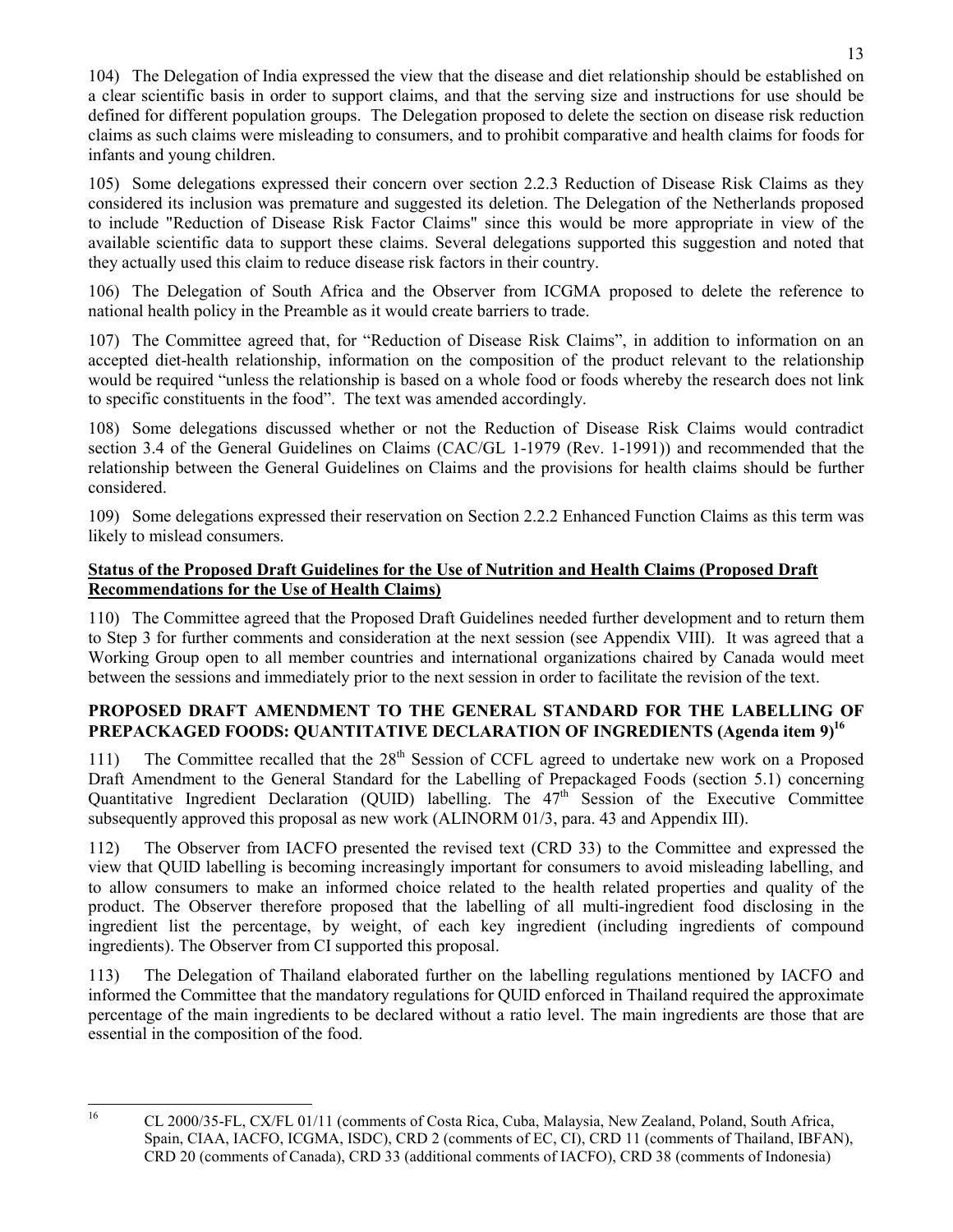114) Many delegations and observers expressed their concern on QUID labelling and noted that declaration thresholds needed careful consideration. The Delegation of Sweden, speaking on behalf of the EC, supported the principle of QUID labelling but questioned the justification for declaring systematically the quantity of each ingredient above a certain percentage. The Delegations of Mexico and Costa Rica expressed the view that the quantity of an ingredient should be declared only where the ingredient is emphasized in a graphic or written manner, including in the name of the food, or is considered as valuable. The Delegation of Mexico also questioned the provisions of the proposed amendment since the declaration of the percentage of all ingredients could infringe the intellectual property rights of the manufacturers. The Delegation of India indicated that product innovation would be lost if quantitative declaration of ingredients were to be applied.

115) Some delegations noted that QUID labelling should be considered as voluntary. The Delegation of Canada indicated that it did not support the need for universal QUID labelling in view of the considerable amount of information already provided in the *General Standard for the Labelling of Prepackaged Foods* and related guidelines to assist consumers' choice. This view was supported by the Delegations of United States and Chile. Some delegations supported retaining the current text of the Standard but agreed that further discussion of quantitative declaration would be needed.

116) The Committee, recognizing the diversity of opinions among Member countries, decided to circulate the alternative texts presented in CL 2000/35-FL and CRD 33. The delegation of United States was also invited to provide detailed proposals concerning voluntary labelling by adding section 7.3 to the *General Standard*.

## **Status of the Proposed Draft Amendment to the General Standard for the Labelling of Prepackaged Foods (Quantitative Declaration of Ingredients)**

117) The Committee agreed to return the Proposed Draft Amendment, as proposed in CL 2000/35-FL and CRD 33, to Step 3 for circulation and consideration at the next session (see Appendix IX).

## **DISCUSSION PAPER ON COUNTRY OF ORIGIN LABELLING (Agenda item 10)**<sup>17</sup>

118) The Committee recalled that its last session had discussed a proposal from the Delegation of the United Kingdom to initiate new work on country of origin labelling, since this was an important element of information for consumers and several countries were currently considering this question at the national level. The Committee had agreed that a detailed discussion paper should be prepared for further consideration by the  $29<sup>th</sup>$ Session.

119) The Delegation of the United Kingdom presented the discussion paper prepared in collaboration with the Delegations of Switzerland and Malaysia and pointed out that the current provisions of the *General Standard for the Labelling of Prepackaged Foods* did not entirely address consumer concerns in relation to country of origin declaration. The paper also considered the practical implications of additional labelling provisions, outlined different options for new provisions on origin declaration for both foods and ingredients, and included specific proposals to amend the *General Standard*.

120) Many delegations and observers expressed their appreciation for this comprehensive discussion paper and supported the proposal of the United Kingdom to undertake a revision of the current provisions on origin declaration in the General Standard.

121) Some delegations, including the United States, and observers expressed their concerns about the justification of additional labelling requirements for ingredients by origin; the feasibility and practical aspects of ingredient origin declaration; and possible implications in international trade. It was noted by the Delegation of the United States that the results of current consultations in the World Customs Organization would be considered in the framework of WTO. The Observer from ICGMA supported the concerns expressed about the feasibility, justification and practicality of the proposal and referred to sections 4.5.1 and 4.5.2 of the General Standard as sufficiently addressing country of origin labelling. The Observer concluded by opining that the Committee should remain focused on food labelling provisions intended to protect the health of consumers and facilitating trade, and should not amend the current Standard.

17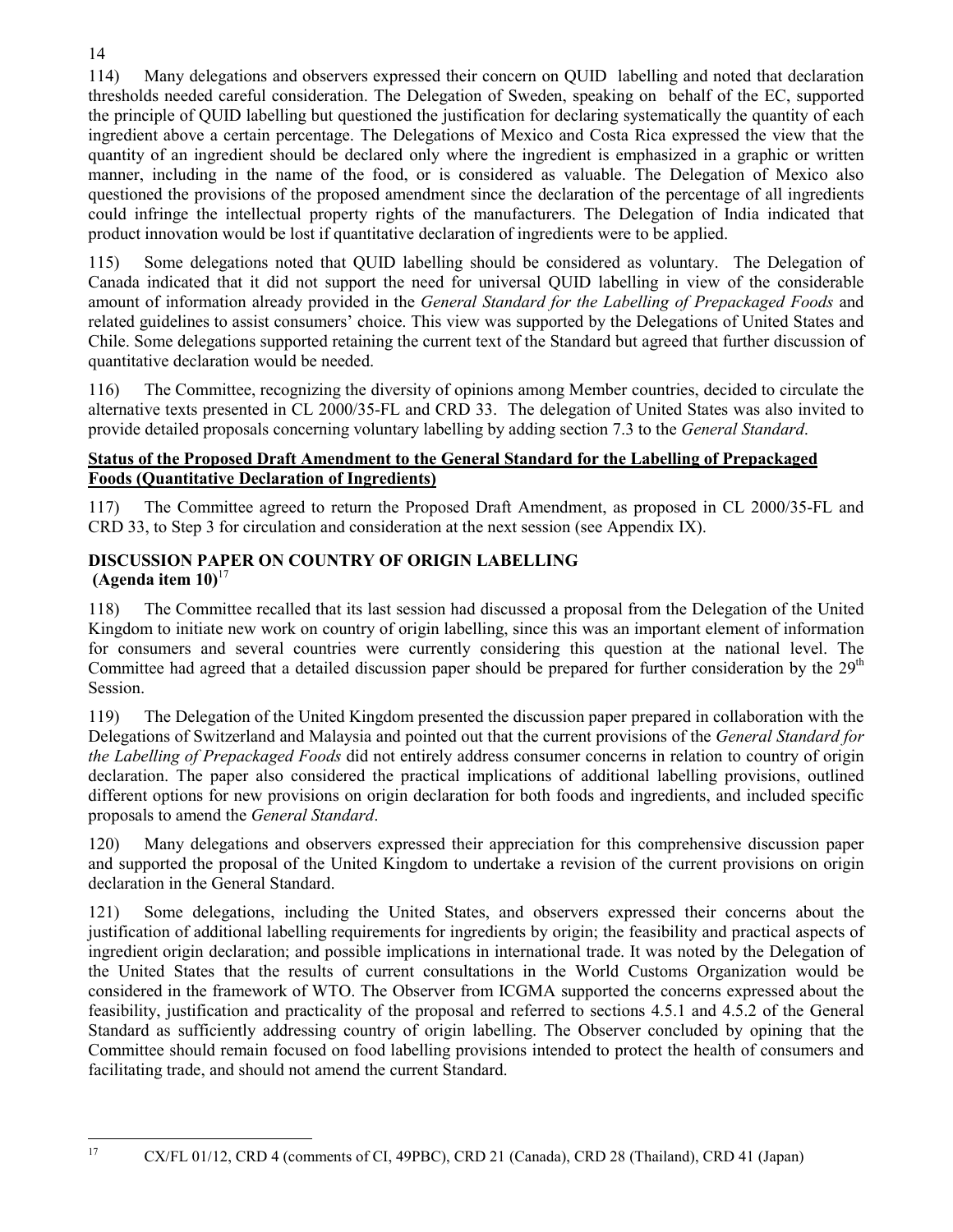122) The Committee agreed to seek the approval of the Commission to undertake new work on an amendment to the General Standard to amend current provisions on country of origin labelling (Section 4.5). Subject to the approval of the Commission, it was agreed that the Delegation of the United Kingdom, with the assistance of Switzerland, Malaysia and other interested countries would prepare a Proposed Draft Amendment on the basis of the discussion paper, for circulation at Step 3 and consideration by the next session of the Committee.

## **OTHER BUSINESS, FUTURE WORK AND DATE AND PLACE OF THE NEXT SESSION (Agenda item 11)**<sup>18</sup>

## **MISLEADING FOOD LABELS**

123) The Committee recalled that its  $28<sup>th</sup>$  Session had agreed to consider a discussion paper prepared by the Delegation of the United States on this issue at its 29<sup>th</sup> Session. However, due to lack of time at the present Session, the Committee agreed that misleading food labels would be considered by the next Session on the basis of the discussion paper (CX/FL 01/13).

## **DATE AND PLACE OF THE NEXT SESSION**

124) The Committee was informed that the next session was tentatively scheduled to be held in Halifax from 6 to 10 May 2002, the exact arrangements to be determined between the host country and the Codex Secretariat.

 $CX/FL$  01/13 (discussion paper prepared by United States)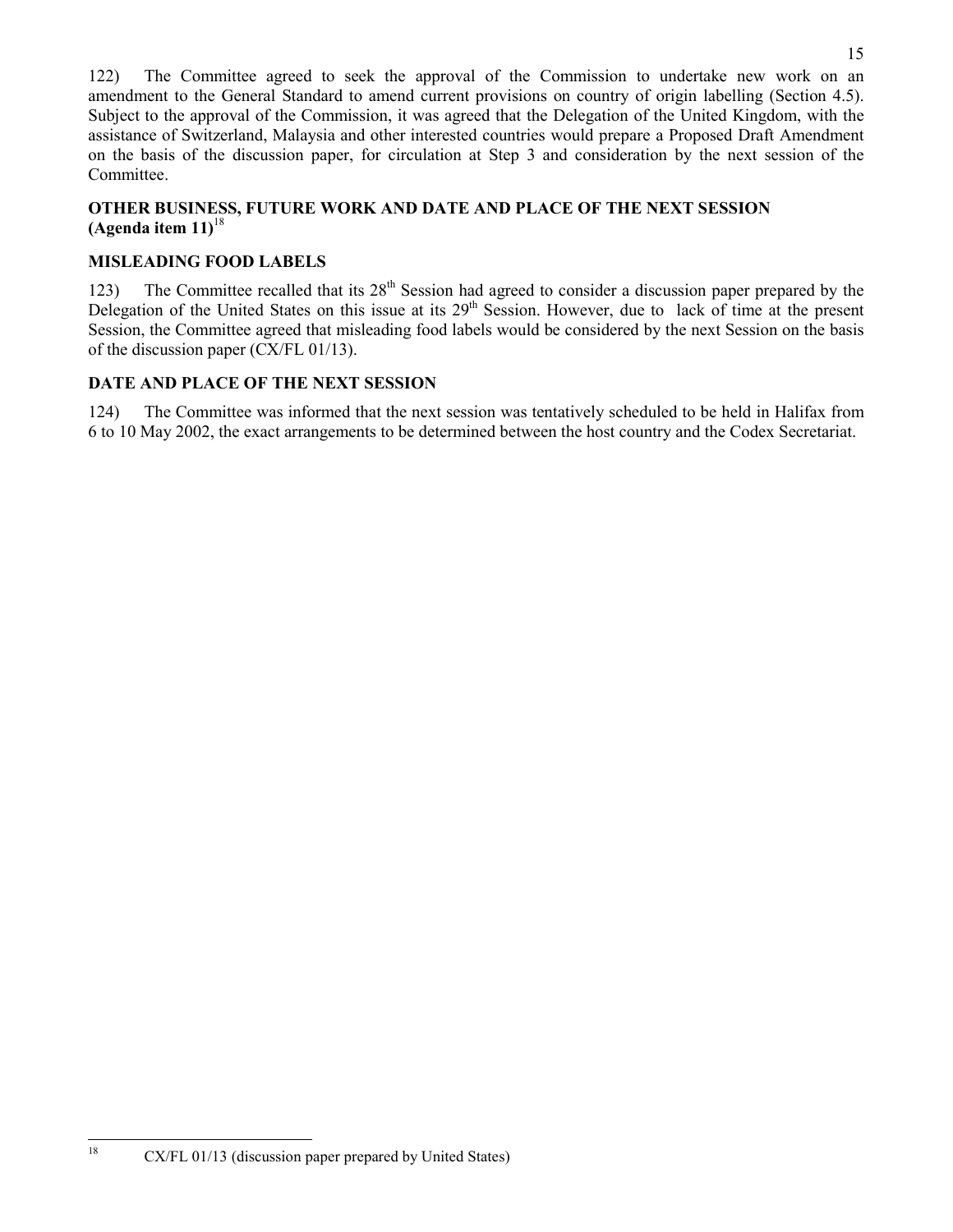## **SUMMARY STATUS OF WORK**

| <b>Subject Matter</b>                                                                                                                                            | <b>Step</b>    | <b>Action by</b>                               | <b>Document Reference in</b><br><b>ALINORM 01/22A</b> |
|------------------------------------------------------------------------------------------------------------------------------------------------------------------|----------------|------------------------------------------------|-------------------------------------------------------|
| Draft Guidelines for Organically<br>Produced Foods (beekeeping and<br>additives in livestock products)                                                           | 8              | Governments<br>$24^{th}$ CAC                   | para. 40<br>Appendix II                               |
| Draft Amendment to the General<br>Standard (Draft Recommendations for<br>the Labelling of Foods obtained through<br>certain techniques of GM/GE):<br>Definitions | 8              | Governments<br>$24^{th}$ CAC                   | para. 64<br>Appendix IV                               |
| Proposed Draft Amendment to the<br>Guidelines for Organically<br>Produced Foods (Table 1)                                                                        | $5A^{19}$      | Governments<br>$24^{th}$ CAC                   | para. 45<br>Appendix III                              |
| Draft Amendment to the General<br>Labelling Standard (class names)                                                                                               | 6              | Governments<br>$30^{\text{th}}$ CCFL           | para. 86<br>Appendix VI                               |
| Proposed Draft Recommendations for<br>the Labelling of Foods obtained through<br>certain techniques of GM/GE (Proposed<br>Draft Guidelines)                      | 3              | Governments<br>Canada<br>$30^{\text{th}}$ CCFL | para. 79<br>Appendix V                                |
| Proposed Draft Amendment to the<br>Guidelines on Nutrition Labelling                                                                                             | $\overline{3}$ | Governments<br>$30th$ CCFL                     | para. 95<br>Appendix VII                              |
| Proposed Draft Guidelines on Use of<br>Nutrition and Health Claims (Proposed<br>Draft Recommendations for the Use of<br>Health Claims)                           | 3              | Governments<br>$30th$ CCFL                     | para. 110<br>Appendix VIII                            |
| Proposed Draft Amendment to the<br>General Standard (Quantitative<br>Declaration of Ingredients)                                                                 | $\overline{3}$ | Governments<br>$30th$ CCFL                     | paras. 117<br>Appendix IX                             |
| Proposals for new work:<br>1) Revision of the Guidelines on<br>Organically Produced Foods (Section 5:<br>Criteria and Annex 2)                                   | 1/2/3          | CAC<br>Governments<br>$30th$ CCFL              | 1) para. 48                                           |
| 2) Proposed Draft Amendment to the<br>General Standard: Country of Origin<br>Labelling                                                                           |                |                                                | 2) para. 122                                          |

 $19$ 

Accelerated Procedure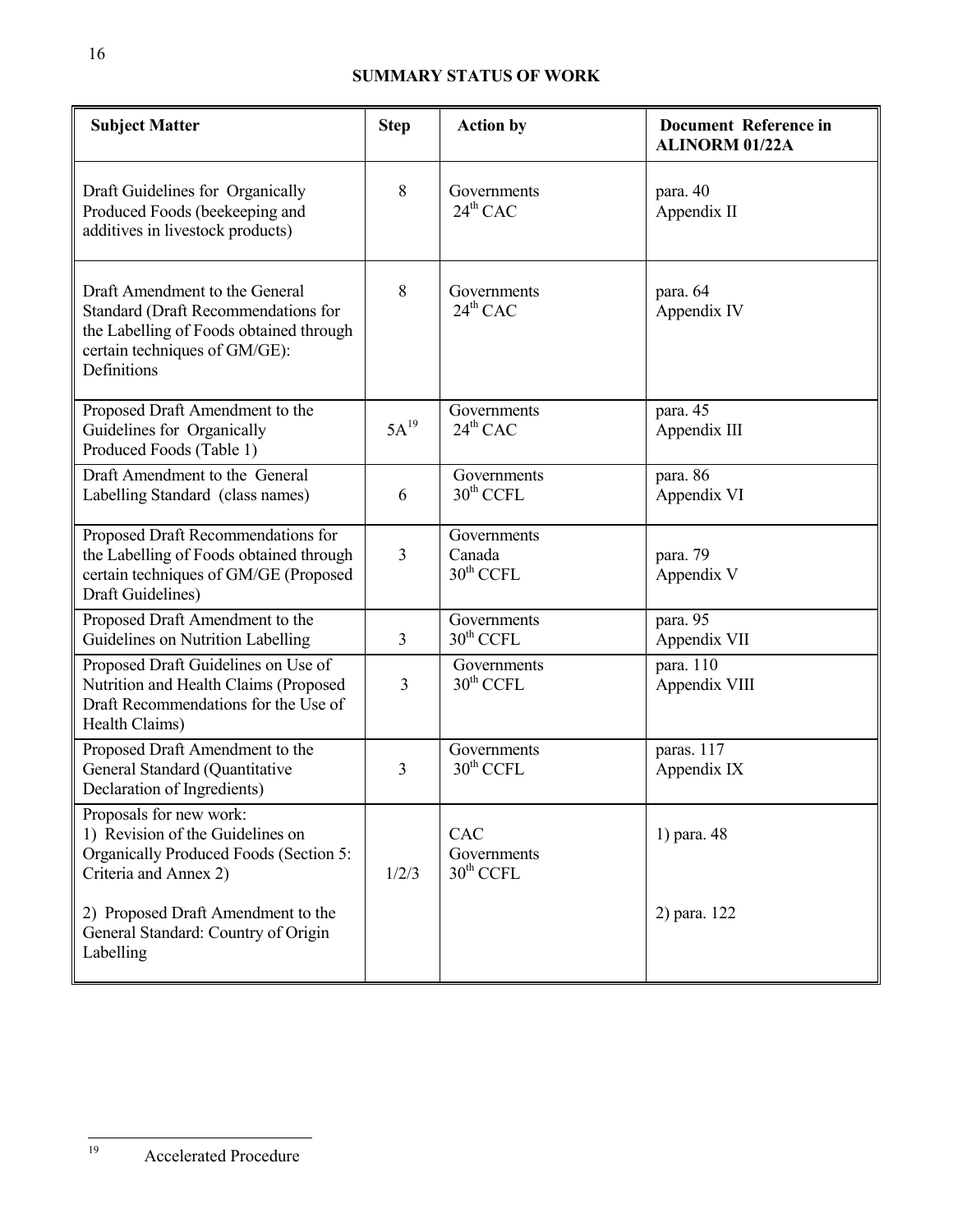#### **ALINORM 01/22A APPENDIX I**

#### **LIST OF PARTICIPANTS/LISTES DES PARTICIPANTS LISTA DE PARTICIPANTES**

Chairperson/ Dr. Anne MacKenzie<br>Présidente: Associate Vice-Presidente Associate Vice-President Science Evaluation Unit Canadian Food Inspection Agency 59 Camelot Drive Nepean, Ontario K1A 0Y9 CANADA Tel.: (613) 225-2342, ext. 4188 Fax: (613) 228-6638 E-mail: amackenzie@em.agr.ca

#### **ALBANIA**

Mr. Nazri Haxhiu Director, Directory of Quality and Inspection of Food Ministry of Agriculture and Food Skenderbe Square Tirana ALBANIA Tel.:  $+3554222682$ Fax: +355 4 222 682 E-mail: luljeta.cuko@usa.net

Ms. Luljeta Cuko Expert in Directory of Quality and Inspection of Food Ministry of Agriculture and Food Skenderbe Square Tirana ALBANIA Tel.: +355 4 226 297 Fax: +355 4 222 682 E-mail: luljeta.cuko@usa.net

#### **ARGENTINA/ARGENTINE**

Dra. Andrea Calzetta Resio (Head of Delegation) Supervisor Tecnico – Coordinación de Aprobacion de Productos Alimenticios National Service of Health and Quality of Agrifoods/Servicio Nacional de Sanidad y Calidad Agroalimentaria (SENASA) Paseo Colón 367-3º Piso (Frente) Buenos Aires, ARGENTINA Tel.: +54 11 4345 4110, ext. 1305 Fax: +54 11 4345 4110, ext. 1305 E-mail: eesjaita@movi.com.ar

Minister Eduardo Ablin Ministerio de Relaciones Exteriores Comercio Internacional y Culto C1007 ABR Buenos , ARGENTINA Tel: +54 11 4819 7020 Fax: +54 11 4819 7566 E-mail: psg@mrecic.gov.ar

Counsellor Gustavo Infante Embassy of the Argentine Republic 90 Sparks Street, Suite 910 Ottawa, Ontario K1P 5B4, CANADA Tel.: (613) 236-2351 Fax: (613) 235-2659

Dra. Alicia Menéndez Jefe de Deparamento Instituto Nacîonal de Alimentos (INAL) Administracion Nacional de Medicamentos Alimentos y Tecnología Médica Ministerio de Salud Estados Unidos 25 – Buenos Aires Tel.: +54 11 4340 0800, interno 3518/9 Fax: +54 11 4340 0800, interno 3518 E-mail: amenende@anmat.gov.ar

#### **AUSTRALIA/AUSTRALIE**

Mr. Peter Liehne (Head of Delegation) General Manager (Standards) Australia New Zealand Food Authority (ANZFA) P.O. Box 7186 Canberra MC ACT 2610 Tel.: +61 2 6271 2246 Fax: +61 2 6271 2278 E-mail: peter.liehne@anzfa.gov.au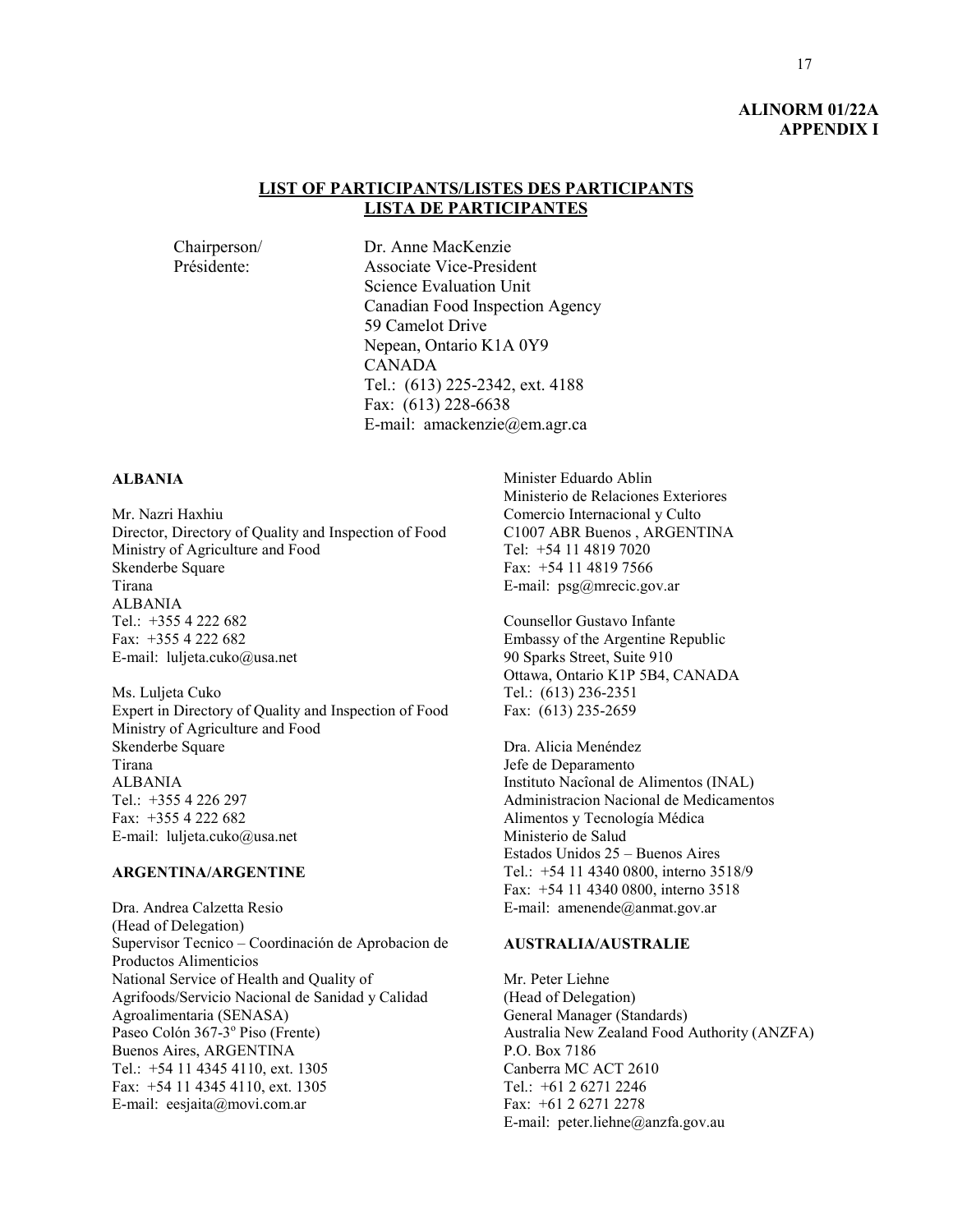Ms. Sue Jeffreson Program Manager (Nutrition & Labelling) Australia New Zealand Food Authority (ANZFA) P.O. Box 7186 Canberra MC ACT 2610 AUSTRALIA Tel.: +61 2 6271 2614 Fax: +61 2 6271 2278 E-mail: sue.jeffreson@anzfa.gov.au

Mr. Richard Souness Manager, Food Standards and Safety Agriculture, Fisheries and Forestry Australia GPO Box 858 Canberra ACT 2601 AUSTRALIA Tel.: +61 2 6272 3053 Fax: +61 2 6272 4367 E-mail: richard.souness@affa.gov.au

Mr. Brian Corcoran First Assistant Secretary Department of Health and Aged Care GPO Box 9848 Canberra ACT 2601 AUSTRALIA Tel.: +61 2 6289 9262 Fax: +61 2 6289 9291 E-mail: brian.l.corcoran@health.gov.au

Ms. Frances Lisson Deputy High Commissioner Australian High Commission 50 O'Connor Street, Suite 710 Ottawa, Ontario K1P 6L2 CANADA Tel.: (613) 236-0841 Fax: (613) 236-4376 E-mail: frances.lisson@dfat.gov.au

Mr. Tony Downer Assistant Director, Scientific and Technical Australian Food and Grocery Council 2-4 Brisbane Avenue Barton ACT 2600 AUSTRALIA Tel.: +61 2 6273 1466 Fax: +61 2 6273 1477 E-mail: tony.downer@afgc.org.au

Ms. Ruth Lovisolo Technical Advisor Restalrig Hartfield Road YOUNG NSW 2594, AUSTRALIA Tel.: +61 2 6382 7371 Fax: +61 2 6382 7372 E-mail: erwinlovisolo@ozemail.com.au

Mr. Rod May Organic Federation of Australia RMB 1299 Blampied, VIC 3364, AUSTRALIA Tel.: +61 3 5345 7487 E-mail: capck@netconnect.com.au

#### **AUSTRIA/AUTRICHE**

Dr. Gertraud Fischinger Permanent Representation of Austria to the European Union Avenue Cortenbergh 30 B-1040 Brussels, BELGIUM Tel.: +32 2 2345 221 Fax: +32 2 2345 311 E-mail: gertraud.fischinger@bmaa.gv.at

#### **BARBADOS**

Mr. Kenneth Mullin Technical Officer – Food Barbados National Standards Institution "Flodden", Culloden Road, Bridgetown St. Michael, BARBADOS Tel.: (246) 426 3870 Fax: (246) 426 1495 E-mail: office@bnsi.com.bb

#### **BELGIUM/BELGIQUE/BELGICA**

Mr. Michel Coenen Director - SIA Avenue de Rodebeek, 30 1030 Bruxelles, BELGIUM Tel.: +32 2 7438746 Fax: +32 2 7368175 E-mail: michel@sia-dvi.be

Mr. Christian Papeians Engineer - Ministry of Small Enterprises, Traders and Agriculture WTC III – Boulevard Simon Bolivar 30 - 6th Floor 1000 Brussels, BELGIUM Tel.: +32 0 2 208 36 98 Fax: +32 0 2 208 37 05 E-mail : christian.papeians@cmlag.fgov.be

#### **BRAZIL/BRESIL/BRASIL**

Luiz Alberto Figueiredo Machado (Head of Delegation) Counsellor – Economic Affairs Embassy of Brazil 450 Wilbrod Street Ottawa, Ontario K1N 6M8, CANADA Tel.: (613) 237-1090 E-mail: machado@brasembottawa.org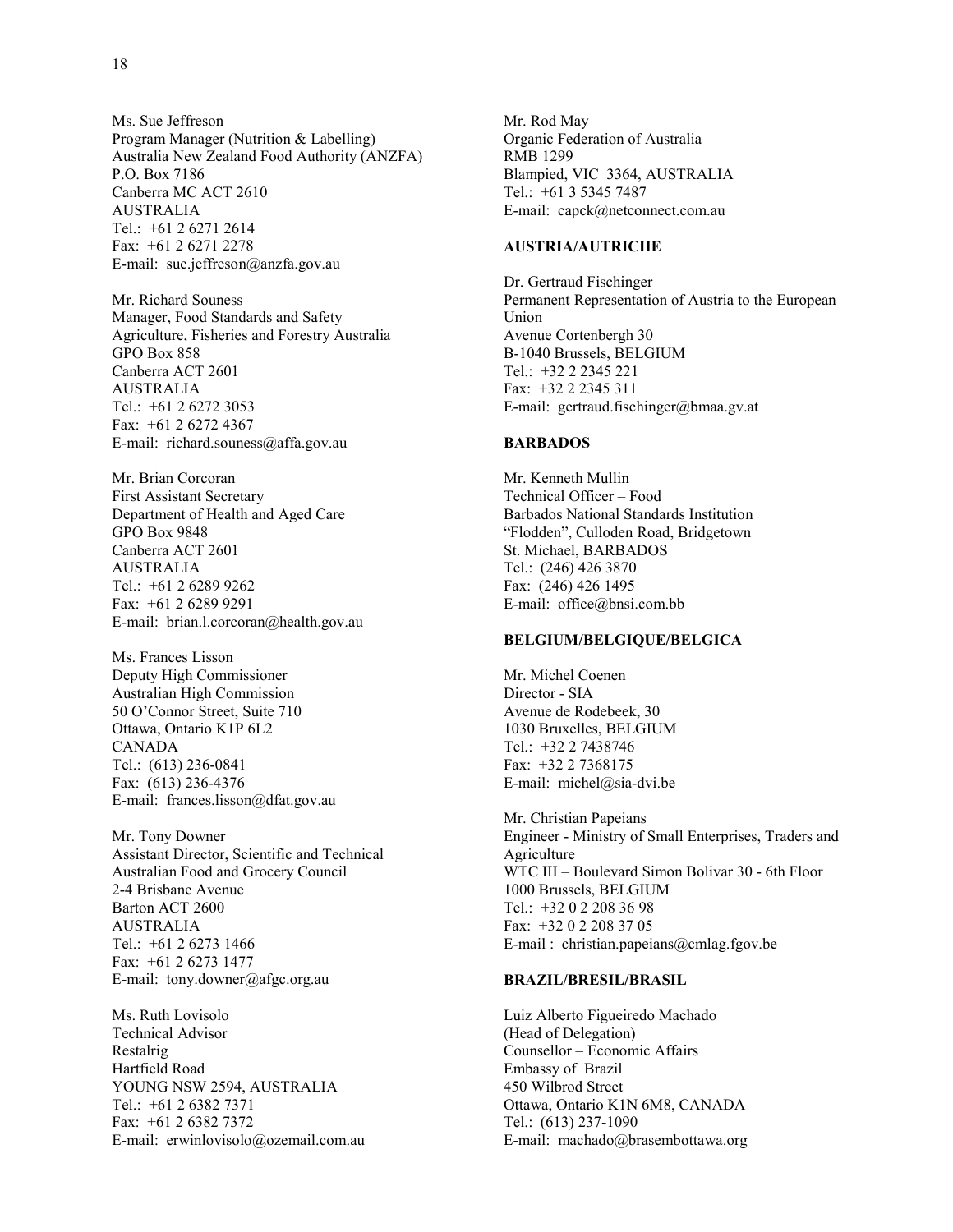Marilia Regini Nutti Director, EMBRAPA, Food Technology Ministry of Agriculture & Supply Av. das Américas 29501 23020-470 Guaratiba Rio de Janeiro, RJ BRAZIL Tel.: +55 21 410 1350/410 7460 Fax: +55 21 410 1090 E-mail: marilia@ctaa.embrapa.br

Antonia Maria de Aquino Special Products Manager National Health Surveillance Agency Ministry of Health SEPN 515, Bloco B, Ed. Omega - 3º Andar 70.770-502 Brasilia, DF BRAZIL Tel.: +55 61 448 1083 Fax: +55 61 448 1080 E-mail: alimentos@anvisa.gov.br E-mail: antonia.maria@anvisa.gov.br

Roberto Freitas Filho Director, Department of Consumer's Protection and Defense Ministry of Justice Edifício Sede. 5º Andar. Sala 522 70064-900 Brasília, DF BRAZIL Tel.: +55 61 429 3105 Fax: +55 61 322 1677 E-mail: roberto.freitas@mj.gov.br

#### **CANADA**

Mr. Greg Orriss (Head of Delegation) Director, Bureau of Food Safety and Consumer Protection Canadian Food Inspection Agency 59 Camelot Drive Nepean, Ontario K1A OY9 CANADA Tel.: (613) 225-2342, ext. 3795 Fax: (613) 228-6611 E-mail: orrissgr@em.agr.ca

Mr. G.F. Reasbeck Canadian Food Inspection Agency 59 Camelot Drive Nepean, Ontario K1A OY9 CANADA Tel.: (613) 692-4949 Fax : (613) 692-1616 E-mail: reasbeck@sympatico.ca

Mr. Paul Mayers Director Bureau of Food Policy Integration Health Canada Health Protection Building (0702A4) Tunney's Pasture Ottawa, Ontario K1A OK9, CANADA Tel.: (613) 946-4591 Fax: (613) 946-4590 E-mail: paul mayers@hc-sc.gc.ca

Mr. Billy Hewett Director, Policy, International Affairs Canadian Food Inspection Agency 59 Camelot Drive Ottawa, Ontario K1A OY9, CANADA Tel.: (613) 225-2342, ext. 4193 Fax: (613) 228-6634 E-mail: hewettb $@@@em.agr.ca$ 

Mr. Bart Bilmer Director, Office of Biotechnology Canadian Food Inspection Agency 59 Camelot Drive Nepean, Ontario K1A OY9, CANADA Tel.: (613) 225-2342, ext. 4185 Fax: (613) 228-6604 E-mail: bbilmer@em.agr.ca

Mr. Paul Haddow Executive Director, International Affairs Canadian Food Inspection Agency 59 Camelot Drive Ottawa, Ontario K1A OY9, CANADA Tel.: (613) 225-2342, ext. 4203 Fax: (613) 228-6634 E-mail: haddowp@em.agr.ca

Dr. Margaret Cheney Chief, Nutrition Evaluation Division Health Canada 3<sup>rd</sup> Floor, Sir Frederick G. Banting Building (2203A) Ottawa, Ontario K1A OL2, CANADA Tel.: (613) 957-0352 Fax: (613) 941-6636 E-mail: margaret\_cheney@hc-sc.gc.ca

Mrs. Christina Zehaluk Scientific Evaluator Nutrition Evaluation Division Bureau of Nutritional Sciences Health Canada 3rd Floor, Sir Frederick Banting Building (2203A) Ottawa, Ontario K1A OL2, CANADA Tel.: (613) 957-1739 Fax: (613) 941-6636 E-mail: christina zehaluk@hc-sc.gc.ca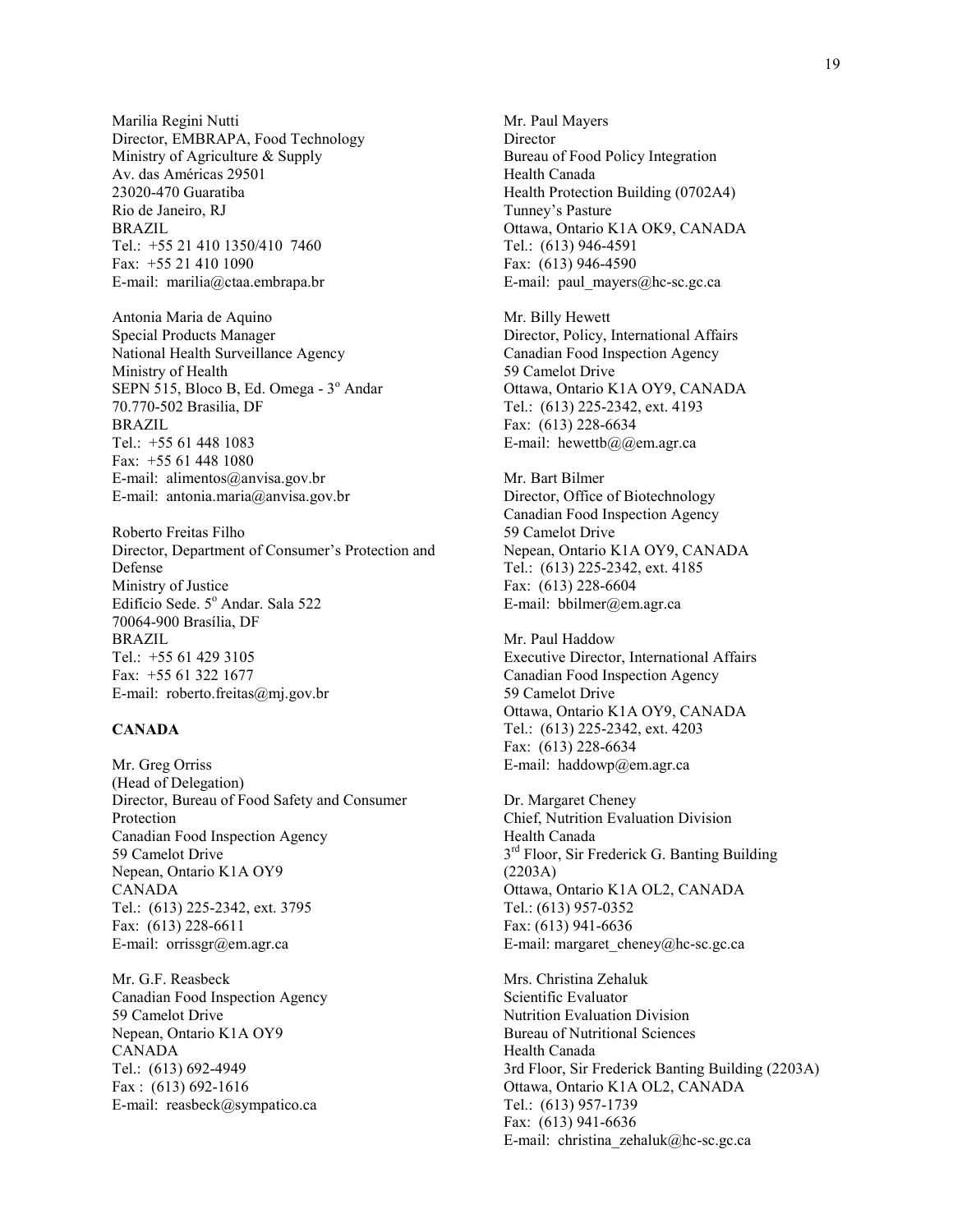Ms. Krista Esslinger Scientific Evaluator Nutrition Evaluation Division Bureau of Nutritional Sciences Health Canada 3rd Floor, Sir Frederick Banting Building (2203A) Ottawa, Ontario K1A OL2 CANADA Tel.: (613) 946-3915 Fax: (613) 941-6636 E-mail: krista\_esslinger@hc-sc.gc.ca

Ms. Gail Daniels Chief, Dairy Programs Food of Plant Origin Division Canadian Food Inspection Agency 59 Camelot Drive Ottawa, Ontario K1A OY9 CANADA Tel.: (613) 225-2342 Fax: (613) 228-6119 E-mail: gdaniels@em.agr.ca

Mr. John McCool Honey Program Specialist Canadian Food Inspection Agency 59 Camelot Drive Nepean, Ontario K1A OY9 CANADA Tel.: (613) 225-2342, ext. 4771 Fax: (613) 228-6611 E-mail: jmccool@em.agr.ca

Mr. Victor G. Bradley Deputy Director Technical Barriers and Regulations Division Department of Foreign Affairs and International Trade 125 Sussex Drive Ottawa, Ontario K1A OG2 CANADA Tel.: (613) 996-4819 Fax: (613) 943-0346 E-mail: victor.bradley@dfait-maeci.gc.ca

Ms. Christine (Chris) Moran Trade Policy Officer Technical Barriers and Regulations Division Department of Foreign Affairs and International Trade 125 Sussex Drive Ottawa, Ontario K1A OG2 CANADA Tel.: (613) 995-7646 Fax: (613) 944-0756 E-mail: christine.moran@dfait-maeci.gc.ca

Ms. Bonnie Cohen, MSc. RD Nutrition Program Manager Canadian Egg Marketing Agency Suite 1501 112 Kent Street Ottawa, Ontario K1P 5P2 CANADA Tel.: (613) 238-2524, ext. 264 Fax: (613) 238-1967 E-mail: bcohen@canadaegg.ca

Ms. Laurie Curry Vice President Public Policy and Scientific Affairs Food and Consumer Products Manufacturers of Canada (FCPMC) 885 Don Mills Road, Suite 301 Don Mills, Ontario M3C 1V9 CANADA Tel.: (416) 510-8024, ext. 2266 Fax: (416) 510-8043 E-mail: lauriec@fcpmc.com

Ms. Gail Ewan Assistant Director, Nutrition Dairy Farmers of Canada 1801 McGill College Ave., Suite 1000 Montreal, Quebec H3A 2N4 CANADA Tel.: (514) 284-1092 Fax: (514) 284-0449 E-mail: gewan@dfc-plc.ca

Dr. John Henning Chair, Dept. of Agriculture Economics & Director, Ecological Agriculture Projects McGill University Ste. Anne de Bellevue Quebec, Quebec H9X 3V9 CANADA Tel.: (514) 398-7826/7820 Fax: (514) 398-8130 E-mail: henning@macdonald.mcgill.ca

Mr. Bob Ingratta Vice-President, Regulatory & International Affairs BIOTECanada Monsanto Canada Inc. 130 Albert Street, Suite 1902 Ottawa, Ontario K1P 5G4 CANADA Tel.: (613) 234-5121, ext. 221 Fax: (613) 234-2063 E-mail: bob.g.ingratta@monsanto.com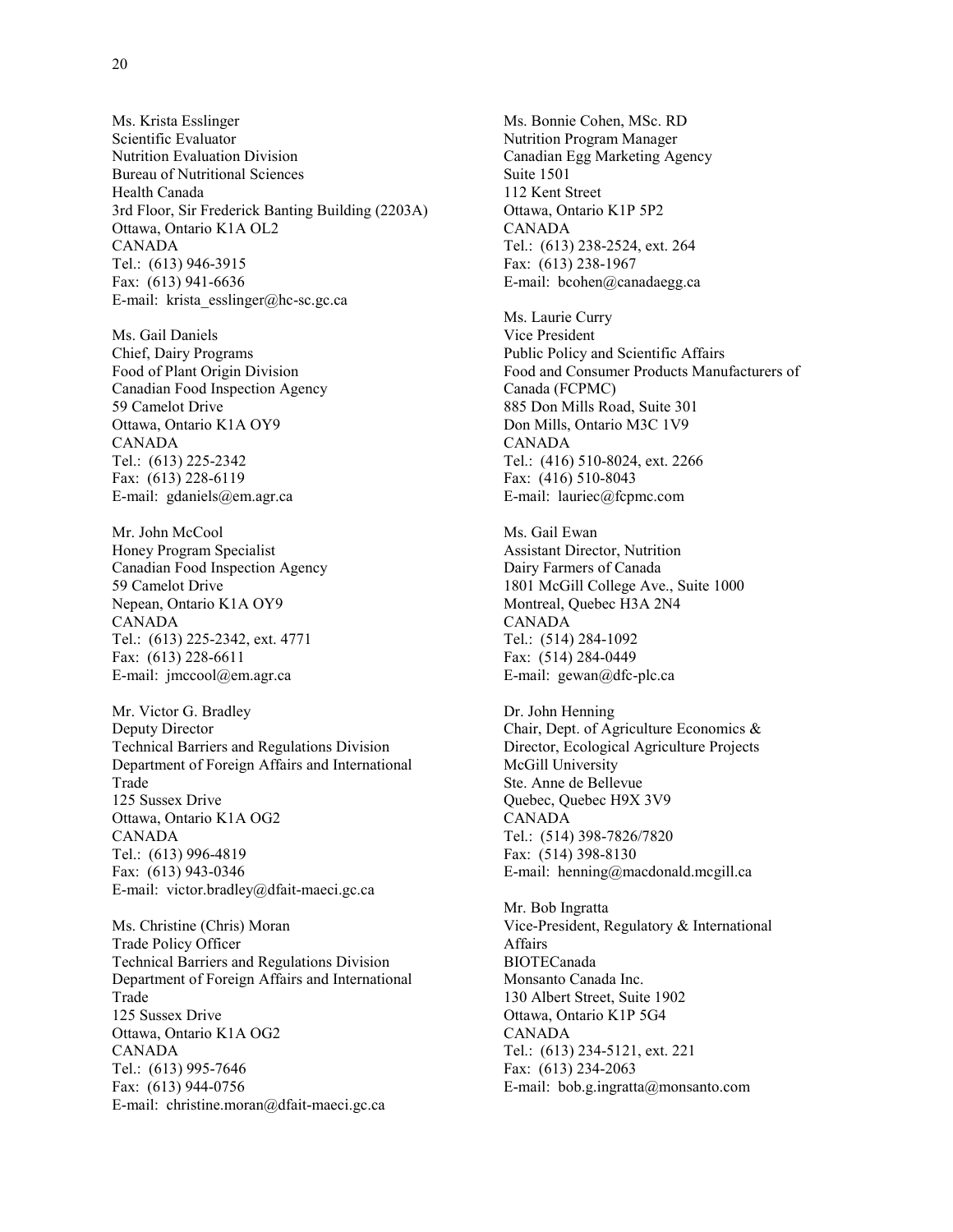Mrs. Lois King Allergy/Asthma Information Association 50 Pleasant Park Road Ottawa, Ontario K1H 5L8 CANADA Tel.: (613) 526-3583 Fax: (613) E-mail: loisaking@hotmail.com

Dr. Ron Knight Director, Scientific Relations and Regulatory Compliance Kraft Canada Inc. 95 Moatfield Drive Don Mills, Ontario M3B 3L6 CANADA Tel.: (416) 441-5312 Fax: (416) 441-5043 E-mail : rknight@kraft.com

Ms. Anne Macey Canadian Organic Growers 106 Old Scott Road Saltspring Island, B.C. V8K 2L6 CANADA Tel.: (250) 537-5511 Fax: (250) 537-8415 E-mail: macey@saltspring.com

Mr. Andrew McColgan Associate, Government Relations BIOTECanada 420 – 130 Albert Street Ottawa, Ontario K1P 5G4 CANADA Tel.: (613) 230-5585, ext. 625 Fax: (613) 563-8850 E-mail: amccolgan@biotech.ca

Mr. Pierre Nadeau Vice President National Dairy Council of Canada 221 Laurier Avenue East Ottawa, Ontario K1N 6P1 CANADA Tel.: (613) 238-4116 Fax: (613) 238-6247 E-mail: pmnadeau@trytel.com

Mr. Barry L. Smith Canadian Soft Drink Association 57 Hodgson Court Kanata, Ontario K2K 2T4 CANADA Tel.: (613) 591-9844 Fax: (613) 599-4614 E-mail: blsmith2@sprint.ca

Mr. Anthony van Heyningen Director, Policy and Research Canadian Soft Drink Association 121 Richmond Street West, Suite 901 Toronto, Ontario M5H 2K1 CANADA Tel.: (416) 362-2424 Fax: (416) 362-3229 E-mail: anthony@softdrink.ca

Ms. Sara Waterton Assistant Director Policy and Government Relations Dairy Farmers of Canada 75 Albert Street, Suite 1101 Ottawa, Ontario K1P 5E7, CANADA Tel.: (613) 236-9997 Fax: (613) 236-0905 E-mail: swaterton@dfc-plc.ca

Dr. Joseph Caron Analyste, politiques et réglementation Action réseau consommateur 1215 rue de la visitation, Bureau 103 Montréal (Québec) H2L 3B5, CANADA Tel.: (514) 521-6820 - poste 27 Fax: (514) 521-0736 E-mail: josephcaron@videotron.ca

#### **CHILE**

Mr. Emilio Matas (Head of Delegation) Coordinator of the Food Labelling National Under Committee Ministry of Economy Servicio Nacional del Consumidor (SERNAC) Teatinos 120-1<sup>er</sup> P.50-Santiago, CHILE Tel.: +56 2 3880205 Fax: +56 2 6640552 E-mail: ematas@sernac.cl

Ms. Luisa Kipreos Agricultural Engineer Ministry of Health/Ministerio de Salud Publica Mac Iver 541, Santiago, CHILE Tel.: +56 2 6641244 Fax: +56 2 6397110 E-mail: lkipreos@netline.cl

Mr. Osvaldo Alvarez Third Secretary, Comercial Embassy of Chile - Government of Chile 50 O'Connor Street, Suite 1, CANADA Tel.: (613) 235-4402 Fax: (613) 235-1176 E-mail: oalvarez@chile.ca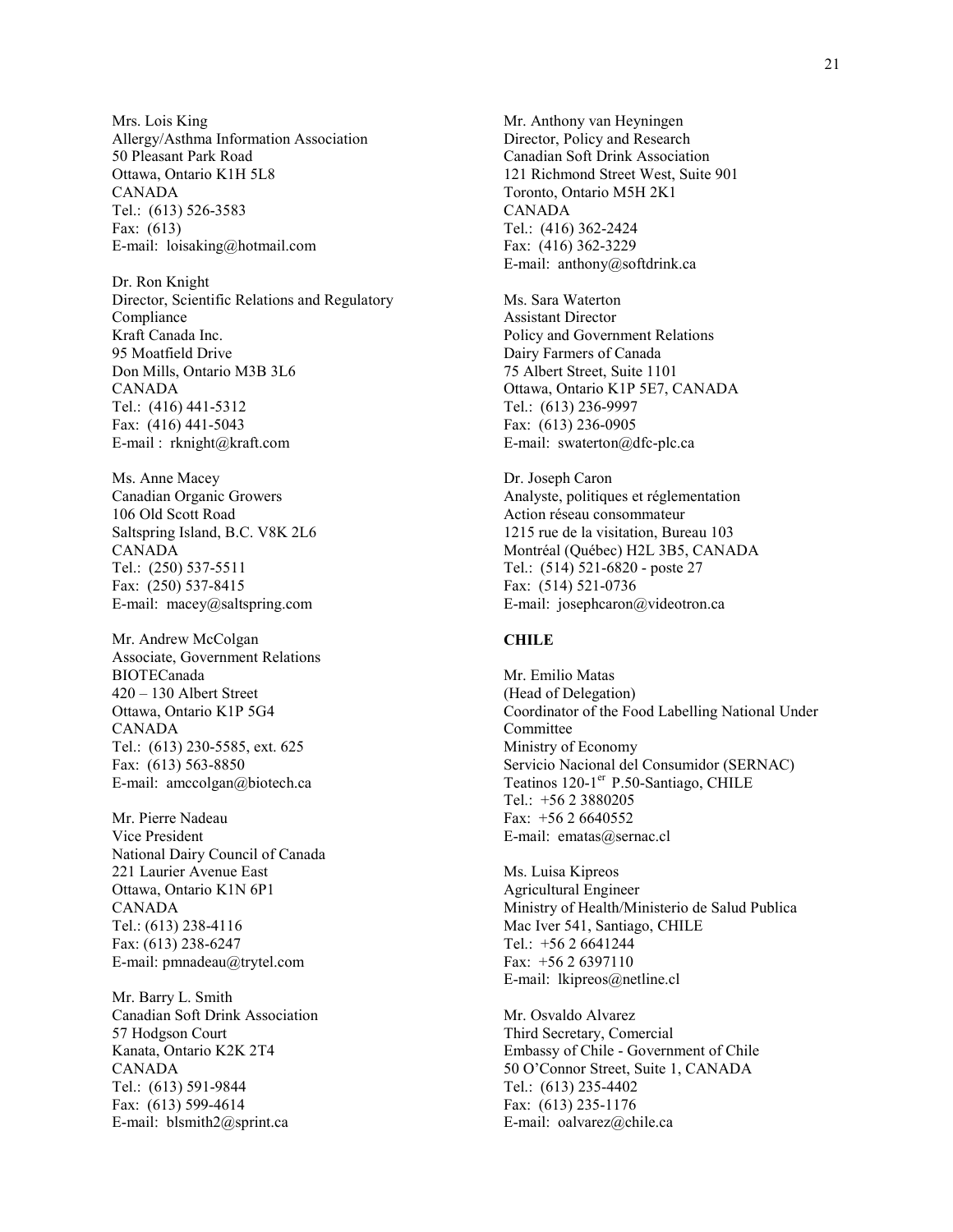#### **CHINA, PEOPLE'S REPUBLIC OF**

Ms. He Danying State Administration for Entry-Exit Inspection and Quarantine of People's Republic of China No. A 10 Chaowai Street, Chaoyang District Beijing, 100020 CHINA Tel.: +8610 65993945 Fax: +8610 65994497 E-mail: hedy@ciq.gov.cn

Mr. Jiao Yang State Administration for Entry-Exit Inspection and Quarantine of People's Republic of China No. 15 FangCao di Xi Jie, Chaoyang District Beijing, 100020, CHINA Tel.: +8610 65952806 Fax: +8610 65994497 E-mail: sun3@a-1.net.cn

Ms. Li Ning Development Center of Science and Technology Ministry of Agriculture CHINA Tel.: +010 64191432 Fax: +010 65085601 E-mail: wqhuai@yeah.net

Zhang Ling Guang Senior Engineer Department of Standar Dization China State Bureau of Technical Supervision 4 Zhi Chun Road Beijing 100088, P.R. CHINA Tel.: +8610 62032662/62022288-3815 Fax: +8610 620322662

Mr. Tam Chun-shing Superintendent, Food Surveillance and Labelling Food and Environmental Hygiene Department 43rd Floor, Queensway Government Offices 66 Queensway, Hong Kong P.R. CHINA Tel.: +852 2867 5567 Fax: +852 2521 4784 E-mail: cstam@fehd.gov.hk

Ms. Joan Yau Chung-wan Scientific Officer Food and Public Health Branch Food and Environmental Hygiene Department 43<sup>rd</sup> Floor, Queensway Government Offices 66 Queensway, Hong Kong P.R. CHINA Tel.: +852 2867 5561 Fax: +852 2893 3547 E-mail: jcwyau@fehd.gov.hk

#### **COSTA RICA**

Ing. Jorge Arturo Jara (Head of Delegation) Vice President Cámara de la Industria Alimentaria (CACIA) P.O. Box 7097 – 1000 San Jose, COSTA RICA Tel.: (506) 234 1127 Fax: (506) 299 3337 E-mail: jjara@la.ko.com

Max Valverde Soto Abogado Asesor Legal Fundación AMBIO Calle #8A Entre avenida 0 y8 bis, calle 33 P.O. Box 1487-1002 San José, COSTA RICA Tel.: +506 253 89 75 Fax: +506 225 12 09 E-mail: m\_valverde@hotmail.com E-mail: funambio@sol.racsa.co.cr

#### **CUBA, REPUBLIC OF**

Dra. Matilde Fontanals Pimorin (Head of Delegation) Analista Superior de la Industria Pesquera Dirección Aseguramiento de Calidad Ministerio de la Industria Pesquera (DAC) 5ta. y 248, Barlovento Santa Fé, Playa, La Habana 10900 REPUBLIC OF CUBA Tel.: +537 297294 Fax: +537 249168 E-mail: doris@fishnavy.inf.cu

#### **DENMARK**

Ms. Kirsten Falkum (Head of Delegation) Head of Section Danish Veterinary and Food Administration Mørkhøj Bygade 19 DK-2860 Søborg, DENMARK Tel.: +45 339 56000 Fax; +45 339 56001 E-mail: kfa@fdir.dk

Ms. Helle Emsholm Head of Section Danish Veterinary and Food Administration Mørkhøj Bygade 19 DK-2860 Søborg, DENMARK Tel.: +45 339 56194 Fax: +45 339 56001 E-mail: hee@fdir.dk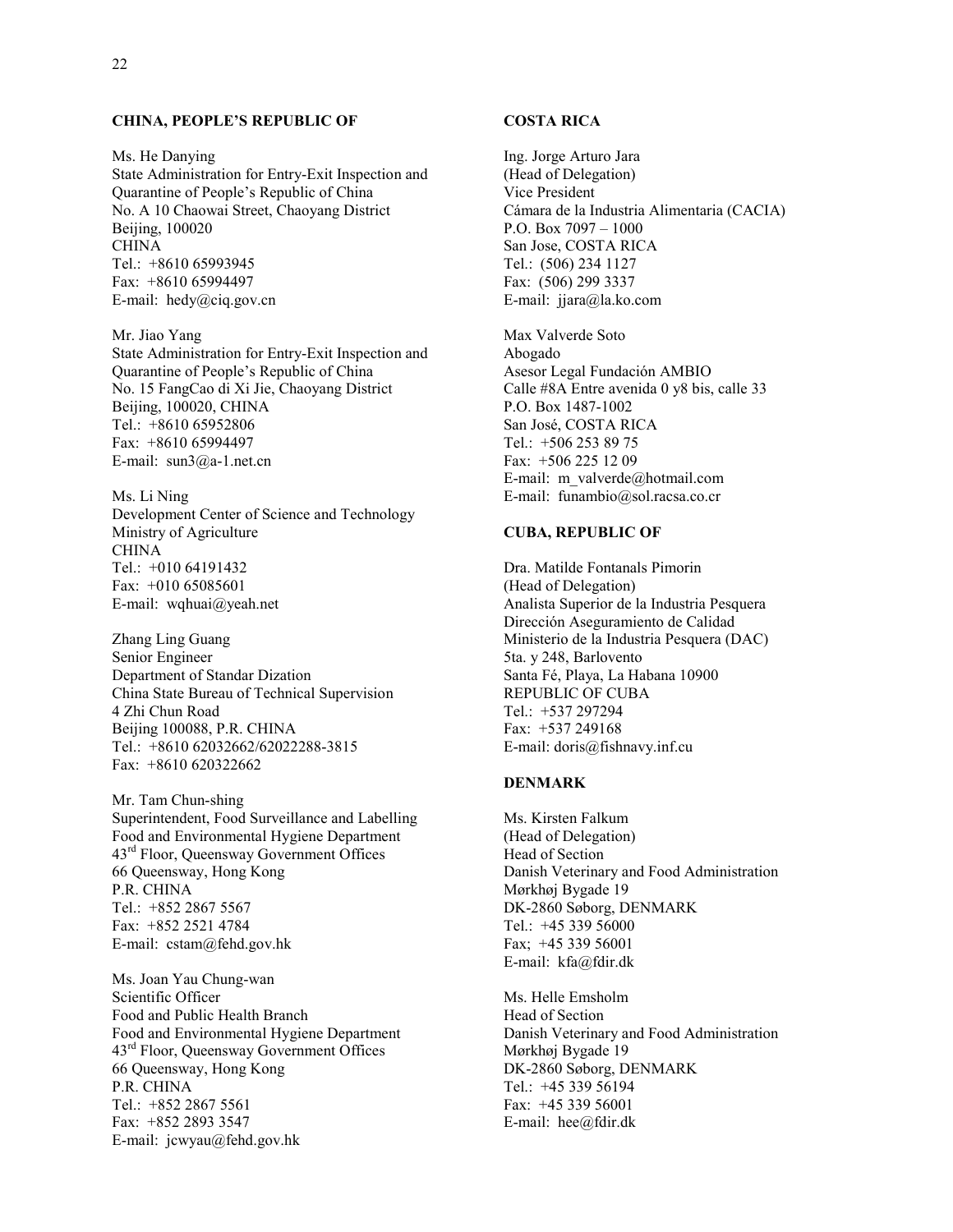#### **DOMINICAN REPUBLIC**

Ing. Radhamés García López Sub-Director General Dirección General de Normas (DIGENOR) Calle Leopoldo Navarro Esq. México El Huacal, Piso 11 Santo Domingo, D.N. REPUBLICA DOMINICANA Tel.: +809 685 1180 Fax: +809 688 3843 / 682 9967 E-mail: digenor@codetel.net.do

#### **EGYPT, THE ARAB REPUBLIC OF**

Dr. Ahmed M. Khorshid Agricultural Counsellor Embassy of Egypt 3521 International Court, NW Washington, D.C. 20008 U.S.A. Tel.: (202) 966-2080 Fax: (202) 895-5493 E-mail: agegypt@aol.com

Bahaa EL Attar Minister Counsellor Head of Commercial Office Embassy of Egypt 85 Range Road, Suite 207 Ottawa, Ontario K1N 8J6 CANADA Tel.: (613) 238-6263 Fax: (613) 238-2578 E-mail: comoff@netrover.com

#### **FRANCE/FRANCIA**

Patrice Dauchet (Chief of Delegation) Ministére de l'Economie, des Finances et de l'Industrie (DGCCRF) Bureau C3 59, boulevard Vincent Auriol 75739 Paris Cedex 13, FRANCE Tel.: +33 01 44 97 29 65 Fax: +33 01 44 97 30 37 E-mail: patrice.dauchet@dgccrf.finances.gouv.fr

Dr. Carol Buy Ministére de l'Agriculture et de la Pêche DGAL 251, rue de Vaugirard 75732 Paris Cedex 15, FRANCE Tel.: +33 01 49 55 58 63 Fax: +33 01 49 55 59 48 E-mail: carol.buy@agriculture.gouv.fr

Mariane Monod Ministère de l'Agriculture et de la Pêche (DPEI) Bureau signes de qualité et agriculture biologique 3, rue Barbet de Jouy 75349 Paris 07 SP FRANCE Tel.: +33 01 49 55 80 03 Fax: +33 01 49 55 57 85 E-mail: mariane.monod@agriculture.gouv.fr

Françoise Costes Association de la Transformation Laitère Française (ATLA) 42, rue de Châteaudun 75314 Paris Cedex 09 FRANCE Tel.: +33 01 49 70 72 72 Fax: +33 01 42 80 63 62 E-mail: trs@atla.asso.fr

Fançoise Debuttet Chambre Syndicale des Eaux Minérales 10, rue de la Trémoille 75008 Paris, FRANCE Tel. : +33 01 47 20 31 10 Fax : +33 01 47 20 27 62 E-mail : francoise.debuttet@wanadoo.fr

Marie-Odile Gailing Nestlé France 7, boulevard Pierre Carle BP 900 Noisiel 77446 Marne-La-Vallée Cedex 02, FRANCE Tel.: +33 01 60 53 20 40 Fax: +33 01 60 53 54 65 E-mail: marie.odile.gailing@fr.nestle.com

Annie Loc'h DANONE 7, rue de Téhéran 75008 Paris, FRANCE Tel.: +33 01 44 35 24 32 Fax: +33 01 44 35 24 45 E-mail: aloch@groupe.danone.com

#### **GERMANY/ALLEMAGNE/ ALLEMANIA**

Mr. Gerhard Bialonski (Head of Delegation) Regierungsdirektor Federal Ministry of Consumer Protection, Food & Agriculture Rochusstraße 1 D-53123 Bonn-Duisdorf, GERMANY Tel.: +49 0228 529 4651 Fax: +49 0228 941 4947 E-mail: gerhard.bialonski@bvrel.bund.de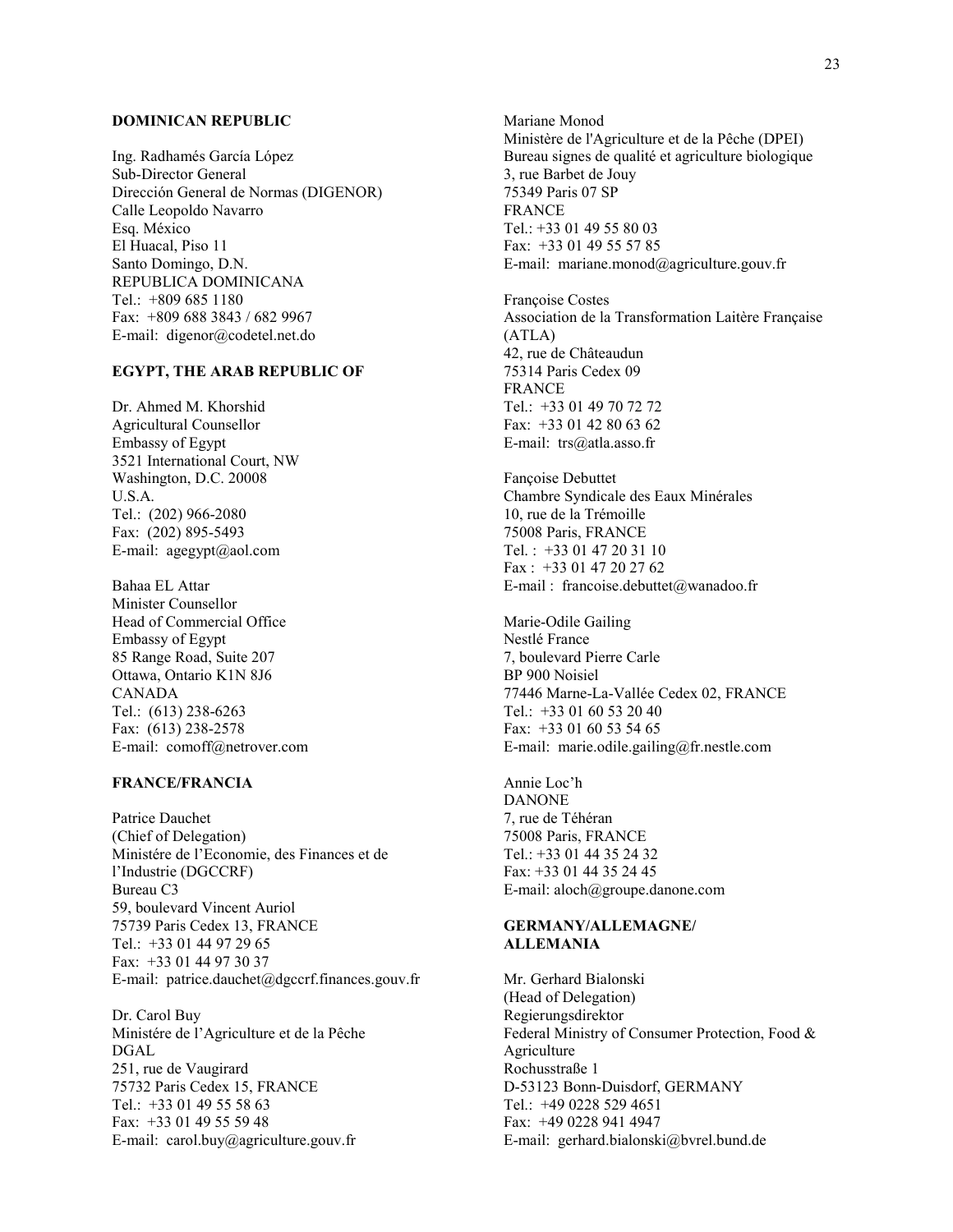Mr. Norbert Kirchner Government Expert Federal Ministry of Consumer Protection, Food & Agriculture Rochusstraße 1 D-53123 Bonn GERMANY Tel.: +49 0228 529 4482 Fax: +49 0228 529 4406 E-mail: Norbert.Kirchner@bml.bund.de

Mr. Hermann Broll Bundesinstitut für gesundheitlichen Verbraucherschutz und Veterinärmedizin Postfach 33 00 13 D-14191 Berlin, GERMANY Tel.: +49 1888 412 3639 Fax: +49 1888 412 3635 E-mail: h.broll@bgvv.de

Prof. Dr. Hildegard Przyrembel Director and Professor Federal Institute for Health Protection of Consumers and Veterinary Medicine Thielallee 88-92 D-14195 Berlin, GERMANY Tel.: +49 1888 412 3221 Fax: +49 1888 412 3715 E-mail: h.przyrembel@bgvv.de

Mrs. Angelika Mrohs Managing Director BLL, German Federation for Food Law & Food Science Godesberger Allee 142-148 D-53175 Bonn, GERMANY Tel.: +49 0228 819 9333 Fax: +49 0228 37 50 69 E-mail: amrohs@bll-online.de

Mr. Peter Loosen Manager, Scientific & Regulatory Affairs BLL, German Federation for Food Law & Food Science Godesberger Allee 142-148 D-53175 Bonn, GERMANY Tel.: +49 0228 81 99 3-41 Fax: +49 0228 37 50 69 E-mail: ploosen@bll-online.de

Dr. Detlef Groß Legal Advisor Sűdzucker AG Mannheim/Ochsenfurt Forchheimer Straße 2 D-90425 Nűrnberg, GERMANY Tel.: +49 911 934 44 63 Fax: +49 911 934 45 60 E-mail: dgross@schoeller.de

#### **HUNGARY/HONGRIE/HUNGRIA**

Prof. Peter A. Biacs (Head of Delegation) Head of Biotechnical Division Central Food Research Institute Herman Ottó út 15 P.O. Box 393 H – 1536 Budapest, HUNGARY Tel.: +361 355 8875 Fax: +361 212 9853 E-mail: p.biacs@cfri.hu

Mrs. Katalin Ösz Ministry of Agriculture and Regional Development P.O. Box 1 H-1860 Budapest 55, HUNGARY Tel.: +361 301 4419 Fax: +361 301 4808 E-mail: katalin.osz@fvm.hu

#### **INDIA/INDE**

Mr. Govinda Nair Joint Secretary (Seeds) Department of Agriculture & Co-operation Ministry of Agriculture Krishi Bhavan New Delhi – 110001, INDIA Tel.: +91-11-3384468 E-mail: nair@krishi.del.nic.in

Dr. V. Prakash Director Central Food Technological Research Institute Mysore – 570 013, INDIA Tel.: +91-821-517760 Fax: +91-821-516308 E-mail: prakash@cftri.com

Dr. Rajesh Kapur Director - Ministry of Science & Technology Department of Biotechnology Block-2, CGO Complex, Lodhi Road New Delhi-110 003, INDIA Tel.: +91-11-4360745 Fax: +91-11-4363018 E-mail: rkdbt@usa.net

Mr. G. Venkataramani Director Department of Food Processing Industries Ministry of Agriculture Panchsheel Bhavan, August Kranti Marg New Delhi – 110 049, INDIA Tel.: +91-11-649-3224 Fax: +91-11-649-3228 E-mail: venkataramani@hotmail.com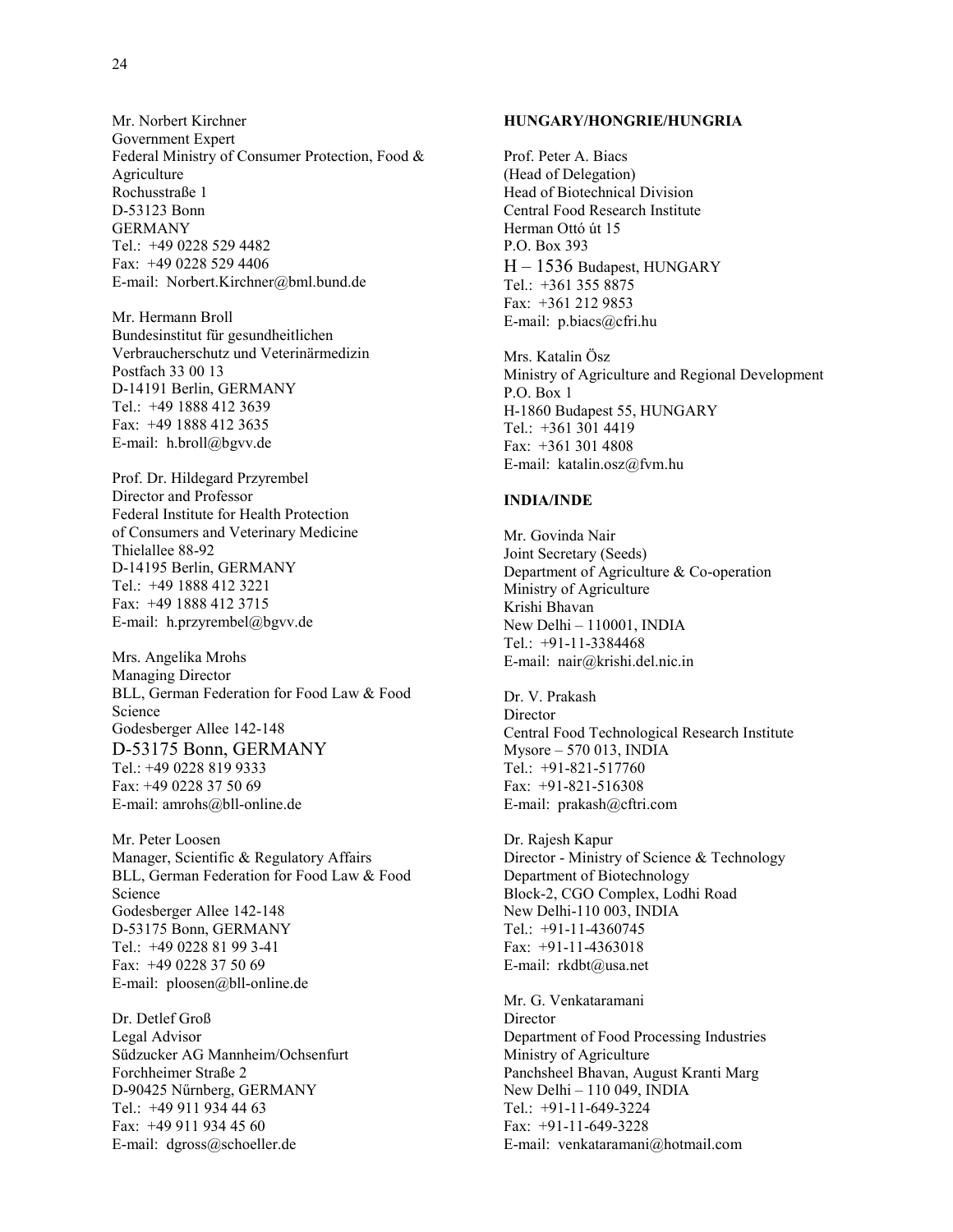Mr. Bejon Misra Advisor Voluntary Organisation in Interest of Consumer Education (VOICE) F-71, Lajpat Nagar-II New Delhi - 110024 INDIA Tel.: +91-11-6918969/6315375 Fax: +91-11-4620455 E-mail: consumeralert@ld.eth.net

#### **INDONESIA/INDONESIE**

Mr. Ibnu Said (Head of Delegation) Minister-Counsellor (Economic) Embassy of Indonesia Kedutaan Besar Republik Indonesia 55 Parkdale Avenue Ottawa, Ontario K1Y 1E5 CANADA Tel.: (613) 724-1100 Fax: (613) 724-1105 E-mail: said@indonesia-ottawa.org

Mr. Ibnu Wahyutomo Second Secretary (Economic) Embassy of Indonesia Kedutaan Besar Republik Indonesia 55 Parkdale Avenue Ottawa, Ontario K1Y 1E5 CANADA Tel.: (613) 724-1100 Fax: (613) 724-1105

Mr. Dharma Budhi Commercial Attache Embassy of Indonesia Kedutaan Besar Republik Indonesia 55 Parkdale Avenue Ottawa, Ontario K1Y 1E5 CANADA Tel.: (613) 724-1100 Fax: (613) 724-1105 E-mail: budhi@indonesia-ottawa.org

#### **IRELAND/IRLANDE/IRLANDA**

Mr. Frank Kenny (Head of Delegation) Senior Superintending Veterinary Inspector Department of Agriculture, Food and Rural Development Kildare Street Dublin 2, REPUBLIC OF IRELAND Tel.: +353 1 607 2119 Fax: +353 1 678 9733 E-mail: frank.kenny@daff.irlgov.ie

Mr. Raymond Ellard Chief Specialist – Environmental Health Food Safety Authority of Ireland Abbey Court, Lr. Abbey Street Dublin 1 IRELAND Tel.: +353 1 817 1319 Fax: +353 1 817 1301 E-mail: rellard@fsai.ie

#### **ITALY/ITALIE/ITALIA**

Dr<sup>SSA</sup> Brunella Lo Turco Secretary of Italian Codex Committee Ministero Politiche Agricole Via XX Settembre 20 00100 Rome ITALY Tel.: +39 6 46656509 Fax: +39 6 4880273 E-mail: blturco@tiscalinet.it

Dr. Giuseppe Porcelli Dirigente Chimico Ministero della sanita Piazzale delli industriazzo Roma 00182 ITALY Tel.: +39 6 59943238 Fax: +39 6 59943676 E-mail: davu13@sanita.it

Mr. Luca Ragaglini Expert Juridique Ministero Politiche Agricole C/o AIDI Via Barnaba Oriani 92 Rome ITALY  $Tel \cdot +068091071$ Fax: +06 8073186 E-mail: aidi@foodarea.it

#### **JAPAN/JAPON**

Dr. Mitsuhiro Ushio Director for International Food Safety Planning, Policy Planning Division Department of Food Sanitation Pharmaceutical and Medical Safety Bureau Ministry of Health, Labour and Welfare Kasumigaseki 1-2-2, Chiyoda-ku Tokyo JAPAN Tel.: +81 3 3595 2326 Fax: +81 3 3503 7965 E-mail: ushio-mitsuhiro@mhlw.go.jp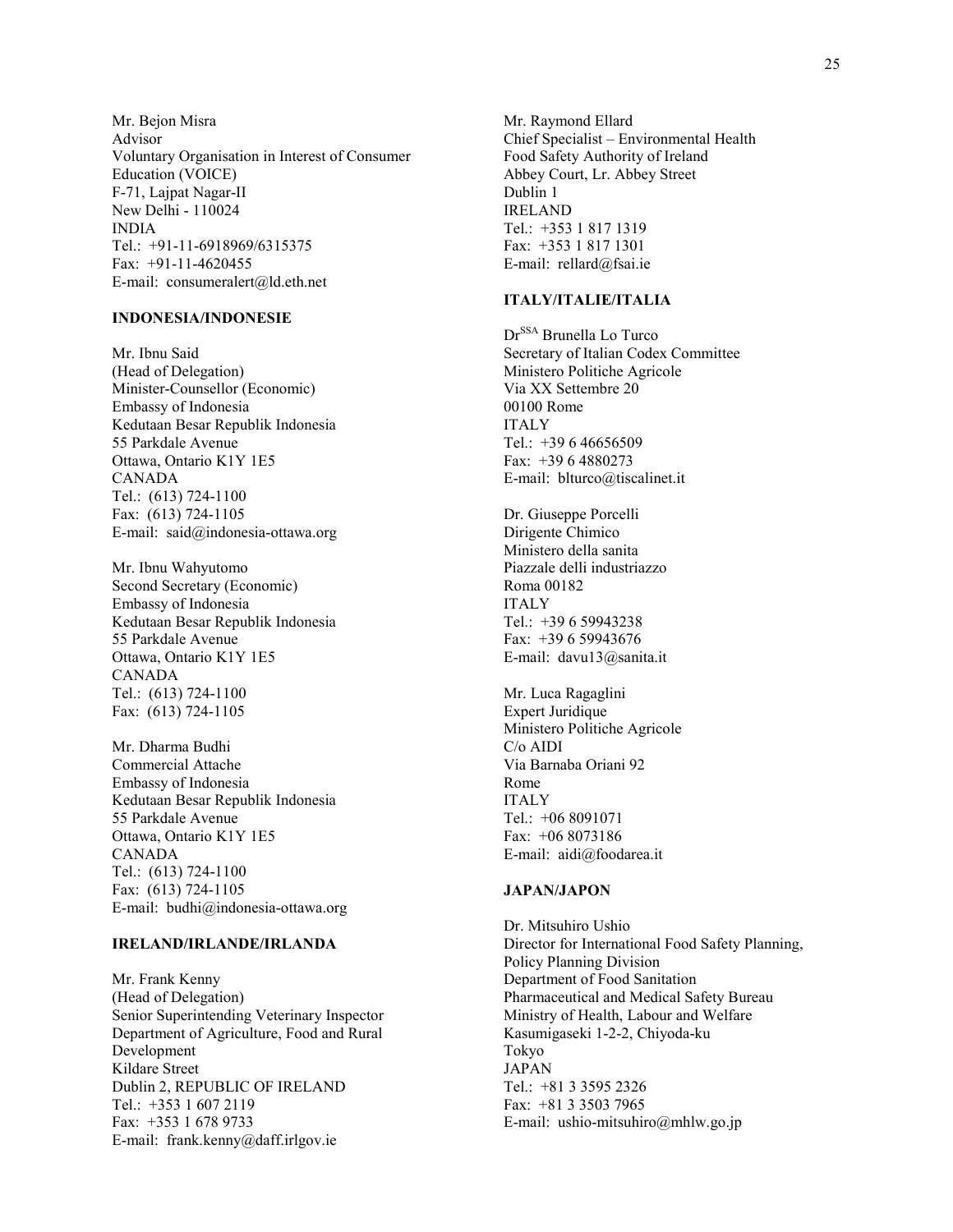Dr. Yasuhisa Nakamura Deputy Director, Standards Division Department of Food Sanitation Pharmaceutical and Medical Safety Bureau Ministry of Health, Labour and Welfare Kasumigaseki 1-2-2, Chiyoda-ku Tokyo, JAPAN Tel.: +81 3 3595 2341 Fax: +81 3 3501 4868 E-mail: nakamura-yasuhisa@mhlw.go.jp

Mr. Hideo Eno Chief, Compliance and Narcotics Division Pharmaceutical and Medical Safety Bureau Ministry of Health, Labour and Welfare Kasumigaseki 1-2-2, Chiyoda-ku Tokyo, JAPAN Tel.: +81 3 3595 2346 Fax: +81 3 3501 0034 E-mail: eno-hideo@mhlw.go.jp

Mr. Jun Koda Director for International Standardization Office Standards and Labeling Division General Food Policy Bureau Ministry of Agriculture, Forestry and Fisheries (MAFF) Kasumigaseki 1-2-1, Chiyoda-ku Tokyo JAPAN Tel.: +81 3 5512 1571 Fax: +81 3 3501 0580 E-mail: zyun\_kohda@nm.maff.go.jp

Mr. Takeshi Kanayama Deputy Director, Food Labeling Office General Food Policy Bureau Ministry of Agriculture, Forestry and Fisheries (MAFF) Kasumigaseki 1-2-1, Chiyoda-ku Tokyo, JAPAN Tel.: +81 3 3507 8592 Fax: +81 3 3501 0580 E-mail: takeshi\_kanayama@nm.maff.go.jp

Mr. Jun Warata Deputy Director, Policy Planning Division Livestock Industry Department Ministry of Agriculture, Forestry and Fisheries (MAFF) Kasumigaseki 1-2-1, Chiyoda-ku Tokyo, JAPAN Tel.: +81 3 3501 1083 Fax: +81 3 3501 0873 E-mail: jun\_warata@nm.maff.go.jp

Dr. Norimasa Hosoya Technical Adviser, Japan Health Food and Nutrition Food Association 2-7-27, Ichigaya-Sadohara-cho, Shinjuku-ku Tokyo 162-0842, JAPAN Tel.: +81 3 3268 3134 Fax: +81 3 3268 3136 E-mail: jhnfa@mx1.alpha-web.ne.jp

Mr. Hiroaki Hamano Technical Adviser, Japan Health Food and Nutrition Food Association 2-7-27, Ichigaya-Sadohara-cho, Shinjuku-ku Tokyo 162-0842, JAPAN Tel.: +81 3 3268 3131 Fax: +81 3 3268 3135 E-mail: hiroaki.hamano@danisco.com

Mr. Yoichi Ishida Managing Director Japan Dairy Industry Association 1-14-19 Kudan-Kita, Chiyodaku Tokyo 102-0073, JAPAN Tel.: +81 3 3261 9161 Fax: +81 3 3261 9175 E-mail: jpda@mx1.alpha-web.ne.jp

Dr. Shuji Iwata Technical Adviser Japan Food Industry Center Sankaido Building,  $7<sup>th</sup>$  Floor 9-13 Akasaka 1-chome, Minato-ku Tokyo 107-0052, JAPAN Tel.: +81 3 3224 2367 Fax: +81 3 3224 2398 E-mail: s-iwata@suntoryfoods.co.jp

Mr. Hiromi Ohta Technical Adviser Japan Food Industry Center Sankaido Building,  $7<sup>th</sup>$  Floor 9-13 Akasaka 1-chome, Minato-ku Tokyo 107-0052, JAPAN Tel.: +81 3 3224 2367 Fax: +81 3 3224 2398 E-mail: ohta@shokusan.ov.jp

#### **KENYA**

Mr. Joseph Kimaru Keeru Senior Principal Standards Officer Kenya Bureau of Standards KEBS Centre P.O. Box 54974 Nairobi, KENYA Tel.: +254 2 502211 / 19 Fax: +254 2 503293 E-mail: Kebs@africaonline.co.ke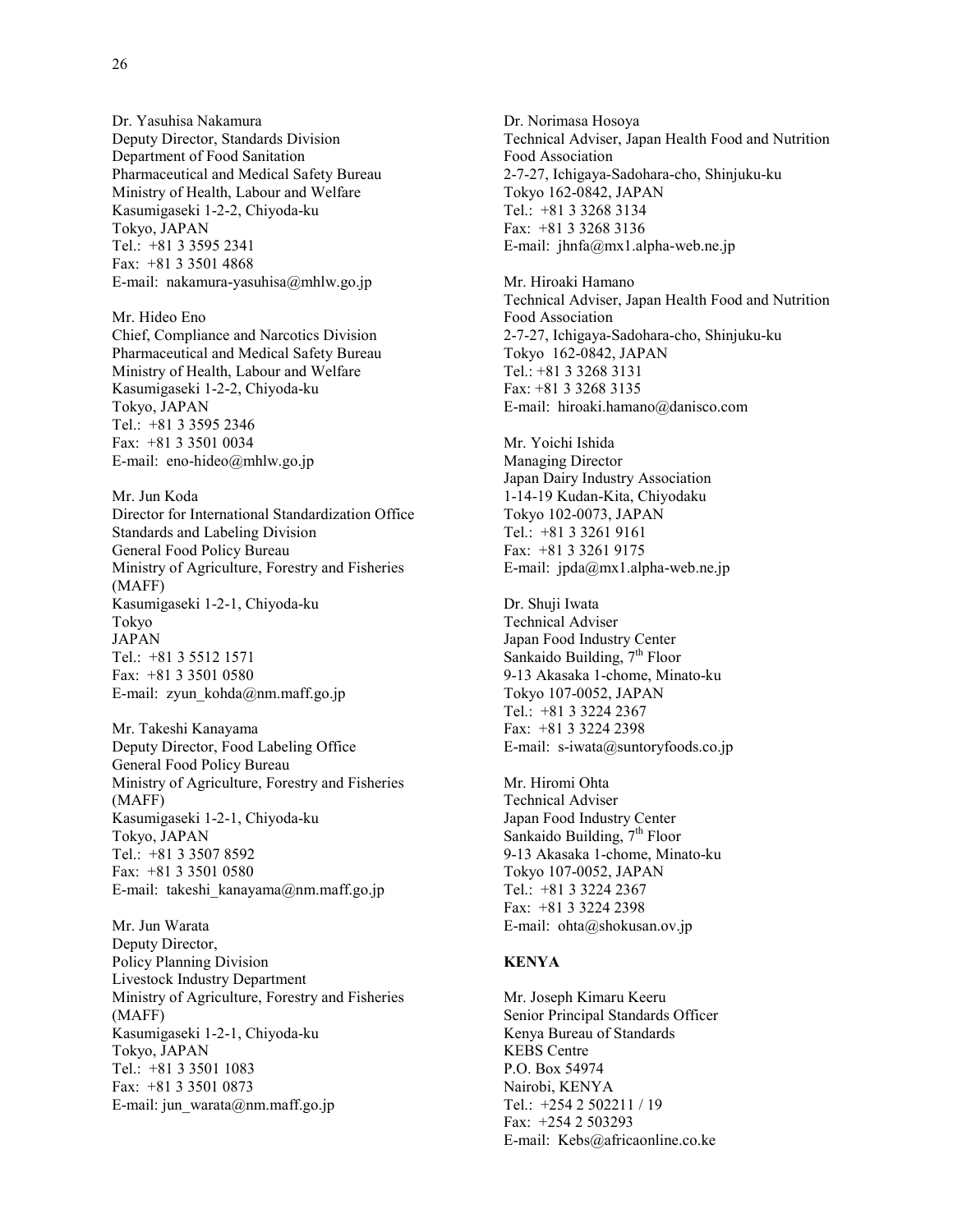#### **KOREA, REPUBLIC OF COREE, REPUBLIQUE COREA, REPÚBLICA DE**

Dr. Shin-Woo Lee Senior Researcher Division of Research Planning Rural Development Administration #250 Seodun-Dong, Kwonsun-gu Suwon, 441-707 KOREA Tel.: +82 31 299 2625 Fax: +82 31 299 2568 E-mail: shinwlee@rda.go.kr

Hye Kyung Park Senior Researcher Division of Nutrition Department of Food Evaluation #5 Nokbun-Dong, Eunpyung-Gu Korea Food & Drug Administration Seoul 122-704 KOREA Tel.: +82 2 380 1678 Fax: +82 2 382 4892 E-mail: phkfda@kfda.go.kr

Sun Kyoung Yoon Senior Researcher, Food Sanitation Council Ministry of Health and Welfare #5 Nokbun-Dong, Eunpyung-Gu Korea Food & Drug Administration Seoul 122-704 KOREA Tel.: +82 2 380 1559 Fax: +82 2 383 8321 E-mail: codexkorea@kfda.go.kr

Kyungsoo Han Deputy Director of GMO Task Force Ministry of Agriculture and Forestry Kwacheon City, Kyunggi-do 427-719 KOREA Tel.: +82 2 500 2928 Fax: +82 2 503 7798 E-mail: hanks313@maf.go.kr

Hojoon Lee Senior Researcher San 46-1 Baekhyun dong, Bundang gu Songnam si Kyunggi do 463-746 KOREA Tel.: +82 31 780 9220 Fax: +82 31 780 9264 E-mail: hjlee@kfri.re.kr

Dr. Seong-Han Sohn Senior Researcher National Institute of Agricultural Science and Technology #250 Seodun-Dong, Kwonsun-gu Suwon 441-707, KOREA Tel.: +82 31 290 0366 Fax: +82 31 290 0391

Ms. Kim Jai OK President Citizens' Alliance for Consumer Protection Korea (CACPK) 603, Pierson Bld., SinmunRo 2 ga 89-27 Chongro-Ku Seoul 110, KOREA Tel.: +82 2 739 5441 Fax: +82 2 736 5514 E-mail: cacpk@chollian.net

#### **MALAYSIA/MALAISIE/MALASIA**

Ms. Nik Shabnam Nik Mohd. Salleh (Head of Delegation) Principal Assistant Director Food Quality Control Division Department of Public Health Ministry of Health Malaysia  $4<sup>th</sup>$  Floor, Block E Jalan Dungun, Damansara Height 50490 Kuala Lumpur, MALAYSIA Tel.: +6 03 2555943/2540088 Fax: +6 03 2537804 E-mail: shabnam@dph.gov.my or ccpmalaysia@dph.gov.my

Dr. Zainal Che Mee Principal Assistant Director Food Quality Control Division Department of Public Health Ministry of Health  $4<sup>th</sup>$  Floor, Block E Jalan Dungun, Damansara Height 50490 Kuala Lumpur, MALAYSIA Tel.: +603 2555943/2540088 Fax: +603 2537804 E-mail: zainalcm@dph.gov.my or ccpmalaysia@dph.gov.my

Dr. T. Thiagarajan Science Attache Office of the Science Attaché Embassy of Malaysia 1900, 24<sup>th</sup> Street NW Washington, DC 20008, U.S.A. Tel.: (202) 328-2799/2794 Fax: (202) 332-2902 E-mail: mpobtas@aol.com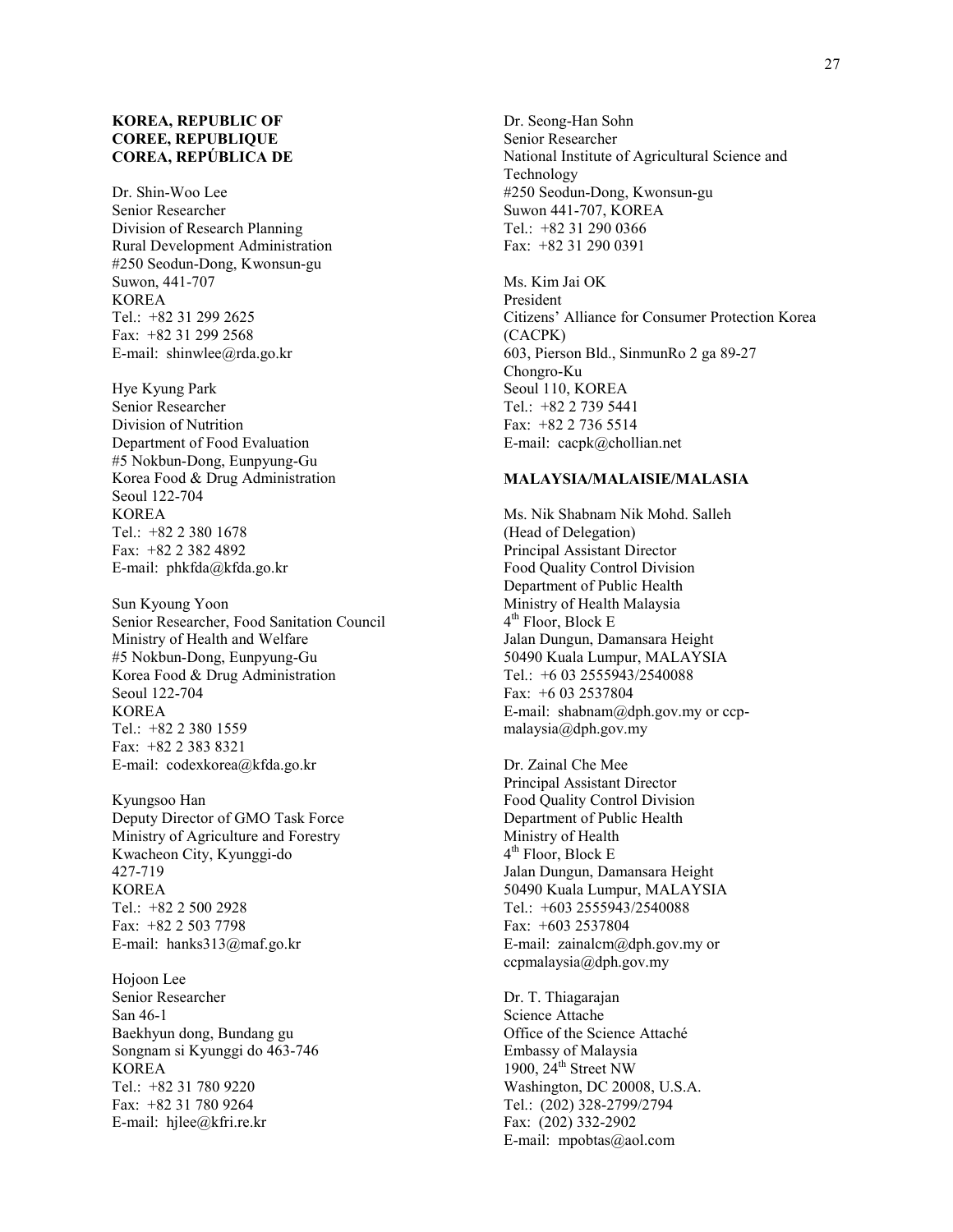#### **MEXICO/MEXIQUE**

Juan Antonio Dorantes (Head of Delegation) Director de Normalización Direccion General de Normas Secretaria de Economía Av. Pte. De Techmachalco #6 Col. Lomas de Tecamachalco, 11850 Navcalpan de Juárez **MEXICO** Tel.: +525 729 9482 Fax: +525 729 9484 E-mail: jdorante@economia.gob.mx

M. EN B. Elvira Espinosa Gutierrez Directora de Normalización Sanitaria Direccion General de Calidad Sanitaria de Bienes y Servicios Donceles 39, Centro C.P. 06010 Mexico, D.F. MEXICO Tel.: +518 36 96 / 5101075, ext. 206 Fax: +512 96 28 E-mail: dgcsbysmex@iserve.net.mx E-mail: eespinosa@mail.ssa.gob.mx

Raól Portillo Aldrett Advisor Commercial Chamber Ruben Dario 115 Col. Bosques de Chapultepec Mexico D.F. 11580 MEXICO Tel.: +525 2622386 E-mail: rportillo@la.ko.com

Samuel Ibarra CIBIOGEM Mexico Insurgentes 489 PH3 Col. Condesa Mexico City 06140 MEXICO Tel.: +52 5 7227392 Fax: +52 5 5740191 E-mail: samuelibarra@yahoo.com

Jorge Ruiz Ascencio Directeur General Con Mexico Cuadeevon de la Banca 118 Mexico D.F. 11500 **MEXICO** Tel.: +525 281 22 15 E-mail: energya@prodigy.net.mx

Eugenio Imaz Deputy Trade Representative Secretaria de Económá Embassy of Mexico 1503-45 O'Connor Street Ottawa, Ontario K1P 1A4, CANADA Tel.: (613) 235-7782 Fax: (613) 235-1129 E-mail: e.imaz@nafta-mexico.org

Sandra Piňa Technical Coordinator AgroBIO Mexico, A.C. Georgia 114-701 - Colonia Napoles Mexico City 01680, MEXICO Tel.: +525 5436260 Fax: +525 6690878 E-mail: sandrapina@prodigy.net.mx

Juan Jose Zavala Elias Director Negociaciones Sanitarias y Iitosanitarias Secretaria de Economia Mexico Alfonso Neyes 30 Piso 18 Col. Hipodrómo - Condesa Col. Santa Ursula Xitla Mexico D.F. CP 06179, MEXICO Tel.: +525 7299168 Fax: +525 7299308 E-mail: jzavala@economia.gob.mx

Hector Cortes Technical Assistant Ministry of Agriculture Embassy of Mexico in Canada 45 O'Connor Street, Suite 1500 Ottawa, Ontario K1P 1A4, CANADA Tel.: +563 07 33 E-mail: hcortes@embramexcan.com

Elvia Aguilar Esperanza Jefe de Regulacion Alimentaria Jugos del Valle S.A. de C.V. / Canainca Insurgentes #30 Barrio Texcacoa Tepotzotlan Estado de México 054600, MEXICO Tel. : +52 5899 1000, ext. 1437 Fax : +52 5899 1064 E-mail : eaguilar@jvalle.com.mx

#### **MOROCCO/MAROC/MARRUECOS**

Mr. Larbi Hachimi Directeur du laboratoire officiel d'analyses et de recherches chimiques (LOARC) Casablanca, MAROC Tel.: +212 22 30 21 96/98 Fax: +212 22 30 19 72 E-mail: loarc@casanet.net.ma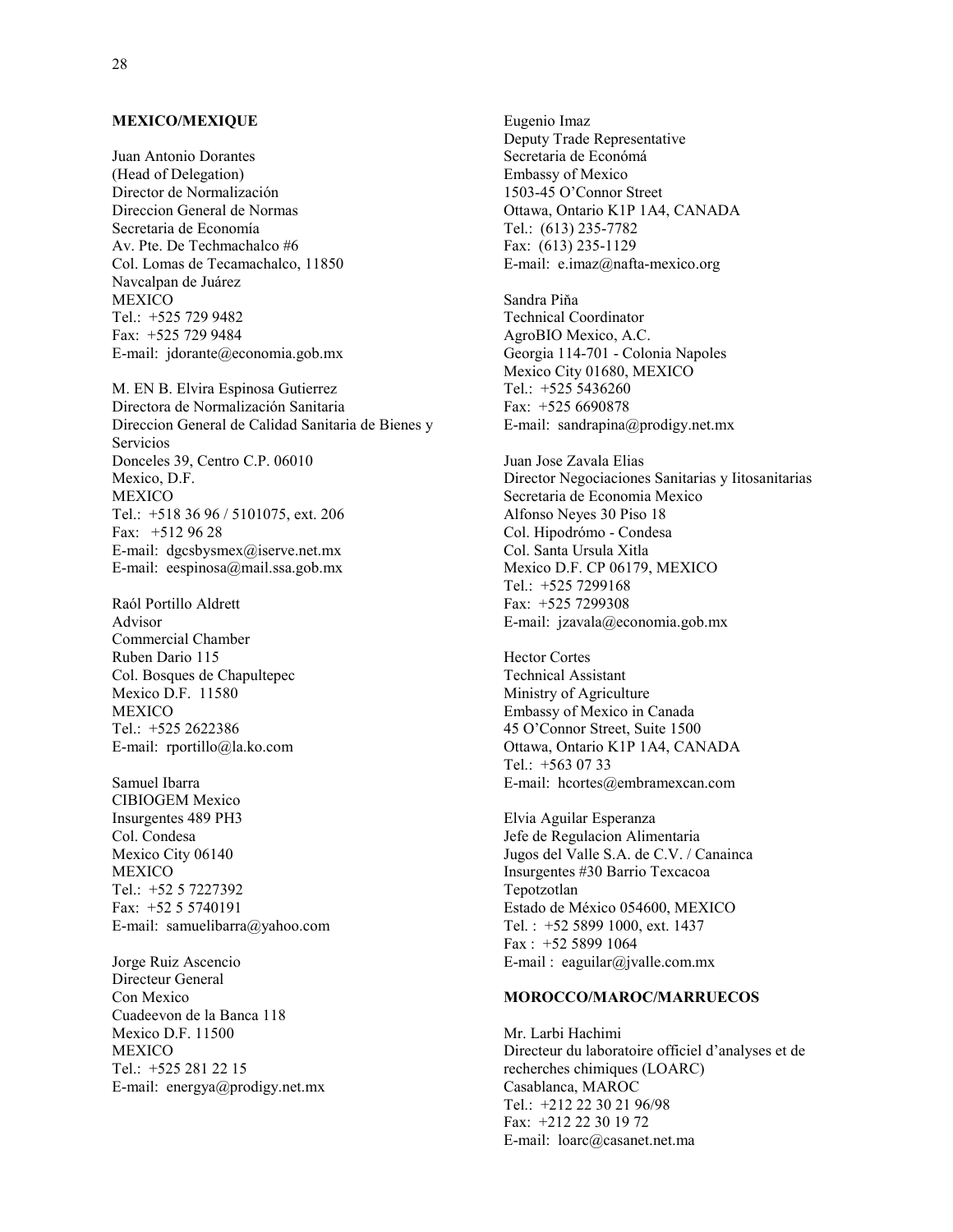Mme Beqqali Himdi Ihssane Chef du Bureau de Normalisation et du Codex Alimentarius á la Direction de l'Elevage Ministère de l'Agriculture – Rabat, MAROC Tel.: +212 37 76 84 17 Fax: +212 37 76 44 04

#### **NETHERLANDS/PAYS-BAS/PAISES BAJOS**

Mr. Rob Top (Head of Delegation) Ministry of Health, Welfare and Sports P.O. Box 20350 2500 EJ The Hague, THE NETHERLANDS Tel.: +31 70 3406963 Fax: +31 70 3405554 E-mail: r.top@minvws.nl

Mr. Hans vd Heuvel Ministry of Agriculture, Nature Management and Fisheries P.O. Box 20401 2500 EK The Hague, THE NETHERLANDS Tel.: +31 70 3784418 Fax: +31 70 3786141 E-mail: j.j.m.van.den.heuvel@vvm.agro.nl

Mr. Gerrit Koornneef Central Product Board for Arable Products P.O. Box 29739 2502 LS The Hague, THE NETHERLANDS Tel.: +31 70 3708 323 Fax: +31 70 3708 444 E-mail: g.m.koornneef@hpa.agro.nl

Mr. Piet van Doorninck Public Health Officer Inspectorate for Health Protection and Veterinary Public Health P.O. Box 16108 2500 BC The Hague, THE NETHERLANDS Tel.: +31 70 340 50 70 Fax: +31 70 340 54 35 E-mail: piet.van.doorninck@kvw.nl

#### **NEW ZEALAND/NOUVELLE-ZELANDE/NUEVA ZELANDIA**

Mr. S. Rajasekar (Head of Delegation) Manager WTO/SPS & Codex Coordinator & Contact Point for New Zealand MAF Policy P.O. Box 2526 Wellington, NEW ZEALAND Tel.: +64 4 474 4216 Fax: +64 4 473 0118 E-mail: RAJ@maf.govt.nz

Mr. Philip Fawcet National Manager, International Standards, Dairy and Plant Products Group MAF Food Assurance Authority P.O. Box 2526 Wellington NEW ZEALAND Tel.: +64 4 498 9874 Fax: +64 4 474 4196 E-mail: fawcetp@maf.govt.nz

Mr. Jim Sim Manager – Food Ministry of Health P.O. Box 5013 Wellington NEW ZEALAND Tel.: +64 4 496 2123 Fax: +64 4 496 2340 E-mail: jim\_sim@moh.govt.nz

Dr. Joan Wright Counsel - Regulatory and Special Projects New Zealand Dairy Board P.O. Box 417 Wellington NEW ZEALAND Tel.: +64 4 471 8553 Fax: +64 4 471 8539 E-mail: joan.wright@nzdb.com

#### **NIGERIA**

Prof. Tseaa Shambe Director-General Standards Organisation of Nigeria Phase I, 9<sup>th</sup> Floor Federal Secretariat, Ikoyi P.M.B. 2102, Yaba, Lagos NIGERIA Tel.: +01 2696177 Tel.: +01 2696178 E-mail: shambet@sononline.ng.org E-mail: dg@sononline.ng.org

Mrs. Margaret E. Eshiett Chief Standards Officer Standards Organisation of Nigeria Phase I,  $9<sup>th</sup>$  Floor Federal Secretariat Ikoyi, Lagos NIGERIA Tel.: +234 01 2696177 Tel.: +234 01 2696178 E-mail: dg@sononline.ng.org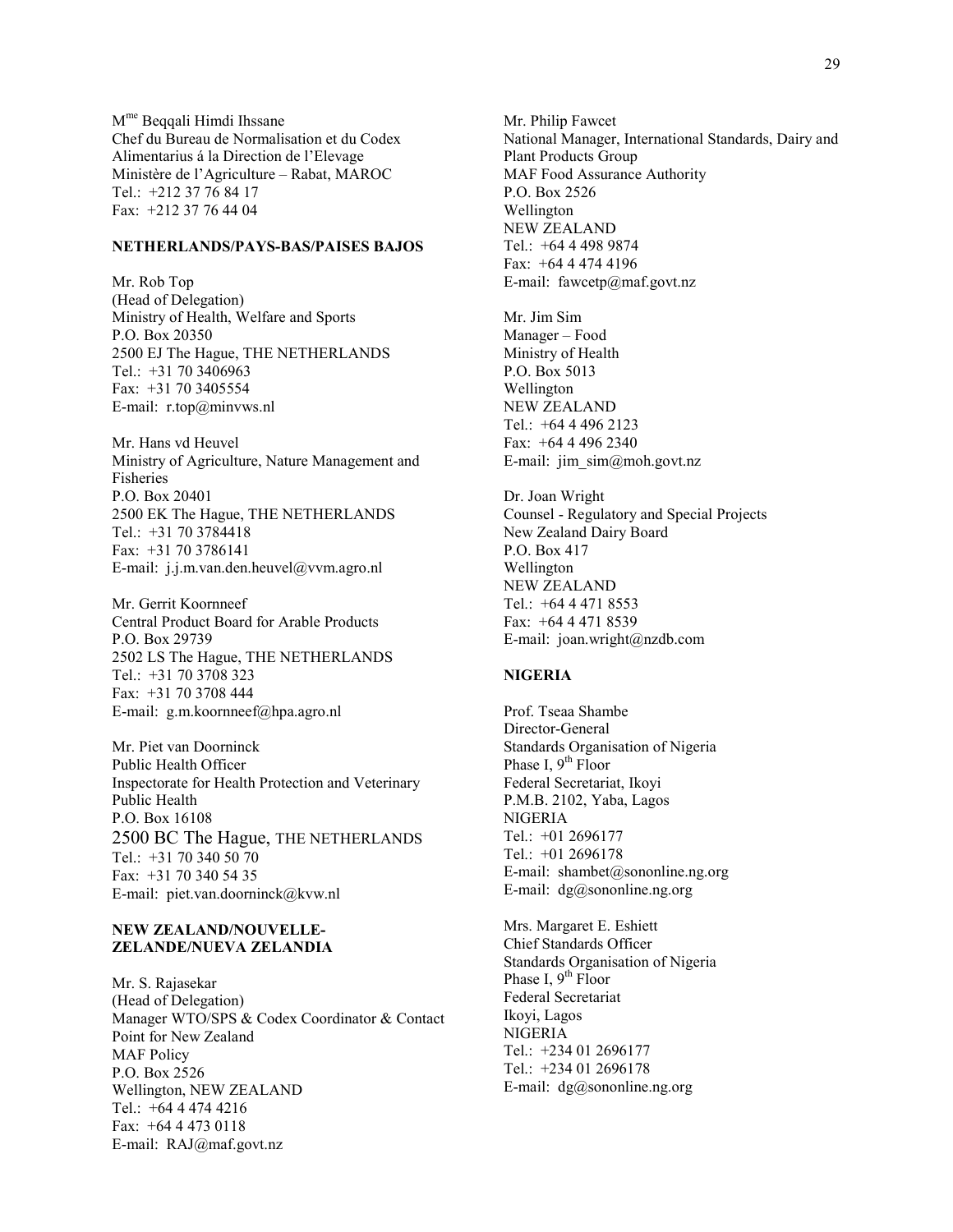Mr. Tersoo I. Orngudwem Assistant Director Standards Organisation of Nigeria Phase I,  $9<sup>th</sup>$  Floor Federal Secretariat Ikoyi, Lagos NIGERIA Tel.: +01 2696177 Tel.: +01 2696178 E-mail: dg@sononline.ng.org Website: www.sononline.ng.org

#### **NORWAY/NORVEGE/NORUEGA**

Mrs. Åse Fulke (Head of Delegation) Head of Section, General Affairs and Labelling Department of Food Law and International Affairs Norwegian Food Control Authority P.O. Box 8187 Dep. N-0034 Oslo NORWAY Tel.: +47 22 246729 Fax: +47 22 246699 E-mail: aase.fulke@snt.dep.no

Turid Ose Adviser, General Affairs and Labelling Department of Food Law and International Affairs Norwegian Food Control Authority P.O. Box 8187 Dep. N-0034 Oslo NORWAY Tel.: +47 22 24 67 42 Fax: +47 22 24 66 99 E-mail: turid.ose@snt.no

Marianne Stordal Federation of the Norwegian Food and Drink Industry c/o Hennig-Olsen Is AS P.O. Box 432 N-4664 Kristiansand S NORWAY Tel.: +47 38 00 11 53 Fax: +47 38 00 11 99 E-mail: marianne.stordal@hennig-olsen.no

Line Andersen Adviser The Consumer Council of Norway P.O. Box 4594 Nydalen N-0404 Oslo, NORWAY Tel.: +47 23 40 05 00 Fax: +47 23 40 05 01 E-mail: line.andersen@forbrukerradet.no

#### **PHILIPPINES**

Ms. Daisy E. Taňafranca (Head of Delegation) SRS and Program Leader Packaging Research and Development Center Industrial Technology Development Institute Department of Science and Technology Bicutan, Taguig, Metro Manila PHILIPPINES Tel.: +63 2 837 2071, ext. 2271 Fax: +63 2 837 7530 E-mail: dtanafranca@yahoo.com

Ms. Cynthia Ricafort Commercial Attaché Office of the Trade Representative Philippine Consulate General 94 Cumberland Street, Suite 905 Toronto, Ontario M5P 1A3 CANADA Tel.: (416) 967-1788 Fax: (416) 967-6236 E-mail: dtitoronto@aol.com

#### **POLAND/POLOGNE/POLONIA**

Andrzej Zdziennicki Head Specialist Department of Agricultural Policy Ministry of Agriculture and Rural Development 30, Wspólna Street 00-930 Warsaw, POLAND Fax: +48 22 6232070/6232300

Magdalena Bonecka Specialist Agricultural and Food Quality Inspection Department of European Integration and Foreign Cooperation 32/34 Zurawia Street 00-950 Warsaw, POLAND Tel.: +48 22 6216421, ext. 301 Fax: +48 22 6214858 E-mail: integracjacis@cis.gov.pl

#### **PORTUGAL**

Dr. Antonio J.N. Ramos Director General Direcçäo Geral de Fiscalizaçäo e Controlo da Qualidade Alimentar (DGFCQA) Av. Conde de Valbom, 98 1050 Lisboa, PORTUGAL Tel.: +351 21 7983600 Fax: +351 21 7983834 E-mail: dgfcqa.dgfcqa@mail.telepac.pt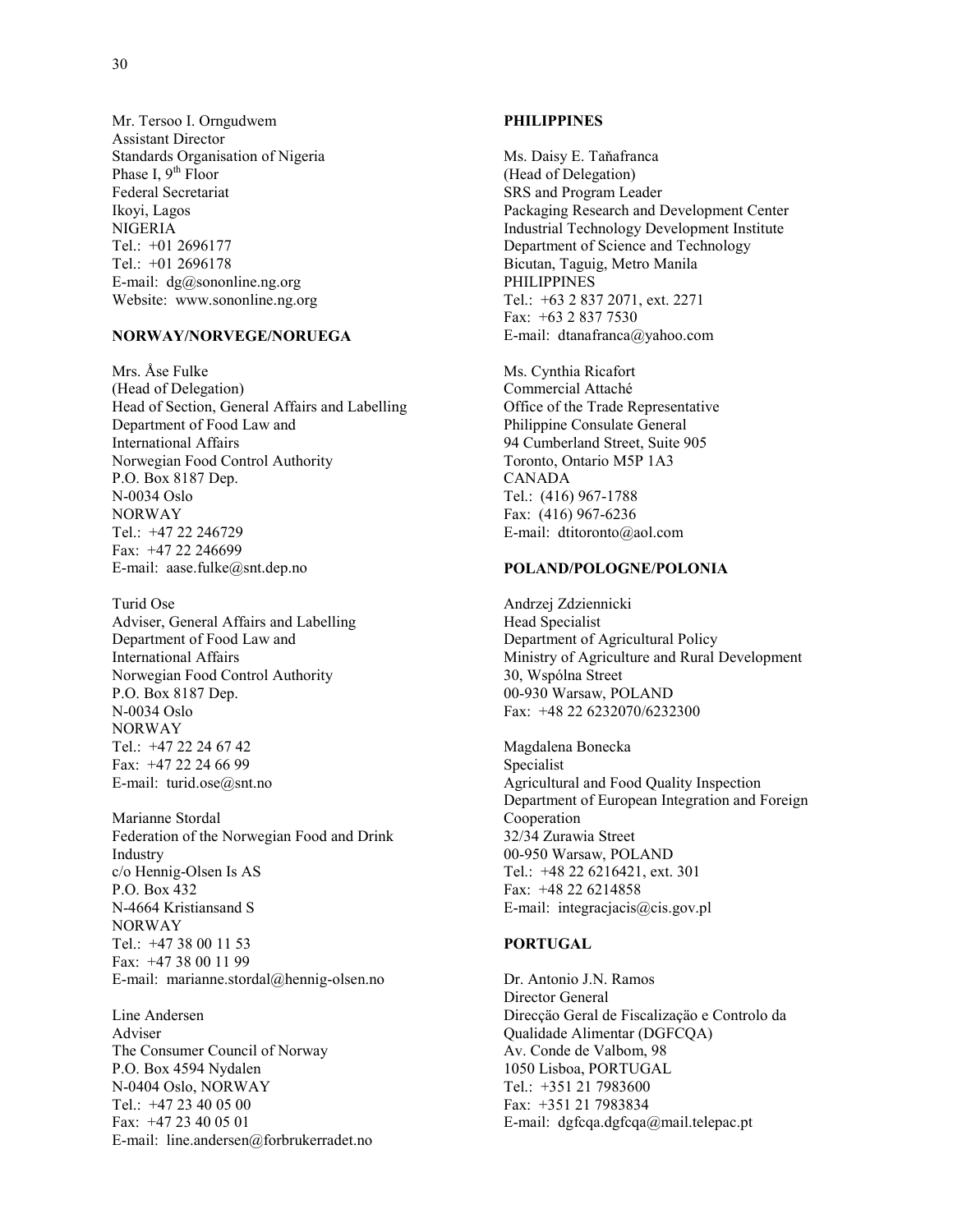Eng° António Lopes Costa Assessor Principal Direcçäo Geral de Fiscalizaçäo e Controlo da Qualidade Alimentar (DGFCQA) Av. Conde de Valbom, 98 1050 Lisboa, PORTUGAL Tel.: +351 21 7983600 - Fax: +351 21 7983834 E-mail: dgfcqa.dgfcqa@mail.telepac.pt

Eng° António Cabrera Federação das Indústrias Portuguesas Agro Alimentares (FIPA) Av. António José de Almeida, nº 7, 2º Esq 1000-042 Lisboa, PORTUGAL Tel.: +351 21 7938679 Fax: +351 21 7938537 E-mail: antonio.cabrera@unilever.com

#### **ROMANIA/ROUMANIE/RUMANIA**

Mrs. Olimpia Vorovenci (Head of Delegation) Expert in Agro-Food Standards to ASRO and Director General to BIOROM INSPECTA 21 - 25 Mendeleev St., Sector 1 Bucharest 70168, ROMANIA Tel: +40 1 310 43 09 Fax: +40 1 315 58 70 / 321 29 28 E-mail: voro@pcnet.ro

Ms. Emilia-Mihaela Vorovenci Director of Certification Programme BIOROM INSPECTA Emil Girleanu 13, Sc1-19 Sector 3, Bucharest, ROMANIA Tel.: +40 1 321 29 28 - Fax : +40 1 321 29 28 E-mail: voro@pcnet.ro

#### **SAUDI ARABIA/ARABIE SAOUDITE**

Abdulaziz Sh. Al-Shuwaish Standards General Dept. Saudi Arabian Standard Organization P.O. Box 50037 Riyadh 11523, SAUDI ARABIA Tel.: 4520000, ext. 1212 E-mail : azizsh20@hotmail.com

#### **SENEGAL**

Mme Mame Sine M'Bodj N'Diaye Chef de Division Agroalimentaire Institut Sénégalais de Normalisation 57, avenue Georges Pompidou BP 4037 – Dakar, SENEGAL Tel.: +221 823 25 86 Fax: +221 823 25 87 E-mail: wilane@telecomplus.sn

M. Diakhaïdia Diarra Président, Comité National Codex Service National Alimentation – Nutrition Ministère Santé Dakar SENEGAL Tel.: +825 7732 / 8603198 E-mail: zak@sentoo.sn

#### **SINGAPORE**

Mrs. Tan Wei Ling Head Nutrition Programme Management Health Promotion Board 3 Second Hospital Avenue Singapore 168937 REPUBLIC OF SINGAPORE Tel.: +65 435 3530 Fax.:  $+654383605$ E-mail: tan\_wei-ling@hpb.gov.sg

Ms. Loo Fey Min Janet Food Scientist Nutrition Programme Management Health Promotion Board 3 Second Hospital Avenue Singapore 168937 REPUBLIC OF SINGAPORE Tel.: +65 435 3672 Fax: +65 438 3605 E-mail: janet\_loo@hpb.gov.sg

Mr. Darwin Lai Kah Soon Manager, Labelling & Advertisement Consultation Food Control Department Ministry of the Environment 40 Scotts Road The Environment Building, 19th Storey Singapore 228231, SINGAPORE Tel.: +65 731 9039 Fax: +65 731 9843 / 731 9844 E-mail: lai\_kah\_soon@env.gov.sg

#### **SOUTH AFRICA/AFRIQUE DU SUD SUDAFRICA**

Mrs. A. Booyzen Assistant Director Directorate: Food Control Department of Health Private Bag X828 0001 Pretoria, SOUTH AFRICA Tel.: +27 12 3120163 Fax: +27 12 3264374 E-mail: booyza@health.gov.za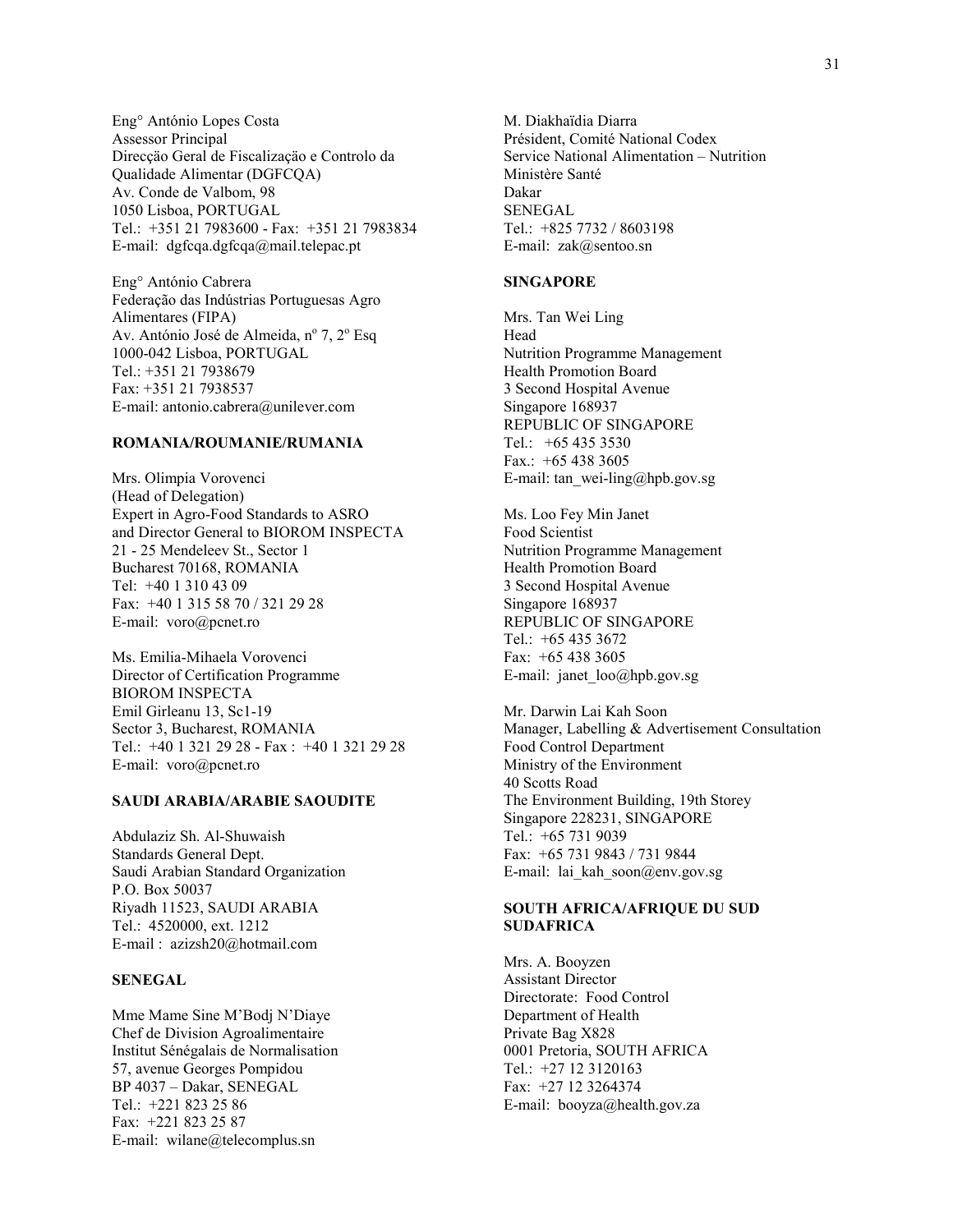## **SPAIN/ESPAGNE/ESPANA**

D<sup>a</sup>. Mercedes del Pozo Lozano Técnico Superior Subdirección General de Seguridad Alimentaria D.G.S.P.C. Ministerio de Sanidad y Consumo Po del Prado, 18-20 28071-Madrid SPAIN Tel.: +34 915 96 1969 Fax: +34 915 96 4487 E-mail: mpozo@msc.es

D<sup>a</sup>. M<sup>a</sup> Dolores Chiquero Sánchez Jefe de Servicio De Desarrollo Alimentario Subdirección General de Planificación Alimentaria D.G. Alimentación Ministerio de Agricultura, Pesca y Alimentación Po Infanta Isabel, 1 28071-Madrid SPAIN Tel.: +34 91 347 1955 Fax: +34 91 347 5728 E-mail: mchiquer@mapya.es

#### **SUDAN/SOUDAN**

Ahmed Mohammed Elzipier Director of Food Control Department (FMOH) Sudan Government Sudan-Federal Ministry of Health-Food Control Department Khartoum SUDAN Tel.: +249 11 773006

#### **SWEDEN/SUEDE/SUECIA**

Ms. Eva Rolfsdotter Lönberg Codex Coordinator National Food Administration Box 622 SE-751 26 Uppsala SWEDEN Tel.: +46 18 17 55 42 Fax: +46 18 10 58 48 E-mail: eva.lonberg@slv.se

Mrs. Birgitta Lund Principal Administrative Officer National Food Administration Box 622 SE-751 26 Uppsala SWEDEN Tel.: +46 18 17 55 00 Fax: +46-18 10 58 48 E-mail: livsmedelsverket@slv.se Ms. Svanhild Foldal Chief Government Inspector National Food Administration Box 622 SE-751 26 Uppsala SWEDEN Tel.: +46 18 17 55 00 Fax : +46 18 10 58 48 E-mail: livsmedelsverket@slv.se

Mrs. Kristina Sjölin Principal Administrative Officer National Food Administration Box 622 SE-751 26 Uppsala SWEDEN Tel.: +46 18 17 55 00 Fax: +46-18 10 58 48 E-mail: livsmedelsverket@slv.se

Mrs. Kerstin Jansson Head of Section Ministry of Agriculture SE-103 33 Stockholm SWEDEN Tel.: +46 8 40 51 16 8 Fax: +46 8 20 64 96 E-mail: kerstin.jansson@agriculture.ministry.se

Dr. Göte Frid Senior Administrative Officer Division for Animal Production and Management Swedish Board of Agriculture SE-551 87 Jönköping SWEDEN Tel.:  $+4636155811$ Fax: +46 36 30 81 82 E-mail: gote.frid@sjv.se

### **SWITZERLAND/SUISSE/SUIZA**

Mrs. Awilo Ochieng Pernet, lic. iur. (Head of Delegation) Codex Alimentarius, Food and Consumer Safety Unit Swiss Federal Office of Public Health CH-3003 Bern, SWITZERLAND Tel.: +41 31 322 00 41 Fax: +41 31 322 95 74 E-mail: awilo.ochieng@bag.admin.ch

Mrs. Franziska Zimmermann, lic. iur State Secretariat for Economic Affairs Federal Department for Economic Affairs CH-3003 Bern, SWITZERLAND Tel.: +41 31 324 08 47 Fax: +41 31 324 09 58 E-mail: franziska.zimmermann@seco.admin.ch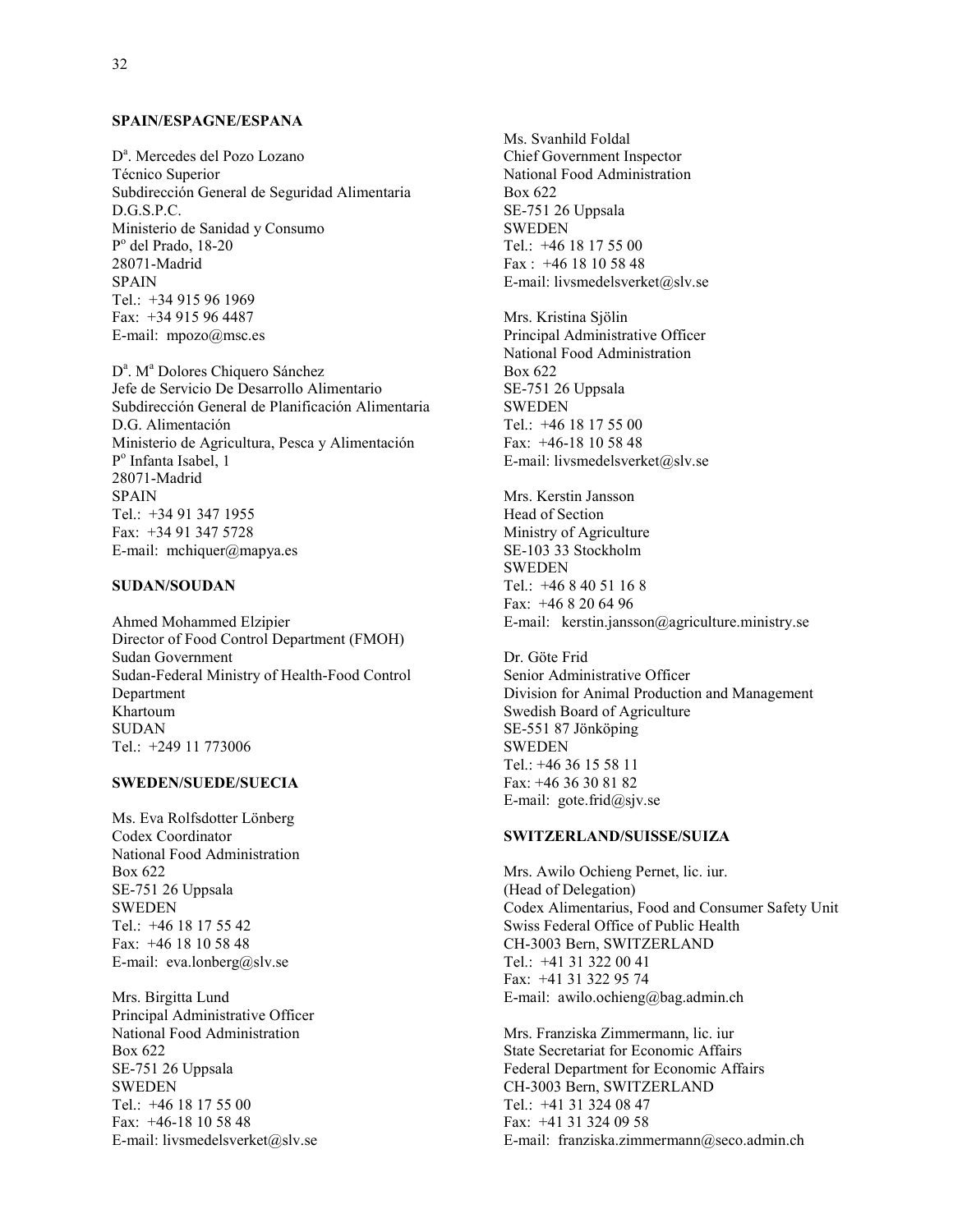Dr. Gayle Crozier Willi International Regulatory Affairs Nestec Ltd. Avenue Nestlé 55 Vevey CH-1800 SWITZERLAND Tel.: +41 21 924 3273 Fax: +41 21 924 4547 E-mail: gayle.crozier-willi @nestle.com

Ms. Simone Koenig F. Hoffmann-La Roche Ltd. Vitamins and Fine Chemicals Division Regulatory Affairs CH-4070 Basel SWITZERLAND Tel.: +41 61 688 84 30 Fax: +41 61 688 16 35 E-mail: simone.Koenig@roche.com

## **THAILAND/THAILANDE/TAILANDIA**

Dr. Songsak Srianujata (Head of Delegation) Associate Professor Director, Institute of Nutrition Mahidol University Putthamonthon 4 Salaya 73170, Nakhonpathom THAILAND Tel.: +66 2 441 9740 Fax: +66 2 441 9344 E-mail: rassn@mahidol.ac.th

Mrs. Darunee Edwards Deputy Director National Center for Genetic Engineering and Biotechnology National Science and Technology Development Agency Gypsum Metropolitan Tower,  $15<sup>th</sup>$  Floor 539/2 SriAyudhya Rd., Rajdhevee 20400, Bangkok THAILAND Tel.: +66 2 642 5322-31, ext. 107 Fax: +66 2 248 8303-5 E-mail: dedwards@biotec.or.th

Mrs. Patrathip Vacharakomolphan Standard Officer 8 Thai Industrial Standards Institute Ministry of Industry Rama VI St., Ratchathewi 10400, Bangkok THAILAND Tel.: +66 2 202 3441 Fax: +66 2 248 7987 E-mail:  $partatip@tisi.gov.th$ 

Ms. Patchanee Intaraluk Food Specialist Food Control Division Food and Drug Administration Ministry of Public Health Tiwanon Road 11000, Nonthaburi, THAILAND Tel.: +66 2 590 7356 Fax: +66 2 591 8476

Mr. Poonkeite Tangsombat President Thai Food Processors' Association 170/22 New Rachadapisek Road 9th Floor Ocean Tower Bldg Kwang Klongtoey Khet Klongtoey 10110, Bangkok, THAILAND Tel.: +66 2 261 2684-6 Fax: +66 2 261 2996-7

Miss Yaninee Sangyoka Technical Officer Thai Food Processors' Association 170/22 New Rachadapisek Road 9th Floor Ocean Tower Bldg Kwang Klongtoey Khet Klongtoey 10110, Bangkok, THAILAND Tel.: +66 2 261 2684-6 Fax: +66 2 261 2996-7 E-mail: thaifood@thaifood.org

Mr. Lers Thisayakorn Vice President Thai Frozen Food Association  $160/194$ -7 Silom Road,  $13<sup>th</sup>$  Floor, ITF Bldg. 10500, Bangkok , THAILAND Tel.: +66 2 634 0717/235 5622-4 Fax: +66 2 235 5625 E-mail: thaiffa@ksc.th.com

Mr. Wattana Kunwongse First Secretary-Royal Thai Embassy 180 Island Park Drive Ottawa, Ontario K1Y OA2, CANADA Tel.: (613) 722-4444 Fax: (613) 722-6624 E-mail: wattana@mail.magma.ca E-mail: thaiott@magma.ca

Mr. Prakarn Virakul Minister Counsellor (Agriculture) Office of Agricultural Affairs 1024 Wisconsin Avenue NW Washington, DC 20007, U.S.A. Tel: (202) 338-1543 Fax: (202) 338-1549 E-mail: moacdc@erols.com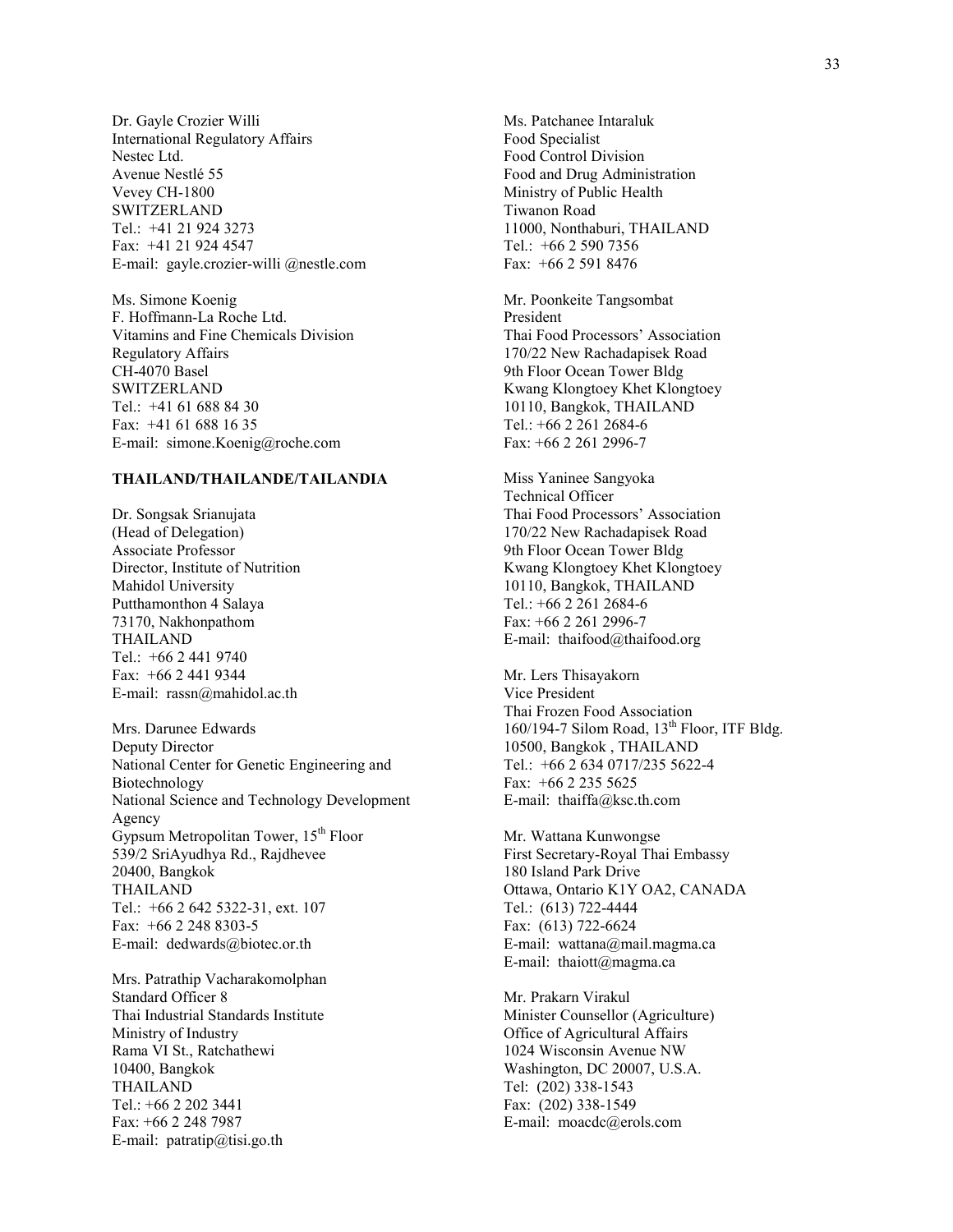### **TUNISIA/TUNISIE**

Mr. Amara Meftah (Chief of Delegation) Directeur Général Ministère de l'Industrie Rue 8011 Immeuble Innouzha Cité Montplaisir – Tunis, TUNISIE Tel.: +01 289 562 Fax : +01 789 159 E-mail: mefteh.amara@email.tn

Dr. Bouali Saaidia Directeur Général Centre Technique de l'Agro-Alimentaire  $(C.T.A.A.)$ Ministère Industrie 12 rue de l'Usine-Z.I. – Charguia II 2035 Ariana, TUNISIE Tel.: +216 1 940 198 / 941 015 Fax: +216 1 941 080 E-mail: ctaa@email.ati.tn

Mme Ghaïet-El-Mouna ANNABI Directeur de la Qualité et de la Protection du Consommateur Ministère du Commerce 12, rue de l'Arabie Saoudite 1002 Tunis TUNISIE Tel.: +216 1 780 336 Fax: +216 1 799 729 E-mail: annabi.gem@planet.tn

## **UGANDA**

Dr. Sam Zaramba Chairman, Codex Coordinating Committee (Uganda) Ministry of Health P.O. Box 825 Kampala, UGANDA Tel.: +256 041 340882 Fax: +256 041 344616

#### **UNITED KINGDOM/ROYAUME-UNI/REINO UNIDO**

Mrs. Rosemary Hignett Food Labelling, Standards and Consumer Protection Food Standards Agency Aviation House - 125 Kingway London NC2B 6NH UNITED KINGDOM Tel : 00 44 020 7276 8178 Fax : 00 44 020 7276 8132 E-mail: rosemary.hignett@foodstandards.gsi.gov.uk

## **UNITED STATES OF AMERICA ETATS-UNIS D'AMERIQUE ESTADOS UNIDOS DE AMERICA**

Dr. Christine J. Lewis (Head of Delegation) Director, Office of Nutritional Products, Labeling and Dietary Supplements Center for Food Safety and Applied Nutrition Food and Drug Administration (HFS-800) 200 C Street, SW Washington, DC 20204, U.S.A. Tel.: (202) 205-4561 Fax: (202) 205-4594 E-mail: lewisc@cfsan.fda.gov

Dr. Robert C. Post Director, Labeling and Consumer Protection Staff U.S. Department of Agriculture Food Safety and Inspection Service 300 - 12th Street, SW Room 602 – Annex Building Washington, DC 20250-3700, U.S.A. Tel.: (202) 205-0279 Fax: (202) 205-3625 E-mail: robert.post@usda.gov

Ms. Felicia B. Satchell Director, Division of Standards and Labeling Regulations Office of Nutritional Products, Labeling and Dietary Supplements Center for Food Safety and Applied Nutrition Food and Drug Administration 200 C Street, SW Washington, DC 20204, U.S.A. Tel.: (202) 205-4168 Fax: (202) 205-5925 E-mail: felicia.satchell@cfsan.fda.gov

Ms. Rosalyn L. Murphy Labeling and Consumer Protection Staff U.S. Department of Agriculture Food Safety and Inspection Service  $300 - 12$ <sup>th</sup> Street, SW Washington, DC 20250-3700, U.S.A. Tel.: (202) 205-0623 Fax: (202) 205-3625 E-mail: Rosalyn.Murphy@usda.gov

Dr. James Maryanski Office of Regulations and Policy Food and Drug Administration 200 C Street, SW (HFS-13) Washington, DC 20204, U.S.A. Tel.: (202) 205-4359 Fax: (202) 401-7739 E-mail: jmaryansk@cfsan.fda.gov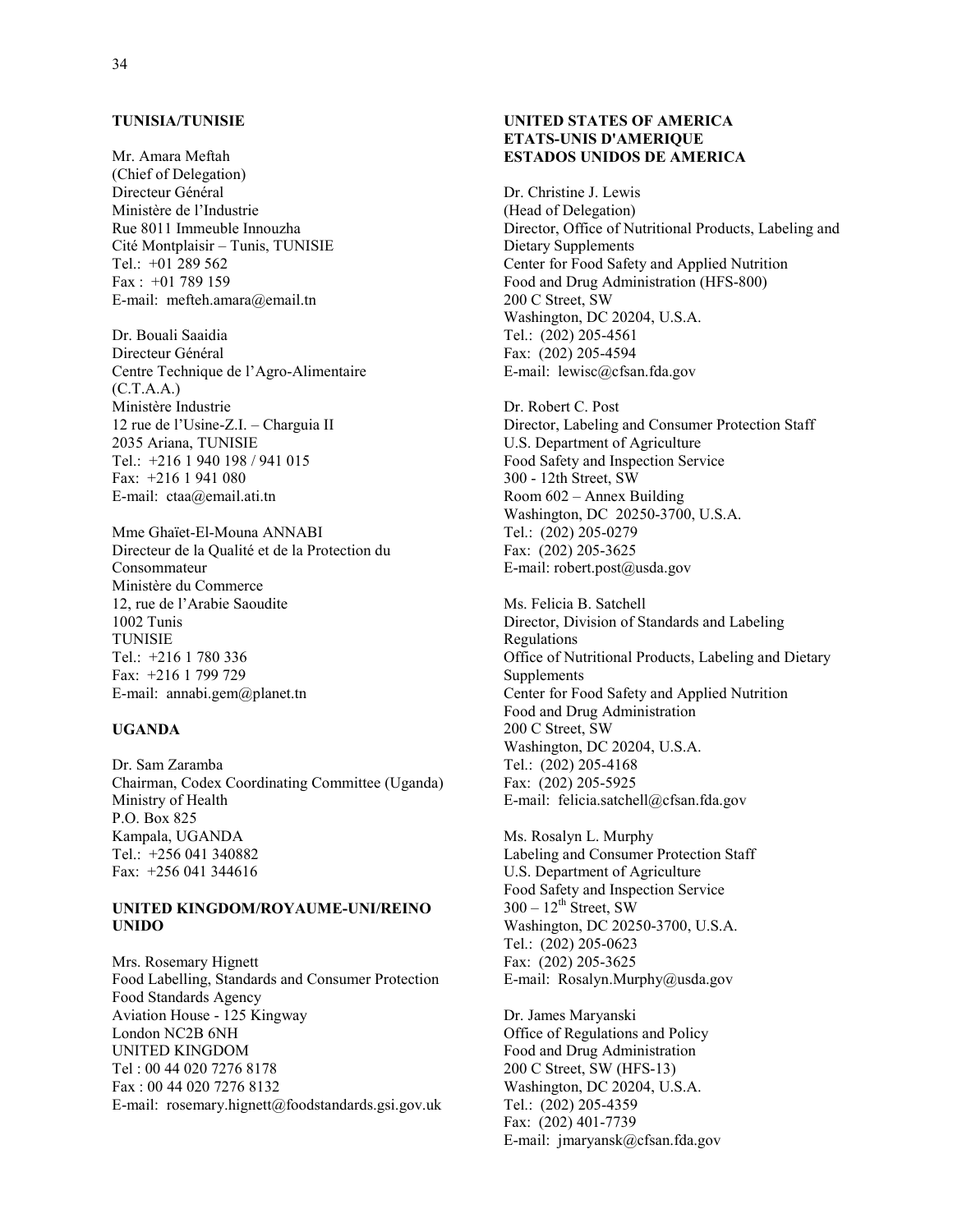Ms. Beth Hayden National Organic Program Agricultural Marketing Service U.S. Department of Agriculture 1400 Independence Avenue SW Room 2945 – South Building Washington, DC 20250-3700 U.S.A. Tel.: (202) 720-3252 Fax: (202) 690-3924 E-mail: beth.hayden@usda.gov

Dr. F. Edward Scarbrough U.S. Manager for Codex Food Safety and Inspection Service U.S. Department of Agriculture Room 4861 - South Building 1400 Independence Avenue, SW Washington, DC 20250-3700 U.S.A. Tel. : (202) 205-7760 Fax: (202) 720-3157 E-mail: ed.scarbrough@usda.gov

Ms. Ellen Matten Staff Officer U.S. Codex Office Food Safety and Inspection Service U.S. Department of Agriculture Room 4861 – South Building Washington, DC 20250-3700 U.S.A. Tel.: (202) 720-4063 Fax: (202) 720-3157 E-mail: ellen.matten@usda.gov

Ms. Audrey Talley Agricultural Marketing Specialist Foreign Agriculture Service U.S. Department of Agriculture Room 5545 - South Building 1400 Independence Avenue, SW Washington, DC 20250 U.S.A. Tel.: (202) 720-9408 Fax: (202) 690-0677 E-mail: talley@fas.usda.gov

Dr. Terri G. Dunahay Foreign Agricultural Service U.S. Dept. of Agriculture 1400 Independence Avenue, SW Room 5548 – South Building Mail Stop 1027 Washington, DC 20250, U.S.A. Tel.: (202) 690-1642 Fax: (202) 690-0677 E-mail: dunahayt@fas.usda.gov

Mr. Donald Hodgen Office of Consumer Goods International Trade Administration U.S. Department of Commerce Washington, DC 20230 U.S.A. Tel.: (202) 482-3346 Fax: (202) 482-3981 E-mail: Donald\_A\_Hodgen@ita.doc.gov

Ms. Jennifer Yoder U.S. Department of Commerce International Trade Administration Washington, DC 20230 U.S.A. Tel.: (202) 482-3227 Fax: (202) 482-5939 E-mail: Jennifer\_Yoder@ita.doc.gov

Ms. Regina Hildwine Senior Director, Food Labeling and Standards, Regulatory Affairs National Food Processors Association 1350 I Street, NW, Suite 300 Washington, DC 20005 U.S.A. Tel.: (202) 639-5926 Fax: (202) 639-5991

Mr. Kenneth Mercurio Director, Labeling and Nutrition Nestle USA, Inc. 800 N. Brand Boulevard Glendale, CA 91203-1244 U.S.A. Tel.: (818) 549-6353 Fax: (818) 637-3349 E-mail: ken.mercurio@us.nestle.com

Ms. Janet Nuzum Vice President and General Counsel International Dairy Foods Association (IDFA) 1250 H. Street, NW, Suite 900 Washington, DC 20005 U.S.A. Tel.: (202) 737-4332 Fax: (202) 331-7820 E-mail: jnuzum@idfa.org

Mr. C.W. McMillan C.W. McMillan Company P.O. Box 10009 Alexandria, VA 22310 U.S.A. Tel.: (703) 960-1982 Fax: (703) 960-4976 E-mail: cwmco@aol.com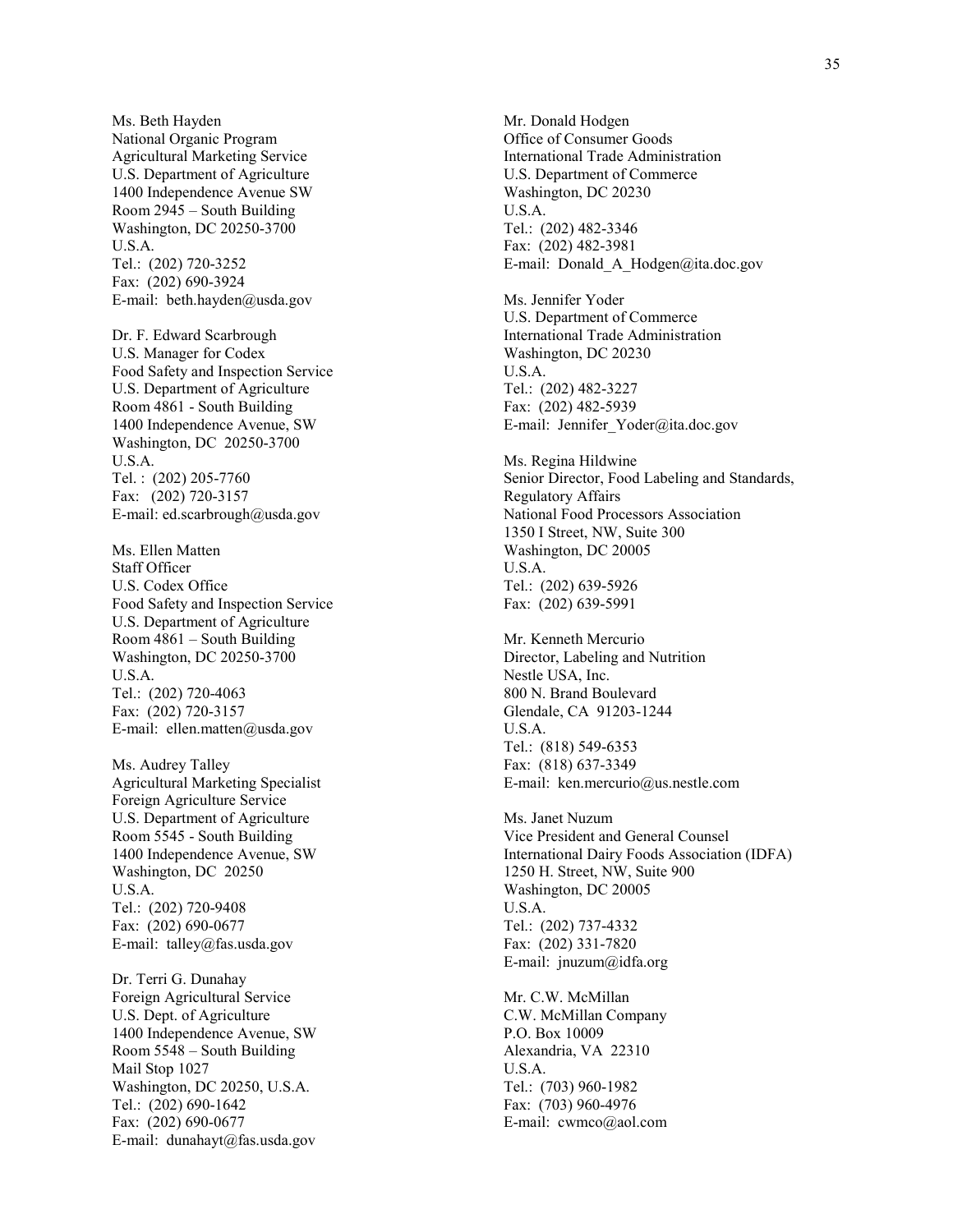Ms. Marsha A. Echols Washington Counsel National Association of Specialty Food Trade, Inc. 3286 M Street, NW Washington, DC 20007 U.S.A. Tel.: (202) 625-1451 Fax: (202) 625-9126 E-mail: me@maechols.com

Mr. Alex C. Jackson Director of Government Affairs American Farm Bureau Federation 600 Maryland Ave. SW, Suite 800 Washington, DC 20004 U.S.A. Tel.: (202) 484-3644 Fax: (202) 484-3604 E-mail: alexj@fb.com

Dr. Bernice Slutsky Science Policy Advisor Foreign Agricultural Service U.S. Dept. of Agriculture 1400 Independence Ave., SW Washington, DC 20250, U.S.A. Tel. : (202) 720-4261 Fax: (202) 690-2519 E-mail: slutsky@fas.usda.gov

Ms. Barbara Sanchez, RPh., MS Office of the Commissioner Office of International Program Food and Drug Administration 5600 Fisher Lane HFG-1 Rockville, MD 20857, U.S.A. Tel.: (301) 827-4544 Fax: (301) 827-1451 E-mail: bsanchez@oc.fda.gov

Mr. Richard White Office of the United States Trade Representative 600 17<sup>th</sup> Street NW Winder Building, Room 415 Washington, DC 20508, U.S.A. Tel.: (202) 395-9582 Fax: (202) 395-4579 E-mail:  $rwhite@$ ustr.gov

Mr. Al I. Perez Senior Adviser on Biotechnology Bureau of Economic and Business Affairs U.S. Department of State Office of Trade Policy and Programs Washington, D.C. 20520, U.S.A. Tel.: (202) 647-2062 Fax: (202) 647-1894 E-mail: perezai@state.gov

## **VIETNAM**

Lê Diňh Hùng Director, National Fisheries Inspection and Quality Assurance Branch 30, Ham Nghi Avenue, District 1 Ho Chi Minh City VIETNAM Tel.: +84 8 210815 Fax: +84 8 212 613 E-mail: nafi4@hcm.vnn.vn

Ta Văn Lâm Deputy Chief of the General Planning Division National Fisheries Inspection and Quality Assurance Center – HQ in Hanoi 10, Nguyen Cong Hoan Street Badinh District Hanoi, VIETNAM Tel.: +84 4 8310983 Fax: +84 4 8317221 E-mail: nafiqacen@hn.vnn.vn

Mr. Nguyen Van Thanh Senior Expert Department of Science and Technology Ministry of Fisheries No. 10, Nguyen Cong Hoan Badinh District Hanoi, VIETNAM Tel.: +84 4 7719630 Fax: +84 4 8317221 E-mail: nafiqacen@hn.vnn.vn

### **INTERNATIONAL GOVERNMENTAL ORGANIZATIONS**

#### **COUNCIL OF THE EUROPEAN UNION (EU)**

Mr. Kari Töllikkö Administrator The Council of the European Union (EU) Rue de la Loi 175 B-1048, Brussels, BELGIUM Tel.: +32 2 285 7841 Fax: +32 2 285 6198 E-mail: kari.tollikko@consilium.eu.int

#### **EUROPEAN COMMISSION (EC)**

Mr. Patrick Deboyser Health and Consumer Protection Directorate General (Sanco D 04) European Commission 200 rue de la Loi B-1049 Brussels, BELGIUM Tel.: +32 2 295 15 29 E-mail: patrick.deboyser@cec.eu.int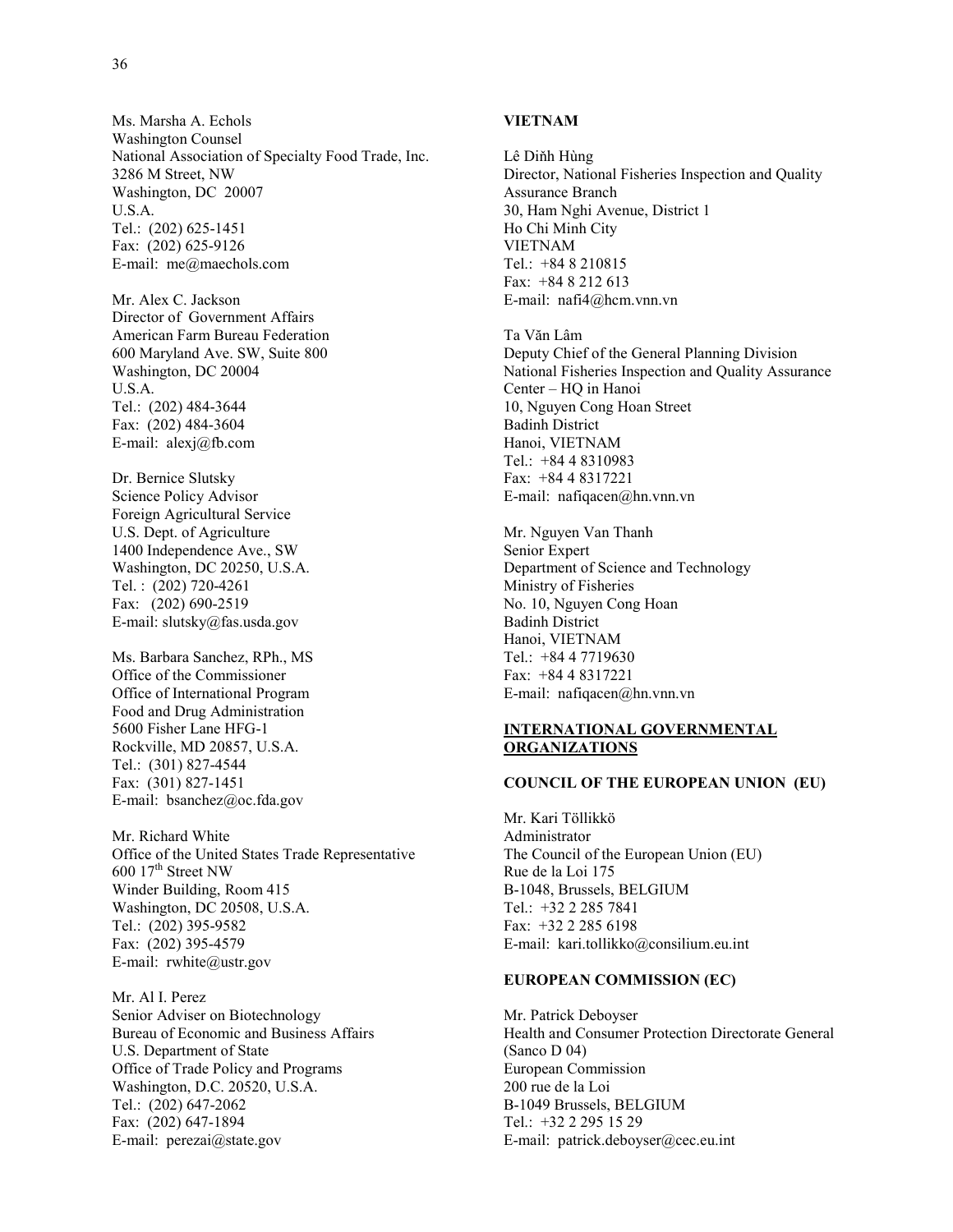Miss Barbara Moretti Administrator, European Commission Health and Consumer Protection Directorate General (Sanco D 04) European Commission 200 rue de la Loi B – 1049 Brussels **BELGIUM** Tel.: +32 2 296 13 70 Fax: +32 2 296 09 51 E-mail: barbara.moretti@cec.eu.int

Ms. Daniele Tissot Directorate General Agriculture (AGRI B 04) European Commission 200 rue de la Loi B-1049 Brussels, BELGIUM Tel.: +32 2 295 08 57 E-mail: daniele.tissot@cec.eu.int

Ms. Joanna Kioussi Directorate General Trade (Trade F 01) European Commission 200 rue de la Loi B-1049 Brussels, BELGIUM Tel.: +32 2 299 03 82 E-mail: joanna.kioussi@cec.eu.int

## **INTERNATIONAL NON-GOVERNMENTAL ORGANIZATIONS**

#### **ASSOCIATION OF EUROPEAN COELIAC SOCIETIES (AOECS)**

Hertha Deutsch Director, Association of European Coeliac Societies (AOECS) Anton Baumgartner Str. 44/C5/2302 A-1230 Vienna, AUSTRIA Tel.: +43 1 66 71 887 Fax: +43 1 66 71 887 E-mail: hertha.deutsch@utanet.at

## **BIOTECHNOLOGY INDUSTRY ORGANIZATION (BIO)**

Dr. Michael J. Phillips Executive Director Food and Agriculture Biotechnology Industry Organization 1625 K Street NW Washington, DC 20006, U.S.A. Tel.: (202) 857-0244 Fax: (202) 857-0237 E-mail: mphillips@bio.org

### **CONFEDERATION OF THE FOOD AND DRINK INDUSTRIES OF THE EU CONFÉDÉRATION DES INDUSTRIES AGRO-ALIMENTAIRES DE L'UE (CIAA)**

Sabine Nafziger Manager, Regulatory Affairs Confederation of the Food and Drink Industries of the EU (CIAA) Avenue des Arts 43 Brussels 1040, BELGIUM Tel.: +32 2 514 11 11 Fax: +32 2 511 29 05 E-mail: s.nafziger@ciaa.be

Mrs. M.O. Gailing Confederation of the Food and Drink Industries of the EU (CIAA) Avenue des Arts 43 Brussels 1040, BELGIUM Tel.: +32 2 514 11 11 Fax: +32 2 511 29 05 E-mail: Marie-Odile.Gailing@fr.nestle.com

### **CONFEDERATION OF INTERNATIONAL SOFT DRINKS ASSOCIATIONS (CISDA)**

Mr. Richard Ross C/o Confederation of International Soft Drinks Associations (CISDA) 79 Boulevard Saint Michel B-1040 Brussels, BELGIUM Tel.: +32 2 743 40 50 Fax: +32 2 732 51 02 E-mail: mail@unesda-cisda.org

## **CONFÉDÉRATION MONDIALE DE L'INDUSTRIE DE LA SANTÉ ANIMALE (COMISA)**

Dr. Warren Martin Strauss Director, Global Regulatory Affairs Monsanto Company 600,  $13<sup>th</sup>$  Street NW, Suite 660 Washington, DC 20005, U.S.A. Tel.: (202) 383-2845 Fax: (202) 783-0382 E-mail: warren.m.strauss@monsanto.com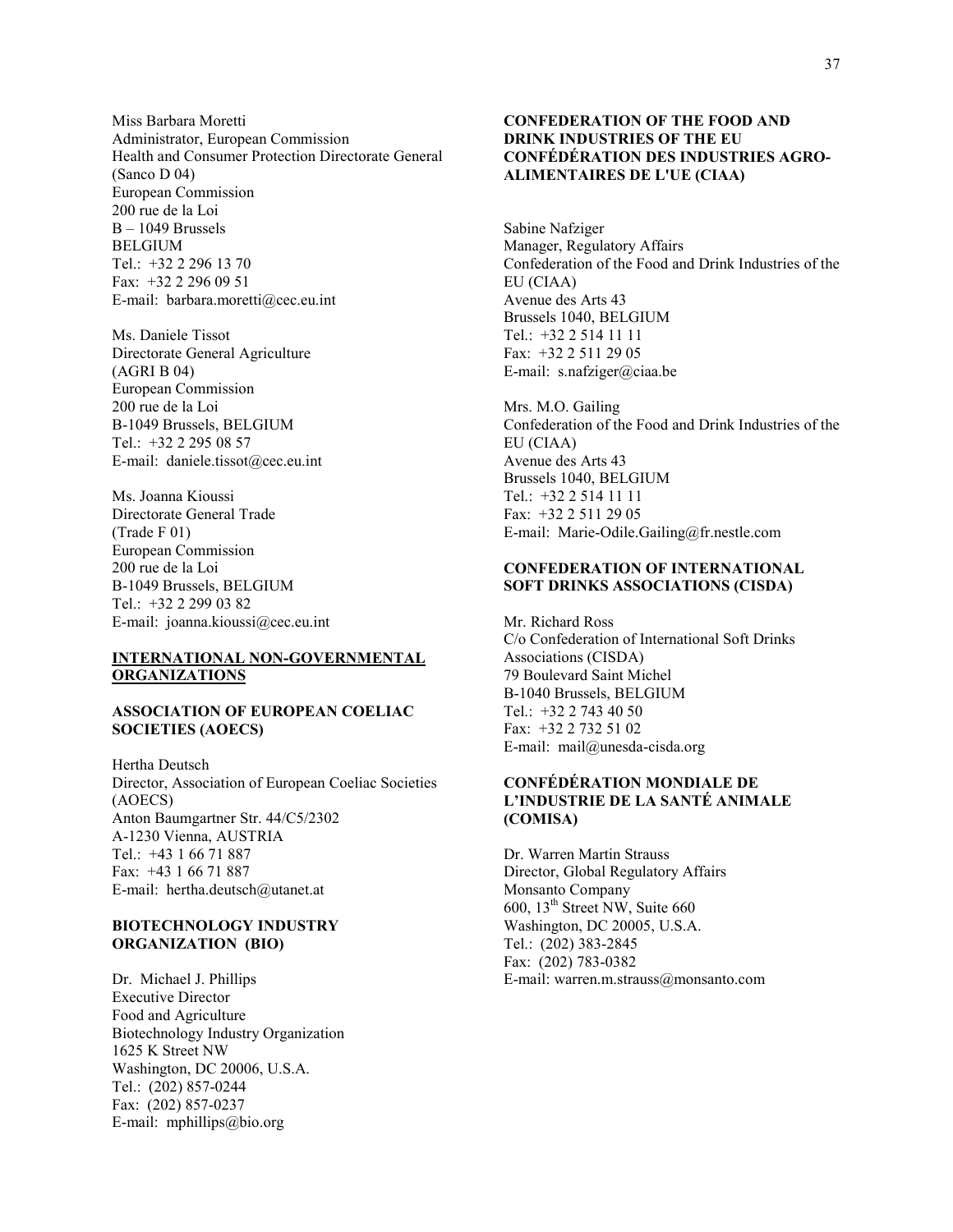#### **CONSUMERS INTERNATIONAL (CI)**

Ms. Diane McCrea Consultant to Consumers' Association, UK 17 Vernon Road London N8 0QD UNITED KINGDOM Tel.: +44 20 8889 4226 Fax: +44 20 8352 0564 E-mail: diane@mccrea1.demon.co.uk

Mr. Julian Edwards Director General Consumers International 24 Highbury Crescent London N5 1RX UNITED KINGDOM Tel.: +44 20 7226 6663 Fax: +44 20 7354 0607 E-mail: jedwards@consint.org

Mr. Pablo Daniel Guidarelli ADELCO Peron 1558, 7 CP 1037 Ciudad de Buenos Aires ARGENTINA Tel.: +54 11 4372 0658 Fax: +54 11 4375 3737 E-mail: adelco@wamani.apc.org

Dr. Michael Hansen Research Associate Consumer Policy Institute-Consumers' Union 101 Truman Avenue, Yonkers New York 10703-1057 U.S.A. Tel.: (914) 378-2452 Fax: (914) 378-2928 E-mail: hansmi@consumer.org

Ms. Marjana Peterman Chair Slovene Consumer's Association Frankopanska 5 1000 Ljubljana, SLOVENIA Tel.: +00386 1 474 060 0 Tel./Fax: +00386 1 433 33 71 E-mail: zveza.potrosnikov-slo@guest.arnes.si

Mr. Nestor Bikorimana President, Association Burundaise des Consommateurs B.P. 6492, Bujumbura, BURUNDI Tel.: +257 221 577 Fax: +257 221 815 E-mail: abuco@cbinf.com

## **COUNCIL FOR RESPONSIBLE NUTRITION (CRN)**

Dr. Annette Dickinson Vice President, Scientific & Regulatory Affairs Council for Responsible Nutrition 1875 Eye Street NW, Suite 400 Washington, DC 20006, U.S.A. Tel.: (202) 872-1488 Fax: (202) 872-9594 E-mail: annette@@crnusa.org

Mr. Carl E. Jackson President, Bio San Laboratories, Inc. 8 Bowers Road P.O. Box 325 - Organic Park Derry, NH 03038-0325, U.S.A. Tel.: (603) 432-5022 - Fax: (603) 432-6254 E-mail: cej@biosan.net

Dr. Luis A. Mejia Director, Regulatory and Scientific Affairs Archer Daniels Midland Company 4666 Faries Parkway - P.O. Box 1470 Decatur, IL 62525-5666, U.S.A. Tel.: (217) 451-2201 E-mail: mejia@admworld.com

Mr. John Venardos Vice President, Regulatory Affairs Herbalife International 1800 Century Park East, Suite 1500 Century City, CA 90067, U.S.A. Tel.: (310) 258-7146, ext. 32546 Fax: (310) 258-7124 E-mail: johnv@herbalife.com

Mr. Eddie F. Kimbrell President, Kimbrell & Associates 13209 Moss Ranch Lane Fairfax, VA 22033-3523, U.S.A. Tel.: (703) 631-9187 Fax: (703) 631-3866 E-mail: edkim@aol.com

## **EUROPEAN FOOD LAW ASSOCIATION (EFLA)/ASSOCIATION EUROPINNE POUR LE DROIT DE L'ALIMENTATION**

Mr. Dietrich Gorny Vice-President European Food Law Association (EFLA) C/o Anwaltsbūro Gorny ZiegelhDttenweg 43a D-60598 Frankfurt am Main, GERMANY Tel.: +49 (0) 69 63 15 34 91 Fax: +49 (0) 69 63 15 35 53 E-mail: gornylaw@t-online.de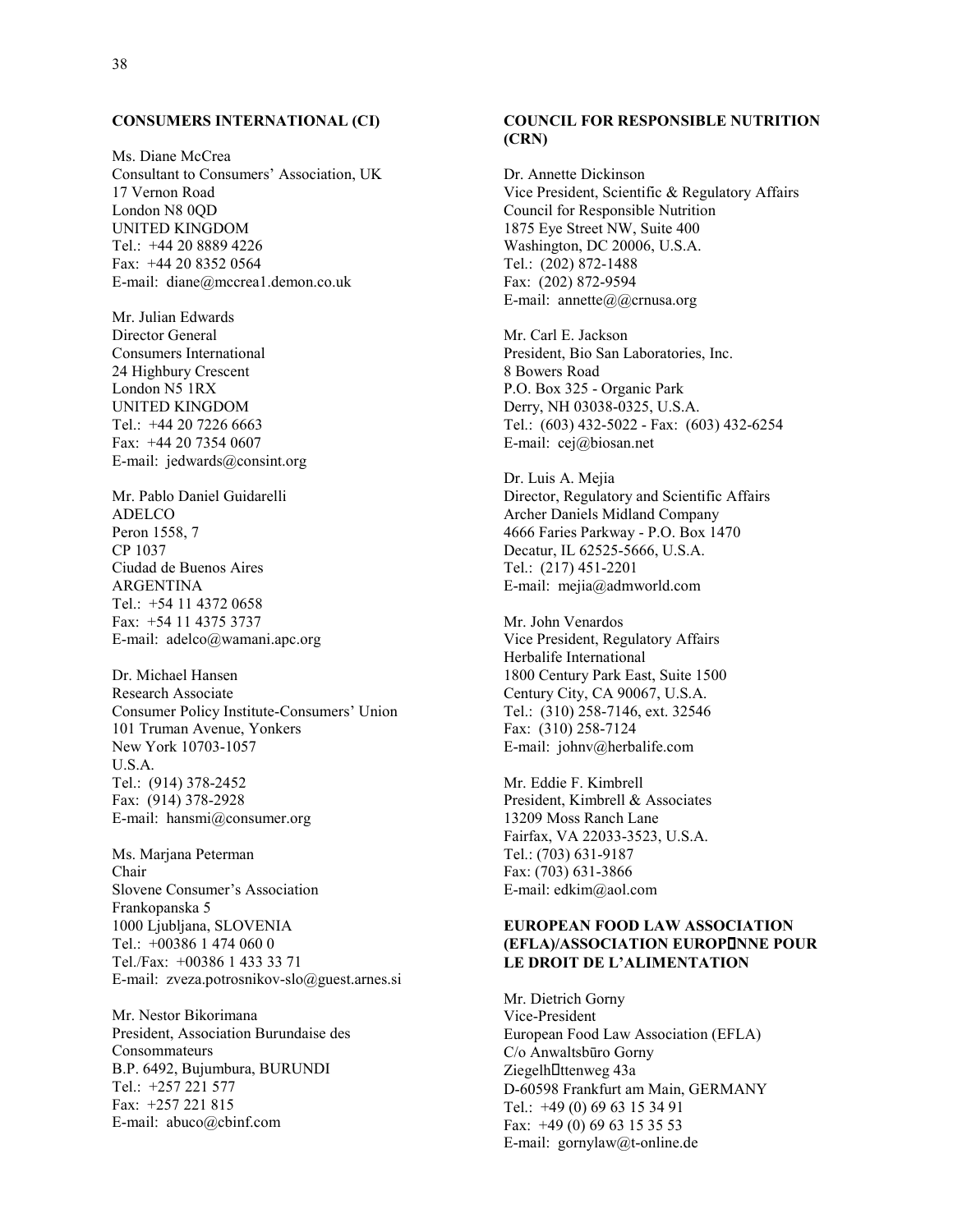Ms. Daniela Muchna Legal Counsel European Food Law Association (EFLA) C/o Red Bull GmbH Brunn 115 Fuschl am See A5330, AUSTRIA Tel.: +43 662 65 82 67 Fax: +43 662 65 82 68 E-mail: daniela.muchna@redbull.at

## **49TH PARALLEL BIOTECHNOLOGY CONSORTIUM (49P)**

Mr. Brewster Kneen Director S-6, C-27, R.R. 1 Sorrento, B.C. VOE 2WO, CANADA Tel.: (250) 675-4866 Fax: (250) 675-4866 E-mail: brewster@ramshorn.bc.ca

#### **GLOBAL CROP PROTECTION FEDERATION (GCPF)**

Mrs. Susanne Maise Manager, International Scientific & Regulatory Affairs Global Crop Protection Federation (GCPF) 143, Avenue Louise B-1050 Brussels, BELGIUM Tel.: +32 2 542 04 10 Fax: +32 2 543 04 19 E-mail: susanne.maise@gcpf.org

## **GREENPEACE INTERNATIONAL**

Ms. Holly Penfound Campaign Co-ordinator – Environmental Health Greenpeace Canada 250 Dundas Street, Suite 605 Toronto, Ontario M5T 2Z5 CANADA Tel.: (416) 597-8408, ext. 3050 Fax: (416) 597-8422 E-mail: holly.penfound@dialb.greenpeace.org

### **INSTITUTE OF FOOD TECHNOLOGISTS (IFT)**

Gloria Brooks-Ray Adviser, Codex and International Regulatory Affairs Novigen Sciences, Inc. P.O. Box 97 Mountain Lakes, N.J. 07046, U.S.A. Tel.: (973) 334-4652 Fax: (973) 334-4652 E-mail: gbr@novigensci.com

Dr. Stephanie A. Smith Institute of Food Technologists 1025 Connecticut Avenue NW, Suite 503 Washington, DC 20036 U.S.A. Tel.: (202) 466-5980 Fax: (202) 466-5988 E-mail: sasmith@ift.org

Mr. Robert V. Conover Godfrey, Leibsle,Conover, Blackbourn & Howarth, S.C. 11 N. Wisconsin Street P.O. Box 260 Elkhorn, WI 53121-0260, U.S.A. Tel.: (262) 723-3220 Fax: (262) 723-5091 E-mail: rconover@godfreylaw.com

## **INTERNATIONAL ALLIANCE OF DIETARY/FOOD SUPPLEMENT ASSOCIATIONS (IADSA)**

Ms. Clara Thompson International Policy Adviser International Alliance of Dietary/Food Supplement Associations (IADSA) Rue de l'Association 50 1000 Brussels, BELGIUM Tel.: +32 2 209 11 55 Fax: +32 2 223 30 64 E-mail: iadsa@eas.be

## **INTERNATIONAL ASSOCIATION OF BOUILLONS AND SOUP INDUSTRIES (AIIBP)**

Dr. Maurice Smith Unilever Research Laboratory Olivier van Noortlaan, 120 P.O. Box 114 3130 AC Vlaardingen, THE NETHERLANDS Tel.: +31 10 460 64 92 Fax: +31 10 460 64 97 E-mail: maurice.smith@unilever.com

## **INTERNATIONAL ASSOCIATION OF CONSUMER FOOD ORGANIZATIONS (IACFO)**

Mr. Bruce Silverglade (Head of Delegation) President, International Association of Consumer Food Organizations (IACFO) 1875 Connecticut Ave., N.W., Suite 300 Washington, DC 20009, U.S.A. Tel: (202) 332-9110, ext. 337 Fax: (202) 265-4954 E-mail : silvergladeb $@cs.com$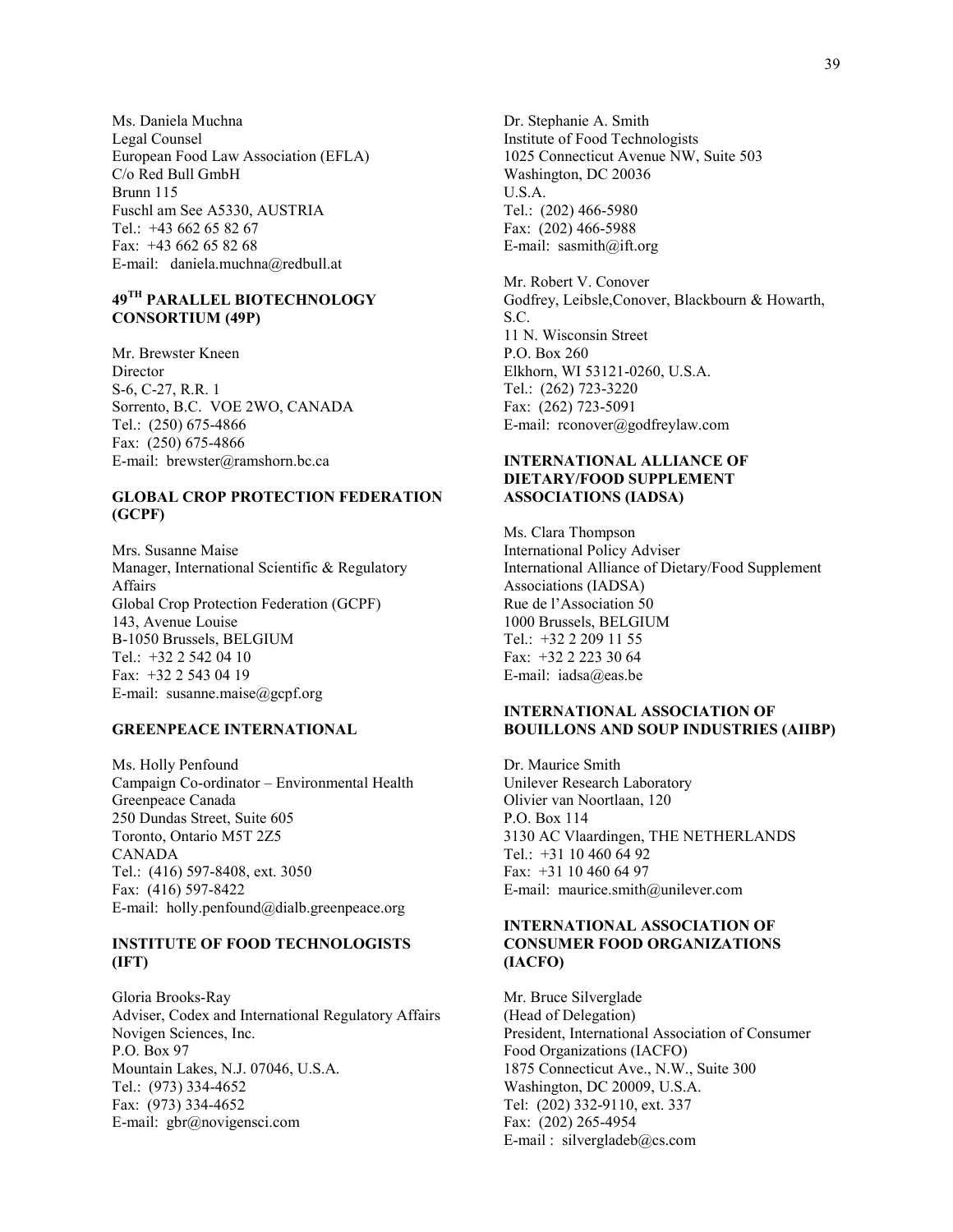Mr. Bill Jeffery Canadian Coordinator International Association of Consumer Food Organizations (IACFO) c/o Centre for Science in the Public Interest 412 – 1 Nicholas St. Ottawa, Ontario K1N 7B7 CANADA Tel.: (613) 565-2140 Fax: (613) 565-6520 E-mail: jefferyb@istar.ca

Ms. Natsuko Kumasawa International Project Manager International Association of Consumer Food Organizations (IACFO) C/o Japan Offspring Fund 2-5-2, Kojimachi Chiyoda, Tokyo 102-0083, JAPAN Tel.: +81 3 5276 0256 Fax: +81 3 5276 0259 E-mail: jof@nifty.ne.jp

Ms. Satoko Endo International Association of Consumer Food Organizations (IACFO) C/o Japan Offspring Fund 2-5-2 Kojimachi Chiyoda, Tokyo 102-0083, JAPAN Tel.: +81 3 5276 0256 Fax: +81 3 5276 0259 E-mail: jof@nifty.ne.jp

### **INTERNATIONAL ASSOCIATION OF PLANT BREEDERS/ASSOCIATION INTERNATIONALE DES SÉLECTIONNEURS (ASSINSEL)**

Mr. Bill Leask Director, Canadian Seed Trade Association (CSTA) 39 Robertson Road, Suite 302 Nepean, Ontario K2H 8R2, CANADA Tel.: (613) 829-9527 Fax: (613) 829-3530 E-mail: bleask@cdnseed.org

### **INTERNATIONAL BABY FOOD ACTION NETWORK (IBFAN)**

Ms. Elisabeth Sterken Director - Infant Feeding Action Coalition (INFACT Canada) 6 Trinity Square Toronto, Ontario M5G 1B1, CANADA Tel.: (416) 595-9819 Fax: (416) 591-9355 E-mail: esterken@infactcanada.ca

Ms. Patti Rundall Policy Director, Baby Milk Action 23 St. Andrew's Street Cambridge CB2 3AX UNITED KINGDOM Tel.: +44 1223 464420 Fax: +44 1223 464417 E-mail: prundall@babymilkaction.org

## **INTERNATIONAL BIOTECHNOLOGY FORUM (IBF)**

Mr. Steve Daugherty Director, International Relations DuPont-Pioneer 400 Iocust Street Des Moines, Iowa 50306 U.S.A. Tel.: (515) 334-6833 Fax: (515) 248-4844 E-mail: daugherty@phibred.com

Mr. Craig Thorn Principal DTB Associates 1001 Pennsylvania Avenue NW Washington, DC 20004, U.S.A. Tel.: (202) 347-0066 Fax: (202) 624-7222 E-mail: cthorn@dtbassociates.com

### **INTERNATIONAL CHAMBER OF COMMERCE (ICC)/CHAMBRE DE COMMERCE INTERNATIONALE (ICC)**

Dr. Quentin B. Kubicek Manager, Biotechnology Regulatory Affairs & Policy Development DuPont Agricultural Products Walker's Mill Building, P.O. Box 80038 Wilmington, DE 19880-0038, U.S.A. Tel.: (302) 892-8889 Fax: (302) 992-6098 E-mail: Quentin.b.kubicek@usa.dupont.com

## **INTERNATIONAL COOPERATIVE ALLIANCE (ICA)/ALLIANCE COOPERATIVE INTERNATIONALE/ ALIANZA COOPERATIVA INTERNACIONAL**

Mr. Tatsuhito Kasamatsu Consumers Co-operative Kobe 1-3-23, Okamoto, Higashinada-ku Kobe, Hyogo-pre 658-0072, JAPAN Tel.: +81 78 453 0116 Fax: +81 78 453 0185 E-mail: t.kasamatsu@clubaa.com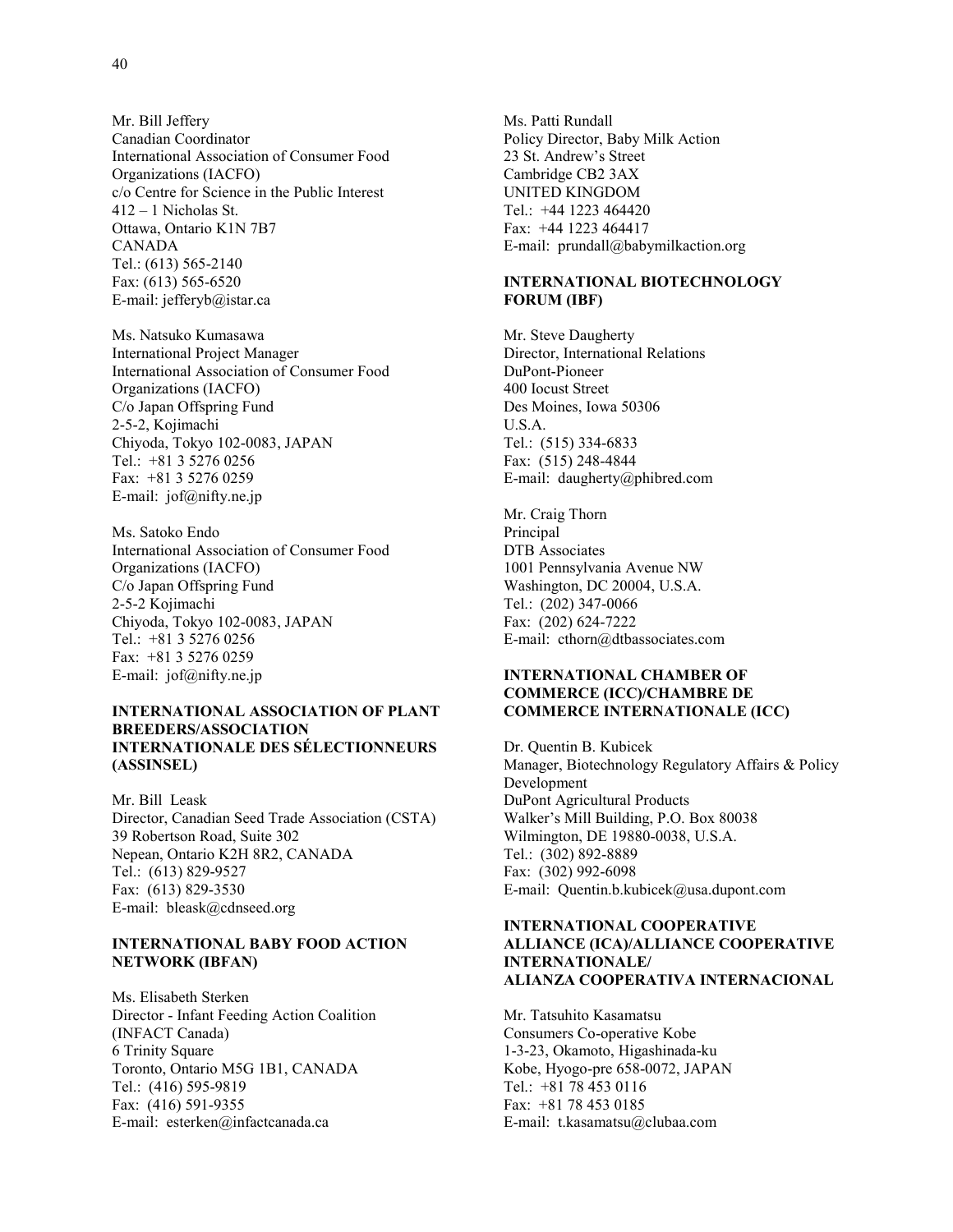## **INTERNATIONAL COUNCIL OF GROCERY MANUFACTURERS ASSOCIATIONS (ICGMA)/CONSEIL INTERNATIONAL DES ASSOCIATIONS DE FABRICANTS DE PRODUITS D'EPICERIE**

Ms. Mari Stull Director, International Regulatory Policy The Grocery Manufacturers of America, Inc. 1010 Wisconsin Ave., NW, Suite 900 Washington, DC 20007 U.S.A. Tel.: (202) 337-9400 Fax: (202) 337-4508 E-mail: mstull@gmabrands.com

Dr. Sandra Bartholmey The Quaker Oats Company Principal Scientist and Director International Affairs 617 West Main St. Barrington, IL 60010 U.S.A. Tel.: (847) 304-2006 Fax: (847) 304-2029 E-mail: sandra bartholmey@quakeroats.com

Dr. Janet E. Collins Director, Global Organizations Monsanto Company 600 Thirteenth Street, NW, Suite 660 Washington, D.C. 20005 U.S.A. Tel.: (202) 383-2861 Fax: (202) 783-0382 E-mail: janet.e.collins@monsanto.com

Ms. Cynthia Brazzel Director, Government Affairs The Kellogg Company 611 Pennsylvania Avenue SE, Suite 165 Washington, DC 20003 U.S.A. Tel.: (202) 543-4343 Fax: (202) 543-4701 E-mail: Cynthia.brazzel@kellogg.com

Mr. Mark Mansour Partner Keller and Heckman 1001 G St., NW, Suite 500 West Washington, DC 20001 U.S.A. Tel.: (202) 434-4233 Fax: (202) 434-4646 E-mail: mansour@khlaw.com

Dr. Steve Rizk Manager, Scientific & Regulatory Affairs M&M/MARS 800 High Street Hackettstown, N.J. 07840-1518, U.S.A. Tel.: (908) 850-2753 Fax: (908) 850-2697 E-mail: steve.rizk@effem.com

Ms. Katharine Schmidt Acting Director, Scientific & Regulatory Affairs Food and Consumer Products Manufacturers of Canada (FCPMC) 885 Don Mills Road, Suite 301 Don Mills, Ontario M3C 1V9, CANADA Tel.: (416) 510-8024, ext. 2276 Fax: (416) 510-8043 E-mail: katharines@fcpmc.com

Mr. Charles Ritson Director, Scientific and Regulatory Affairs Unilever/Bestfoods North America 700 Sylvan Avenue International Plaza Englewood Cliffs, NJ 07632-9976, U.S.A. Tel.: (201) 894-2560 Fax: (201) 894-2355 E-mail: charles.ritson@unilever.com

Ms. Raffaella Cristanetti Manager Grocery Manufacturers of America, Inc. 1010 Wisconsin Ave. NW, Suite 900 Washington, DC 20007, U.S.A. Tel.: (202) 337-9400 Fax: (202) 337-4508

## **INTERNATIONAL DAIRY FEDERATION (IDF)/FEDERATION INTERNATIONALE DE LAITERIE/FEDERACION INTERNACIONAL DE LECHERIA**

Mr. Jorgen Hald Christensen Head of Division - Danish Dairy Board 22, Frederiks Allé DK-8000 Aarhus C, DENMARK Tel.: +45 87 31 2000 Fax: +45 87 31 2001 E-mail: jhc@mejeri.dk

Dr. Réjean Bouchard Assistant Director - Policy and Dairy Production Dairy Farmers of Canada 75 Albert Street, Suite 1101 Ottawa, Ontario K1P 5E7, CANADA Tel.: (613) 236-9997 Fax: (613) 236-0905 E-mail: rejeanb@dfc-plc.ca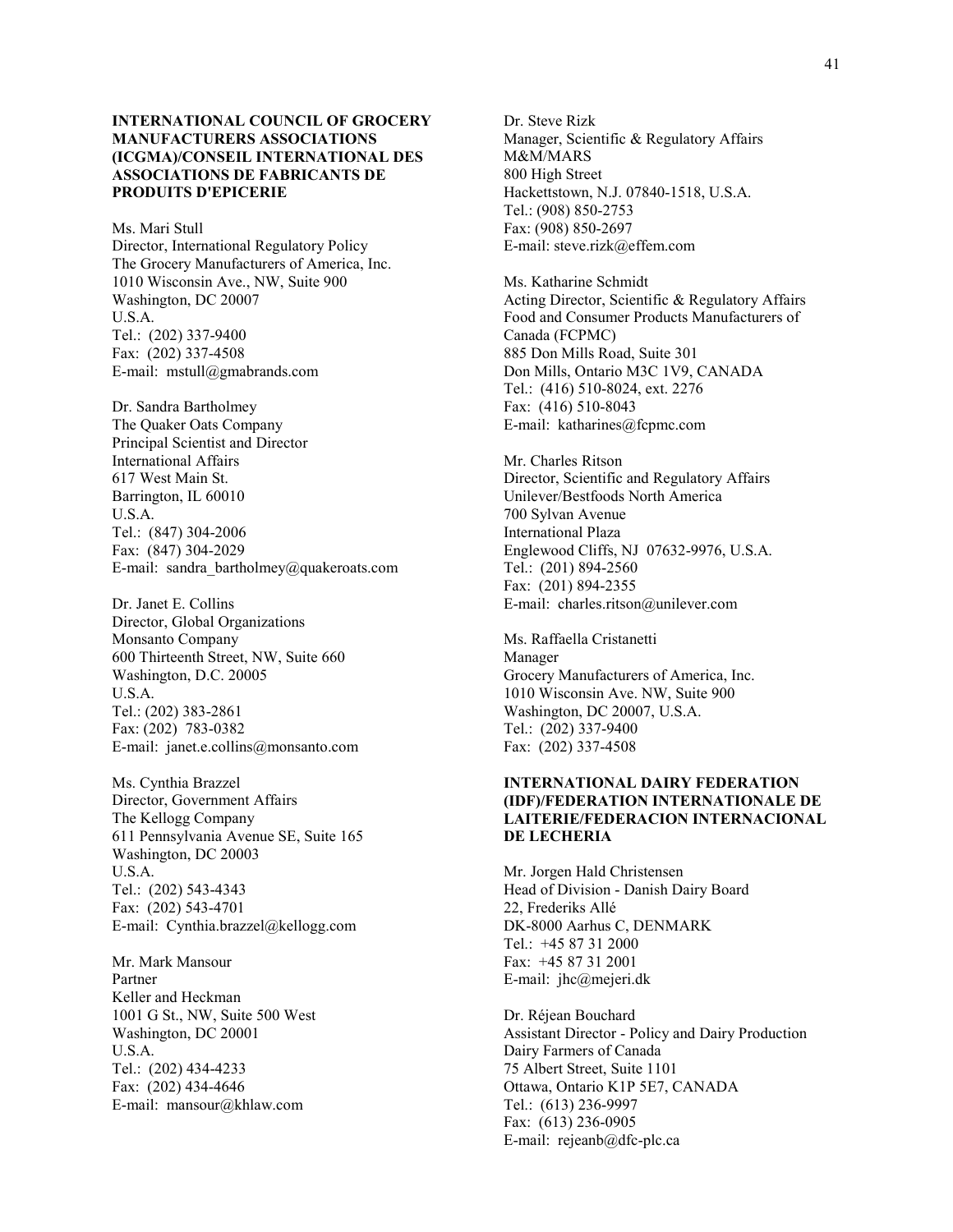Mr. Thomas Kűtzemeier Verband der Deutschen Milchwirtschaft E.V. Meckenheimer Allée 137 D-53115 Bonn GERMANY Tel.: +49 228 98 24 30 Fax: +49 228 98 24 320 E-mail: V.D.M.@t-online.de

## **INTERNATIONAL FEDERATION OF FRUIT JUICE PRODUCERS (IFU)**

Prof. Peter A. Biacs Chairman, Sci-Techn. Comm. IFU International Fruit Juice Union Bvd. De Capucines, 85 Paris, FRANCE E-mail: ifu.int.fed.fruitjuices@wanadoo.fr

#### **INTERNATIONAL FEDERATION OF MARGARINE ASSOCIATIONS (IFMA)**

Dr. Alain Leon Regulatory Affairs Advisor International Federation of Margarine Associations (IFMA) Unilever NV - P.O. Box 114 NL-3130AC Vlaardingen, NETHERLANDS Tel.: +31 10 460 5892 Fax: +31 10 460 5867 E-mail: alain.leon@unilever.com

### **INTERNATIONAL FEDERATION OF ORGANIC AGRICULTURE MOVEMENTS (IFOAM)**

Mr. Otto Schmid IFOAM Codex Contact Point Research Institute of Organic Agriculture (FiBL) Ackerstrasse, CH-5070 Frick SWITZERLAND Tel.: +41 62 865 72 53 Fax: +41 62 865 72 73 E-mail: otto.schmid@fibl.ch or otto.schmid@bluewin.ch

Ms. Annie Kirschenmann IFOAM Board Member President & CEO International Certification Services 5449 45<sup>th</sup> Street SE Medina, ND 58467, U.S.A. Tel.: (701) 486-3578 Fax: (701) 486-3580 E-mail: annie@ifoam.org

Mr. Alexander Beck IFOAM Standards Committee Member Büro L&Q Zum Pilsterhof 7 D-97789 Oberleichtersbach GERMANY Tel.: +0049 0 9741 4834 Fax: +0049 0 9741 6300 E-mail: alex\_beck@t-online.de

## **INTERNATIONAL FOOD ADDITIVES COUNCIL (IFAC)**

Ms. Eunice Cuirle Manager, Global Regulatory Affairs International Food Additives Council (FMC Biopolymer) 1735 Market Street Philadelphia, PA 19103 U.S.A. Tel.: (215) 299-6999 Fax: (215) 299-6368 E-mail: eunice\_cuirle@fmc.com

Dr. Jay Ansell, DABT Manager, Regulatory Affairs CP Kelco Hercules Plaza Wilmington, Delaware 19894-0001 U.S.A. Tel.: (302) 594-6057 E-mail: jansell@herc.com

## **INTERNATION FROZEN FOOD ASSOCIATION (IFFA)**

Ms. Jennie Page Manager, Regulatory & Technical Affairs International Frozen Food Association 2000 Corporate Ridge, Suite 1000 McLean, VA 22102-7805 U.S.A. Tel.: (703) 821-0770 Fax: (703) 821-1350 E-mail: jpage@affi.com

#### **INTERNATIONAL GLUTAMATE TECHNICAL COMMITTEE (IGTC)**

Dr. Robert G. Bursey Director Regulatory & Scientific Affairs Ajinomoto U.S.A., Inc. 1120 Connecticut Avenue, NW, Suite 416 Washington, DC 20036 U.S.A. Tel.: (202) 457-0284 Fax: (202) 457-0107 E-mail: BurseyB@ajiusa.com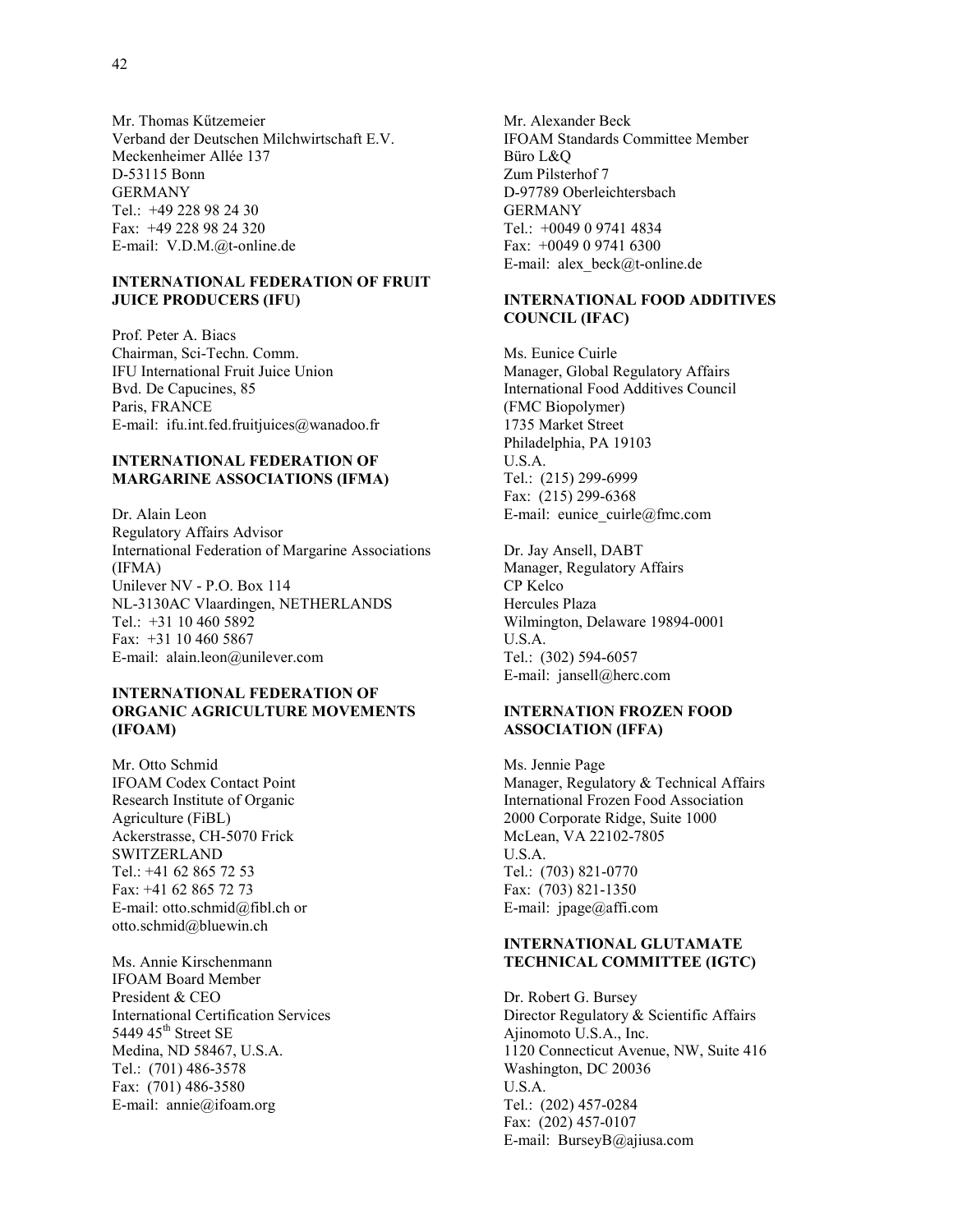Ryuji Yamaguchi Director & General Manager Ajinomoto U.S.A., Inc. 1120 Connecticut Avenue, NW, Suite 416 Washington, DC 20036 U.S.A. Tel.: (202) 457-0284 Fax: (202) 457-0107 E-mail: YamaguchiR@ajiusa.com

## **INTERNATION LIFE SCIENCES INSTITUTE (ILSI)**

Ms. Catherine Nnoka International Life Sciences Institute 1126 Sixteenth Street, NW Washington, DC 20036-4810 U.S.A. Tel.: (202) 659-0074 Fax: (202) 659-3859 E-mail: cnnoka@ilsi.org

Dr. Toshio Shimizu ILSI Japan 2-22-20-202, Akasaka, Minato-ku Tokyo 107-0052 JAPAN Tel.: +81 32 5549 4637 Fax: +81 32 5549 4638 E-mail: shimizut@d2.dion.ne.jp

#### **INTERNATIONAL SEED TRADE FEDERATION (FIS)**

Mr. Patrick Heffer Coordinator, Scientific and Technical Matters Assistant to the Secretary General ASSINSEL Chemin du Reposoir 7 Nyon 1260 SWITZERLAND Tel.: +41 22 365 44 20 Fax: +41 22 365 44 21 Email: p.heffer@worldseed.org

## **INTERNATIONAL SOFT DRINK COUNCIL (ISDC)**

Ms. Paivi Julkunen International Soft Drink Council Nihonbashi-Muromachi 3-3-3 Chuo-Ku Tokyo, 103-0022 JAPAN Tel. +81 3 3270 7300 Fax: +81 3 3270 7306 E-mail: pjulkunen@na.ko.com

Ms. Marybeth Fritz Advisor - International Soft Drink Council Nihonbashi-Muromachi 3-3-3 Chuo-Ku Tokyo, 103-0022, JAPAN Tel. +81 3 3270 7300 Fax: +81 3 3270 7306 E-mail: marybeth.fritz@pepsi.com

## **INTERNATIONAL SPECIAL DIETARY FOODS INDUSTRIES (ISDI)**

Dr. Andrée Bronner Secretary General International Special Dietary Foods Industries 194, rue de Rivoli F-75001 Paris, FRANCE Tel.: +33 1 53458787 Fax: +33 1 53458780 E-mail: andree.bronner@wanadoo.fr

### **INTERNATIONAL UNION OF FOOD SCIENCE AND TECHNOLOGY (IUFoST)**

Mr. Eduardo R. Mendez International Union of Food Science and Technology (IUFoST) P.O. Box 60-486 Mexico D.F. 03800, MEXICO Tel.: +525 687 4426 Fax: +525 543 9189 E-mail: ermendez@datasys.com.mx

## **RURAL ADVANCEMENT FOUNDATION INTERNATIONAL (RAFI)**

Mr. Michael Sligh Policy Director Rural Advancement Foundation International (RAFI)-USA P.O. Box 4672 Chapel Hill, NC 27514, U.S.A. Tel.: (919) 929-7099 Fax: (919) 929-7795 E-mail: msligh@rafiusa.org

## **WORLD SELF-MEDICATION INDUSTRY (WSMI)**

Mr. Scott Sawler Manager, Scientific & Regulatory Affairs Nonprescription Drug Manufacturers Association of Canada (NDMAC) 1111 Prince of Wales Drive, Suite 406 Ottawa, Ontario K2C 3T2, CANADA Tel.: (613) 723-0777 Fax: (613) 723-0779 E-mail: scott.sawler@ndmac.ca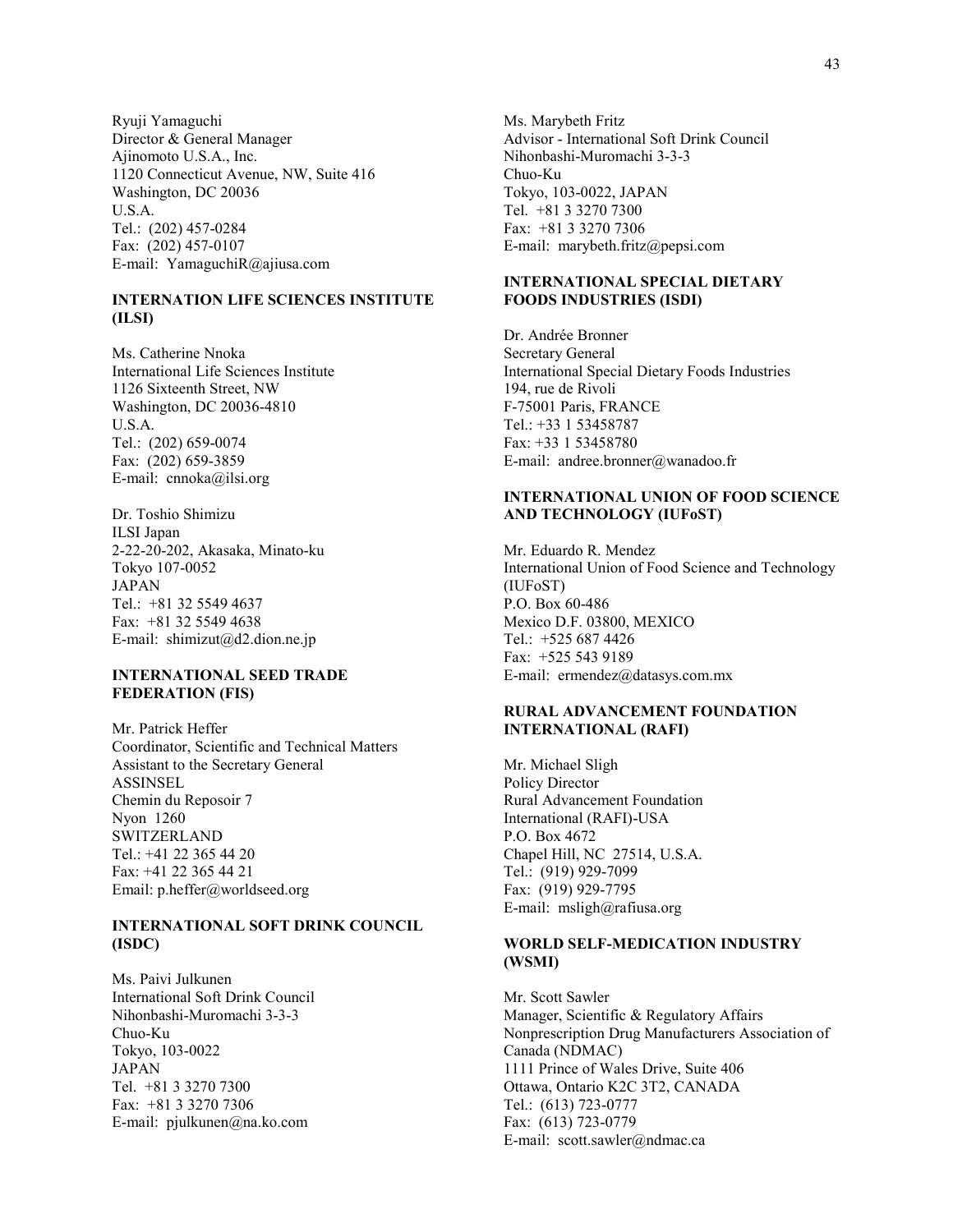Dr. Richard Ross Associate Director, Legislation & Procedural Affairs Glaxo SmithKline Consumer Health 11 Stoke Pages Lane Slough UK Berkshire SLI 3WW UNITED KINGDOM Tel.: +44 1753 502 104 Fax: +44 1753 502 007 E-mail: richard.w.ross@sb.com

### **WORLD SUGAR RESEARCH ORGANISATION (WSRO)**

Dr. Randall Kaplan Director, Nutrition & Scientific Affairs Canadian Sugar Institute 10 Bay Street, Suite 620 Toronto, Ontario M5J 2R8 CANADA Tel.: (416) 368-8091 Fax: (416) 368-6426 E-mail: rkaplan@sugar.ca

#### **WORLD VETERINARY ASSOCIATION (WVA)**

Dr. Gordon E. Dittberner World Veterinary Association (WVA) 37 Chinook Crescent Nepean, Ontario K2H 7C9 CANADA Tel.: (613) 726-1864 Fax: (613) 820-6848 E-mail: gdittberner@canada.com

## **JOINT FAO/WHO SECRETARIAT/SECRÉTARIAT MIXTE FAO/OMS/SECRETARIADO CONJUNTO FAO/OMS**

Dr. Selma Doyran Food Standards Officer Joint FAO/WHO Food Standards Programme Food and Agriculture Organization Viale delle Terme di Caracalla 00100 Rome ITALY Tel.: +39 06 570 55826 Fax: +39 06 570 54593 E-mail: selma.doyran@fao.org

Dr. Seoung Young Lee Associate Professional Officer Joint FAO/WHO Food Standards Programme Food and Nutrition Division Food and Agriculture Organization of the United Nations Viale delle Terme di Caracalla 00100 Rome ITALY Tel.: +39 06 57056243 Fax: +39 06 57054593 E-mail: seoungyong.lee@fao.org

Dr. Yoshiko Saito Scientist, Food Safety Department of Protection of the Human Environment Sustainable Development and Healthy Environment World Health Organization (WHO) 20, avenue Appia CH-1211 Geneva 27 SWITZERLAND Tel.: +41 22 791 43 24 Fax: +41 22 791 48 07 E-mail: saitoy@who.int

### **CANADIAN SECRETARIAT/ SECRÉTARIAT CANADIEN/ SECRETARIADO CANADIENSE**

Mr. Ron Burke Director and Codex Contact Point for Canada Bureau of Food Regulatory, International and Interagency Affairs Food Directorate Health Products and Food Branch Health Canada HPB Building, 2<sup>nd</sup> Floor Tunney's Pasture (0702C1) Ottawa, Ontario K1A 0L2 CANADA Tel.: (613) 957-1748 Fax: (613) 941-3537 E-mail: ronald\_burke@hc-sc.gc.ca

Mr. Allan McCarville Bureau of Food Regulatory, International and Interagency Affairs Food Directorate Health Products and Food Branch Health Canada HPB Building, 2<sup>nd</sup> Floor Tunney's Pasture (0702C1) Ottawa, Ontario K1A 0L2 CANADA Tel.: (613) 957-0189 Fax: (613) 941-3537 E-mail: allan\_mccarville@hc-sc.gc.ca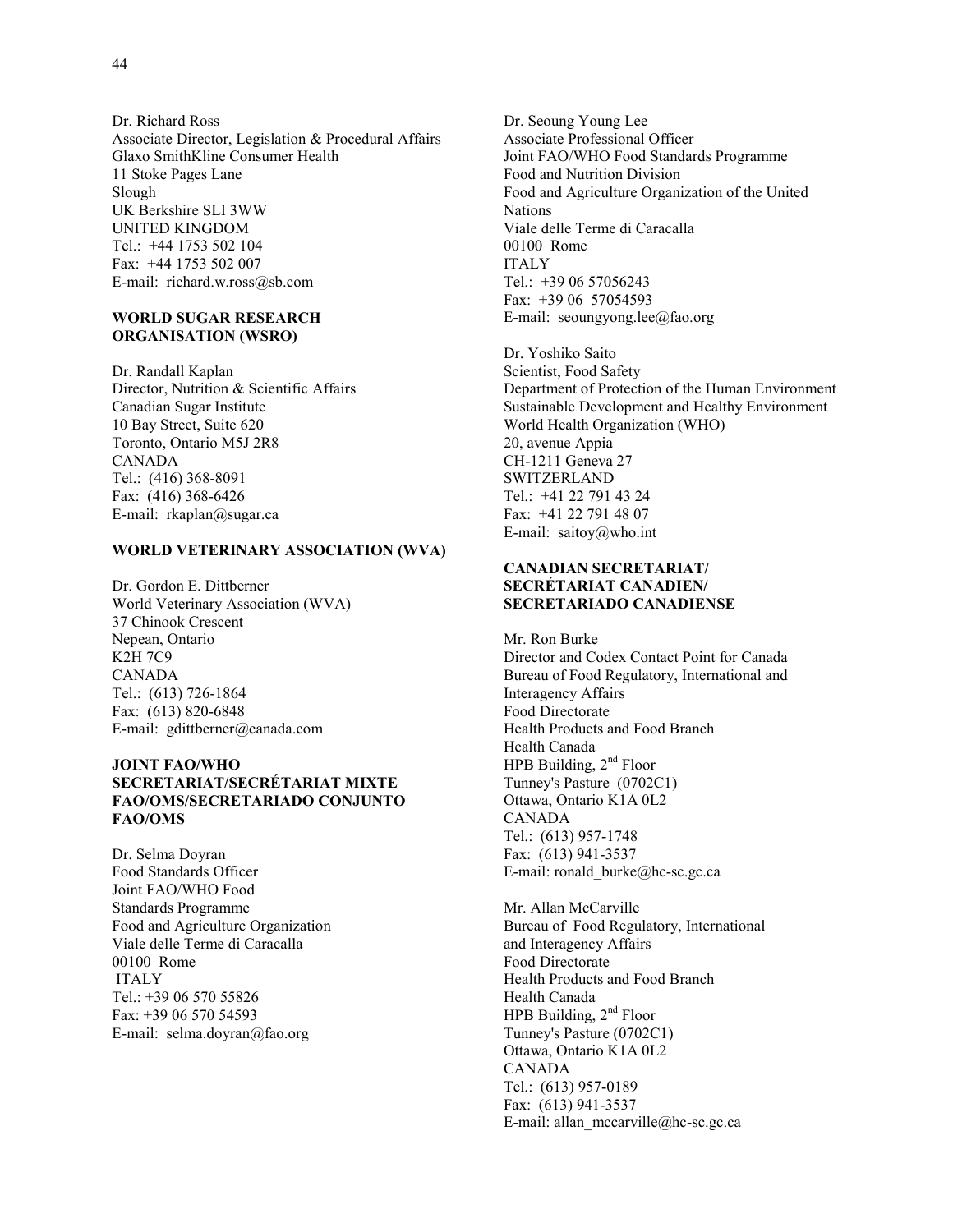Mrs. Luisa Crapigna Food Policy and Legislation Officer Bureau of Food Safety and Consumer Protection Canadian Food Inspection Agency 59 Camelot Drive Nepean, Ontario K1A OY9 CANADA Tel.: (613) 225-2342, ext. 3791 Fax: (613) 228-6611 E-mail: lcrapigna@em.agr.ca

Mrs. Santina Scalzo Manager, Codex Program Services Bureau of Food Regulatory, International and Interagency Affairs Food Directorate Health Products and Food Branch Health Canada HPB Building, 2<sup>nd</sup> Floor Tunney's Pasture (0702C1) Ottawa, Ontario K1A 0L2 CANADA Tel.: (613) 957-1749 Fax: (613) 941-3537 E-mail: santina\_scalzo@hc-sc.gc.ca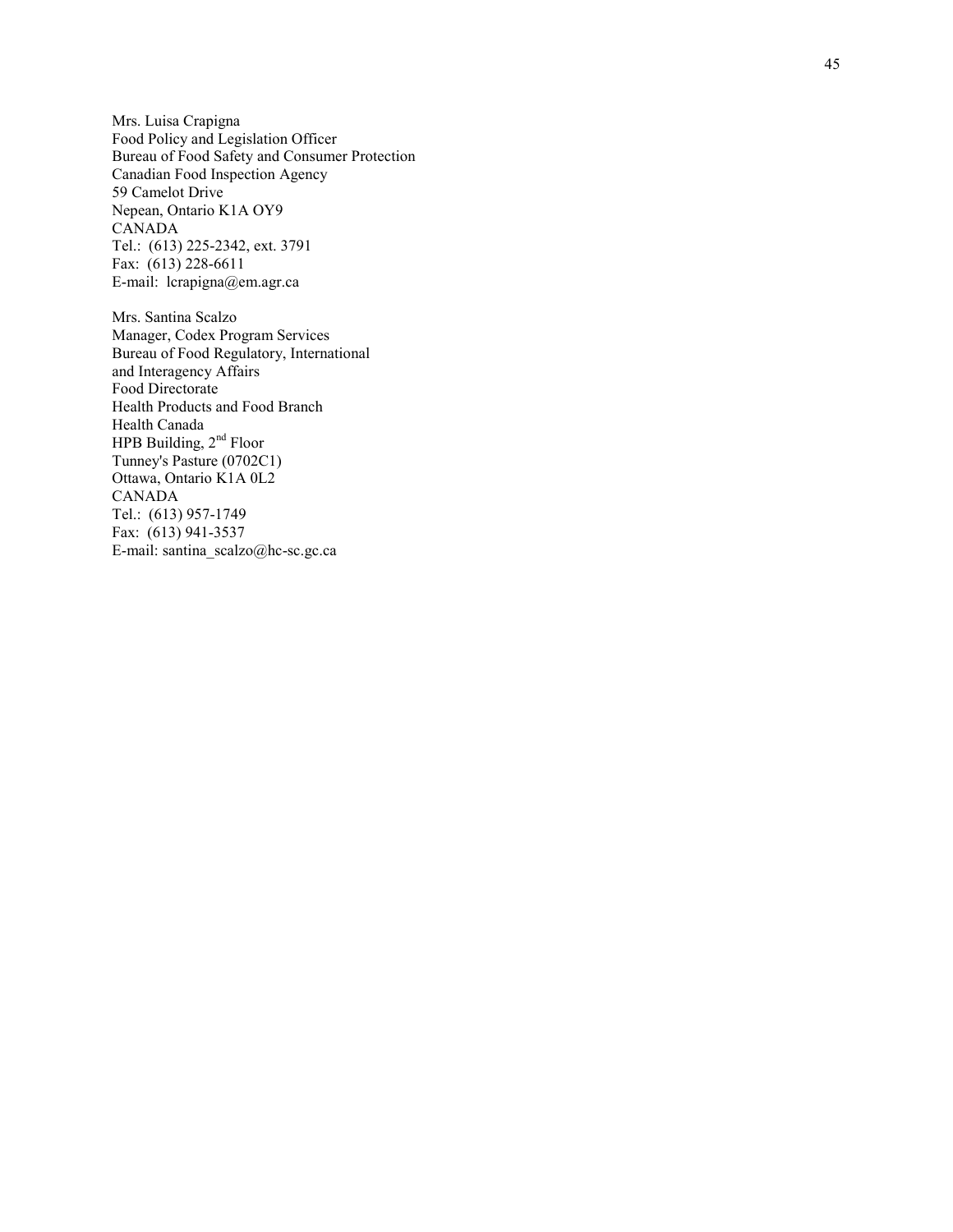# **DRAFT GUIDELINES FOR THE PRODUCTION, PROCESSING, LABELLING AND MARKETING OF ORGANICALLY PRODUCED FOODS (Livestock and Livestock Products: Beekeeping and additivs) (At Step 8 of the Procedure)**

# **ANNEX 1, B: Livestock and livestock products Species Specific Requirements**

## **Beekeeping and bee products**

## **General Principles**

54. Bee keeping is an important activity that contributes to the enhancement of the environment, agriculture and forestry production through the pollination action of bees.

55. The treatment and management of hives should respect the principles of organic farming.

56. Collection areas must be large enough to provide adequate and sufficient nutrition and access to water.

57. The sources of natural nectar, honeydew and pollen shall consist essentially of organically produced plants and/or spontaneous (wild) vegetation.

58. The health of bees should be based on prevention such as adequate selection of breeds, favourable environment, balanced diet and appropriate husbandry practices.

59. The hives shall consist basically of natural materials presenting no risk of contamination to the environment or the bee products.

60. When bees are placed in wild areas, consideration should be given to the indigenous insect population.

# **Siting of hives**

61. Hives for beekeeping shall be placed in areas where cultivated and/or spontaneous vegetation comply with the rules of production as set out in Section 4 of these Guidelines.

62. The official certification body or authority shall approve the areas which ensure appropriate sources of honeydew, nectar and pollen based on information provided by the operators and/or through the process of inspection.

The official certification body or authority may designate a specific radius from the hive within which the bees have access to adequate and sufficient nutrition that meets the requirements of these Guidelines.

63. The certification body or authority must identify zones where hives, that meet these requirements, should not be placed due to potential sources of contamination with prohibited substances, genetically modified organisms or environmental contaminants.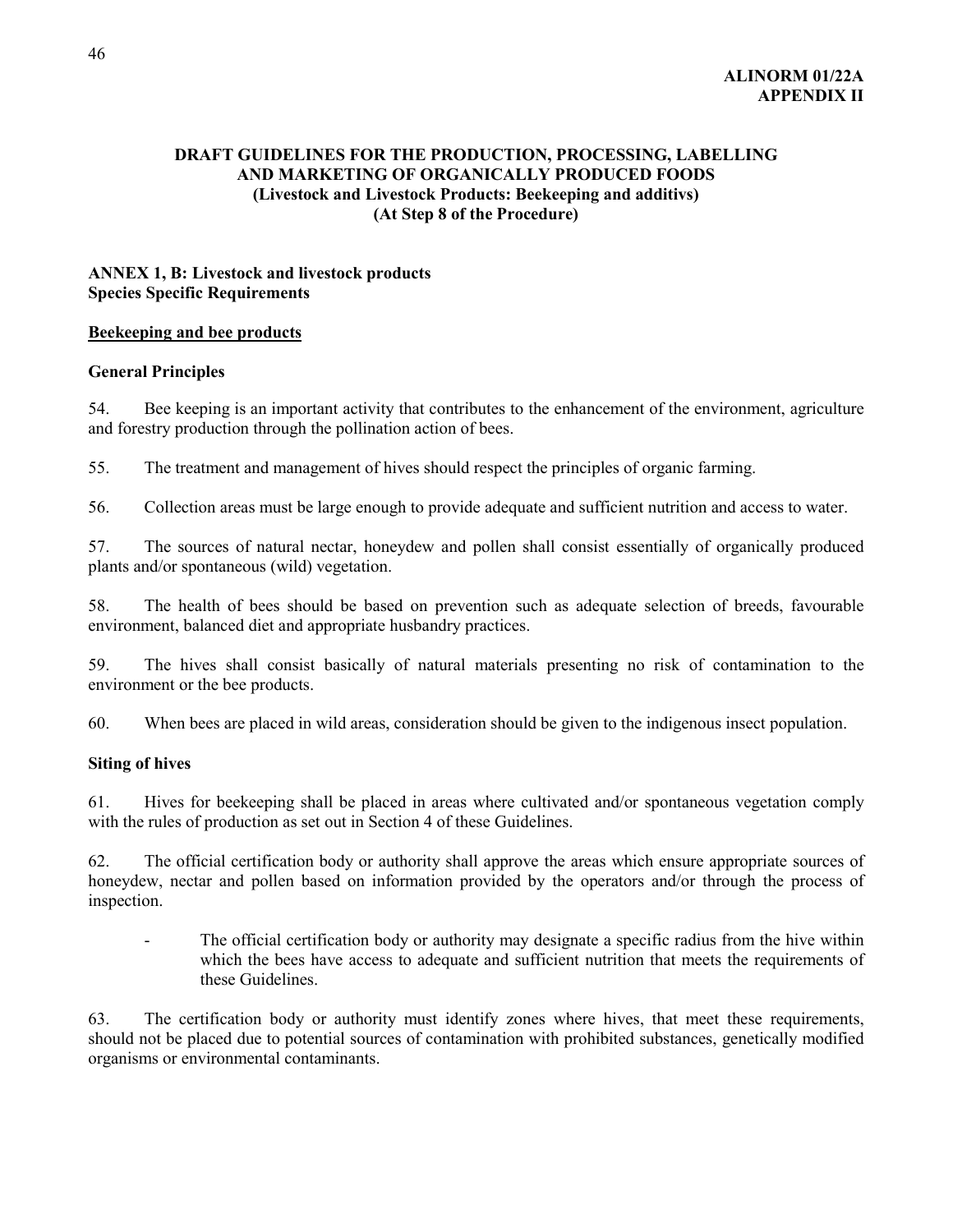# **Feed**

64. At the end of the production season hives must be left with reserves of honey and pollen sufficiently abundant for the colony to survive the dormancy period.

65. The feeding of colonies can be undertaken to overcome temporary feed shortages due to climatic or other exceptional circumstances. In such cases, organically produced honey or sugars should be used if available. However the certification body or authority may permit the use of non-organically produced honey or sugars. Time-limits should be set for such derogations. Feeding should be carried out only between the last honey harvest and the start of the next nectar or honeydew flow period.

# **Conversion Period**

66. Bee products can be sold as organically produced when these Guidelines have been complied with for at least one year. During the conversion period the wax must be replaced by organically produced wax. In cases where all the wax cannot be replaced during a one-year period, the certification body or authority may extend the conversion period. By way of derogation:

when organically produced beeswax is not available, wax from sources not complying with these Guidelines may be authorized by the certification body or authority, provided it comes from the cap or from areas where no prohibited materials have been used.

67. Where no prohibited products have been previously used in the hive, replacement of wax is not necessary.

# **Origin of bees**

68. Bee colonies can be converted to organic production. Introduced bees should come from organic production units when available.

69. In the choice of breeds, account must be taken of the capacity of bees to adapt to local conditions, their vitality and their resistance to disease.

# **Health of the bees**

70. The health of bee colonies should be maintained by good agricultural practice, with emphasis on disease prevention through breed selection and hive management. This includes:

i) the use of hardy breeds that adapt well to the local conditions;

- ii) renewal of queen bees if necessary;
- iii) regular cleaning and disinfecting of equipment;
- iv) regular renewal of beeswax;
- v) availability in hives of sufficient pollen and honey;
- vi) systematic inspection of hives to detect any anomalies;

vii) systematic control of male broods in the hive;

viii) moving diseased hives to isolated areas, if necessary; or

ix) destruction of contaminated hives and materials.

- 71. For pest and disease control the following are allowed:
	- lactic, oxalic, acetic acid
	- formic acid
	- sulphur
	- natural etheric oils (e.g. menthol, eucalyptol, camphor)
	- *Bacillus thuringiensis*
	- steam and direct flame.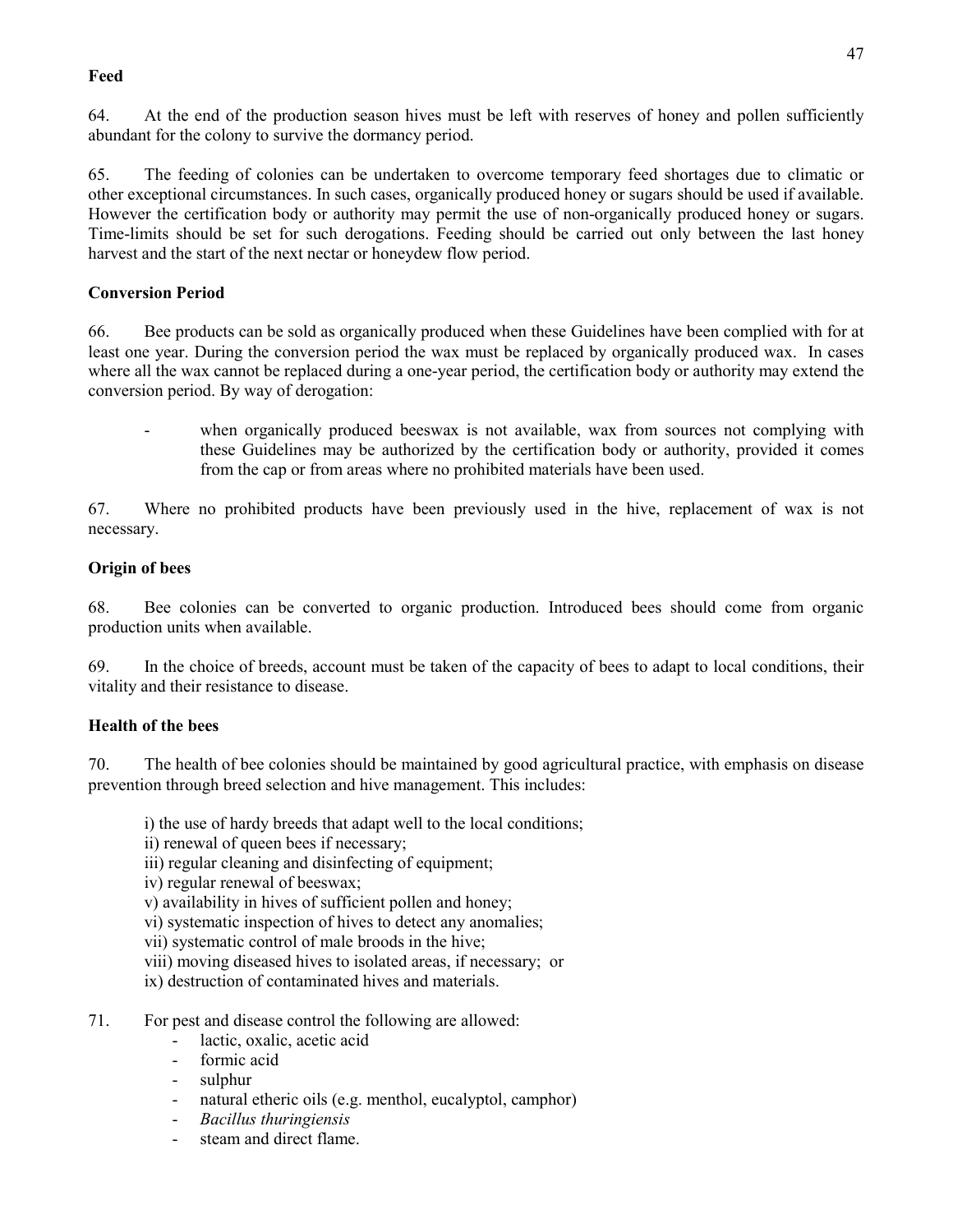- 72. Where preventative measures fail, veterinary medicinal products may be used provided that:
	- preference is given to phytotherapeutic and homeopathic treatment, and
	- if allopathic chemically synthesised medicinal products are used, the bee products must not be sold as organic. Treated hives must be placed in isolation and undergo a conversion period of one year. All the wax must be replaced with wax which is in accordance with these Guidelines, and
	- every veterinary treatment must be clearly documented.
- 73. The practice of destroying the male brood is permitted only to contain infestation with *Varroa jacobsoni*.

# **Management**

- 74. The foundation comb shall be made from organically produced wax.
- 75. The destruction of bees in the combs as a method of harvesting of bee products is prohibited.
- 76. Mutilations, such as clipping of the wings of queen bees, are prohibited.
- 77. The use of chemical synthetic repellants is prohibited during honey extraction operations.

78. Smoking should be kept to a minimum. Acceptable smoking materials should be natural or from materials that meet the requirements of these Guidelines.

79. It is recommended that temperatures are maintained as low as possible during the extraction and processing of products derived from beekeeping.

# **Record Keeping**

80. The operator should maintain detailed and up-to-date records as set out in Annex 3, paragraph 7. Maps should be maintained depicting the location of all hives.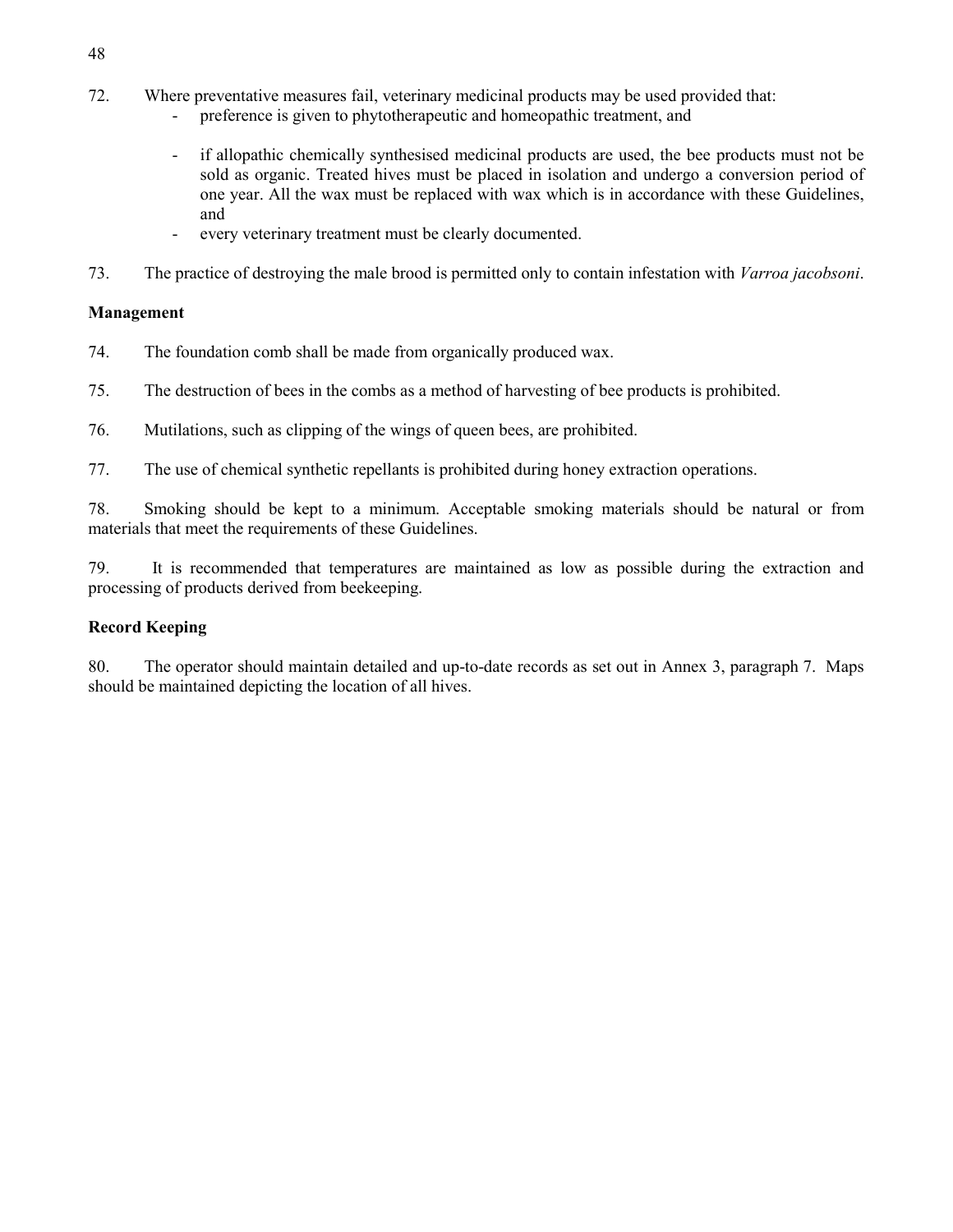# **Consequential amendments to: ANNEX 3 at Step 8** *(ALINORM 01/22 Appendix II)* **MINIMUM INSPECTION REQUIREMENTS AND PRECAUTIONARY MEASURES UNDER THE INSPECTION OR CERTIFICATION SYSTEM at Step 8**

5. Each year, before the date indicated by the inspection body, the operator should notify the official or officially recognized inspection/certification body of its schedule of production of crop products and livestock, giving a breakdown by land parcel/herd, flock or hive.

7. All livestock should be identified individually or, in the case of small mammals or

poultry, by herd, flock or in the case of bees by hive. Written and/or documentary accounts should be kept to enable tracking of livestock and bee colonies within the system at all times and to provide adequate traceback for audit purpose. The operator should maintain detailed and up-to-date records of:

- i) breeding and/or origins of livestock;
- ii) registration of any purchases;
- iii) the health plan to be used in the prevention and management of disease, injury and reproductive problems;
- iv) all treatments and medicines administered for any purpose, including quarantine periods and identification of treated animals or hives;
- v) feed provided and the source of the feedstuffs;
- vi) stock movements within the unit and hive movements within designated forage areas as identified on maps;
- vii) transportation, slaughter and/or sales;
- viii) extraction, processing and storing of all bee products.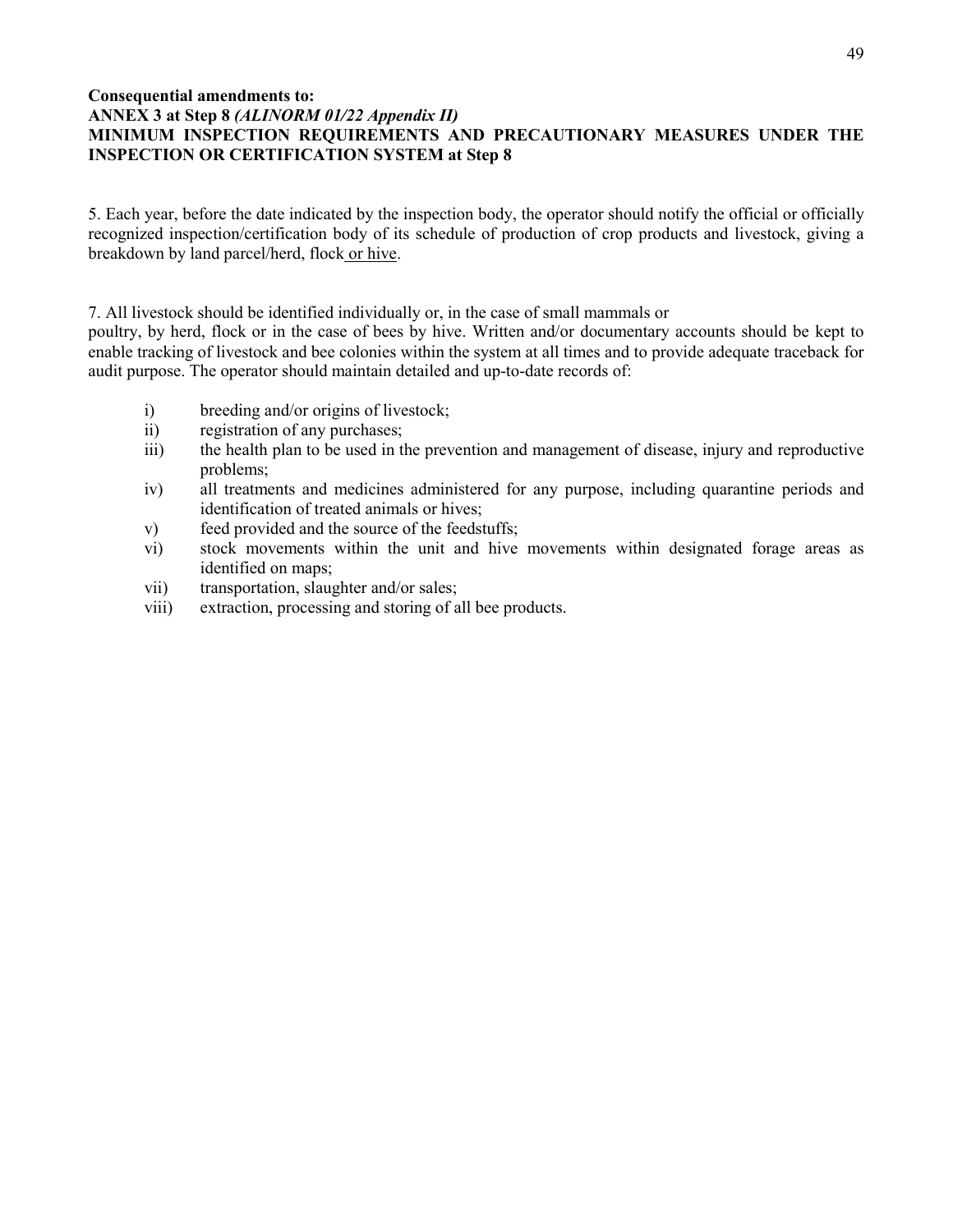# **DRAFT AMENDMENTS TO ANNEX 2, TABLE 3 OF THE GUIDELINES FOR THE PRODUCTION, PROCESSING, LABELLING AND MARKETING OF ORGANICALLY PRODUCED FOODS (CAC/GL 32-1999) (At Step 8 of the Procedure)**

# **INGREDIENTS OF NON AGRICULTURAL ORIGIN REFERRED TO IN SECTION 3 OF THESE GUIDELINES**

| 3.1<br>Food additives, including carriers |                                                 |                                                                                                     |  |  |  |  |
|-------------------------------------------|-------------------------------------------------|-----------------------------------------------------------------------------------------------------|--|--|--|--|
| <b>INS</b>                                | <b>Name</b>                                     | <b>Specific conditions</b>                                                                          |  |  |  |  |
|                                           |                                                 | Consequential amendment at commencement of Table, insert following subject heading                  |  |  |  |  |
|                                           |                                                 |                                                                                                     |  |  |  |  |
|                                           | For plant products                              |                                                                                                     |  |  |  |  |
|                                           |                                                 |                                                                                                     |  |  |  |  |
| .                                         |                                                 |                                                                                                     |  |  |  |  |
| 170                                       | Calcium carbonates                              | . etc                                                                                               |  |  |  |  |
|                                           | Insert the following at the end of the Table    |                                                                                                     |  |  |  |  |
|                                           |                                                 |                                                                                                     |  |  |  |  |
|                                           | For livestock and bee products                  |                                                                                                     |  |  |  |  |
|                                           |                                                 | The following is a provisional list for the purposes of processing livestock and bee products only. |  |  |  |  |
|                                           |                                                 | Countries may develop a list of substances for national purposes that satisfy the requirements of   |  |  |  |  |
|                                           | these Guidelines as recommended in Section 5.2. |                                                                                                     |  |  |  |  |
| 153                                       | Wood Ash                                        | <b>Traditional</b> cheeses                                                                          |  |  |  |  |
| 170                                       | Calcium carbonates                              | Milk products. Not as colouring agent.                                                              |  |  |  |  |
| 270                                       | Lactic acid                                     | Sausage casings                                                                                     |  |  |  |  |
| 290                                       | Carbon dioxide                                  |                                                                                                     |  |  |  |  |
| 322                                       | Lecithin                                        | Obtained without the use of bleaches or                                                             |  |  |  |  |
|                                           |                                                 | organic solvents. Milk products/milk based                                                          |  |  |  |  |
|                                           |                                                 | infant food/fat products/mayonnaise.                                                                |  |  |  |  |
| 331                                       | Sodium citrate                                  | Sausages/pasteurisation of egg whites/milk                                                          |  |  |  |  |
|                                           |                                                 | products                                                                                            |  |  |  |  |
| 406                                       | Agar                                            |                                                                                                     |  |  |  |  |
| 407                                       | Carrageenan                                     | Milk products                                                                                       |  |  |  |  |
| 410                                       | Locust bean gum                                 | Milk products/meat products                                                                         |  |  |  |  |
| 412                                       | Guar gum                                        | Milk products/canned meat/egg products                                                              |  |  |  |  |
| 413                                       | Traganth gum                                    |                                                                                                     |  |  |  |  |
| 414                                       | Arabic gum                                      | Milk products/fat/confectionery                                                                     |  |  |  |  |
| 440                                       | Pectin (unmodified)                             | Milk products                                                                                       |  |  |  |  |
| 509                                       | Calcium Chloride                                | Milk products/meat products                                                                         |  |  |  |  |
| 938                                       | Argon                                           |                                                                                                     |  |  |  |  |
| 941                                       | Nitrogen                                        | ---                                                                                                 |  |  |  |  |
| 948                                       | Oxygen                                          | ---                                                                                                 |  |  |  |  |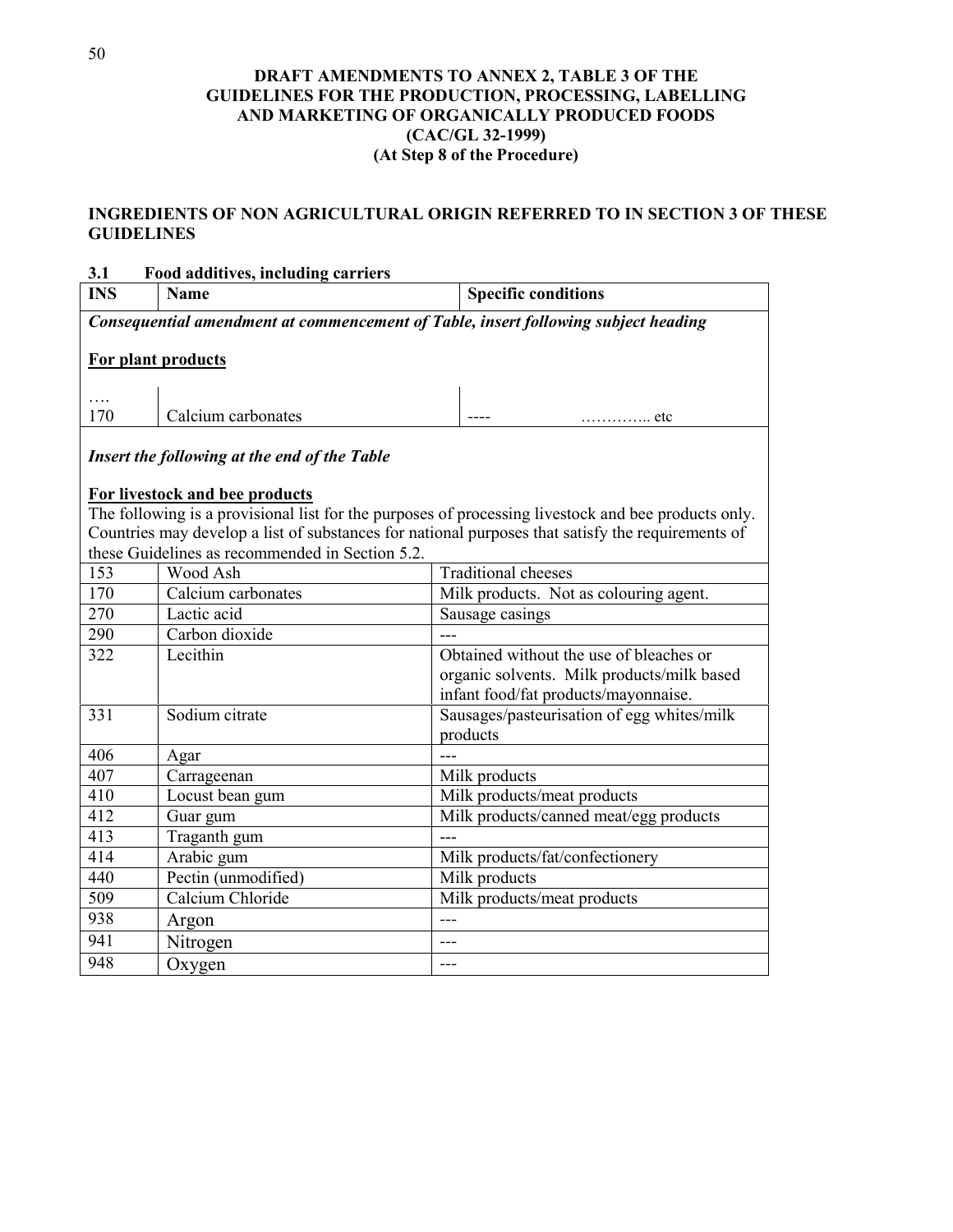# **TABLE 4: PROCESSING AIDS WHICH MAY BE USED FOR THE PREPARATION OF PRODUCTS OF AGRICULTURAL ORIGIN REFERRED TO IN SECTION 3 OF THESE GUIDELINES**

| <b>Substance</b>                                                                                    | <b>Specific condition</b>                    |  |  |  |  |
|-----------------------------------------------------------------------------------------------------|----------------------------------------------|--|--|--|--|
| Consequential amendment at commencement of Table, insert following subject heading                  |                                              |  |  |  |  |
| For plant products                                                                                  |                                              |  |  |  |  |
| <b>Insert the following at end of Table 4</b>                                                       |                                              |  |  |  |  |
| For livestock and bee products                                                                      |                                              |  |  |  |  |
| The following is a provisional list for the purposes of processing livestock and bee products only. |                                              |  |  |  |  |
| Countries may develop a list of substances for national purposes that satisfy the requirements of   |                                              |  |  |  |  |
| these Guidelines as recommended in Section 5.2.                                                     |                                              |  |  |  |  |
| Calcium carbonates                                                                                  |                                              |  |  |  |  |
| Calcium Chloride                                                                                    | Firming, coagulation agent in cheese making. |  |  |  |  |
| Kaolin                                                                                              | Extraction of propolis.                      |  |  |  |  |
| Lactic acid                                                                                         | Milk products: coagulation agent, pH         |  |  |  |  |
|                                                                                                     | regulation of salt bath for cheese.          |  |  |  |  |
| Sodium carbonate                                                                                    | Milk products: neutralizing substance.       |  |  |  |  |
| Water                                                                                               |                                              |  |  |  |  |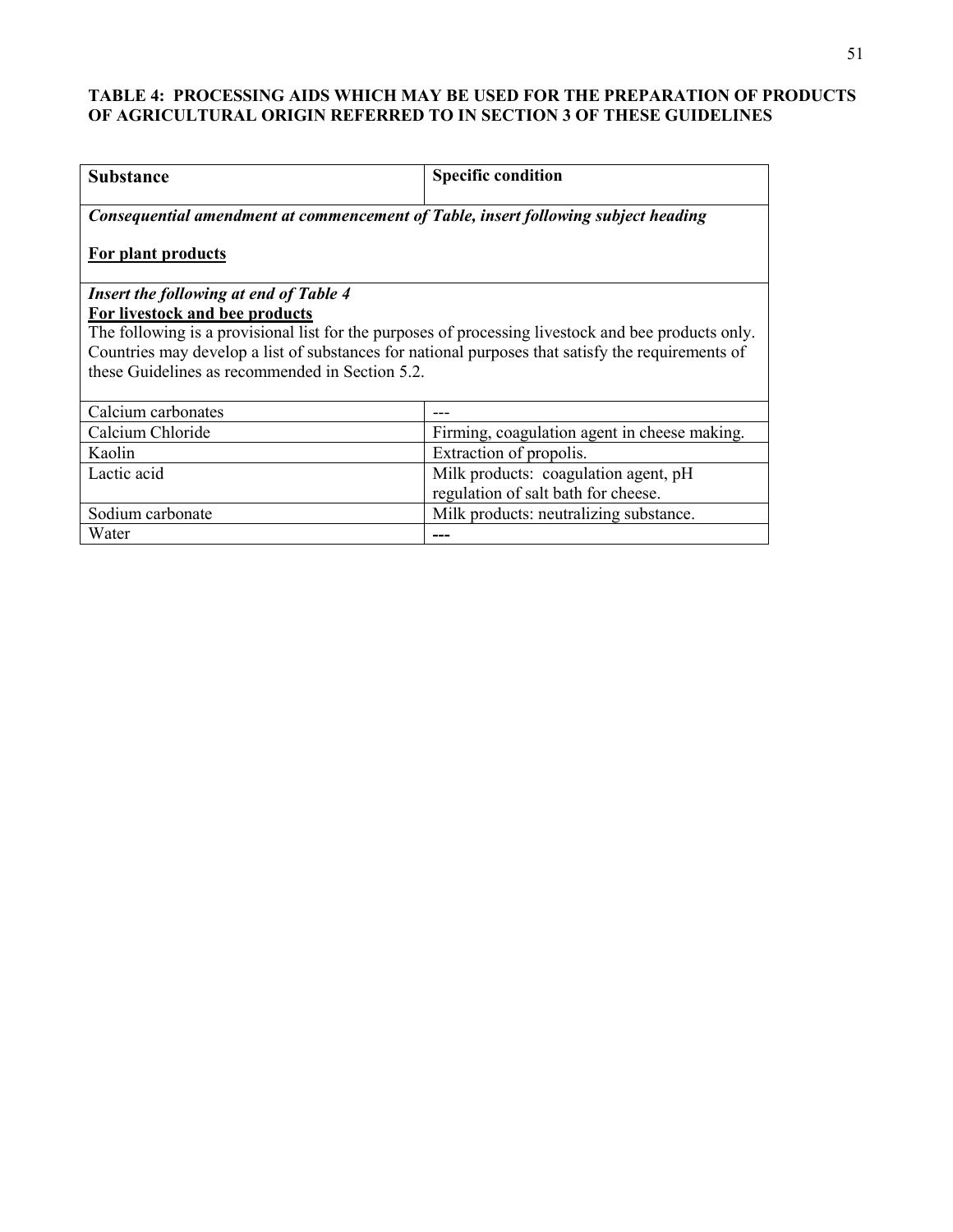# **PROPOSED DRAFT AMENDMENT TO THE GUIDELINES FOR THE PRODUCTION, PROCESSING, LABELLING AND MARKETING OF ORGANICALLY PRODUCED FOODS (At Step 5 of the Accelerated Procedure)**

# **AMENDMENTS TO ANNEX 2, TABLE 1**

# **Table 1 Substances for use in Soil Fertilizing and Conditioning**

| <b>Substance</b>                                                                                                                                                                    | Description; compositional requirements;<br>conditions of use |
|-------------------------------------------------------------------------------------------------------------------------------------------------------------------------------------|---------------------------------------------------------------|
| By products of the sugar industry (e.g. Vinasse)                                                                                                                                    | Need recognized by certification body or<br>authority.        |
| <b>Insert the following</b><br>By products from oil palm, coconut and<br>cocoa (including empty fruit bunch, palm oil<br>mill effluent (pome), cocoa peat and empty<br>cocoa pods). | Need recognized by certification body or<br>authority.        |
| By-products of industries processing<br>ingredients from organic agriculture                                                                                                        | Need recognized by certification body or<br>authority.        |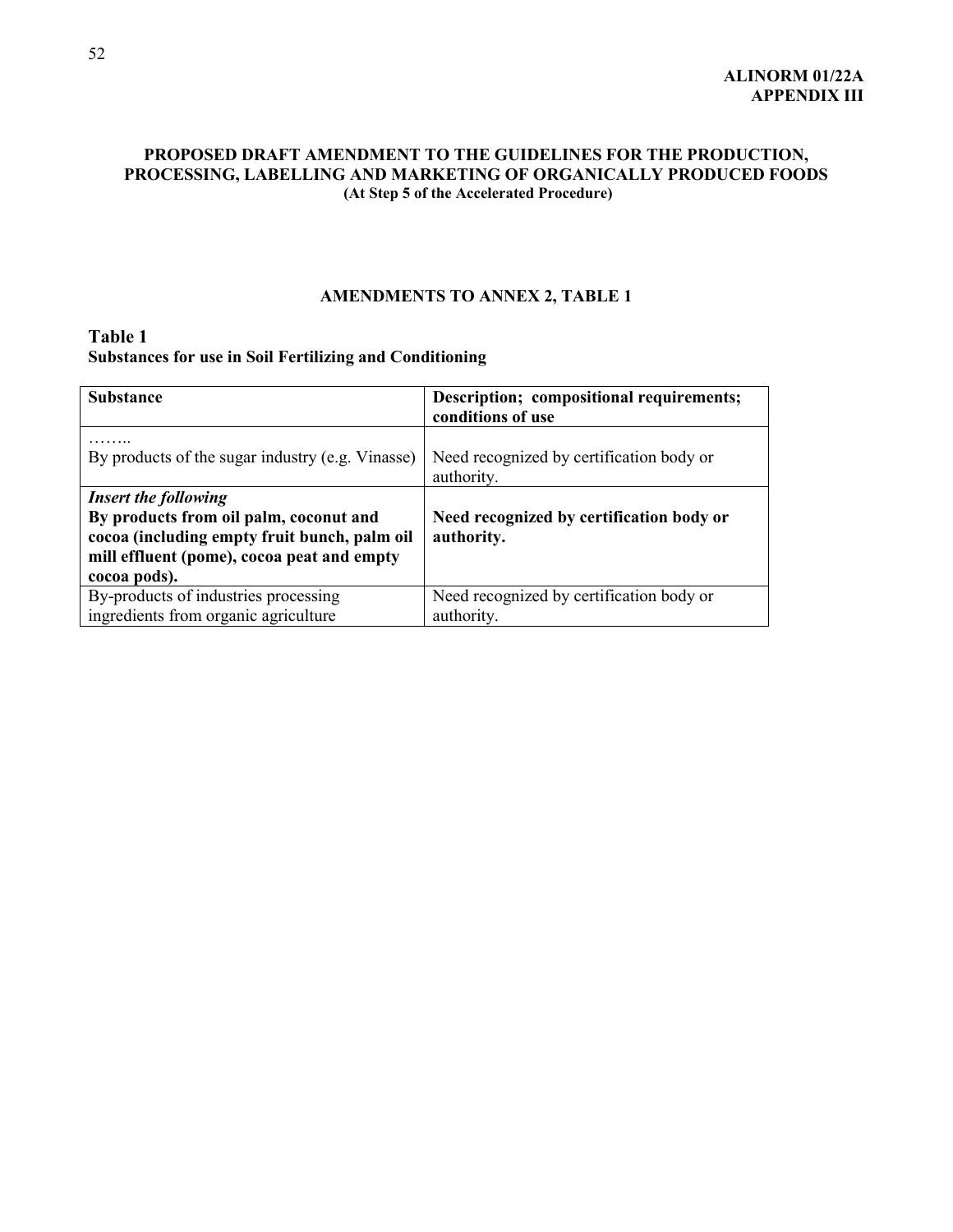## **DRAFT AMENDMENT TO THE GENERAL STANDARD FOR THE LABELLING OF PREPACKAGED FOODS (DRAFT RECOMMENDATIONS FOR THE LABELLING OF FOODS OBTAINED THROUGH CERTAIN TECHNIQUES OF GENETIC MODIFICATION/GENETIC ENGINEERING) DEFINITIONS (At Step 8 of the Procedure)**

## **Section 2. Definition of Terms**

For the purpose of the General Standard:

**"Food and food ingredients obtained through certain techniques of genetic modification / genetic engineering"** means food and food ingredients composed of or containing genetically modified / engineered organisms obtained through modern biotechnology, or food and food ingredients produced from, but not containing genetically modified / engineered organisms obtained through modern biotechnology.

**"Organism"** means any biological entity capable of replication, reproduction or of transferring genetic material.

**"Genetically modified / engineered organism"** means an organism in which the genetic material has been changed through modern biotechnology in a way that does not occur naturally by multiplication and/or natural recombination.

**"Modern biotechnology"** means the application of:

- a. In vitro nucleic acid techniques<sup>1</sup>, including recombinant deoxyribonucleic acid (DNA) and direct injection of nucleic acid into cells or organelles, or
- b. Fusion of cells<sup>2</sup> beyond the taxonomic family,

that overcome natural physiological, reproductive or recombination barriers and that are not techniques used in traditional breeding and selection

 $\frac{1}{1}$  These include but are not limited to: recombinant DNA techniques that use vector systems and techniques involving the direct introduction into the organism of hereditary materials prepared outside the organism such as micro-injection, macro-injection, chemoporation, electroporation, microencapsulation and liposome fusion

2 Fusion of cells (including protoplast fusion) or hybridization techniques that overcome natural physiological, reproductive, or recombination barriers, where the donor cells/protoplasts do not fall within the same taxonomic family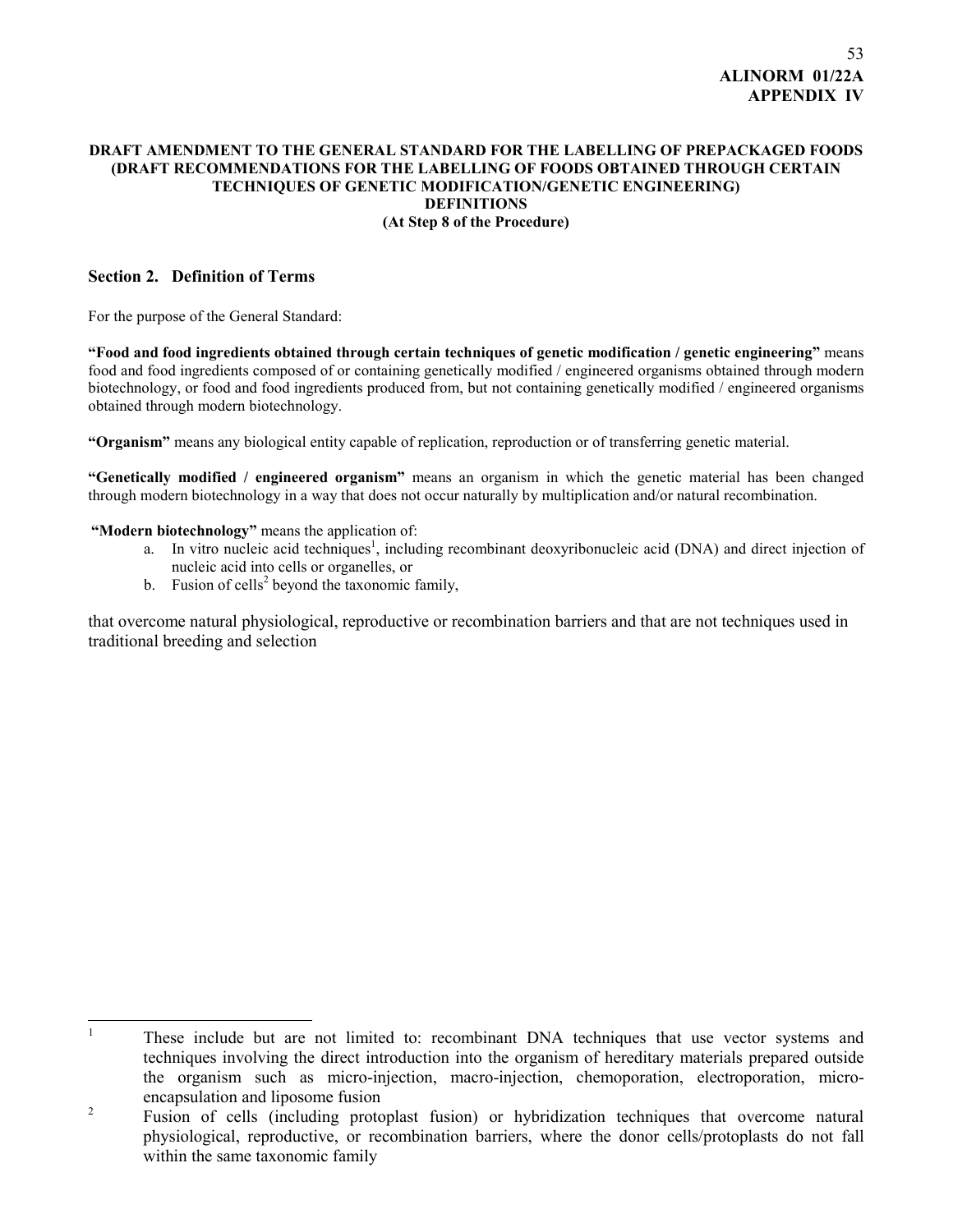# (1) **PROPOSED DRAFT RECOMMENDATIONS FOR THE LABELLING OF FOODS OBTAINED THROUGH CERTAIN TECHNIQUES OF GENETIC MODIFICATION/GENETIC ENGINEERING (PROPOSED DRAFT GUIDELINES FOR THE LABELLING OF FOOD AND FOOD INGREDIENTS OBTAINED THROUGH CERTAIN TECHNIQUES OF GENETIC MODIFICATION/GENETIC ENGINEERING) (At Step 3 of Procedure)**

# (2) **PURPOSE OF THE GUIDELINES**

[To provide guidelines to ensure that the labelling of food and food ingredients obtained through certain techniques of genetic modification/genetic engineering provides factual, verifiable, understandable and non-misleading information relevant to protect consumer's health and to ensure fair practices in food trade. Food labelling plays an important role in furthering both of these objectives and to facilitate consumer choice.]

These guidelines set out a number of approaches and related information that could be used for the labelling of food and food ingredients obtained through certain techniques of genetic modification/genetic engineering.

## (3) **1.0 SCOPE**

These guidelines recommend procedures for the labelling of food and food ingredients obtained through certain techniques of genetic modification/genetic engineering.

- 1.1 These guidelines apply to the labelling of such food and food ingredients:
	- 1.1.1 when they are [no longer equivalent to / differ significantly] from the corresponding conventional counterparts, as regards its: composition, nutritional value or intended use; and/or
	- 1.1.2 when they are composed of or contain a genetically modified / engineered organism or contain protein or DNA resulting from gene technology; and/or
	- 1.1.3 when they are produced from, but do not contain, genetically modified / engineered organisms, protein or DNA resulting from gene technology.

# (4) **2.0 DEFINITION OF TERMS**

(At Step 8 of the Procedure)

For the purpose of these guidelines:

"Food and food ingredients obtained through certain techniques of genetic modification / genetic engineering" means food and food ingredients composed of or containing genetically modified / engineered organisms obtained through modern biotechnology, or food and food ingredients produced from, but not containing genetically modified / engineered organisms obtained through modern biotechnology.

"Organism" means any biological entity capable of replication, reproduction or of transferring genetic material.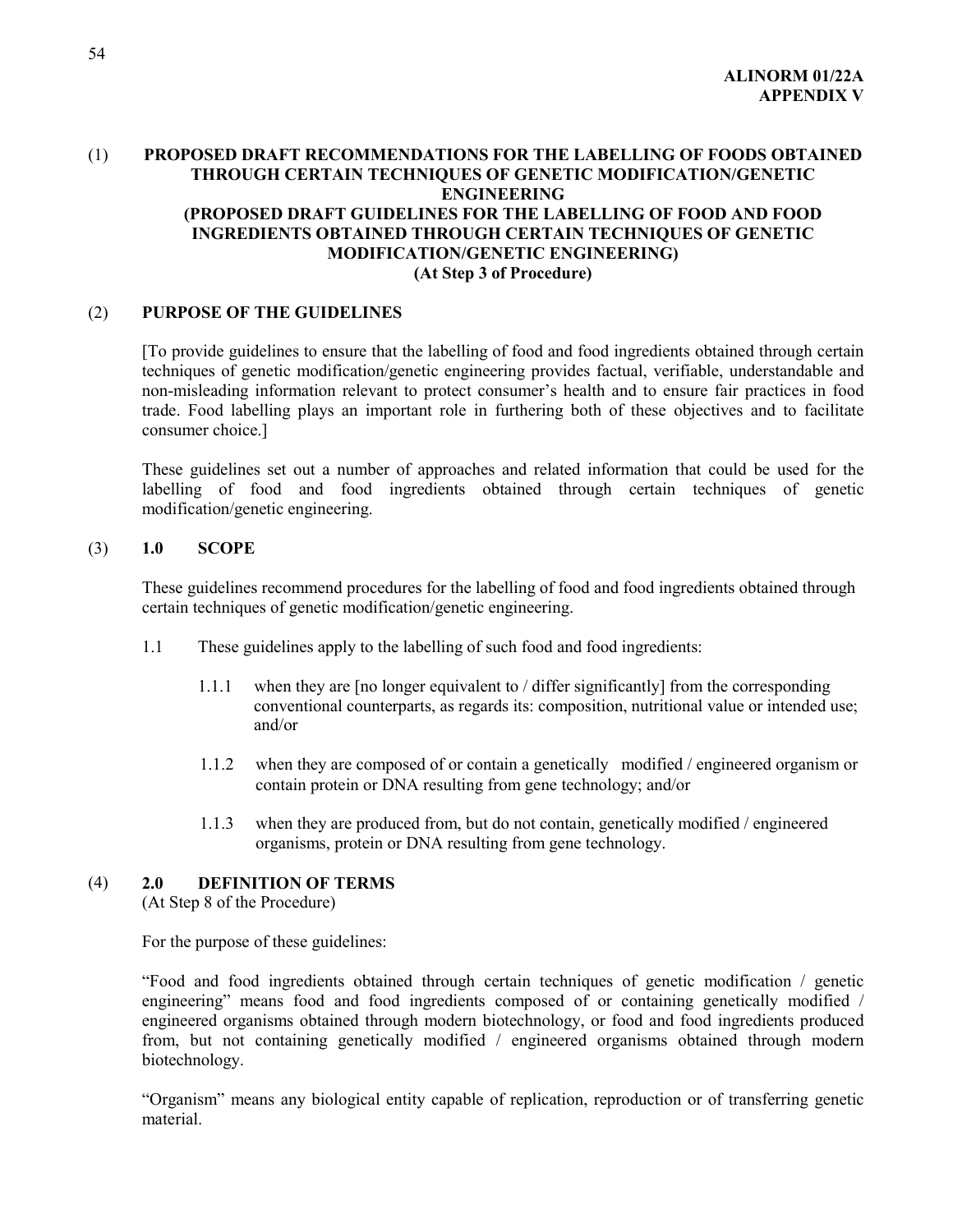"Genetically modified / engineered organism" means an organism in which the genetic material has been changed through modern biotechnology in a way that does not occur naturally by multiplication and/or natural recombination.

"Modern biotechnology" means the application of:

- c. In vitro nucleic acid techniques<sup>3</sup>, including recombinant deoxyribonucleic acid (DNA) and direct injection of nucleic acid into cells or organelles, or
- d. Fusion of cells<sup>4</sup> beyond the taxonomic family,

that overcome natural physiological, reproductive or recombination barriers and that are not techniques used in traditional breeding and selection.

# (6) **3.0 LABELLING PROVISIONS**

(At Step 3 of the Procedure)

In adopting a specific approach to the labelling of food and food ingredients obtained through certain techniques of genetic modification/genetic engineering the following provisions could be used:

(7) 3.1 When food and food ingredients obtained through certain techniques of genetic modification/genetic engineering, as defined in Section 2 are [no longer equivalent to / differ significantly] from the corresponding existing food and food ingredients, as regards:

> -composition; and/or -nutritional value; and/or -intended use;

 the characteristics or properties which make it different from the corresponding existing food and food ingredients should be clearly identified on the label as described in Subsection 6.l on label declarations.

- (8) 3.2 The presence in any food or food ingredients obtained through certain techniques of genetic modification/genetic engineering of an allergen transferred from any of the products listed in Section 4.2.1.4 of the General Standard for the Labelling of Prepackaged Foods (CODEX STAN 1- 1985 (Rev. 1-1991, Amended 1999) shall be declared<sup>5</sup>
- (9) 3.3 [The presence of substances that are absent [or present in altered proportions having regard to accepted limits of natural variation] in corresponding existing foods that may have implications for the health of certain sections of the population [should] [shall] be labelled].

 $\overline{\mathbf{3}}$ These include but are not limited to: recombinant DNA techniques that use vector systems and techniques involving the direct introduction into the organism of hereditary materials prepared outside the organism such as microinjection, macro-injection, chemoporation, electroporation, micro-encapsulation and liposome fusion

<sup>&</sup>lt;sup>4</sup> Fusion of cells (including protoplast fusion) or hybridization techniques that overcome natural physiological, reproductive, or recombination barriers, where the donor cells/protoplasts do not fall within the same taxonomic family

<sup>&</sup>lt;sup>5</sup> This provision is at Step 8 for consideration by the Codex Alimentarius Commission at its 24<sup>rd</sup> Session (July, 2001)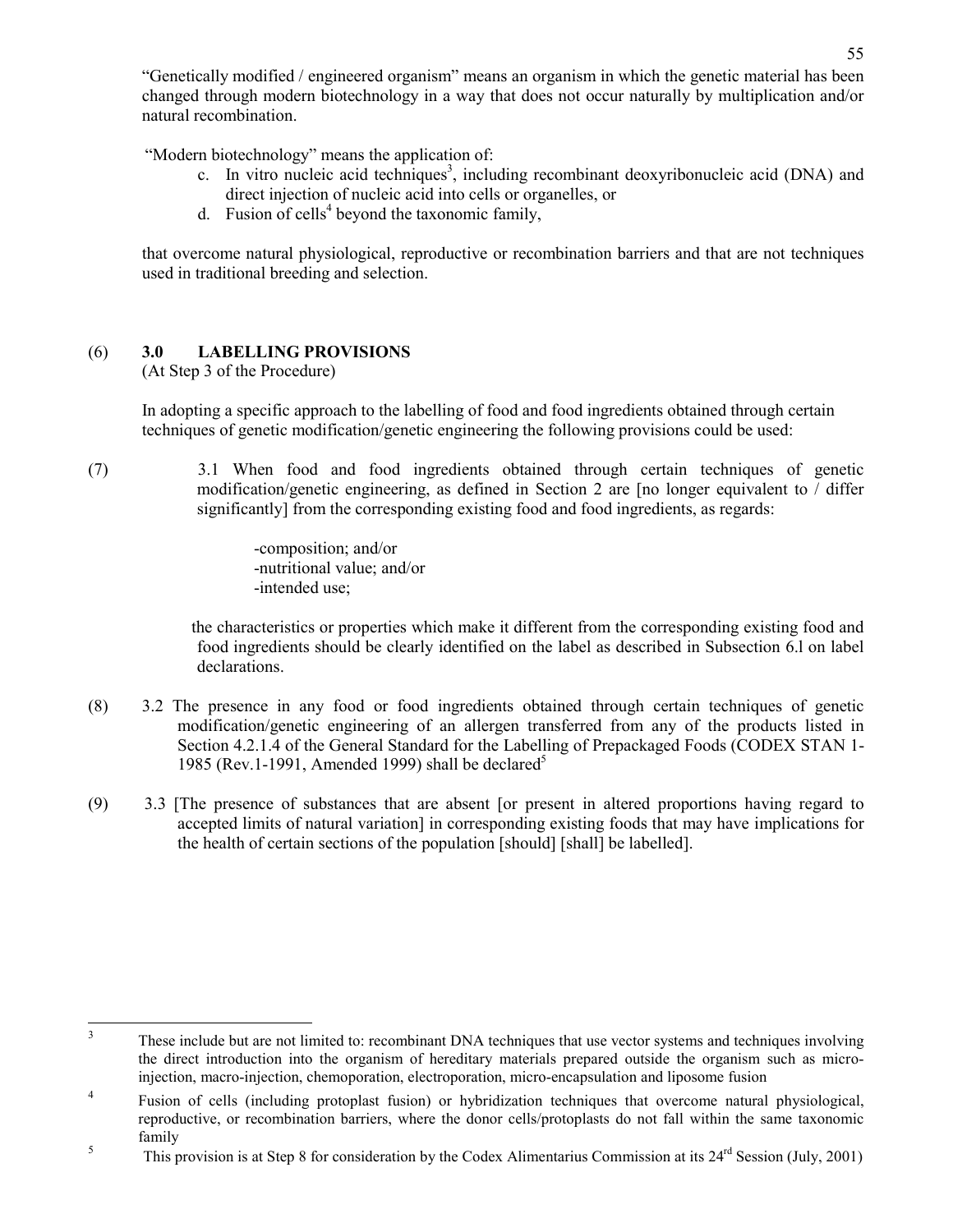- (10) 3.4 In addition to the provisions of Subsection 3.1 to 3.3, when food and food ingredients obtained through certain techniques of genetic modification/genetic engineering as defined in Section 2, are labelled to indicate method of production, labelling declarations should apply (some examples of which are described in Subsection 6.2):
	- (a) When they are composed of or contain a genetically modified / engineered organism or contain protein or DNA resulting from gene technology; and/or
	- (b) When they are produced from, but do not contain, genetically modified /engineered organisms, protein or DNA resulting from gene technology even when they do not differ in composition, nutritional value, intended use [and/or other parameters].
- $(11)$  3.5 [Notwithstanding Section 4.2.2.2 of the General Standard<sup>6</sup>], the presence of substances that are absent in corresponding existing food and food ingredients that could be the subject of ethical objections [should] [may] be labelled. [Where such labelling is used, member countries should establish criteria on how labelling decisions, based on ethical considerations, will be decided and implemented in a manner that is fair, transparent and consistent.]

# (12) **[4.0 THRESHOLD LEVELS**

4.1 Where food and food ingredients obtained through certain techniques of genetic modification/genetic engineering, are labelled to declare the method of production, consideration may be given to:

 [Establishment of a threshold level in food and food ingredients for the presence of food and food ingredients obtained from certain techniques of genetic modification/genetic engineering, below which labelling would not apply<sup>7</sup> and/or

 [Establishment of a de minimis threshold level for adventitious or accidental inclusion in food and food ingredients, of food and food ingredients obtained through certain techniques of genetic modification/genetic engineering, below which labelling would not apply]]

# (13) [**5.0 EXEMPTIONS**

5.1 Notwithstanding the provisions of Subsection 3.1 to 3.3, consideration may be given to the exemption from labelling of specific categories (for example highly processed food ingredients, processing aids, food additives, flavours) of food and food ingredients obtained through certain techniques of genetic modification / genetic engineering.]

# (14) **6.0 LABEL DECLARATIONS**

In accordance with the General Principles section of the Codex General Standard for the Labelling of Prepackaged Foods and the Codex General Guidelines on Claims, prepackaged food shall not be described on any label or in any labelling or presented in a manner that is false, misleading or deceptive or is likely to create an erroneous impression regarding its character or safety in any respect.

 $\overline{6}$ Section 4.2.2.2 requires that pork fat, lard and beef fat shall always be declared by their specific names

<sup>7</sup> Consideration of a threshold must address existing provisions of the *Codex General Standard for the Labelling of Prepackaged Foods*, e.g. Section 4.2.1.3 (Compound Ingredients)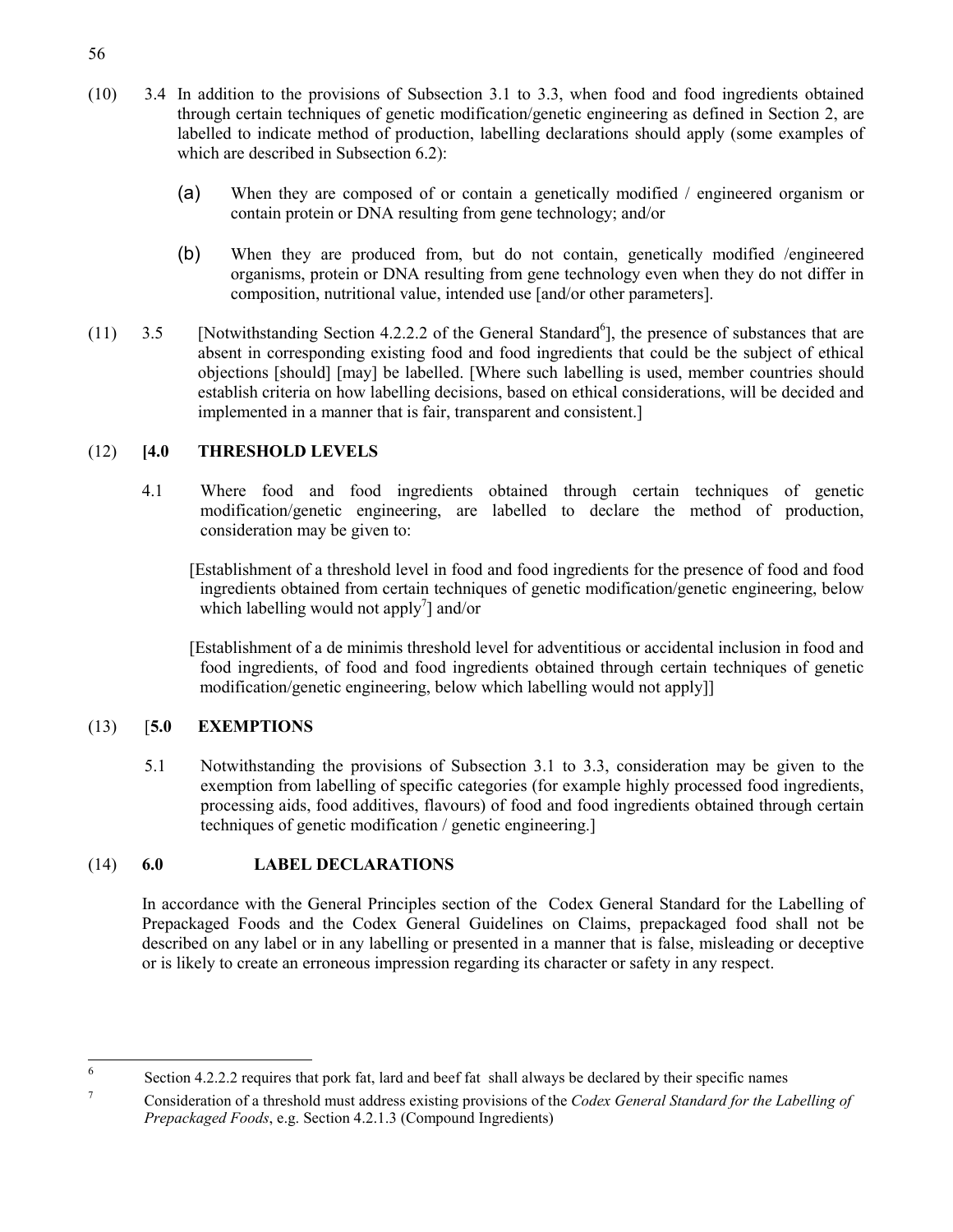- (15) 6.1 Where food and food ingredients obtained through certain techniques of genetic modification/genetic engineering are labelled to indicate final product characteristics, the following requirements should apply:
	- (a) if the composition or nutritional value of food and food ingredients is [no longer equivalent to/ differs significantly] from the corresponding existing food and food ingredients, the label should provide, in conjunction with, or in close proximity to, the name of the food and food ingredients, such additional words or phrases as necessary to inform the consumer as to its changed composition or nutrient content in conformity with Sections 4.1 and 4.2.2 of the General Standard. In addition, nutrient declaration should be provided in conformity with the Codex Guidelines on Nutrition Labelling.
	- (b) if the mode of storage, preparation or cooking is [no longer equivalent to / differs significantly] from the corresponding existing food and food ingredients, clear instructions for use should be provided.
- (16) 6.2 In addition to the provisions in Subsection 6.1, where food and food ingredients obtained through certain techniques of genetic modification/genetic engineering are labelled to declare the method of production, examples of label declaration(s) include but are not limited to:
	- (a) ["Produced from genetically modified (naming the source)"] e.g. "produced from genetically modified soya"
	- (b) If the ingredient is already listed as produced from the source, ["genetically engineered (naming the food)"], e.g. "genetically engineered maize flour"
	- (c) ["Grown from seeds obtained through [modern] plant biotechnology"]
	- (d) If the ingredient is designated by the name of a category, ["contains (name of the ingredient) produced from genetically modified (source)"], e.g. starch ("contains starch produced from genetically modified maize")
	- (e) ["Genetically engineered (naming the characteristic) (naming the food)"] e.g. "genetically engineered high oleic soybean oil"
	- (f) ["Product of plant / animal biotechnology"]
	- (g) ["Naming the food/food ingredient (genetically modified)" ] e.g. "soybean (genetically modified)"
	- (h) ["Naming the food/food ingredient (genetically modified food/food ingredient (not segregated)"] e.g. "soybean (genetically modified soybean not segregated)"
	- (i) ["Product of gene technology"]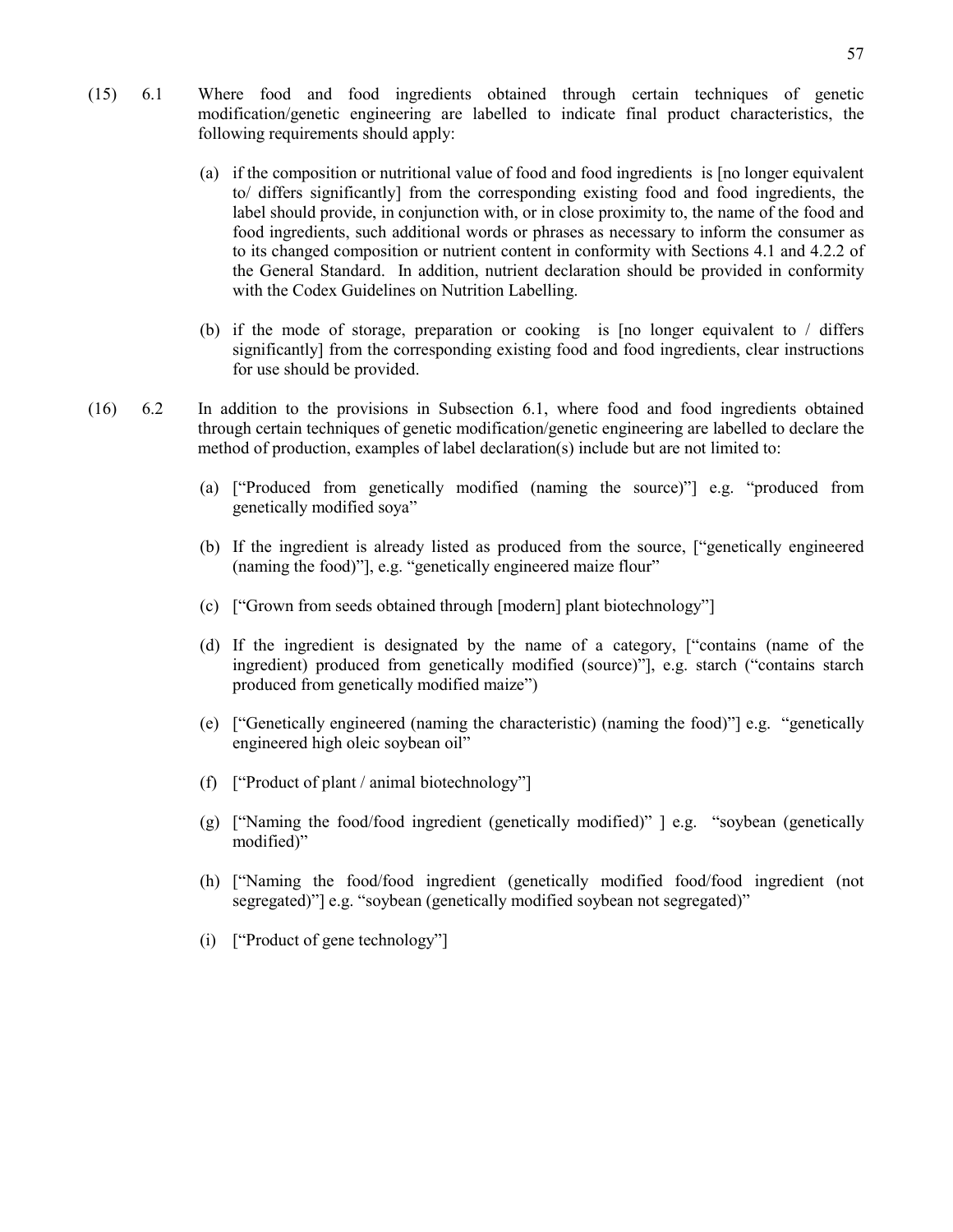- (17) 6.3 Where the presence of food and food ingredients obtained through certain techniques of genetic modification/genetic engineering is declared on the label, the following would apply:
	- (a) In the case of single-ingredient foods, or where there is no list of ingredients, the information should appear clearly on the label of the food; or
	- (b) In the case of a food ingredient(s) in a multi-ingredient food, the information should be shown in the list of ingredients or in parentheses immediately following the ingredient(s). Alternately, the ingredient(s) may be identified by an asterisk and the required wording should appear in a statement immediately following the list of ingredients.

# (18) **[7.0 IMPLEMENTATION**

Consistent with the approach(es) adopted under Section 3, additional consideration should be given to procedures and methodologies for the identification of food and food ingredients produced using certain techniques of genetic modification/genetic engineering and verification of label declarations. These include, but are not limited to: development of validated detection methods; establishment of verification (for example, documentation) systems; and efforts for the development of supporting capacity and infrastructure. ]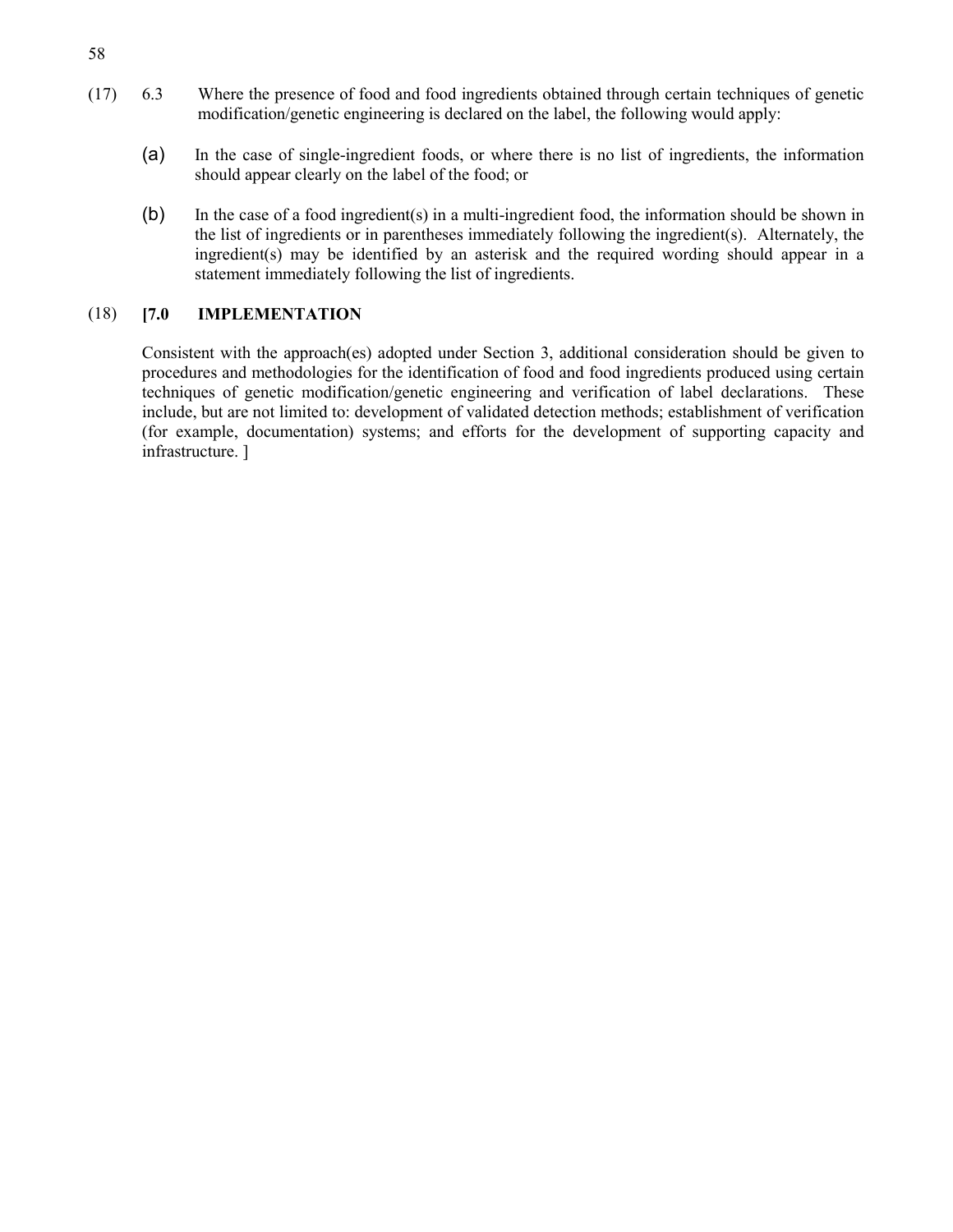# **ALINORM 01/22A APPENDIX VI**

# **DRAFT AMENDMENT TO THE GENERAL STANDARD FOR THE LABELLING OF PREPACKAGED FOODS (CLASS NAMES)** (At Step 6 of the Procedure)

# **Section 4.2 List of Ingredients**

4.2.2.1 The following class names may be used for the ingredients falling within these classes:

**[Milk Protein /Milk Protein Products]**: Milk products containing a minimum of [30/35]% of milk protein (m/m) in dry matter \*.

\* Calculation of milk protein content : Kjeldahl nitrogen x 6.38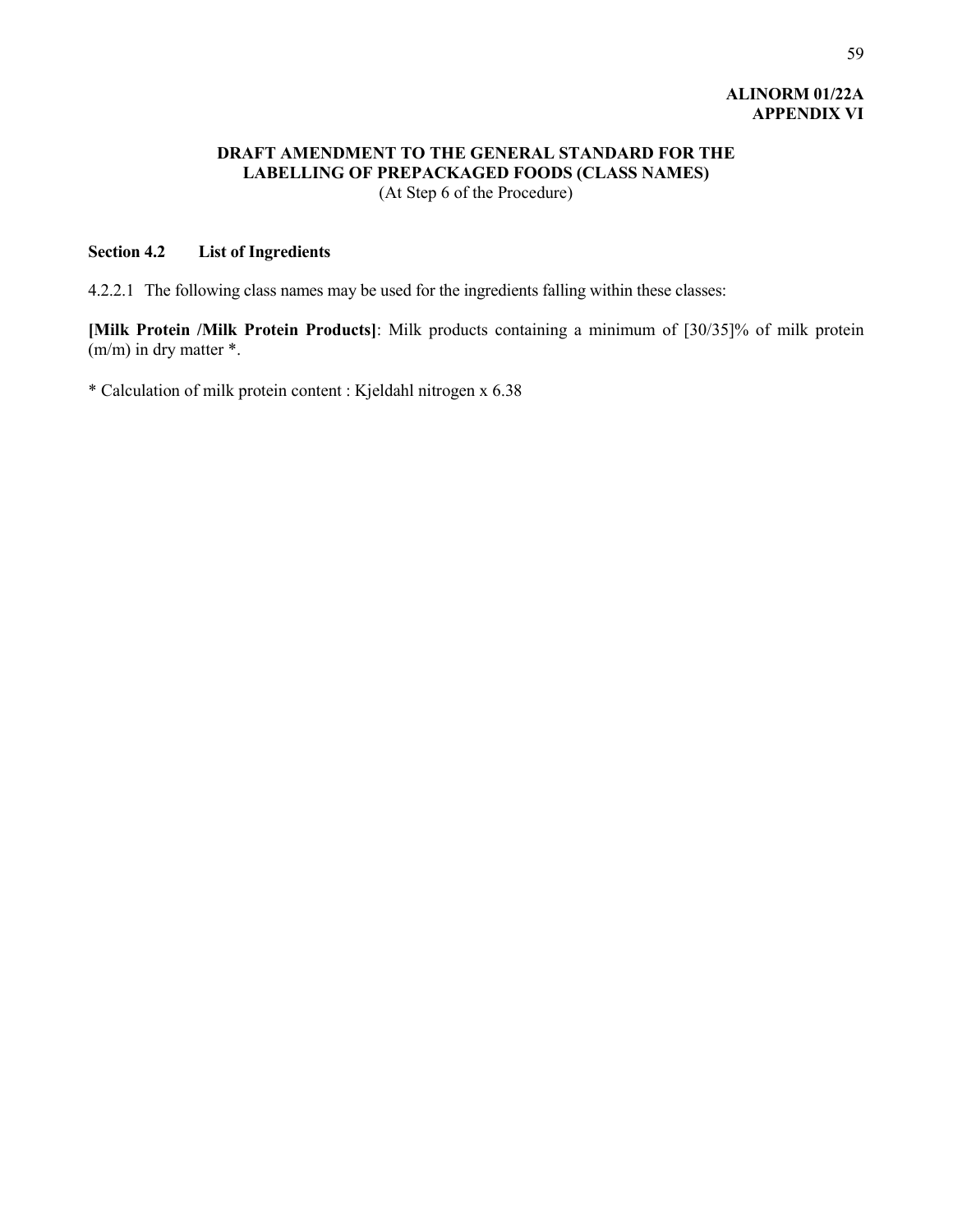# **PROPOSED DRAFT AMENDMENT TO THE GUIDELINES ON NUTRITION LABELLING (At Step 3 of the Procedure)**<sup>8</sup>

- 3.2 Listing of Nutrients
- 3.2.1 Where nutrient declaration is applied, the declaration of the following should be mandatory:
- 3.2.1.1 Energy value; and
- 3.2.1.2 The amounts of protein, available carbohydrate (i.e., carbohydrate excluding dietary fibre), fat..
- 3.2.1.3 The amount of any other nutrient for which a nutrition claim is made; and
- 3.2.1.4 The amount of any other nutrient considered to be relevant for maintaining a good nutritional status, as required by national legislation.
- [3.2.2 Where one or more of the following: sugars, fibre, saturated fat and sodium are declared voluntarily [or because a nutrition claim for one of these nutrients is made] or if a health claim is made then the nutrient declaration will consist of information on the sugars, fibre, saturated fatty acids, trans fatty acids and sodium in addition to the requirements of 3.2.1 or
- 3.2.3 Where a claim is made regarding the amount and/or the type of carbohydrate, the amount of total sugars should be listed in addition to the requirements in Section 3.2.1. the amounts of starch and/or other carbohydrate constituent(s) may also be listed. [Where a claim is made regarding the dietary fibre content, the amount of dietary fibre should be declared.]

3.2.4 Where a claim is made regarding the amount and/or type of fatty acids or cholesterol, the amounts of saturated fatty acids or cholesterol and of polyunsaturated fatty acids and trans fatty acids should be declared in accordance with Section 3.4.7 and 3.2.1. [The amounts of any other fatty acid constituent(s) may also be listed.]

3.2.5 In addition to the mandatory declaration under 3.2.1, , 3.2.3 and 3.2.4 vitamins and minerals may be listed in accordance with the following criteria:

3.2.5.1 Only vitamins and minerals for which recommended intakes have been established and/or which are of nutritional importance in the country concerned should also be declared.

3.2.6 When nutrient declaration is applied, only those vitamins and minerals which are present in significant amounts should be listed. $9$ 

3.2.7 In the case where a product is subject to labelling requirements of a Codex standard, the provisions for nutrient declaration set out in that standard should take precedence over but not conflict with the provisions of Sections 3.2.1 to 3.2.6 of these guidelines.

 8  $\frac{8}{9}$  Amendments to the current text of the Guidelines are underlined

<sup>9</sup> As a rule, 5% of the recommended intake (of the population concerned) supplied by a serving as quantified on the label should be taken into consideration in deciding what constitutes a significant amount.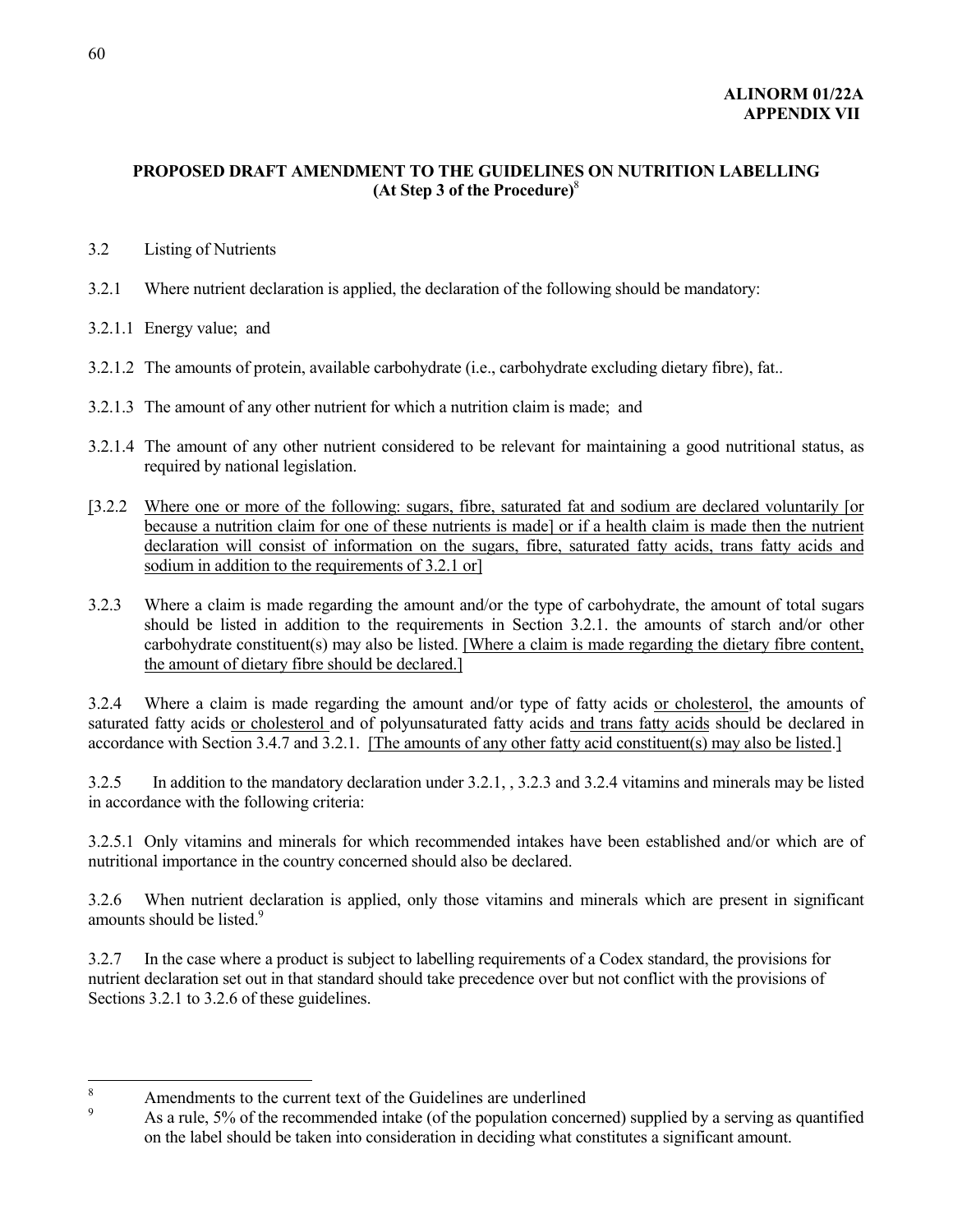# **ALINORM 01/22A APPENDIX VIII**

# **PROPOSED DRAFT GUIDELINES FOR USE OF NUTRITION AND HEALTH CLAIMS (PROPOSED DRAFT RECOMMENDATIONS FOR THE USE OF HEALTH CLAIMS) (At Step 3 of the Procedure)**<sup>10</sup>

Nutrition claims should be consistent with national nutrition policy and support that policy. Only nutrition claims that support national nutrition policy should be allowed.

Health claims must be consistent with national health policy, including nutrition policy, and support such policies. Health claims should supported by specific consumer education. Claims of the type described in section 3.4 of the Codex General Guidelines on Claims are prohibited.

# **1. SCOPE**

1.1 These guidelines relate to the use of nutrition and health claims in food labelling.

1.2 These guidelines apply to all foods for which nutrition and health claims are made without prejudice to specific provisions under Codex standards or Guidelines relating to Foods for Special Dietary Uses and Foods for Special Medical Purposes.

1.3 These guidelines are intended to supplement the Codex General Guidelines on Claims and do not supersede any prohibitions contained therein.

1.4 Health claims are not permitted for foods for infants and young children unless specifically provided for in relevant Codex standards.

# **2. DEFINITIONS**

2.1 *Nutrition claim<sup>11</sup>* means any representation which states, suggests or implies that a food has particular nutritional properties including but not limited to the energy value and to the content of protein, fat and carbohydrates, as well as the content of vitamins and minerals. The

following do not constitute nutrition claims:

- (a) the mention of substances in the list of ingredients;
- (b) the mention of nutrients as a mandatory part of nutrition labelling;
- (c) quantitative or qualitative declaration of certain nutrients or ingredients on the label if required by national legislation.

2.1.1 *Nutrient content claim* is a nutrition claim that describes the level of a nutrient contained in a food.

(Examples:  $12$  "source of calcium"; "high in fibre and low in fat";)

 $10\,$ <sup>10</sup> Additions to the current text of the *Guidelines for Use of Nutrition Claims* are underlined<br><sup>11</sup> This definition is identical to the definition in the Codex Guidelines on Nutrition Labelling (CAC/GL 2-1985,

 $\text{Rev.1-1993}.$ <br><sup>12</sup> Examples included for clarification of definitions.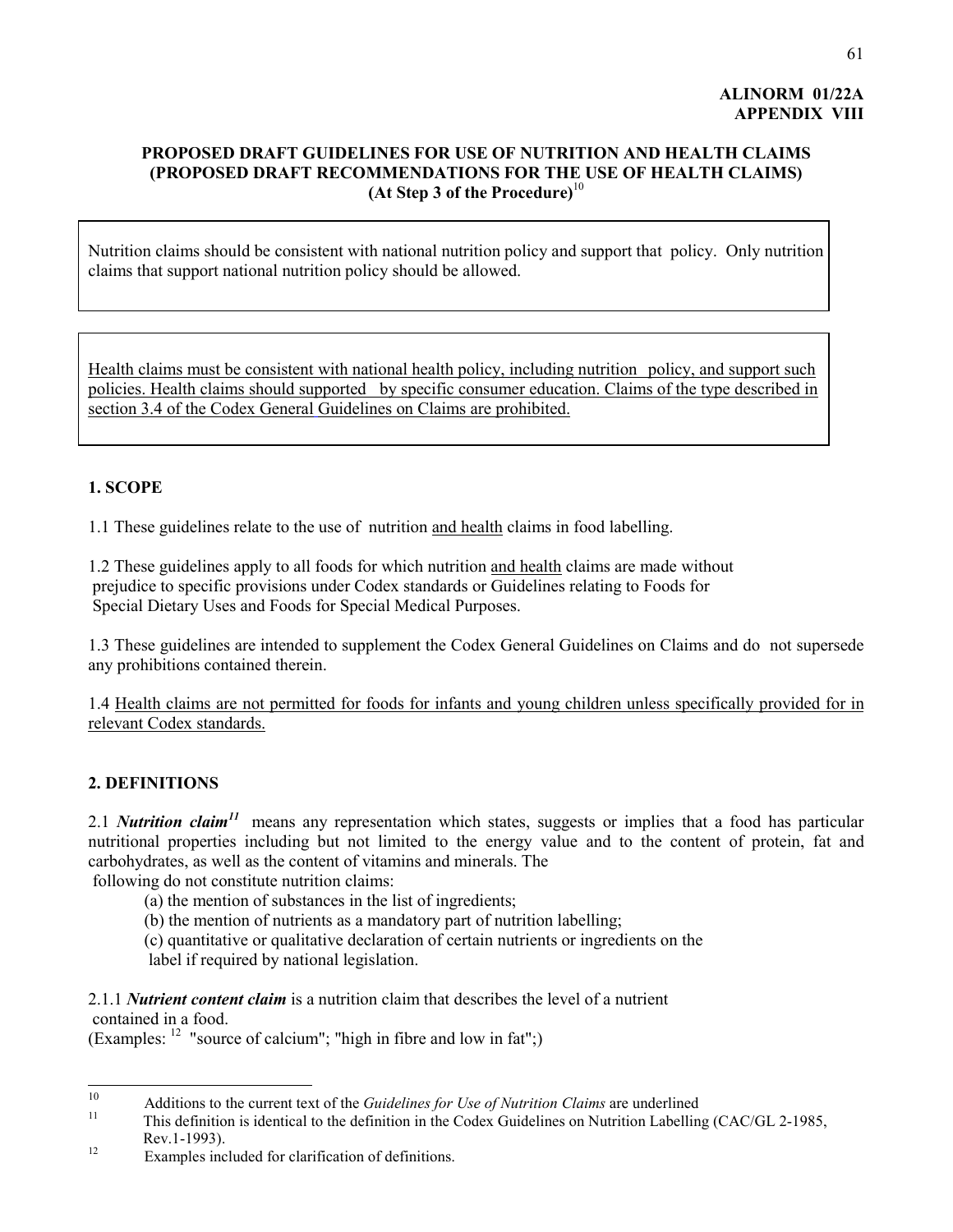2.1.2 *Comparative claim* is a claim that compares the nutrient levels and/or energy value of two or more foods.

(Examples: "reduced"; "less than"; "fewer"; "increased"; "more than".)

2. 2 Health claim means any representation that states, suggests, or implies that a relationship exists between a food or a constituent of that food and health. Health claims include the following:

**2.2.1** *Nutrient Function Claims* - a nutrition claim that describes the physiological role of the nutrient in growth, development and normal functions of the body.<sup>13</sup>

# **[Examples:**

"Calcium aids in the development of strong bones and teeth";

"Protein helps build and repair body tissues";

"Iron is a factor in red blood cell formation";

"Vitamin E protects the fat in body tissues from oxidation".

"Contains folic acid: folic acid contributes to the normal growth of the fetus"**]**

**2.2.2** *Enhanced Function Claims* **-** These claims concern specific beneficial effects of

the consumption of foods and their constituents in the context of the total diet on

 physiological **[**or psychological**]** functions or biological activities but do not include nutrient function claims. Such claims relate to a positive contribution to health or to the improvement of a function or to modifying or preserving health.

# **[Examples:**

"Certain non-digestible oligosaccharides improve the growth of specific

bacterial flora in the gut"

"Folate can help reduce plasma homocysteine levels"

"X may assist in increasing alertness"**]**

**[2.2.3** *Reduction of disease risk claims* - Claims relating the consumption of a food or

food constituent, in the context of the total diet, to the reduced risk of developing a disease

[or health-related condition ]. The claim must consist of two parts:

1) Information on an accepted diet-health relationship; followed by

 2) Information on the composition of the product relevant to the relationship unless the relationship is based on a whole food or foods whereby the research does not link to specific constituents of the food.

Risk reduction means significantly altering a major risk factor(s) for a disease [or health-related condition]. Diseases have multiple risk factors and altering one of these risk factors

 may or may not have a beneficial effect. The presentation of risk reduction claims must ensure, for example, by use of appropriate language and reference to other risk factors, that consumers do not interpret them as prevention claims.**]**

# **[Examples:**

"Iron can help reduce the risk of anaemia. Food A is a high source of iron."; "A diet low in saturated fat may reduce the risk of heart disease. Food B is low in saturated fat.";

 $13$ 13 This definition is identical to the definition in Section 2.1.3 of the Codex Guidelines for Use of Nutrition Claims (CAC/GL 23-1997)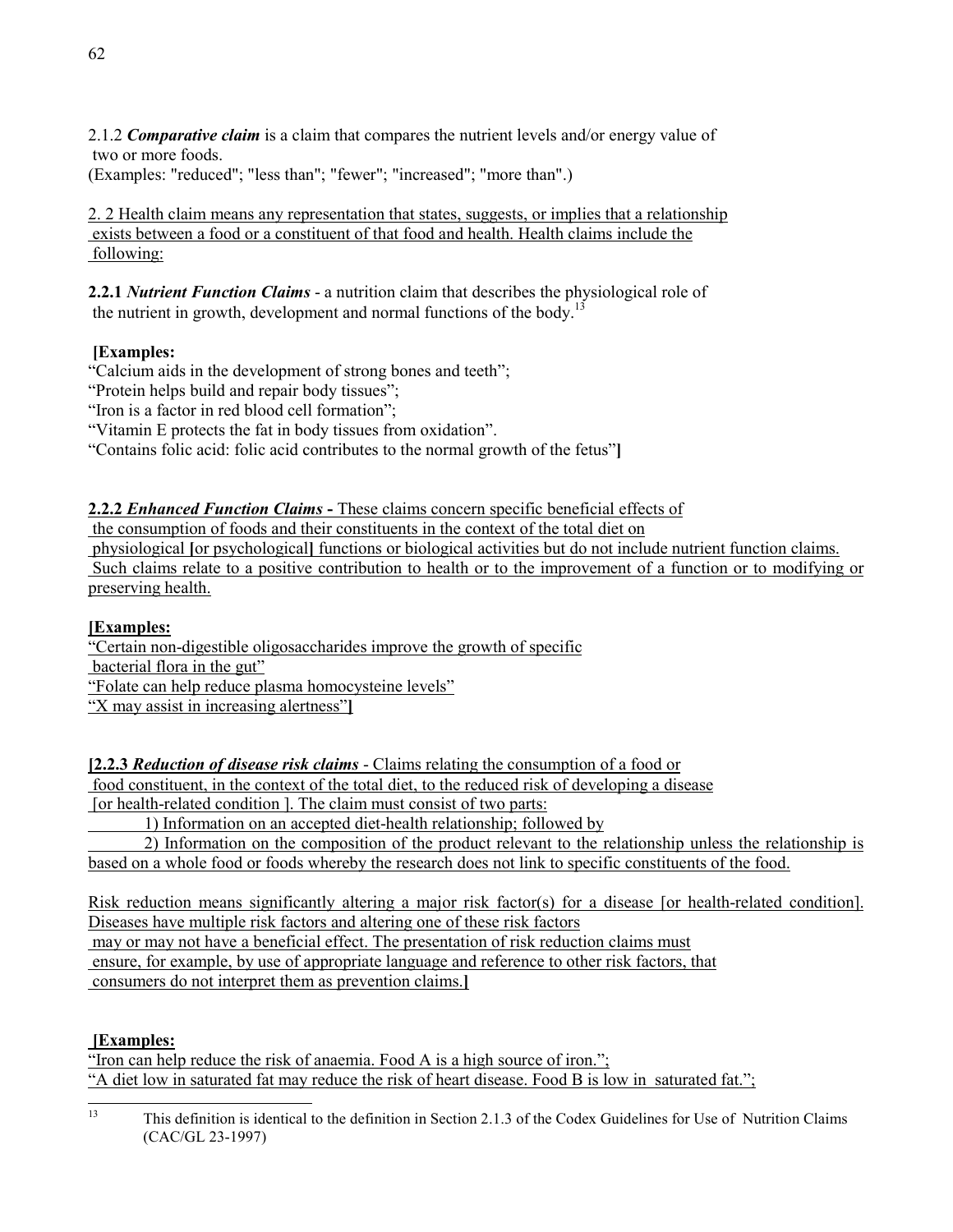# **3. NUTRITION LABELLING**

Any food for which a nutrition or health claim is made should be labelled with a nutrient declaration in accordance with Section 3 of the Codex Guidelines on Nutrition Labelling.

# **4. NUTRITION CLAIMS**

4.1 The only nutrition claims permitted shall be those relating to energy, protein, carbohydrate, and fat and components thereof, fibre, sodium and vitamins and minerals for which Nutrient Reference Values (NRVs) have been laid down in the Codex Guidelines for Nutrition Labelling.

# **5. NUTRIENT CONTENT CLAIMS**

 5.1 When a nutrient content claim that is listed in the Table to these Guidelines or a synonymous claim is made, the conditions specified in the Table for that claim should apply.

5.2 Where a food is by its nature low in or free of the nutrient that is the subject of the claim, the term describing the level of the nutrient should not immediately precede the name of the food but should be in the form "a low (naming the nutrient) food" or "a (naming the nutrient)-free food".

# **6. COMPARATIVE CLAIMS**

Comparative claims should be permitted subject to the following conditions and based on the food as sold, taking into account further preparation required for consumption according to the instructions for use on the label:

6.1 The foods being compared should be different versions of the same food or similar foods. The foods being compared should be clearly identified.

6.2 A statement of the amount of difference in the energy value or nutrient content should be given. The following information should appear in close proximity to the comparative claim:

6.2.1 The amount of difference related to the same quantity, expressed as a percentage, fraction, or an absolute amount. Full details of the comparison should be given.

6.2.2 The identity of the food(s) to which the food is being compared. The food(s) should be described in such a manner that it (they) can be readily identified by consumers.

6.3 The comparison should be based on a relative difference of at least 25% in the energy value or nutrient content, except for micronutrients where a 10% difference in the NRV would be acceptable, between the compared foods and a minimum absolute difference in the energy value or nutrient content equivalent to the figure defined as "low" or as a "source" in the Table to these Guidelines.

6.4 The use of the word "light" should follow the same criteria as for "reduced" and include an indication of the characteristics which make the food "light".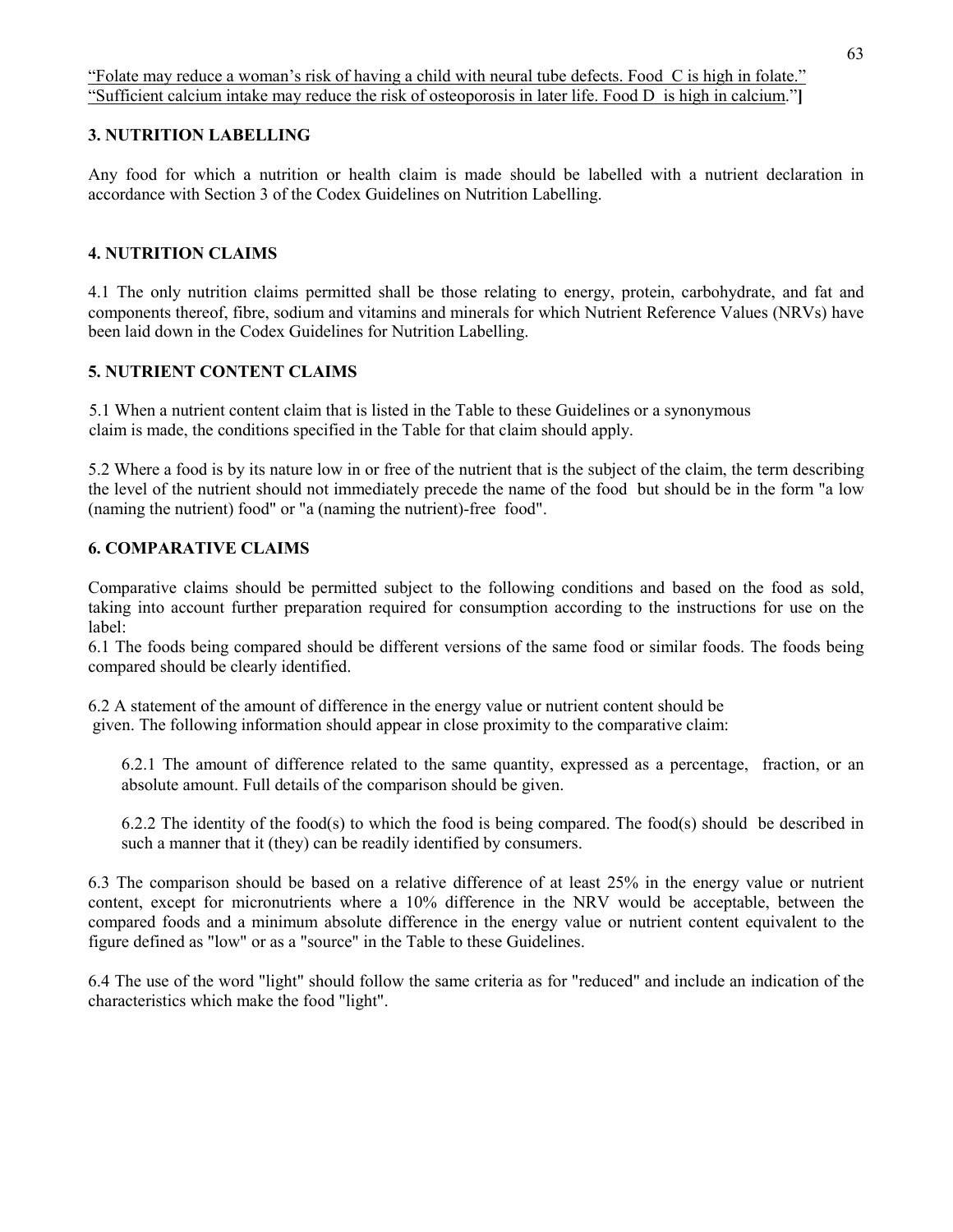# **7. HEALTH CLAIMS**

7.1 Health claims should be permitted provided that the following conditions are met:

7.1.1 Health claims must be based on current relevant scientific substantiation and the level of proof must be sufficient to substantiate the type of claimed effect as recognised by generally accepted scientific review of the data and the scientific substantiation should be reviewed as new knowledge becomes available.  $14$ 

7.1.2 Any health claim must be accepted by or be acceptable to the competent authorities of the country where the product is sold. Only health claims that support national health policy and goals should be allowed.

7.1.3 The claim about a food or food constituent must be stated within the context of the total diet.

7.1.4 The claimed benefit should arise from the consumption of a reasonable quantity of the food or food constituent in the context of a normal diet.

7.1.5 If the claimed benefit is attributed to a constituent in the food, the food in question should be:

(i) - a significant or high source of the constituent in the case where increased consumption is recommended; or, (ii) - low in, reduced in, or free of the constituent in the case where reduced consumption is recommended. Where appropriate, the conditions for nutrient content claims and comparative claims will be used to determine the levels for "high", "low", "reduced", and "free".15

7.1.6 Only those nutrients for which a Nutrient Reference Value (NRV) has been established in the Codex Guidelines on Nutrition Labelling or those nutrients which are mentioned in officially recognized dietary guidelines of the national authority having jurisdiction, should be the subject of a nutrient function claim.<sup>16</sup>

7.2 Health claims should have a clear framework for qualifying and/or disqualifying conditions for eligibility to use the specific claim, including the ability of competent national authorities to prohibit claims made for foods that contain nutrients or constituents in amounts that increase the risk of disease or an adverse health-related condition. The health claim should not be made if it encourages or condones excessive consumption of any food or disparages good dietary practice.

7.3 If the claimed effect is attributed to a constituent of the food, there must be a validated method to quantify the food constituent that forms the basis of the claim.

7.4 The impact of health claims on consumers' eating behaviours and dietary patterns should be monitored.

7.5 The following information should appear on the label or labelling of the food bearing health claims:

7.5.1 A statement of the quantity of any nutrient or other constituent of the food that is the subject of the claim.

7.5.2 Information on the target group, if appropriate.

7.5.3 Information on how to use the food to obtain the claimed benefit, if appropriate.

 $14$ Reference to the Scientific Criteria for Health-related Claims being developed by the CCNFSDU to be inserted here

<sup>&</sup>lt;sup>15</sup><br>Guidelines for Use of Nutrition Claims (CAC/GL 23-1997)<br><sup>16</sup><br>This section is identical to Section 7.1 of the Coden Cuidelin

<sup>16</sup> This section is identical to Section 7.1 of the Codex Guidelines for Use of Nutrition Claims (CAC/GL 23-1997)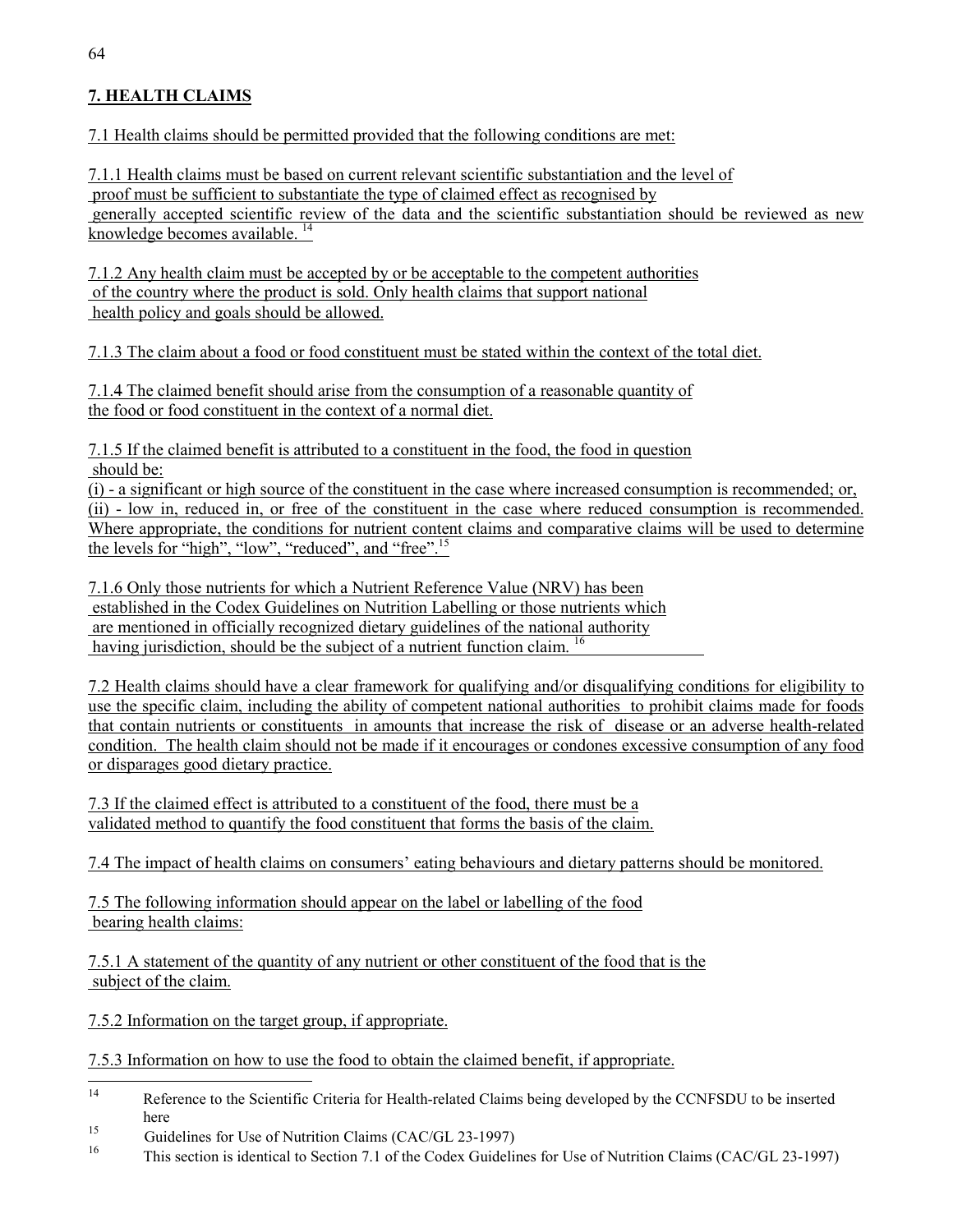7.5.4 If appropriate, advice to vulnerable groups on how to use the food and to groups, if any, who need to avoid the food.

7.5.5 Maximum safe intake of the food where necessary.

# **8. CLAIMS RELATED TO DIETARY GUIDELINES OR HEALTHY DIETS**

Claims that relate to dietary guidelines or "healthy diets" should be permitted subject to the following conditions:

8.1 Only claims related to the pattern of eating contained in dietary guidelines officially recognized by the appropriate national authority.

8.2 Flexibility in the wording of claims is acceptable, provided the claims remain faithful to the pattern of eating outlined in the dietary guidelines.

8.3 Claims related to a "healthy diet" or any synonymous term are considered to be claims about the pattern of eating contained in dietary guidelines and should be consistent with the guidelines.

8.4 Foods which are described as part of a healthy diet, healthy balance, etc., should not be based on selective consideration of one or more aspects of the food. They should satisfy certain minimum criteria for other major nutrients related to dietary guidelines.

8.5 Foods should not be described as "healthy" or be represented in a manner that implies that a food in and of itself will impart health.

8.6 Foods may be described as part of a "healthy diet" provided that the label carries a statement relating the food to the pattern of eating described in the dietary guidelines.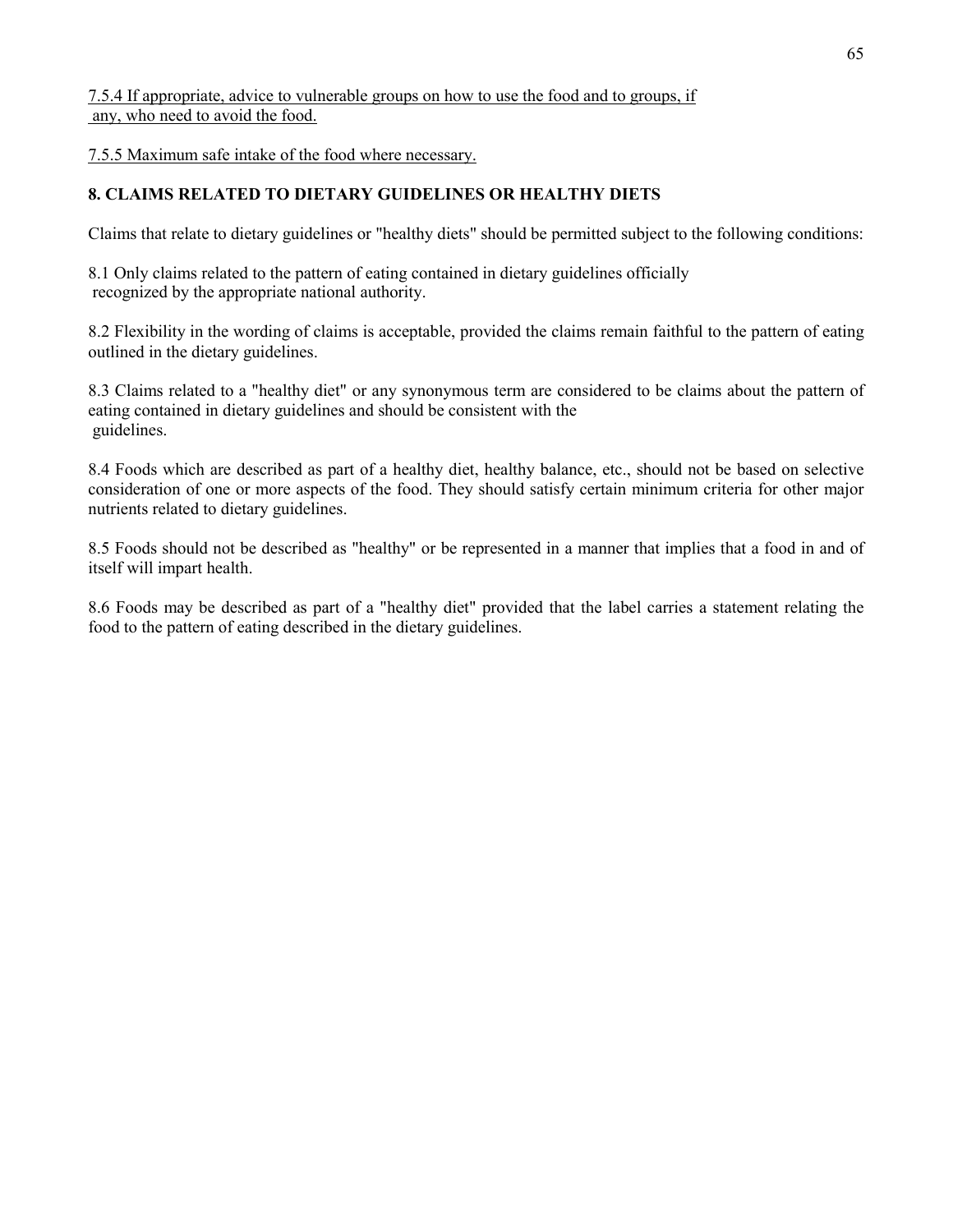# **TABLE OF CONDITIONS FOR NUTRIENT CONTENTS**

| <b>COMPONENT</b>     | <b>CLAIM</b>            | <b>CONDITIONS</b>                                                                                                                                             |
|----------------------|-------------------------|---------------------------------------------------------------------------------------------------------------------------------------------------------------|
|                      |                         | <b>NOT MORE THAN</b>                                                                                                                                          |
| Energy               | Low                     | 40 kcal (170 kJ) per 100 g (solids)                                                                                                                           |
|                      |                         | 20 kcal (80 kJ) per 100 ml (liquids)                                                                                                                          |
|                      | Free                    | 4 kcal per 100 ml (liquids)                                                                                                                                   |
| Fat                  | Low                     | $3g$ per 100 g (solids)<br>$1.5$ g per 100 ml (liquids)                                                                                                       |
|                      | Free                    | $0.5$ g per 100 g (solids) or 100 ml (liquids)                                                                                                                |
| <b>Saturated Fat</b> | Low <sup>17</sup>       | $1.5$ g per 100 g (solids)<br>$0.75$ g per 100 ml (liquids)<br>and 10% of energy                                                                              |
|                      | Free                    | $0.1$ g per 100 g (solids)<br>$0.1$ g per 100 ml (liquids)                                                                                                    |
| Cholesterol          | Low <sup>8</sup>        | $0.02$ g per 100 g (solids)<br>$0.01$ g per 100 ml (liquids)                                                                                                  |
|                      | Free                    | $0.005$ g per 100 g (solids)<br>$0.005$ g per 100 ml (liquids)                                                                                                |
|                      |                         | and, for both claims, less than:<br>1.5 g saturated fat per 100 g (solids)<br>0.75 g saturated fat per 100 ml (liquids)<br>and 10% of energy of saturated fat |
| <b>Sugars</b>        | Free                    | $0.5$ g per 100 g or 100 ml                                                                                                                                   |
| Sodium               | Low<br>Very Low<br>Free | $0.12$ g per 100 g<br>$0.04$ g per 100 g<br>$0.005$ g per 100 g                                                                                               |

<sup>&</sup>lt;sup>17</sup> In the case of the claim for "low in saturated fat", trans fatty acids should be taken into account where applicable. This provision consequentially applies to foods claimed to be "low in cholesterol" and "cholesterol free".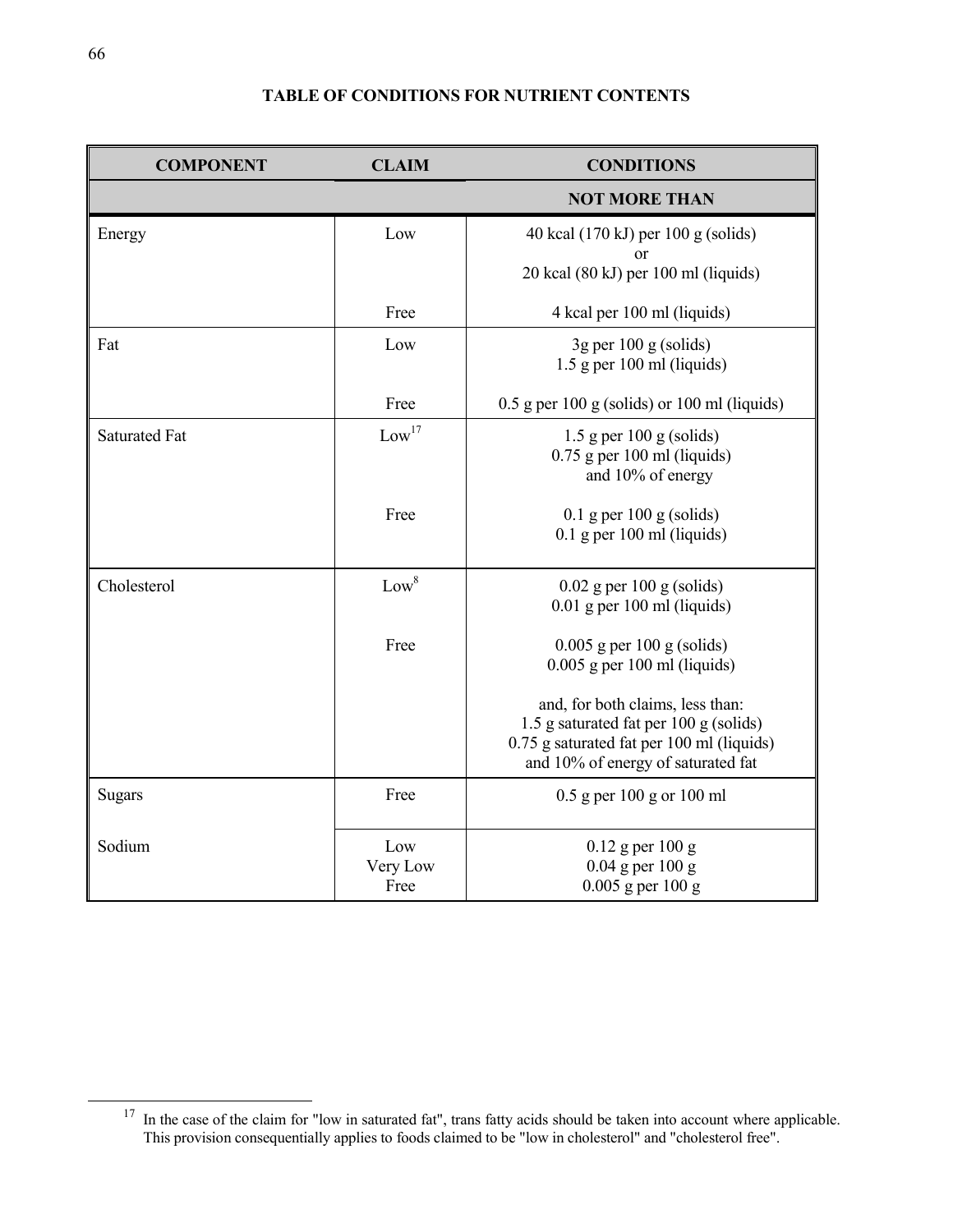# **DIFFERENT TYPES OF CLAIMS SUBJECT TO THE CONDITIONS IN THESE GUIDELINES**

The purpose of these examples is only to illustrate the differences between different types of health and nutrition claims. Special conditions for use of these claims are found in the guidelines.

| <b>COMPONENT</b>           | <b>TYPE OF CLAIM</b>                  | <b>CLAIM</b>                                                                                                                                                                                        |
|----------------------------|---------------------------------------|-----------------------------------------------------------------------------------------------------------------------------------------------------------------------------------------------------|
| Calcium                    | Nutrient content claim                | Food A is a source of calcium                                                                                                                                                                       |
|                            | Comparative claim                     | Food A contains x % more calcium than                                                                                                                                                               |
|                            | Nutrient function claim               | Calcium aids in the development of strong bones and teeth.<br>Food A is a source of/rich in calcium.                                                                                                |
|                            | <b>Enhanced function claim</b>        | Calcium may help to improve bone density. Food A is a<br>source of/rich in calcium.                                                                                                                 |
|                            | risk<br>Reduction of disease<br>claim | Sufficient calcium intake may reduce the risk<br>of<br>osteoporosis in later life. Food A is high in calcium.                                                                                       |
| Iron                       | Nutrient content claim                | Food B is a source of iron                                                                                                                                                                          |
|                            | Comparative claim                     | Food B contains increased contents of iron                                                                                                                                                          |
|                            | Nutrient function claim               | Iron is a factor in red blood cell formation. Food B is a<br>source of/rich in iron.                                                                                                                |
|                            | <b>Enhanced</b> function claim        | A good iron status may promote endurance. Food B is a<br>source of/rich in iron.                                                                                                                    |
|                            | Reduction of disease<br>risk<br>claim | Iron deficiency is common among women, but good<br>dietary habits can reduce the risk for iron deficiency. B is<br>an important source of the type of iron that is readily<br>absorbed by the body. |
| <b>Folic acid</b>          | Nutrient content claim                | Food C is a source of folic acid                                                                                                                                                                    |
|                            | Comparative claim                     | Food C contains x % more folic acid than                                                                                                                                                            |
|                            | Nutrient function claim               | Folic acid contributes to the normal growth of the fetus.<br>Food C contains folic acid                                                                                                             |
|                            | Nutrient function claim               | Folate may help to normalise plasma homocysteine levels.<br>Food C is a source of/rich in folic acid.                                                                                               |
|                            | Reduction of disease<br>risk          | Folate may reduce a woman's risk of having a child with                                                                                                                                             |
|                            | claim                                 | neural tube defects. Food C is high in folate.                                                                                                                                                      |
| General<br><b>Examples</b> | Nutrient content claim                | Food D is high in fibre<br>Food D is low in fat                                                                                                                                                     |
|                            | Comparative claim                     | Component X has been reduced in Food E<br>Food E contains less component X than                                                                                                                     |
|                            | Nutrient function claim               | Protein helps build and repair body tissues<br>Vitamin E protects the fat in body tissues from oxidation                                                                                            |
|                            | Nutrient function claim               | Certain non-digestible oligosaccharides<br>improve<br>the<br>growth of specific bacterial flora in the gut<br>Food F may assist in increasing alertness                                             |
|                            | Reduction of disease<br>risk<br>claim | A diet low in saturated fat may reduce the risk of heart<br>disease. Food G is low in saturated fat                                                                                                 |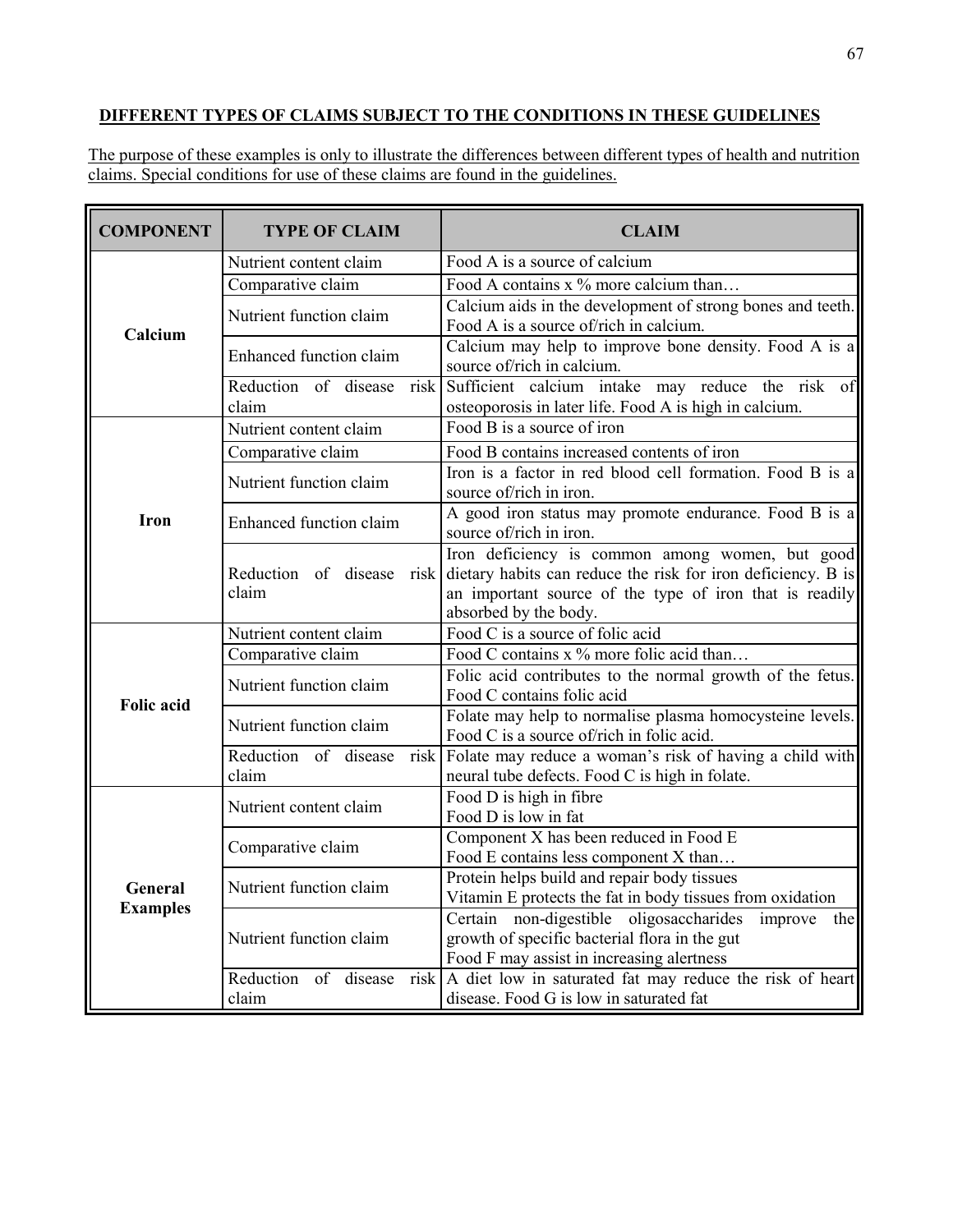## **PROPOSED DRAFT AMENDMENT TO THE GENERAL STANDARD FOR THE LABELLING OF PREPACKAGED FOODS (Quantitative Ingredient Declaration Labelling) (At Step 3 of the Procedure)**

### **5. ADDITIONAL MANDATORY REQUIREMENTS**

## **5.1 Quantitative Labelling of Ingredients**

- 5.1.1 Every food sold as a mixture or combination shall disclose the percentage, by weight, of each ingredient (including ingredients of compound ingredients) comprising more than 5% of the food by weight.
- 5.1.2 The information required in Section 5.1.1 shall be declared on the product label as a numerical percentage adjacent to each respective ingredient listed in the ingredient list.
- 5.1.3 If the quantity of any ingredient is emphasized on the label by words or pictures, or if the product bears a name or other similarity to another food with different ingredient composition, or if an ingredient or class of ingredients is normally associated with the food by consumers, the percentage, by weight, of each emphasized ingredient shall be reported on the label either:
	- (a) in close proximity to the words or images emphasizing the particular ingredient, or
	- (b) beside the common name of the food,

in lettering that is at least 50% as large as the common name.

5.1.4 Where commodity-specific standards of Codex Alimentarius conflict with the requirements prescribed here, the commodity-specific requirements shall prevail to the extent of the conflict.

 $\overline{\phantom{a}}$  , where  $\overline{\phantom{a}}$  , where  $\overline{\phantom{a}}$  , where  $\overline{\phantom{a}}$  , where  $\overline{\phantom{a}}$